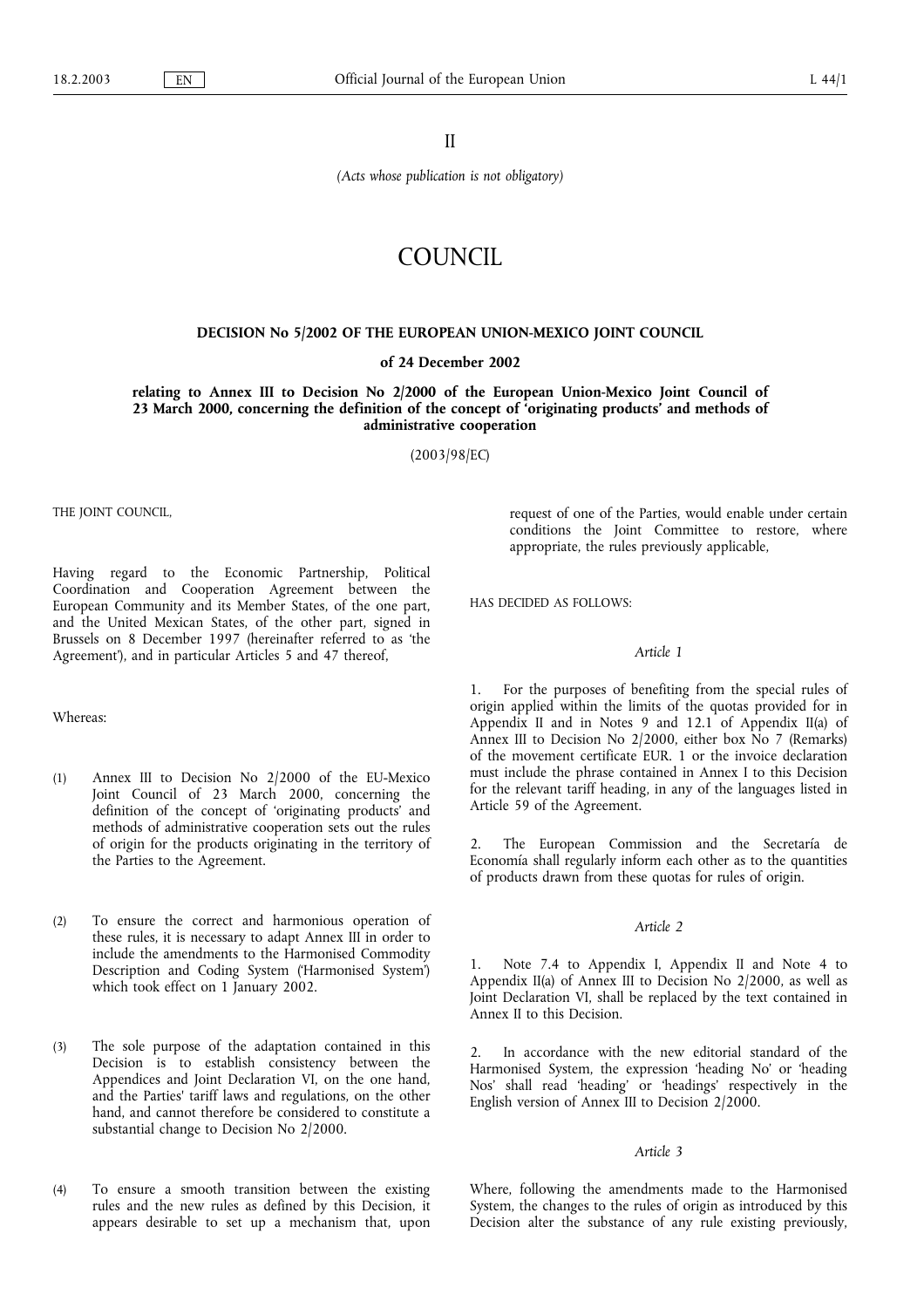and where it appears that such alteration results in a situation prejudicial to the interest of the sectors concerned, then, if one of the Parties so requests in the period up to three years after the date on which this Decision enters into force, the Joint Committee shall examine as a matter of urgency the need to restore the substance of the rule concerned as it was before this Decision. At all events, the Joint Committee shall decide to restore, or not to restore, the substance of the rule concerned within a period of six months of the request being made to it by either of the Parties to the Agreement.

## Article 4

This Decision shall enter into force on the day of its adoption.

Done at Brussels, 24 December 2002.

For the Joint Council The President P. S. MØLLER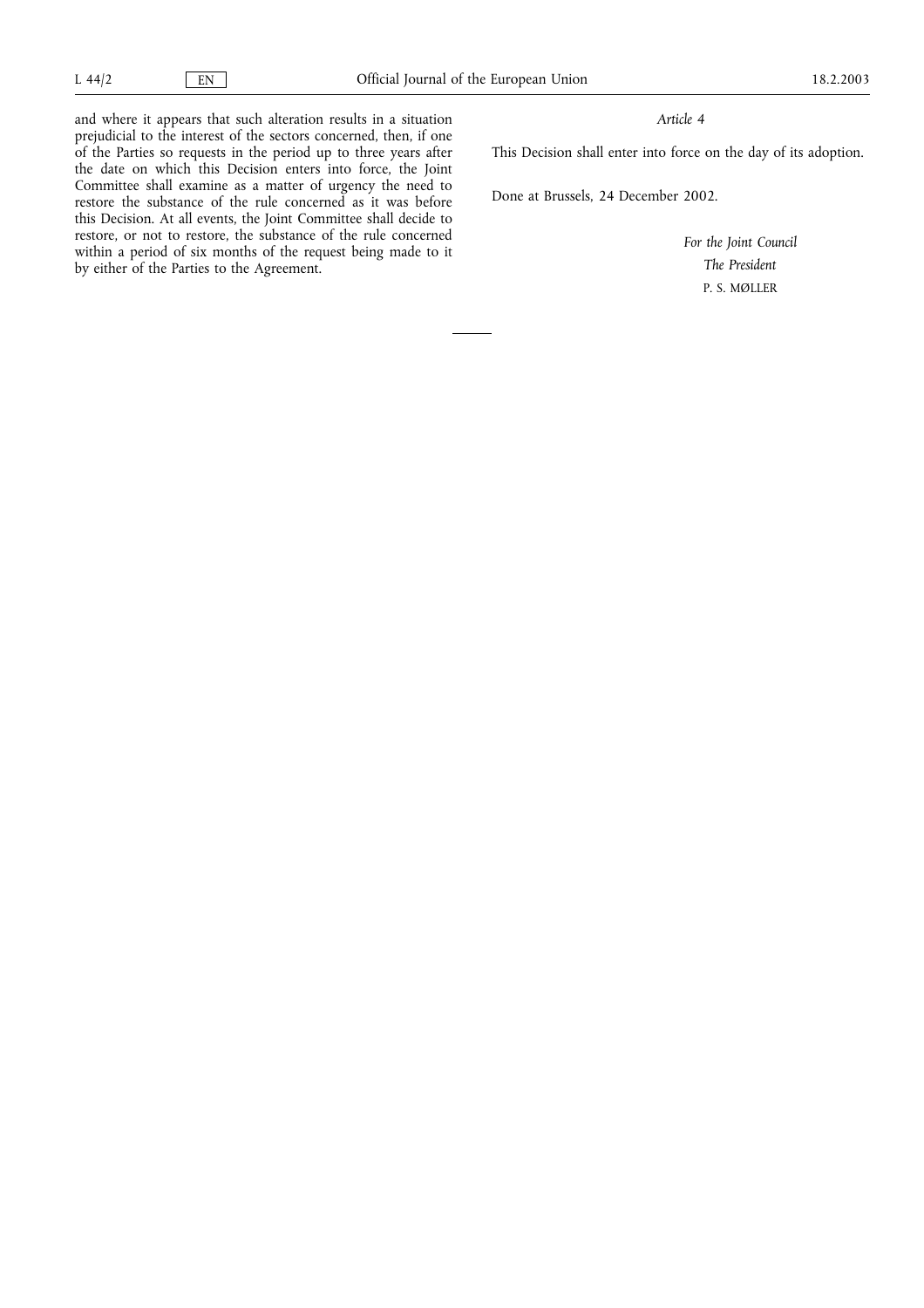ANNEX I

(Phrase referred to in Article 1)

#### Section A

For tariff headings 5208 to 5212, 5407, 5408, 5512 to 5516, 5801, 5806 and 5811 at importation into Mexico:

English version

Meets the specific rule of origin as set out in appendix II

Spanish version

Cumple la norma de origen específica con arreglo a lo establecido en el apéndice II

Danish version

Opfylder den specifikke oprindelsesregel i tillæg II

German version

Spezifische Ursprungsregel der Anlage II erfüllt

Greek version

' Ανταποκρίνεται στον ειδικό κανόνα καταγωγής που καθορίζεται στο προσάρτημα ΙΙ'

French version

Satisfait la règle d'origine particulière prévue à l'Appendice II

Italian version

Conforme alla norma di origine specifica di cui all'appendice II

Dutch version

Voldoet aan de specifieke oorsprongsregel van aanhangsel II

Portuguese version

Em conformidade com a regra de origem específica de acordo com o previsto no Apêndice II

Finnish version

Täyttävät lisäyksessä II annetun erityisen alkuperäsäännön

Swedish version

Uppfyller kraven i den särskilda ursprungsregeln i tillägg II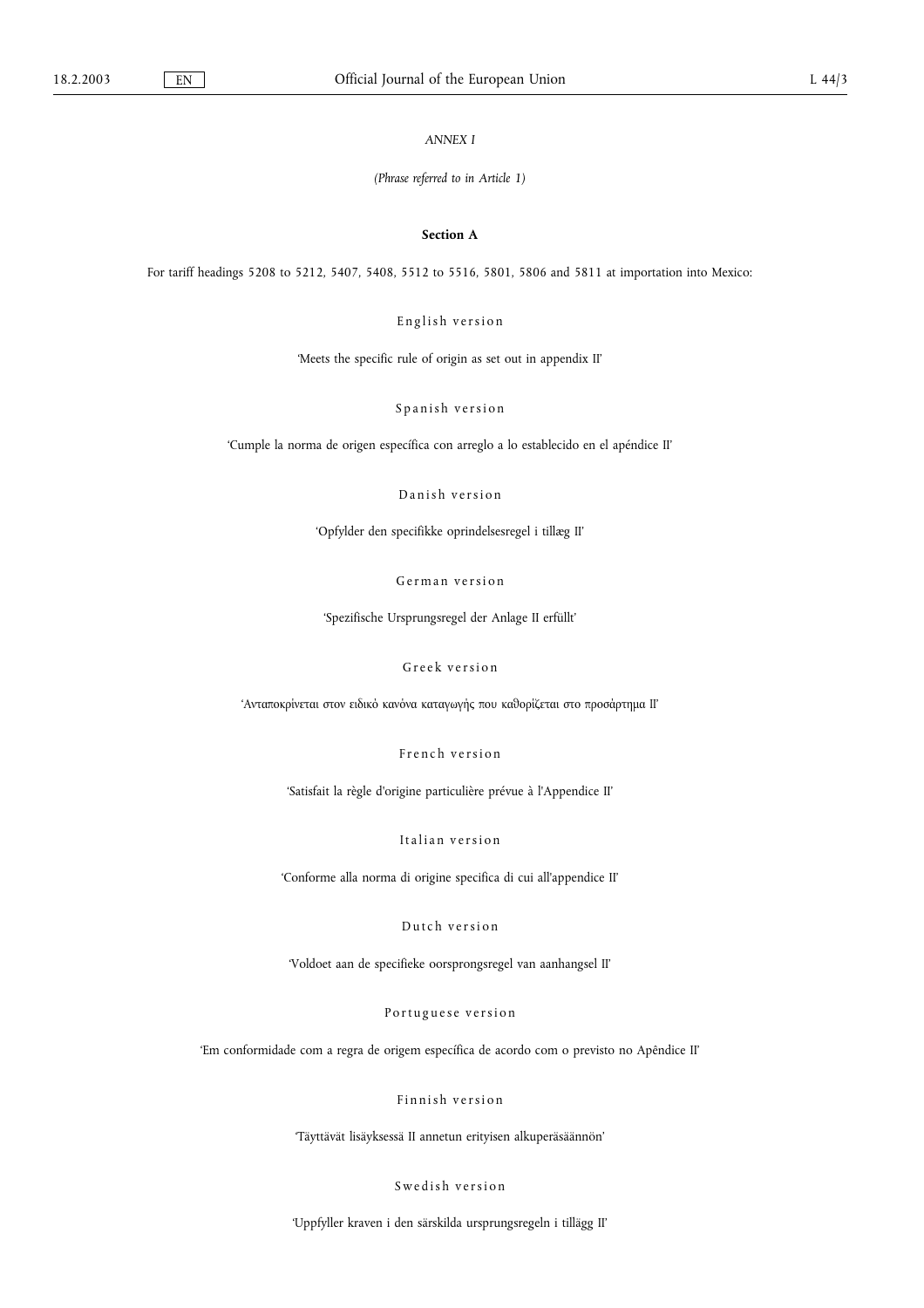## Section B

For tariff headings 6402, 6403 and 6404 at importation into Mexico:

English version

Meets the specific rule of origin as set out in Appendix II(a), note 9

Spanish version

Cumple la norma de origen específica con arreglo a lo establecido en el apéndice II (a), nota 9

Danish version

Opfylder den specifikke oprindelsesregel i tillæg II(a), note 9

German version

Spezifische Ursprungsregel der Anlage II(a), Bemerkung 9, erfüllt

Greek version

' Ανταποκρίνεται στον ειδικό κανόνα καταγωγής που καθορίζεται στο προσάρτημα ΙΙ(α), σημείωση 9'

French version

Satisfait la règle d'origine particulière prévue à l'Appendice II(a), note 9

Italian version

Conforme alla norma di origine specifica di cui all'appendice II(a), nota 9

Dutch version

Voldoet aan de specifieke oorsprongsregel van aanhangsel II A, aantekening 9

Portuguese version

Em conformidade com a regra de origem específica de acordo com o previsto na nota 9 do Apêndice II-A

Finnish version

Täyttävät lisäyksessä II a olevassa 9 huomautuksessa annetun erityisen alkuperäsäännön

Swedish version

Uppfyller kraven i den särskilda ursprungsregeln i tillägg II A, anmärkning 9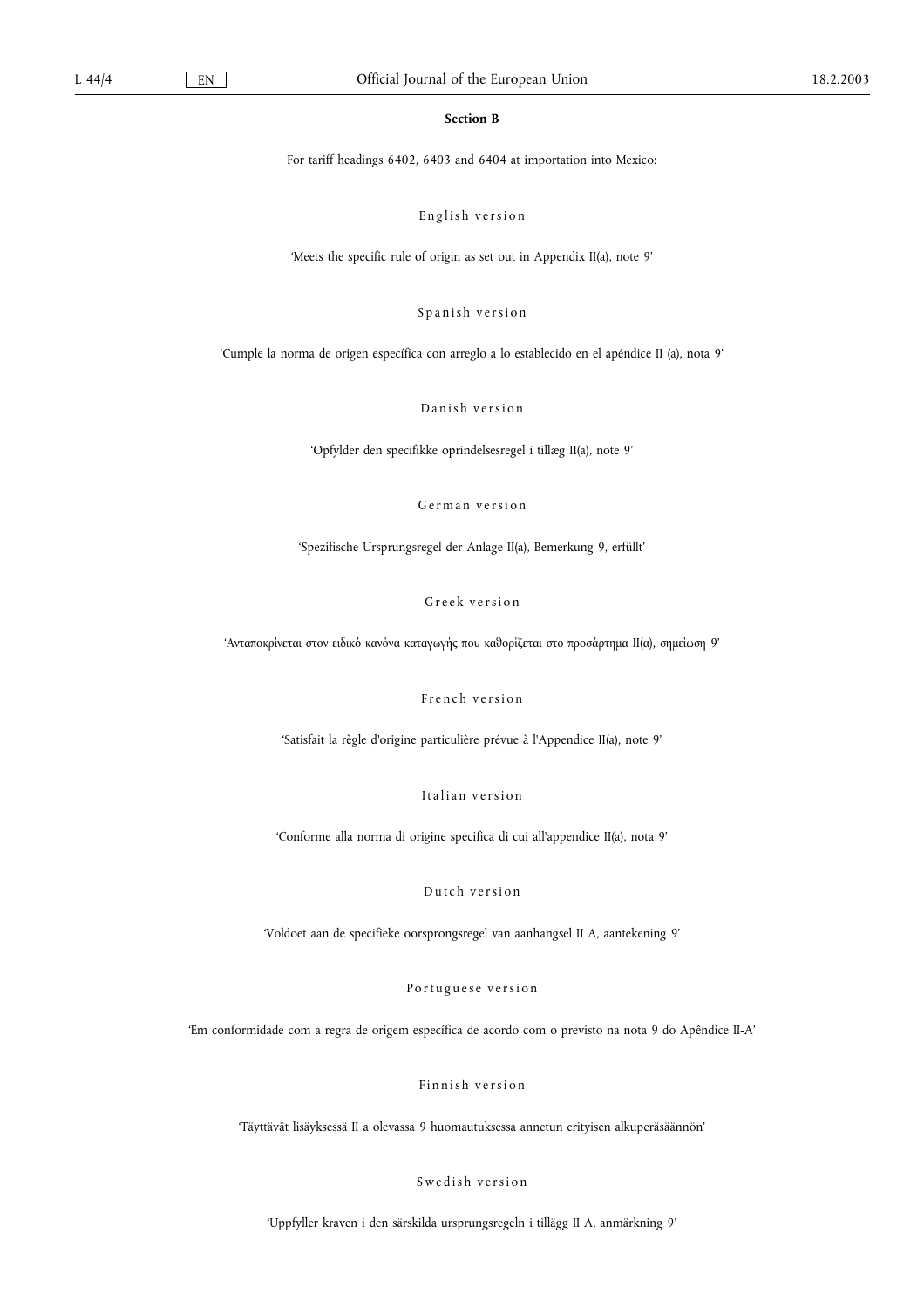## Section C

For tariff headings ex 8701 (road tractors for semi-trailers), 8702 and 8704 at importation into the Community

English version

'Meets the specific rule of origin as set out in Appendix II(a), note 12.1'

Spanish version

Cumple la norma de origen específica con arreglo a lo establecido en el apéndice II (a), nota 12.1

Danish version

Opfylder den specifikke oprindelsesregel i tillæg II(a), note 12.1

German version

Spezifische Ursprungsregel der Anlage II(a), Bemerkung 12.1, erfüllt

Greek version

' Ανταποκρίνεται στον ειδικό κανόνα καταγωγής που καθορίζεται στο προσάρτημα ΙΙ(α), σημείωση 12.1'

French version

Satisfait la règle d'origine particulière prévue à l'appendice II(a), note 12.1

Italian version

Conforme alla norma di origine specifica di cui all'appendice II(a), nota 12.1

Dutch version

Voldoet aan de specifieke oorsprongsregel van aanhangsel II A, aantekening 12.1

Portuguese version

Em conformidade com a regra de origem específica de acordo com o previsto na nota 12.1 do Apêndice II-A

Finnish version

Täyttävät lisäyksessä II a olevassa 12.1 huomautuksessa annetun erityisen alkuperäsäännön

Swedish version

Uppfyller kraven i den särskilda ursprungsregeln i tillägg II A, anmärkning 12.1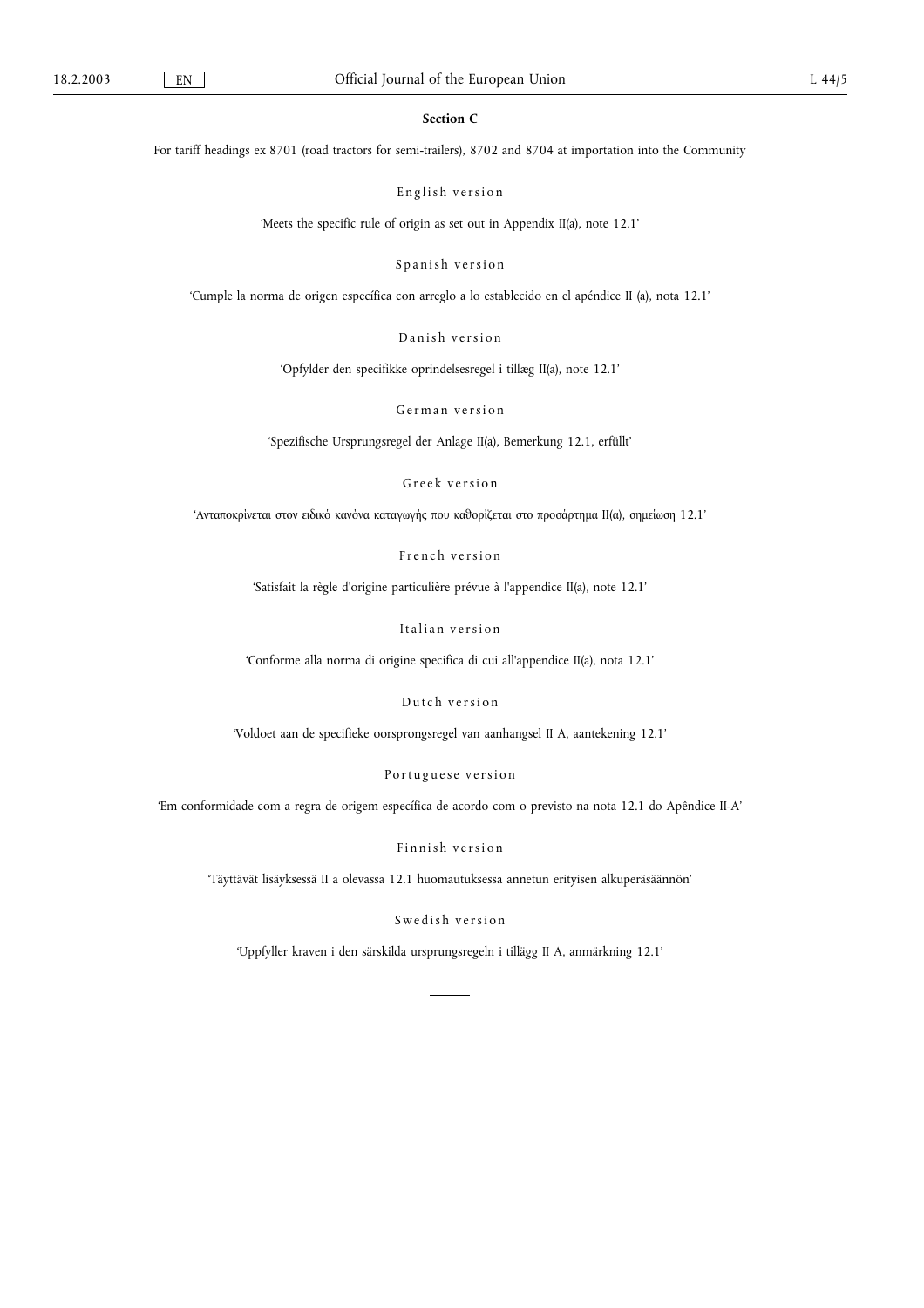## ANNEX II

#### (Referred to in Article 2)

## Appendix I

## INTRODUCTORY NOTES TO THE LIST IN APPENDICES II AND II(a)

Note 7:

 $(\ldots)$ 

- 7.4. Redistillation by a very thorough fractionation process means distillation (other than topping) by a continuous or batch process employed in industrial installations using distillates of subheadings 2710 11 to 2710 99, 2711 11, 2711 12 to 2711 19, 2711 21 and 2711 29 (other than propane of a purity of 99 % or more) to obtain:
	- 1. isolated high-purity hydrocarbons (90 % or more in the case of olefins and 95 % or more in the case of other hydrocarbons), mixtures of isomers having the same organic composition being regarded as isolated hydrocarbons.

Only those processes by means of which at least three different products are obtained are admissible, but this restriction does not apply in any instance where the process consists in the separation of isomers. Insofar as this concerns xylenes, ethylbenzene is included with xylene isomers;

- 2. Products of subheadings 2707 10 to 2707 30, 2707 50 and 2710 11 to 2710 99:
	- (a) with no overlapping of the final boiling point of one fraction and the initial boiling point of the succeeding fraction and a difference of not more than 60 °C between the temperatures at which 5 % and 90 % by the volume (including losses) distil by the ASTM D 86-67 method (re-approved 1972);
	- (b) with an overlapping of the final boiling point of one fraction and the initial boiling point of the succeeding fraction and a difference of not more than 30 °C between the temperatures at which 5 % and 90 % by volume (including losses) distil by the ASTM D 86-67 method (re-approved 1972).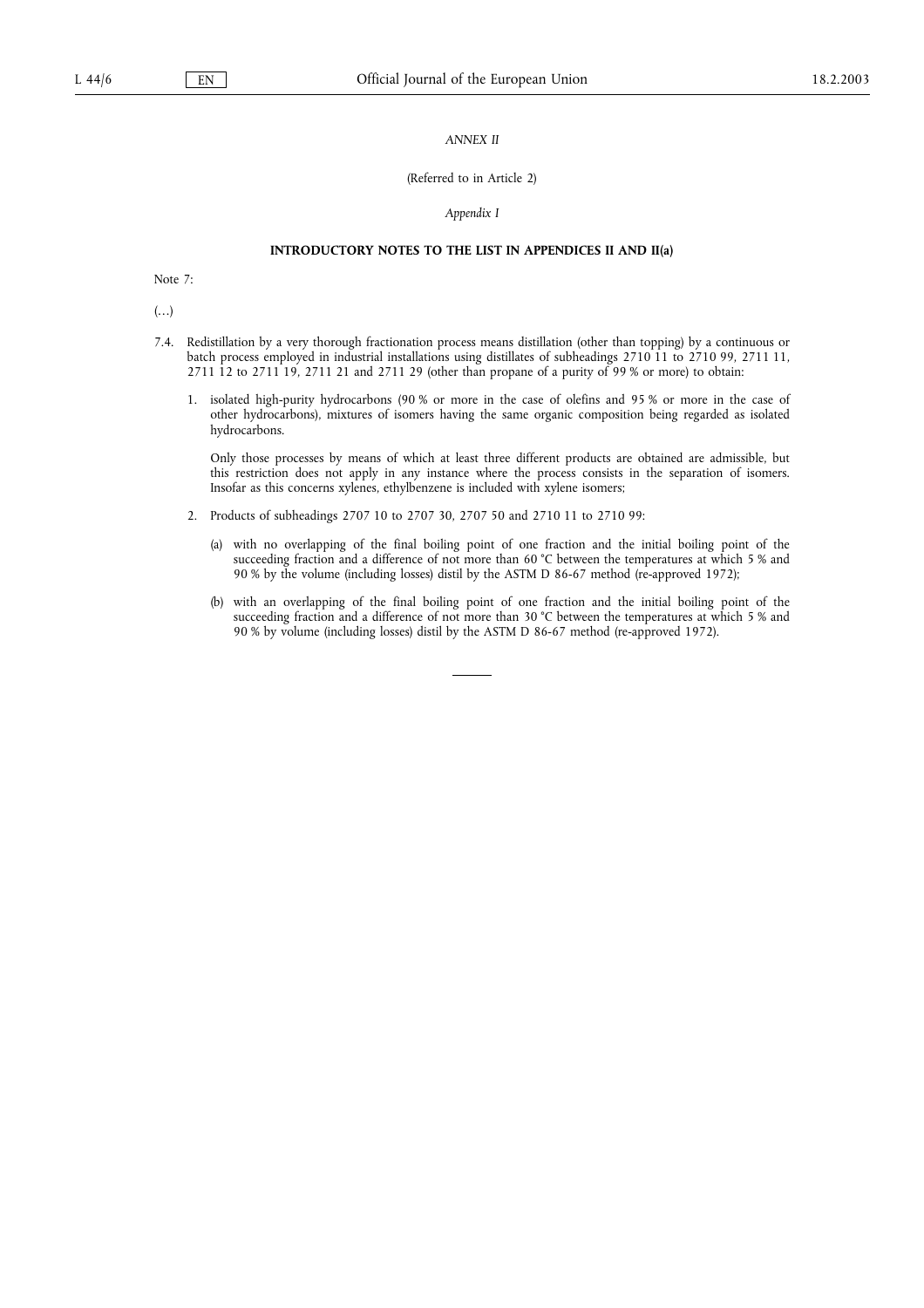## Appendix II

## LIST OF WORKING OR PROCESSING REQUIRED TO BE CARRIED OUT ON NON-ORIGINATING MATERIALS FOR THE PRODUCT MANUFACTURED TO OBTAIN ORIGINATING STATUS

The products mentioned in the list may not all be covered by the Decision. It is therefore necessary to consult the other parts of the Decision

| HS heading   | Description of product                                                                                                                                                                                                                                     | Working or processing carried out on non-originating materials that confers originating status                                                                                                                                                                                                                                             |           |
|--------------|------------------------------------------------------------------------------------------------------------------------------------------------------------------------------------------------------------------------------------------------------------|--------------------------------------------------------------------------------------------------------------------------------------------------------------------------------------------------------------------------------------------------------------------------------------------------------------------------------------------|-----------|
| (1)          | (2)                                                                                                                                                                                                                                                        | (3)                                                                                                                                                                                                                                                                                                                                        | (4)<br>or |
| Chapter 1    | Live animals                                                                                                                                                                                                                                               | All the animals of Chapter 1 used must<br>be wholly obtained                                                                                                                                                                                                                                                                               |           |
| Chapter 2    | Meat and edible meat offal                                                                                                                                                                                                                                 | Manufacture in which all the materials<br>of Chapters 1 and 2 used must be<br>wholly obtained                                                                                                                                                                                                                                              |           |
| Chapter 3    | Fish and crustaceans, molluscs and other<br>aquatic invertebrates                                                                                                                                                                                          | Manufacture in which all the materials<br>of Chapter 3 used must be wholly<br>obtained                                                                                                                                                                                                                                                     |           |
| ex Chapter 4 | Dairy produce; birds' eggs; natural<br>honey; edible products of animal origin,<br>not elsewhere specified or included;<br>except for:                                                                                                                     | Manufacture in which all the materials<br>of Chapter 4 used must be wholly<br>obtained.                                                                                                                                                                                                                                                    |           |
| 0403         | Buttermilk, curdled milk and cream,<br>yoghurt, kephir and other fermented or<br>acidified milk and cream, whether or not<br>concentrated or containing added sugar<br>or other sweetening matter or flavoured<br>or containing added fruit, nuts or cocoa | Manufacture in which:<br>all the materials of Chapter 4 used<br>must be wholly obtained,<br>any fruit juice (except those of<br>pineapple, lime or grapefruit) of<br>heading 2009 used must already be<br>originating,<br>the value of any materials of<br>Chapter 17 used does not exceed<br>30 % of the ex-works price of the<br>product |           |
| ex Chapter 5 | Products of animal origin, not elsewhere<br>specified or included; except for:                                                                                                                                                                             | Manufacture in which all the materials<br>of Chapter 5 used must be wholly<br>obtained                                                                                                                                                                                                                                                     |           |
| ex 0502      | Prepared pigs', hogs' or boars' bristles<br>and hair                                                                                                                                                                                                       | Cleaning,<br>disinfecting,<br>sorting<br>and<br>straightening of bristles and hair                                                                                                                                                                                                                                                         |           |
| Chapter 6    | Live trees and other plants; bulbs, roots<br>and the like; cut flowers and ornamental<br>foliage                                                                                                                                                           | Manufacture in which:<br>all the materials of Chapter 6 used<br>must be wholly obtained,<br>the value of all the materials used<br>does not exceed 50% of the<br>ex-works price of the product                                                                                                                                             |           |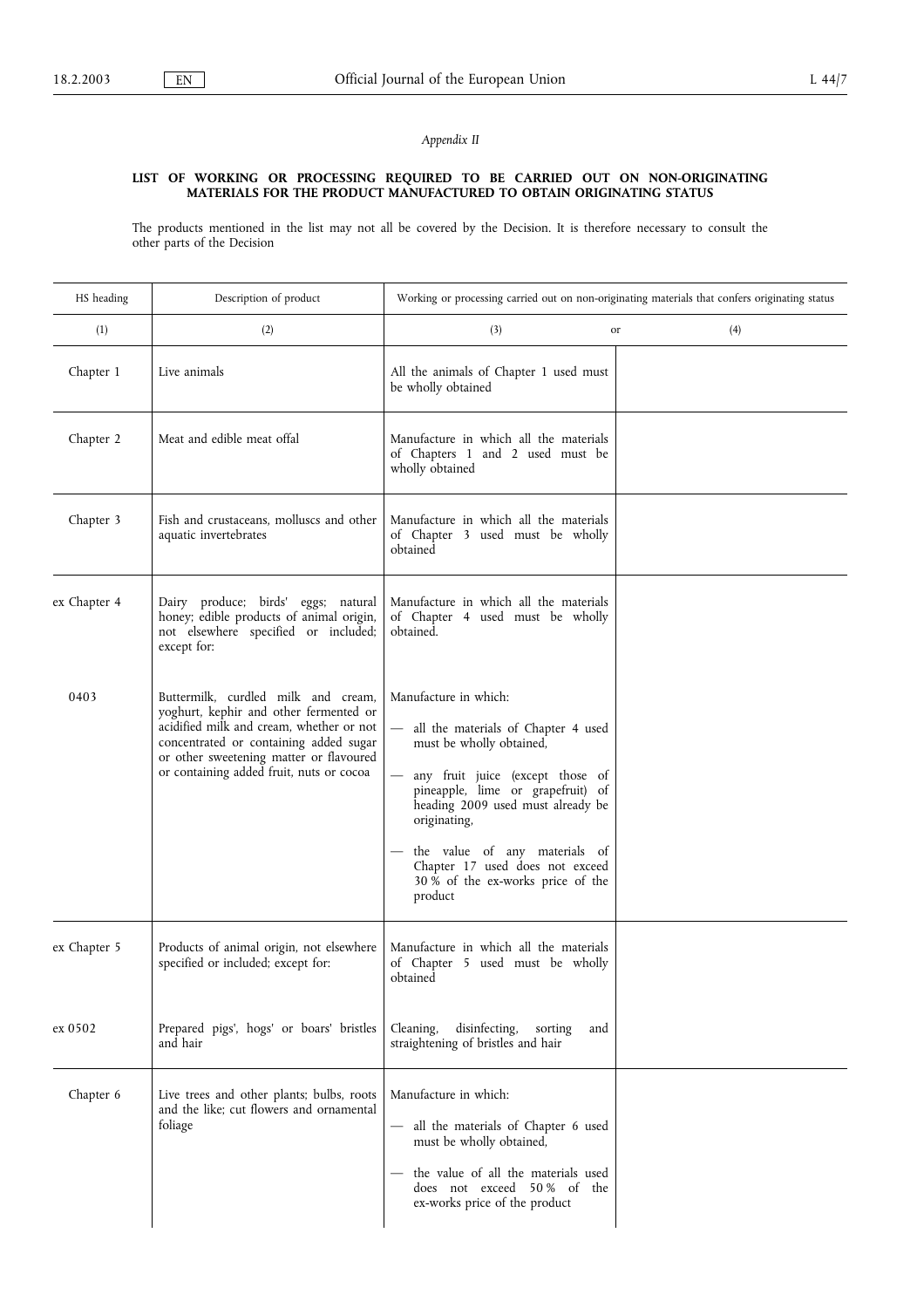| (1)           | (2)                                                                                                                                      | (3)<br>or                                                                                                                                                                                                            | (4) |
|---------------|------------------------------------------------------------------------------------------------------------------------------------------|----------------------------------------------------------------------------------------------------------------------------------------------------------------------------------------------------------------------|-----|
| Chapter 7     | Edible vegetables and certain roots and<br>tubers                                                                                        | Manufacture in which all the materials<br>of Chapter 7 used must be wholly<br>obtained                                                                                                                               |     |
| Chapter 8     | Edible fruit and nuts; peel of citrus fruits<br>or melons                                                                                | Manufacture in which:<br>- all the materials of Chapter 8 used<br>must be wholly obtained, and<br>- the value of any materials of<br>Chapter 17 used does not exceed<br>30 % of the ex-works price of the<br>product |     |
| ex Chapter 9  | Coffee, tea, maté and spices; except for:                                                                                                | Manufacture in which all the materials<br>of Chapter 9 used must be wholly<br>obtained                                                                                                                               |     |
| 0901          | Coffee, whether or not roasted or<br>decaffeinated; coffee husks and skins;<br>coffee substitutes containing coffee in<br>any proportion | Manufacture from materials of any<br>heading                                                                                                                                                                         |     |
| 0902          | Tea, whether or not flavoured                                                                                                            | Manufacture from materials of any<br>heading                                                                                                                                                                         |     |
| ex 0910       | Mixtures of spices                                                                                                                       | Manufacture from materials of any<br>heading                                                                                                                                                                         |     |
| Chapter 10    | Cereals                                                                                                                                  | Manufacture in which all the materials<br>of Chapter 10 used must be wholly<br>obtained                                                                                                                              |     |
| ex Chapter 11 | Products of the milling industry; malt;<br>starches; inulin; wheat gluten; except for:                                                   | Manufacture in which all the cereals,<br>edible vegetables, roots and tubers of<br>heading 0714 or fruit used must be<br>wholly obtained                                                                             |     |
| ex 1106       | Flour, meal and powder of the dried,<br>shelled leguminous vegetables of heading<br>0713                                                 | Drying and milling of leguminous<br>vegetables of heading 0708                                                                                                                                                       |     |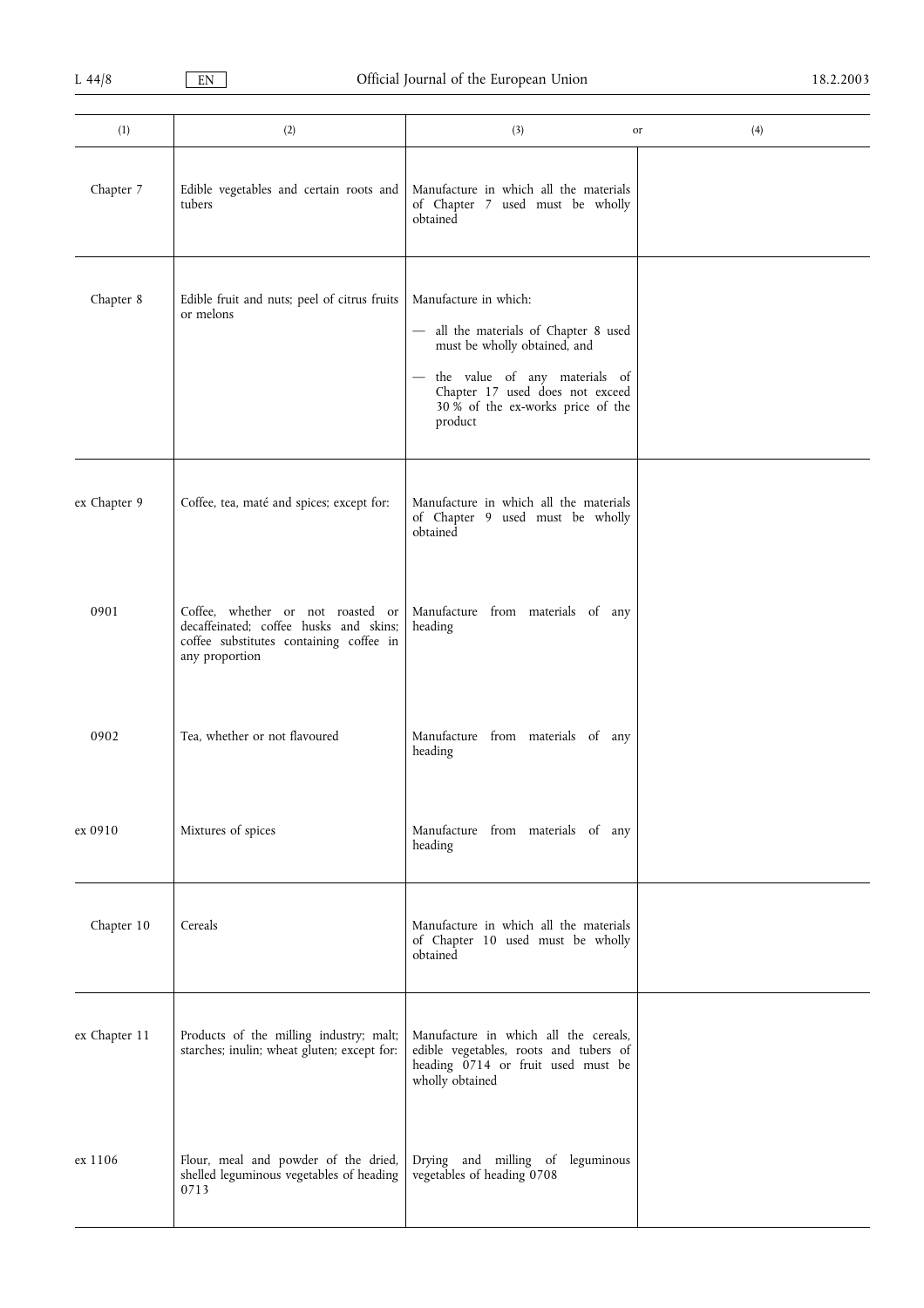| (1)           | (2)                                                                                                                                                                                          | (3)                                                                                                                                    | (4)<br>or |
|---------------|----------------------------------------------------------------------------------------------------------------------------------------------------------------------------------------------|----------------------------------------------------------------------------------------------------------------------------------------|-----------|
| Chapter 12    | Oils seeds and oleaginous fruits;<br>miscellaneous grains, seeds and fruit;<br>industrial or medicinal plants; straw and<br>fodder                                                           | Manufacture in which all the materials<br>of Chapter 12 used must be wholly<br>obtained                                                |           |
| 1301          | Lac; natural gums, resins, gum-resins and<br>oleoresins (for example, balsams)                                                                                                               | Manufacture in which the value of any<br>materials of heading 1301 used may not<br>exceed 50 % of the ex-works price of the<br>product |           |
| 1302          | Vegetable saps and extracts; pectic<br>substances, pectinates and pectates;<br>agar-agar and other mucilages and<br>thickeners, whether or not modified,<br>derived from vegetable products: |                                                                                                                                        |           |
|               | - Mucilages and thickeners, modified,<br>derived from vegetable products                                                                                                                     | Manufacture<br>from<br>non-modified<br>mucilages and thickeners                                                                        |           |
|               | — Other                                                                                                                                                                                      | Manufacture in which the value of all<br>the materials used does not exceed 50 %<br>of the ex-works price of the product               |           |
| Chapter 14    | Vegetable plaiting materials; vegetable<br>products not elsewhere specified or<br>included                                                                                                   | Manufacture in which all the materials<br>of Chapter 14 used must be wholly<br>obtained                                                |           |
| ex Chapter 15 | Animal or vegetable fats and oils and<br>their cleavage products; prepared edible<br>fats; animal or vegetables waxes; except<br>for:                                                        | Manufacture in which all the materials<br>used are classified within a heading<br>other than that of the product                       |           |
| 1501          | Pig fat (including lard) and poultry fat,<br>other than that of heading 0209 or<br>1503:                                                                                                     |                                                                                                                                        |           |
|               | - Fats from bones or waste                                                                                                                                                                   | Manufacture from materials of any<br>heading except those of heading 0203,<br>0206 or 0207 or bones of heading<br>0506                 |           |
|               | — Other                                                                                                                                                                                      | Manufacture from meat or edible offal of<br>swine of heading 0203 or 0206 or of<br>meat and edible offal of poultry of<br>heading 0207 |           |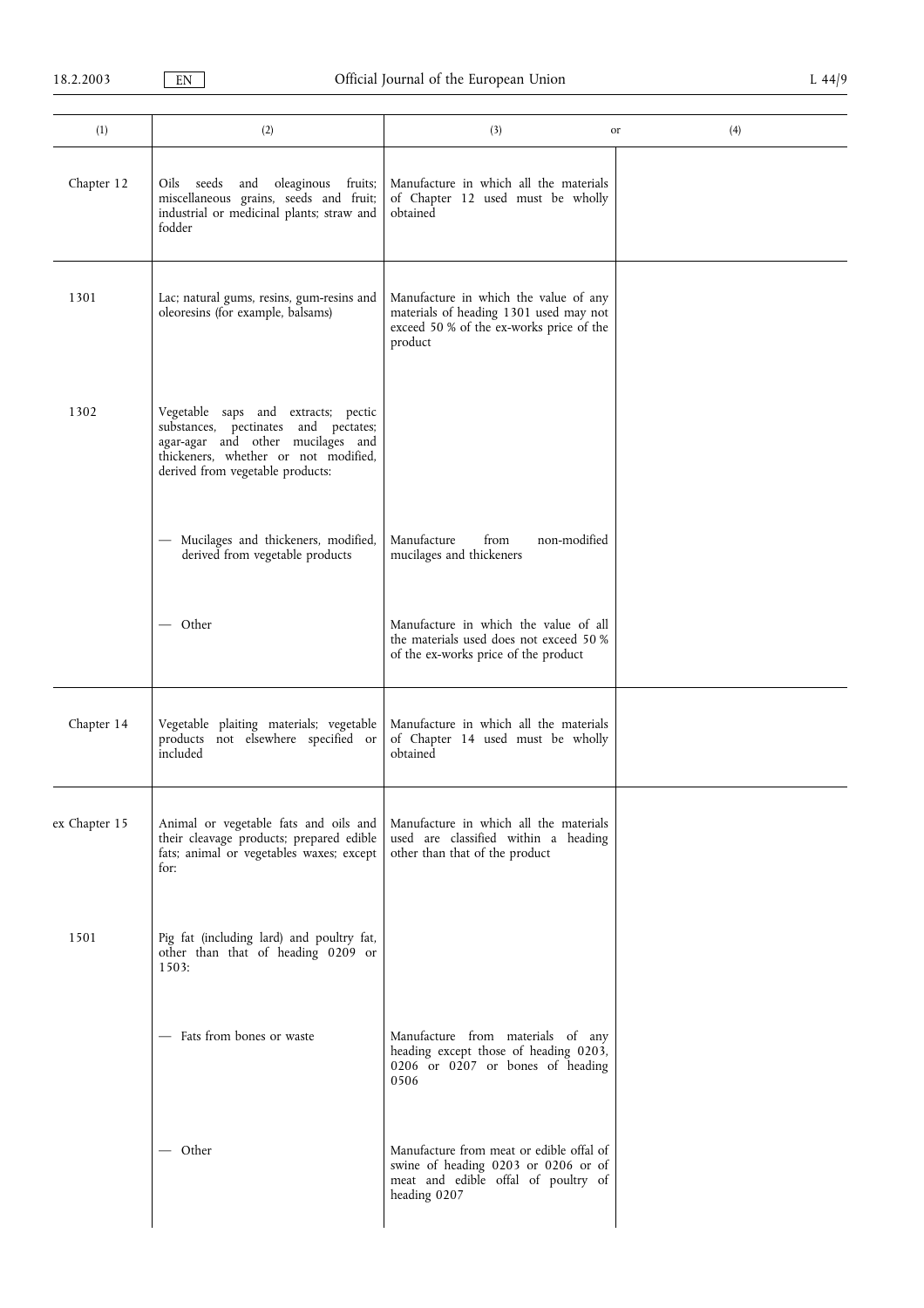| (1)          | (2)                                                                                                                                                                                                                                                        | (3)<br>or                                                                                                                     | (4) |
|--------------|------------------------------------------------------------------------------------------------------------------------------------------------------------------------------------------------------------------------------------------------------------|-------------------------------------------------------------------------------------------------------------------------------|-----|
| 1502         | Fats of bovine animals, sheep or goats,<br>other than those of heading 1503:                                                                                                                                                                               |                                                                                                                               |     |
|              | - Fats from bones or waste                                                                                                                                                                                                                                 | Manufacture from materials of any<br>heading except those of heading 0201,<br>0202, 0204 or 0206, or bones of<br>heading 0506 |     |
|              | — Other                                                                                                                                                                                                                                                    | Manufacture in which all the materials<br>of Chapter 2 used must be wholly<br>obtained                                        |     |
| 1504         | Fats and oils and their fractions, of fish<br>or marine mammals, whether or not<br>refined, but not chemically modified:                                                                                                                                   |                                                                                                                               |     |
|              | - Solid fractions                                                                                                                                                                                                                                          | Manufacture from materials of any<br>heading including other materials of<br>heading 1504                                     |     |
|              | $-$ Other                                                                                                                                                                                                                                                  | Manufacture in which all the materials<br>of Chapters 2 and 3 used must be<br>wholly obtained                                 |     |
| ex 1505      | Refined lanolin                                                                                                                                                                                                                                            | Manufacture from crude wool grease of<br>heading 1505                                                                         |     |
| 1506         | Other animal fats and oils and their<br>fractions, whether or not refined, but<br>not chemically modified:                                                                                                                                                 |                                                                                                                               |     |
|              | - Solid fractions                                                                                                                                                                                                                                          | Manufacture from materials of any<br>heading including other materials of<br>heading 1506                                     |     |
|              | — Other                                                                                                                                                                                                                                                    | Manufacture in which all the materials<br>of Chapter 2 used must be wholly<br>obtained                                        |     |
| 1507 to 1515 | Vegetable oils and their fractions:                                                                                                                                                                                                                        |                                                                                                                               |     |
|              | - Soya, ground nut, palm, copra, palm<br>kernel, babassu, tung and oiticica<br>oil, myrtle wax and Japan wax,<br>fractions of jojoba oil and oils for<br>technical or industrial uses other<br>than the manufacture of foodstuffs<br>for human consumption | Manufacture in which all the materials<br>used are classified within a heading<br>other than that of the product              |     |
|              | - Solid fractions except for that of<br>jojoba oil                                                                                                                                                                                                         | Manufacture from other materials of<br>headings 1507 to 1515                                                                  |     |
|              | — Other                                                                                                                                                                                                                                                    | Manufacture in which all the vegetable<br>materials used must be wholly obtained                                              |     |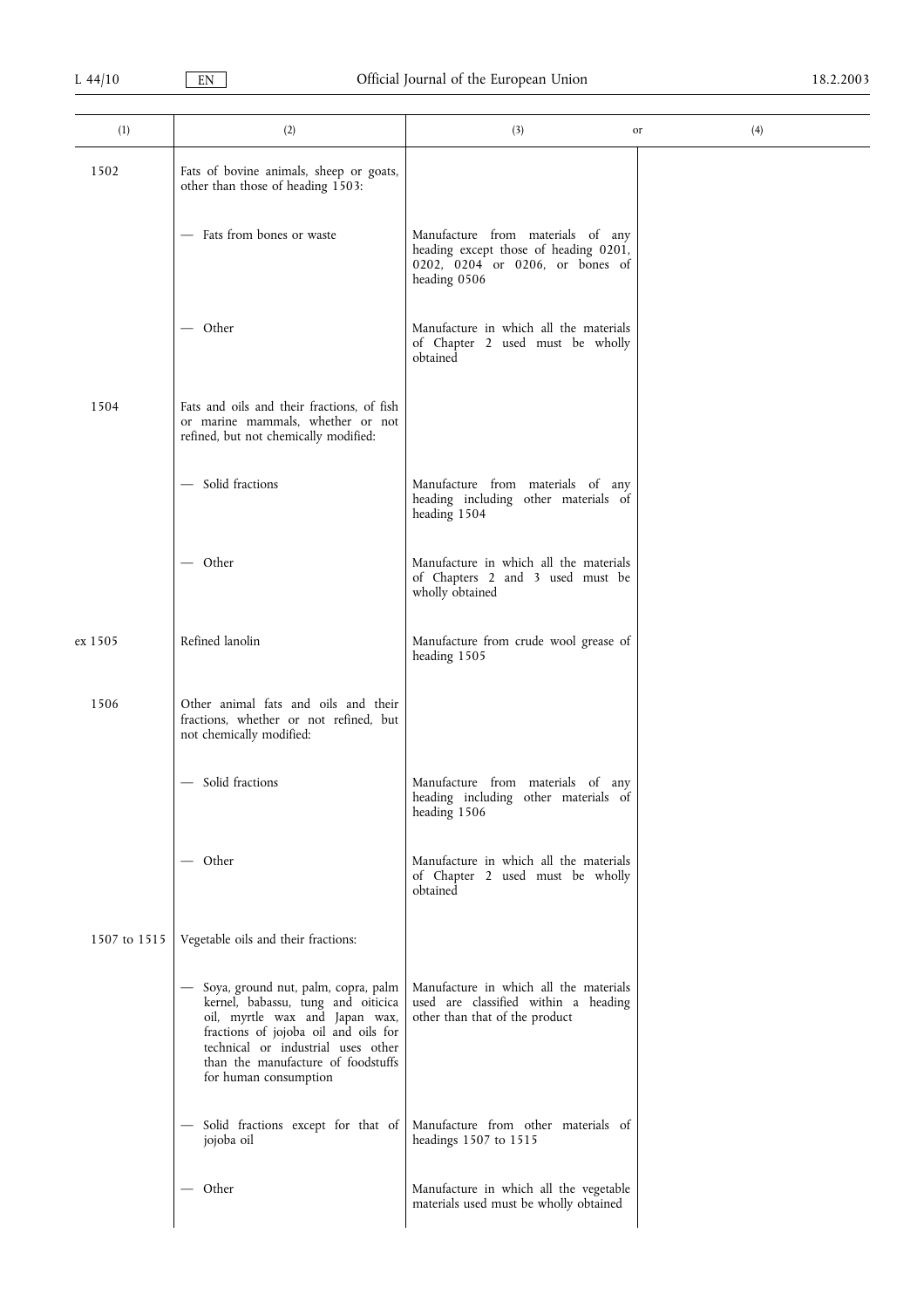| (1)           | (2)                                                                                                                                                                                                                                                 | (3)                                                                                                                                                                                                                                        | (4)<br>or |
|---------------|-----------------------------------------------------------------------------------------------------------------------------------------------------------------------------------------------------------------------------------------------------|--------------------------------------------------------------------------------------------------------------------------------------------------------------------------------------------------------------------------------------------|-----------|
| 1516          | Animal or vegetable fats and oils and<br>their fractions; partly or wholly hydro-<br>genated, inter-esterified, re-esterified or<br>elaidinised, whether or not refined, but<br>not further prepared                                                | Manufacture in which:<br>all the materials of Chapter 2 used<br>must be wholly obtained,<br>all the vegetable materials used must<br>be wholly obtained. However,<br>materials of headings 1507, 1508,<br>1511 and 1513 may be used        |           |
| 1517          | Margarine;<br>edible<br>mixtures<br>or<br>preparations of animal or vegetable fats<br>or oils or of fractions of different fats or<br>oils of this Chapter, other than edible<br>fats or oils or their fractions of heading<br>1516                 | Manufacture in which:<br>all the materials of Chapters 2 and 4<br>used must be wholly obtained,<br>all the vegetable materials used must<br>be wholly obtained. However,<br>materials of headings 1507, 1508,<br>1511 and 1513 may be used |           |
| Chapter 16    | Preparations of meat, of fish or of<br>crustaceans, molluscs or other aquatic<br>invertebrates                                                                                                                                                      | Manufacture from animals of Chapter 1.<br>All the materials of Chapter 3 used must<br>be wholly obtained                                                                                                                                   |           |
| ex Chapter 17 | Sugars and sugar confectionery; except<br>for:                                                                                                                                                                                                      | Manufacture in which all the materials<br>used are classified within a heading<br>other than that of the product                                                                                                                           |           |
| ex 1701       | Cane or beet sugar and chemically pure<br>sucrose, in solid form, flavoured or<br>coloured                                                                                                                                                          | Manufacture in which the value of any<br>materials of Chapter 17 used does not<br>exceed 30 % of the ex-works price of the<br>product                                                                                                      |           |
| 1702          | Other sugars, including chemically pure<br>lactose, maltose, glucose and fructose, in<br>solid form; sugar syrups not containing<br>added flavouring or colouring matter;<br>artificial honey, whether or not mixed<br>with natural honey; caramel: |                                                                                                                                                                                                                                            |           |
|               | — Chemically<br>pure maltose<br>and<br>fructose                                                                                                                                                                                                     | Manufacture from materials of any<br>heading including other materials of<br>heading 1702                                                                                                                                                  |           |
|               | — Other sugars in<br>solid<br>form,<br>flavoured or coloured                                                                                                                                                                                        | Manufacture in which the value of any<br>materials of Chapter 17 used does not<br>exceed 30 % of the ex-works price of the<br>product                                                                                                      |           |
|               | — Other                                                                                                                                                                                                                                             | Manufacture in which all the materials<br>used must already be originating                                                                                                                                                                 |           |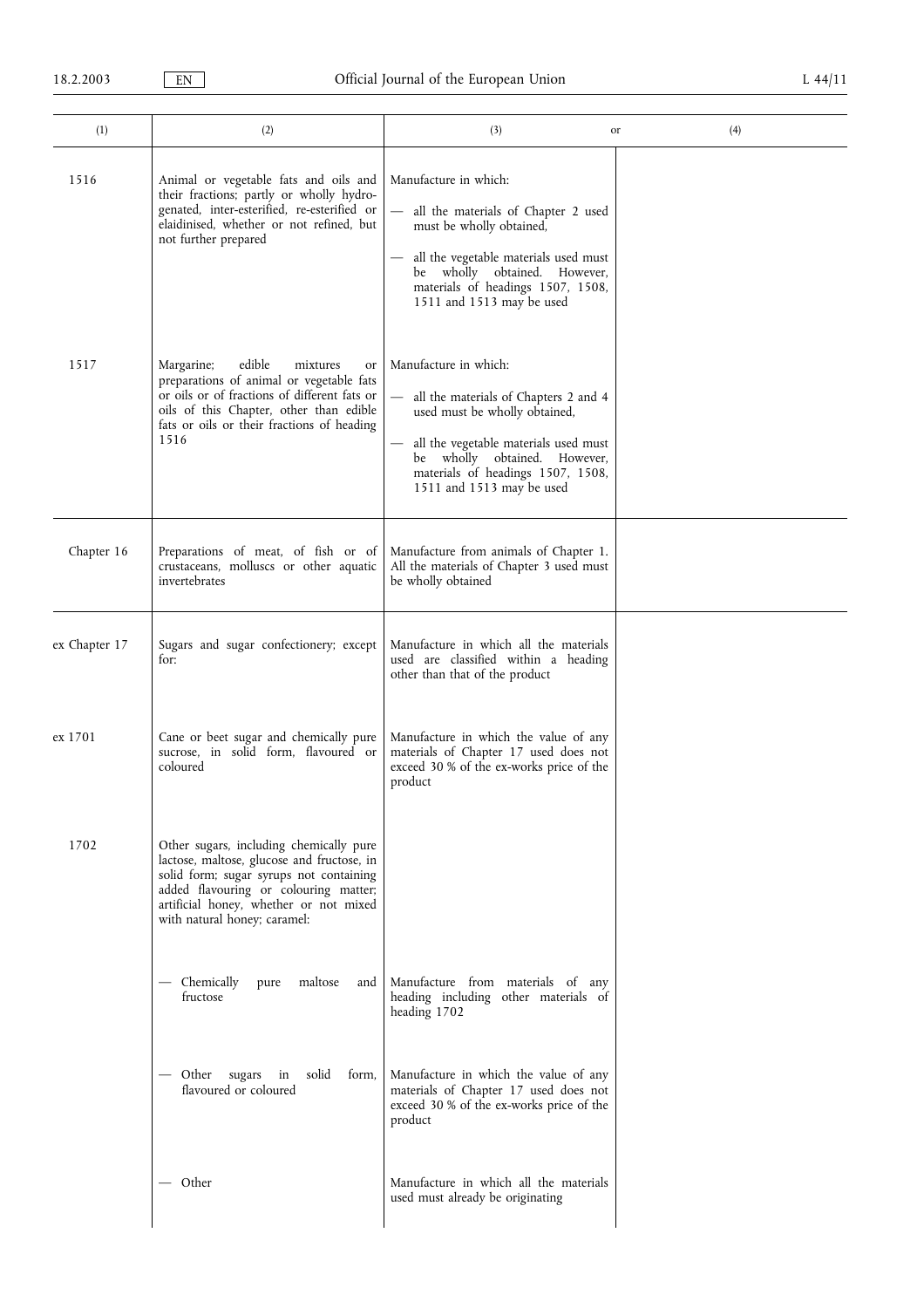| (1)        | (2)                                                                                                                                                                                                                                                                                                                                                                                                                                                                   | (3)                                                                                                                                   | (4)<br>or |
|------------|-----------------------------------------------------------------------------------------------------------------------------------------------------------------------------------------------------------------------------------------------------------------------------------------------------------------------------------------------------------------------------------------------------------------------------------------------------------------------|---------------------------------------------------------------------------------------------------------------------------------------|-----------|
| ex 1703    | Molasses resulting from the extraction or<br>refining of sugar, flavoured or coloured                                                                                                                                                                                                                                                                                                                                                                                 | Manufacture in which the value of any<br>materials of Chapter 17 used does not<br>exceed 30 % of the ex-works price of the<br>product |           |
| 1704       | Sugar confectionery (including white<br>chocolate), not containing cocoa                                                                                                                                                                                                                                                                                                                                                                                              | Manufacture in which:<br>- all the materials used are classified<br>within a heading other than that of<br>the product,               |           |
|            |                                                                                                                                                                                                                                                                                                                                                                                                                                                                       | the value of any materials of<br>Chapter 17 used does not exceed<br>30 % of the ex-works price of the<br>product                      |           |
| Chapter 18 | Cocoa and cocoa preparations                                                                                                                                                                                                                                                                                                                                                                                                                                          | Manufacture in which:                                                                                                                 |           |
|            |                                                                                                                                                                                                                                                                                                                                                                                                                                                                       | all the materials used are classified<br>within a heading other than that of<br>the product,                                          |           |
|            |                                                                                                                                                                                                                                                                                                                                                                                                                                                                       | the value of any materials of<br>Chapter 17 used does not exceed<br>30 % of the ex-works price of the<br>product                      |           |
| 1901       | Malt extract; food preparations of flour,<br>groats, meal, starch or malt extract, not<br>containing cocoa or containing less than<br>40 % by weight of cocoa calculated on a<br>totally defatted basis, not elsewhere<br>specified or included; food preparations<br>of goods of headings 0401 to 0404, not<br>containing cocoa or containing less than<br>5 % by weight of cocoa calculated on a<br>totally defatted basis, not elsewhere<br>specified or included: |                                                                                                                                       |           |
|            | Malt extract                                                                                                                                                                                                                                                                                                                                                                                                                                                          | Manufacture from cereals of Chapter 10                                                                                                |           |
|            | — Other                                                                                                                                                                                                                                                                                                                                                                                                                                                               | Manufacture in which:                                                                                                                 |           |
|            |                                                                                                                                                                                                                                                                                                                                                                                                                                                                       | - all the materials used are classified<br>within a heading other than that of<br>the product,                                        |           |
|            |                                                                                                                                                                                                                                                                                                                                                                                                                                                                       | the value of any materials of<br>Chapter 17 used does not exceed<br>30 % of the ex-works price of the<br>product                      |           |
| 1902       | Pasta, whether or not cooked or stuffed<br>(with meat or other substances) or<br>otherwise prepared, such as spaghetti,<br>macaroni, noodles, lasagne, gnocchi,<br>ravioli, cannelloni; couscous, whether or<br>not prepared:                                                                                                                                                                                                                                         |                                                                                                                                       |           |
|            | - Containing 20% or less by weight<br>of meat, meat offal, fish, crustaceans<br>or molluscs                                                                                                                                                                                                                                                                                                                                                                           | Manufacture in which all the cereals and<br>derivatives (except durum wheat and its<br>derivatives) used must be wholly<br>obtained   |           |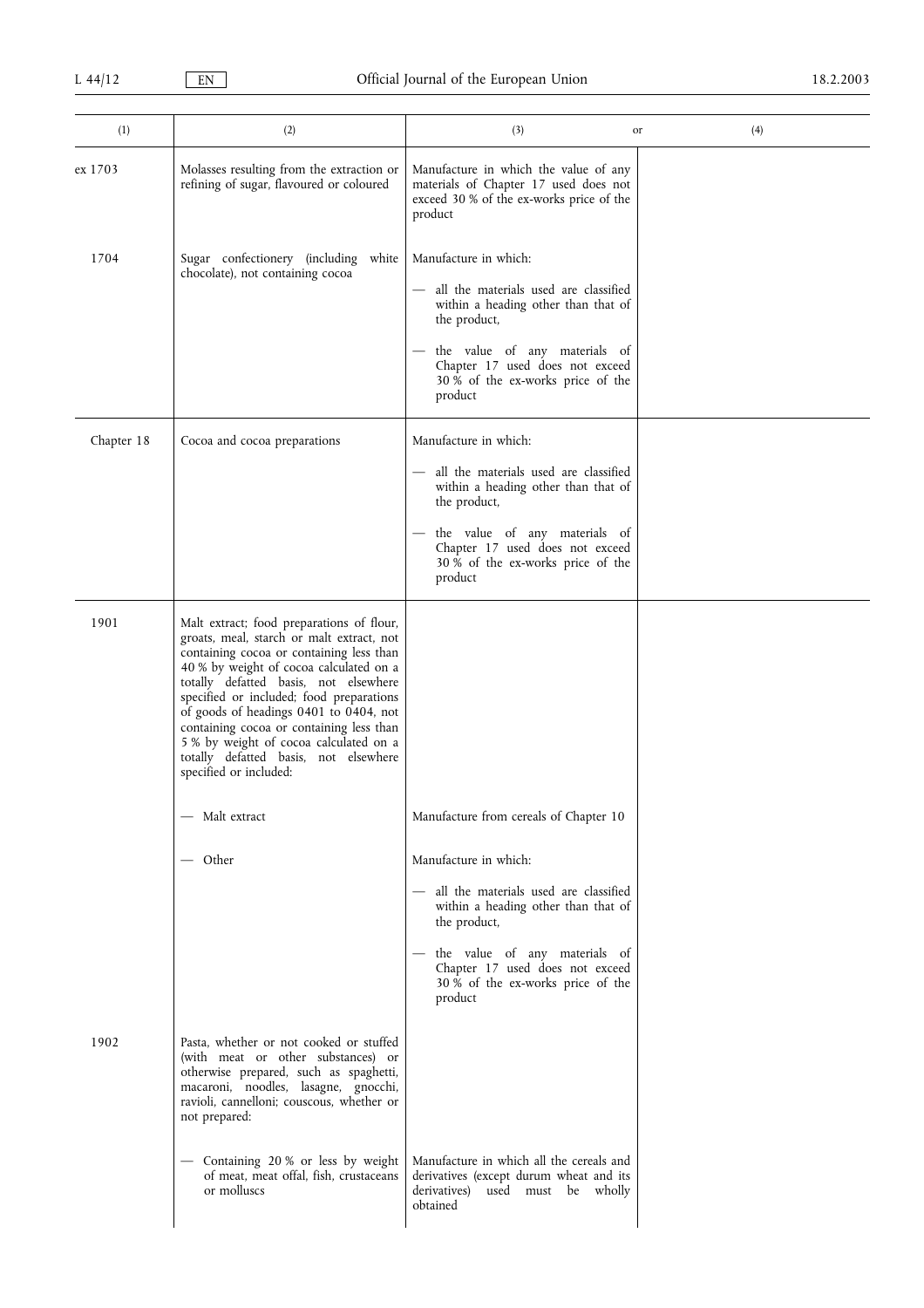| (1)                    | (2)                                                                                                                                                                                                                                                                                                                                       | (3)<br>or                                                                                                                                                                                                                                                                                                                     | (4) |
|------------------------|-------------------------------------------------------------------------------------------------------------------------------------------------------------------------------------------------------------------------------------------------------------------------------------------------------------------------------------------|-------------------------------------------------------------------------------------------------------------------------------------------------------------------------------------------------------------------------------------------------------------------------------------------------------------------------------|-----|
| 1902<br>(cont'd)       | - Containing more than 20% by<br>weight of meat, meat offal, fish,<br>crustaceans or molluscs                                                                                                                                                                                                                                             | Manufacture in which:<br>all the cereals<br>derivatives<br>and<br>(except durum<br>wheat and its<br>derivatives) used must be wholly<br>obtained,<br>all the materials of Chapters 2 and 3<br>used must be wholly obtained                                                                                                    |     |
| 1903                   | substitutes<br>therefor<br>Tapioca<br>and<br>prepared from starch, in the form of<br>flakes, grains, pearls, siftings or in<br>similar forms                                                                                                                                                                                              | Manufacture from materials of any<br>heading except potato starch of heading<br>1108                                                                                                                                                                                                                                          |     |
| 1904                   | Prepared foods obtained by the swelling<br>or roasting of cereals or cereal products<br>(for example, corn flakes); cereals (other<br>than maize (corn)) in grain form or in<br>the form of flakes or other worked<br>grains (except flour, groats and meal);<br>precooked, or otherwise prepared, not<br>elsewhere specified or included | Manufacture:<br>from materials not classified within<br>heading 1806,<br>in which all the cereals and flour<br>(except durum wheat and its<br>derivatives $(1)$ used must be wholly<br>obtained.<br>in which the value of any materials<br>of Chapter 17 used does not exceed<br>30 % of the ex-works price of the<br>product |     |
| 1905                   | Bread, pastry, cakes, biscuits and other<br>bakers' wares, whether or not containing<br>communion<br>wafers,<br>cocoa;<br>empty<br>cachets<br>of<br>suitable for<br>a<br>kind<br>pharmaceutical use, sealing wafers, rice<br>paper and similar products                                                                                   | Manufacture from materials of any<br>heading except those of Chapter 11                                                                                                                                                                                                                                                       |     |
| ex Chapter 20          | Preparations of vegetables, fruit, nuts or<br>other parts of plants; except for:                                                                                                                                                                                                                                                          | Manufacture in which all the fruit, nuts<br>or vegetables used must be wholly<br>obtained                                                                                                                                                                                                                                     |     |
| ex 2001                | Yams, sweet potatoes and similar edible<br>parts of plants containing 5 % or more<br>by weight of starch, prepared or<br>preserved by vinegar or acetic acid                                                                                                                                                                              | Manufacture in which all the materials<br>used are classified within a heading<br>other than that of the product                                                                                                                                                                                                              |     |
| ex 2004 and<br>ex 2005 | Potatoes in the form of flour, meal or<br>flakes, prepared or preserved otherwise<br>than by vinegar or acetic acid                                                                                                                                                                                                                       | Manufacture in which all the materials<br>used are classified within a heading<br>other than that of the product                                                                                                                                                                                                              |     |

<sup>(</sup> 1) See Note 1 Appendix II(a).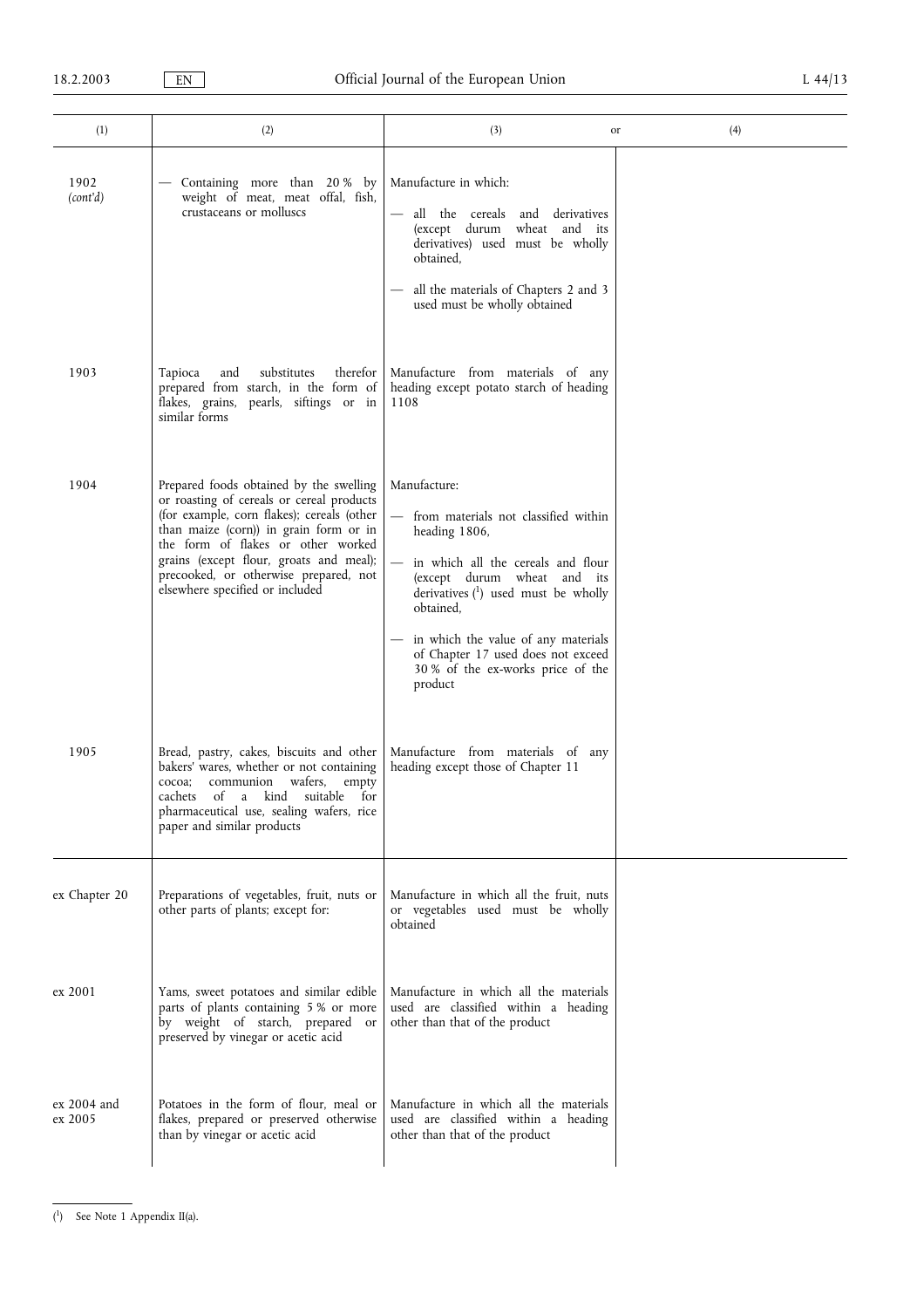| (1)     | (2)                                                                                                                                                                                     | (3)<br>or                                                                                                                                                                                                                                                               | (4) |
|---------|-----------------------------------------------------------------------------------------------------------------------------------------------------------------------------------------|-------------------------------------------------------------------------------------------------------------------------------------------------------------------------------------------------------------------------------------------------------------------------|-----|
| 2006    | Vegetables, fruit, nuts, fruit-peel and<br>other parts of plants, preserved by sugar<br>(drained, glacé or crystallised)                                                                | Manufacture in which the value of any<br>materials of Chapter 17 used does not<br>exceed 30 % of the ex-works price of the<br>product                                                                                                                                   |     |
| 2007    | Jams, fruit jellies, marmalades, fruit or<br>nut purée and fruit or nut pastes,<br>obtained by cooking, whether or not<br>containing<br>added sugar or<br>other<br>sweetening matter    | Manufacture in which:<br>all the materials used are classified<br>within a heading other than that of<br>the product,<br>- the value of any materials of<br>Chapter 17 used does not exceed<br>30 % of the ex-works price of the<br>product                             |     |
| ex 2008 | Nuts, not containing added sugar or<br>spirit                                                                                                                                           | Manufacture in which the value of the<br>originating nuts and oil seeds of<br>headings 0801, 0802 and 1202 to 1207<br>used exceeds 60 % of the ex-works price<br>of the product                                                                                         |     |
|         | Peanut butter; mixtures based on<br>cereals; palm hearts; maize (corn)                                                                                                                  | Manufacture in which all the materials<br>used are classified within a heading<br>other than that of the product                                                                                                                                                        |     |
|         | Other except for fruit and nuts<br>cooked otherwise than by steaming<br>or boiling in water, not containing<br>added sugar, frozen                                                      | Manufacture in which:<br>all the materials used are classified<br>$\overline{\phantom{0}}$<br>within a heading other than that of<br>the product,<br>- the value of any materials of<br>Chapter 17 used does not exceed<br>30 % of the ex-works price of the<br>product |     |
| 2009    | Fruit juices (including grape must) and<br>vegetable juices, unfermented and not<br>containing added spirit, whether or not<br>containing added sugar or<br>other<br>sweetening matter: |                                                                                                                                                                                                                                                                         |     |
|         | - Citrus juices                                                                                                                                                                         | Manufacture in which:<br>- all the citrus fruits used must be<br>wholly obtained,<br>- the value of any materials of<br>Chapter 17 used does not exceed<br>30 % of the ex-works price of the<br>product                                                                 |     |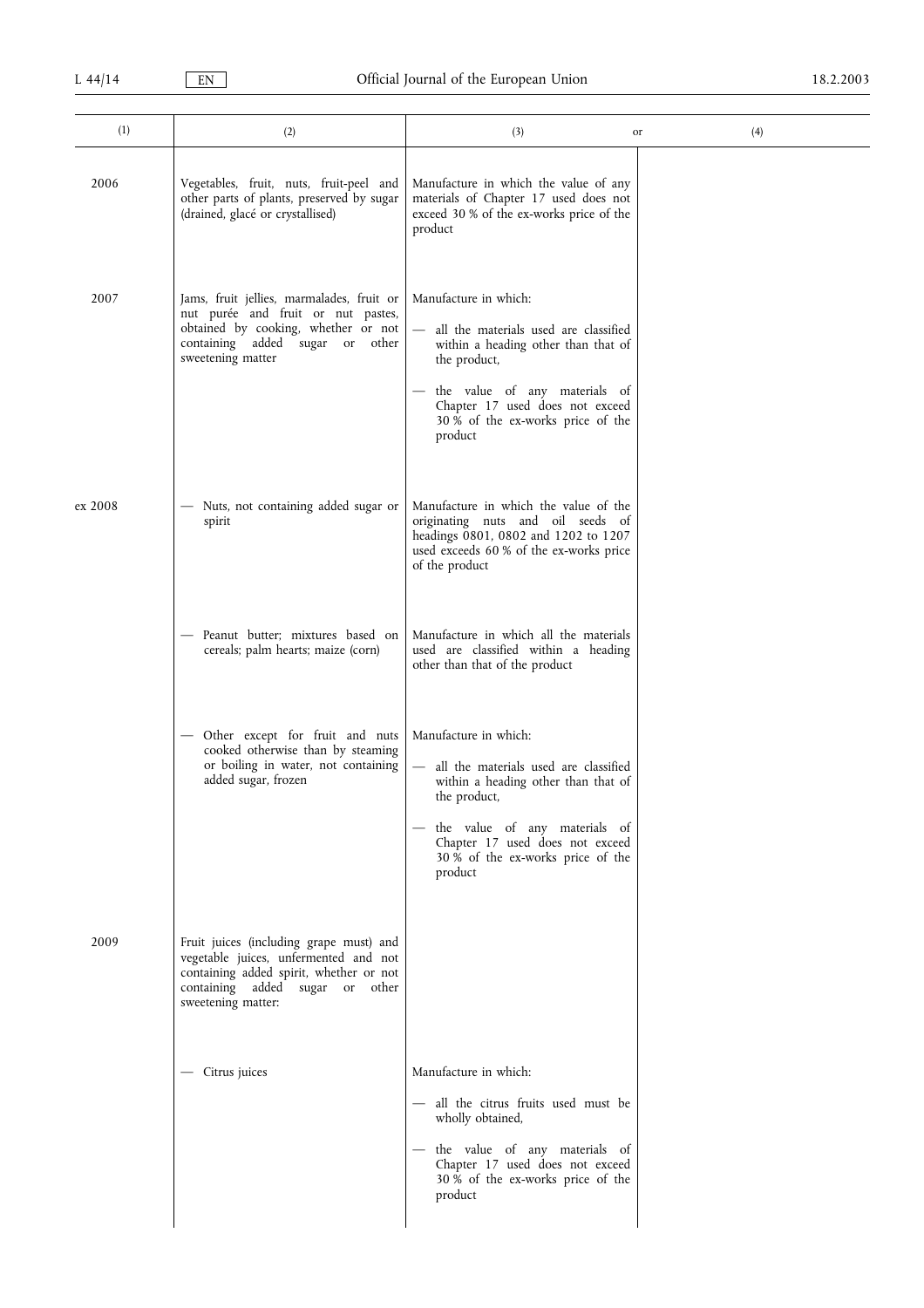| (1)              | (2)                                                                                                                                                                                                                                                                         | (3)                                                                                                                                                                                                                                           | (4)<br>or |
|------------------|-----------------------------------------------------------------------------------------------------------------------------------------------------------------------------------------------------------------------------------------------------------------------------|-----------------------------------------------------------------------------------------------------------------------------------------------------------------------------------------------------------------------------------------------|-----------|
| 2009<br>(cont'd) | — Other                                                                                                                                                                                                                                                                     | Manufacture in which:<br>- all the materials used are classified<br>within a heading other than that of<br>the product,<br>the value of any materials of<br>Chapter 17 used does not exceed<br>30 % of the ex-works price of the<br>product   |           |
| ex Chapter 21    | Miscellaneous edible preparations; except<br>for:                                                                                                                                                                                                                           | Manufacture in which all the materials<br>used are classified within a heading<br>other than that of the product                                                                                                                              |           |
| 2101             | Extracts, essences and concentrates, of<br>coffee, tea or maté and preparations<br>with a basis of these products or with a<br>basis of coffee, tea or maté; roasted<br>chicory and other roasted coffee<br>substitutes, and extracts, essences and<br>concentrates thereof | Manufacture in which:<br>all the materials used are classified<br>within a heading other than that of<br>the product,<br>all the chicory used must be wholly<br>obtained                                                                      |           |
| 2103             | Sauces and preparations therefor; mixed<br>condiments and mixed seasonings;<br>mustard flour and meal and prepared<br>mustard:                                                                                                                                              |                                                                                                                                                                                                                                               |           |
|                  | Sauces and preparations therefor;<br>condiments and<br>mixed<br>mixed<br>seasonings                                                                                                                                                                                         | Manufacture in which all the materials<br>used are classified within a heading<br>other than that of the product. However,<br>mustard flour or meal or prepared<br>mustard may be used                                                        |           |
|                  | - Mustard flour and meal<br>and<br>prepared mustard                                                                                                                                                                                                                         | Manufacture from materials of any<br>heading                                                                                                                                                                                                  |           |
| ex 2104          | Soups and broths and preparations<br>therefor                                                                                                                                                                                                                               | Manufacture from materials of any<br>heading except prepared or preserved<br>vegetables of headings 2002 to 2005                                                                                                                              |           |
| 2106             | elsewhere<br>Food<br>preparations<br>not<br>specified or included                                                                                                                                                                                                           | Manufacture in which:<br>- all the materials used are classified<br>within a heading other than that of<br>the product,<br>- the value of any materials of<br>Chapter 17 used does not exceed<br>30 % of the ex-works price of the<br>product |           |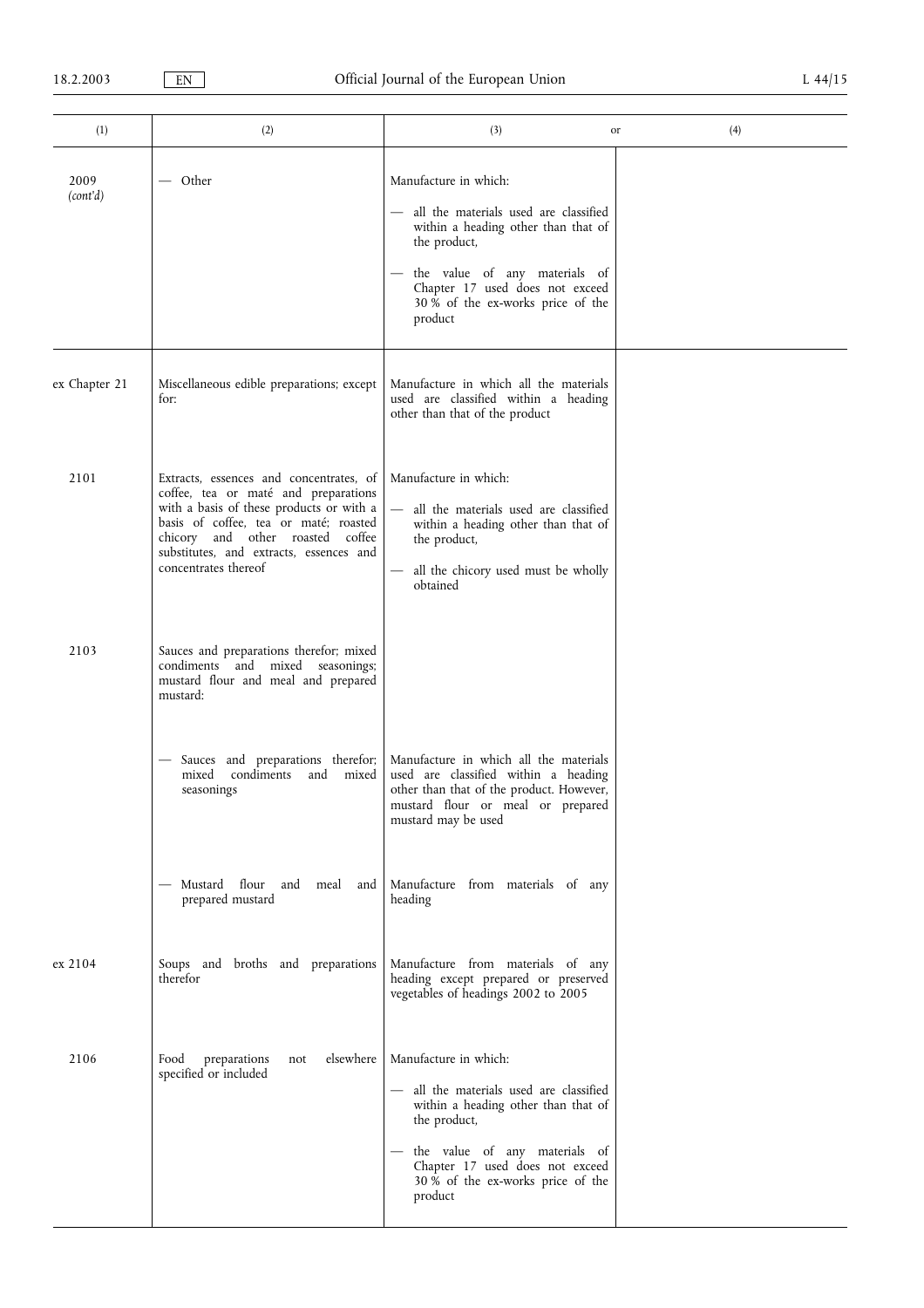| (1)           | (2)                                                                                                                                                                                                                            | (3)<br>or                                                                                                                                                                                                                                                                                                                                               | (4) |
|---------------|--------------------------------------------------------------------------------------------------------------------------------------------------------------------------------------------------------------------------------|---------------------------------------------------------------------------------------------------------------------------------------------------------------------------------------------------------------------------------------------------------------------------------------------------------------------------------------------------------|-----|
| ex Chapter 22 | Beverages, spirits and vinegar; except for:                                                                                                                                                                                    | Manufacture in which:<br>all the materials used are classified<br>within a heading other than that of<br>the product,<br>all the grapes or any material<br>derived from grapes used must be<br>wholly obtained                                                                                                                                          |     |
| 2202          | Waters, including mineral waters and<br>aerated waters, containing added sugar<br>or other sweetening matter or flavoured,<br>and other non-alcoholic beverages, not<br>including fruit or vegetable juices of<br>heading 2009 | Manufacture in which:<br>all the materials used are classified<br>within a heading other than that of<br>the product,<br>the value of any materials of<br>Chapter 17 used does not exceed<br>30 % of the ex-works price of the<br>product,<br>any fruit juice used (except for<br>pineapple, lime and grapefruit<br>juices) must already be originating |     |
| 2208          | Undenatured ethyl alcohol of an<br>alcoholic strength by volume of less<br>than 80 % vol; spirits, liqueurs and other<br>spirituous beverages                                                                                  | Manufacture:<br>- from materials not classified within<br>heading 2207 or 2208,<br>- in which all the grapes or any<br>material derived from grapes used<br>must be wholly obtained or if all the<br>other materials used are already<br>originating, arrack may be used up<br>to a limit of 5 % by volume                                              |     |
| ex Chapter 23 | Residues and waste from the food<br>animal fodder;<br>industries;<br>prepared<br>except for:                                                                                                                                   | Manufacture in which all the materials<br>used are classified within a heading<br>other than that of the product                                                                                                                                                                                                                                        |     |
| ex 2301       | Whale meal; flours, meals and pellets of<br>fish or of crustaceans, molluscs or other<br>aquatic invertebrates, unfit for human<br>consumption                                                                                 | Manufacture in which all the materials<br>of Chapters 2 and 3 used must be<br>wholly obtained                                                                                                                                                                                                                                                           |     |
| ex 2303       | Residues from the manufacture of starch<br>from maize (excluding concentrated<br>steeping liquors), of a protein content,<br>calculated on the dry product, exceeding<br>40 % by weight                                        | Manufacture in which all the maize used<br>must be wholly obtained                                                                                                                                                                                                                                                                                      |     |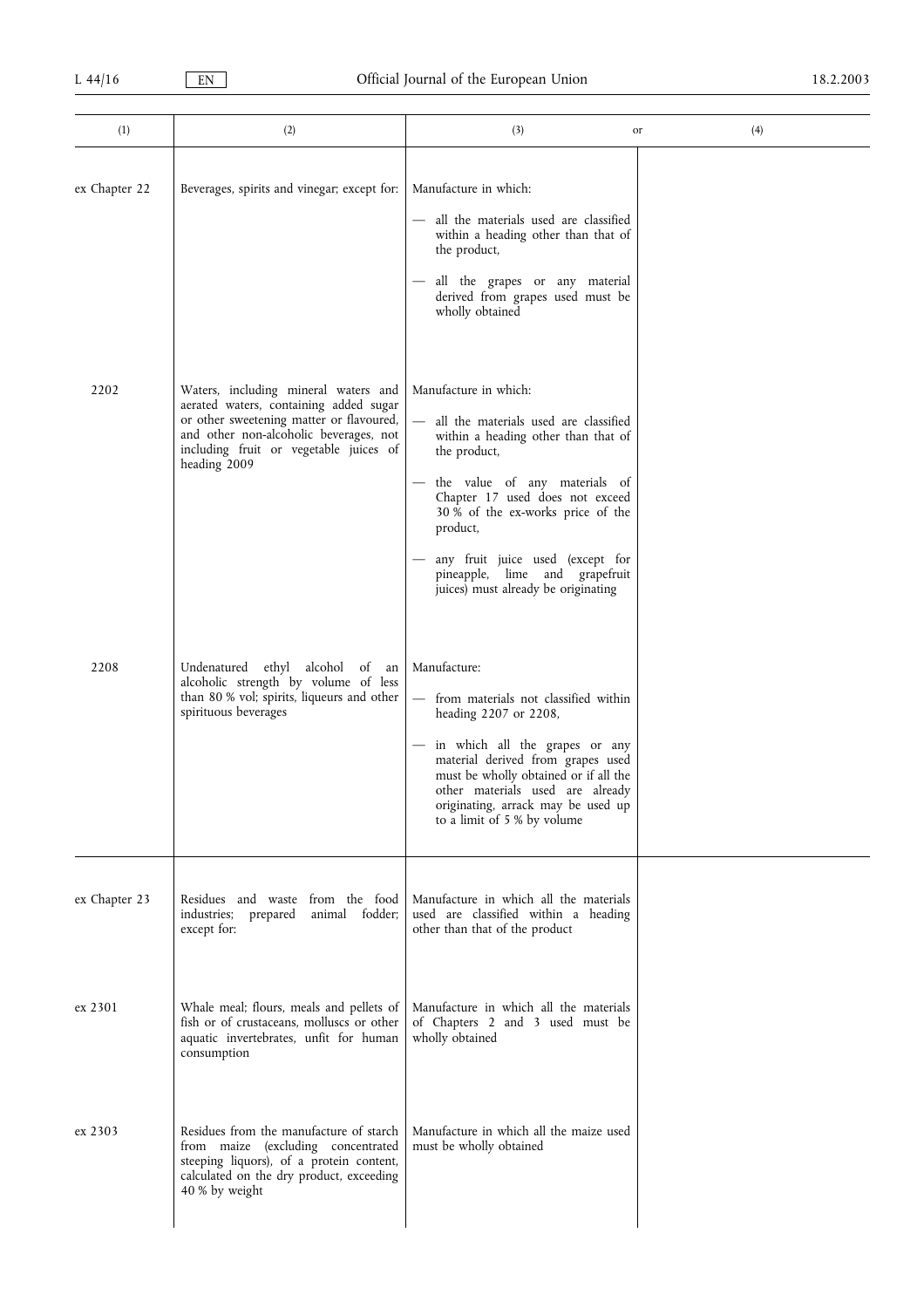| (1)           | (2)                                                                                                                                                                                                                                 | (3)                                                                                                                                                    | (4)<br>or |
|---------------|-------------------------------------------------------------------------------------------------------------------------------------------------------------------------------------------------------------------------------------|--------------------------------------------------------------------------------------------------------------------------------------------------------|-----------|
| ex 2306       | Oil cake and other solid residues<br>resulting from the extraction of olive oil,<br>containing more than 3 % of olive oil                                                                                                           | Manufacture in which all the olives used<br>must be wholly obtained                                                                                    |           |
| 2309          | Preparations of a kind used in animal<br>feeding                                                                                                                                                                                    | Manufacture in which:<br>- all the cereals, sugar or molasses,<br>meat or milk used must already be<br>originating,                                    |           |
|               |                                                                                                                                                                                                                                     | all the materials of Chapter 3 used<br>must be wholly obtained                                                                                         |           |
| ex Chapter 24 | Tobacco and manufactured tobacco<br>substitutes; except for:                                                                                                                                                                        | Manufacture in which all the materials<br>of Chapter 24 used must be wholly<br>obtained                                                                |           |
| 2402          | Cigars, cheroots, cigarillos and cigarettes,<br>of tobacco or of tobacco substitutes                                                                                                                                                | Manufacture in which at least 70 % by<br>weight of the unmanufactured tobacco<br>or tobacco refuse of heading 2401 used<br>must already be originating |           |
| ex 2403       | Smoking tobacco                                                                                                                                                                                                                     | Manufacture in which at least 70 % by<br>weight of the unmanufactured tobacco<br>or tobacco refuse of heading 2401 used<br>must already be originating |           |
| ex Chapter 25 | Salt; sulfur; earths and stone; plastering<br>materials, lime and cement; except for                                                                                                                                                | Manufacture in which all the materials<br>used are classified within a heading<br>other than that of the product                                       |           |
| ex 2504       | crystalline<br>graphite,<br>Natural<br>with<br>enriched carbon content, purified and<br>ground                                                                                                                                      | of the carbon content,<br>Enriching<br>purifying<br>and<br>grinding<br>of<br>crude<br>crystalline graphite                                             |           |
| ex 2515       | Marble, merely cut, by sawing or<br>otherwise, into blocks or slabs of a<br>rectangular (including square) shape, of a<br>thickness not exceeding 25 cm                                                                             | Cutting, by sawing or otherwise, of<br>marble (even if already sawn) of a<br>thickness exceeding 25 cm                                                 |           |
| ex 2516       | Granite, porphyry, basalt, sandstone and<br>other monumental and building stone,<br>merely cut, by sawing or otherwise, into<br>blocks or slabs of a rectangular<br>(including square) shape, of a thickness<br>not exceeding 25 cm | Cutting, by sawing or otherwise, of<br>stone (even if already sawn) of a<br>thickness exceeding 25 cm                                                  |           |
| ex 2518       | Calcined dolomite                                                                                                                                                                                                                   | Calcination of dolomite not calcined                                                                                                                   |           |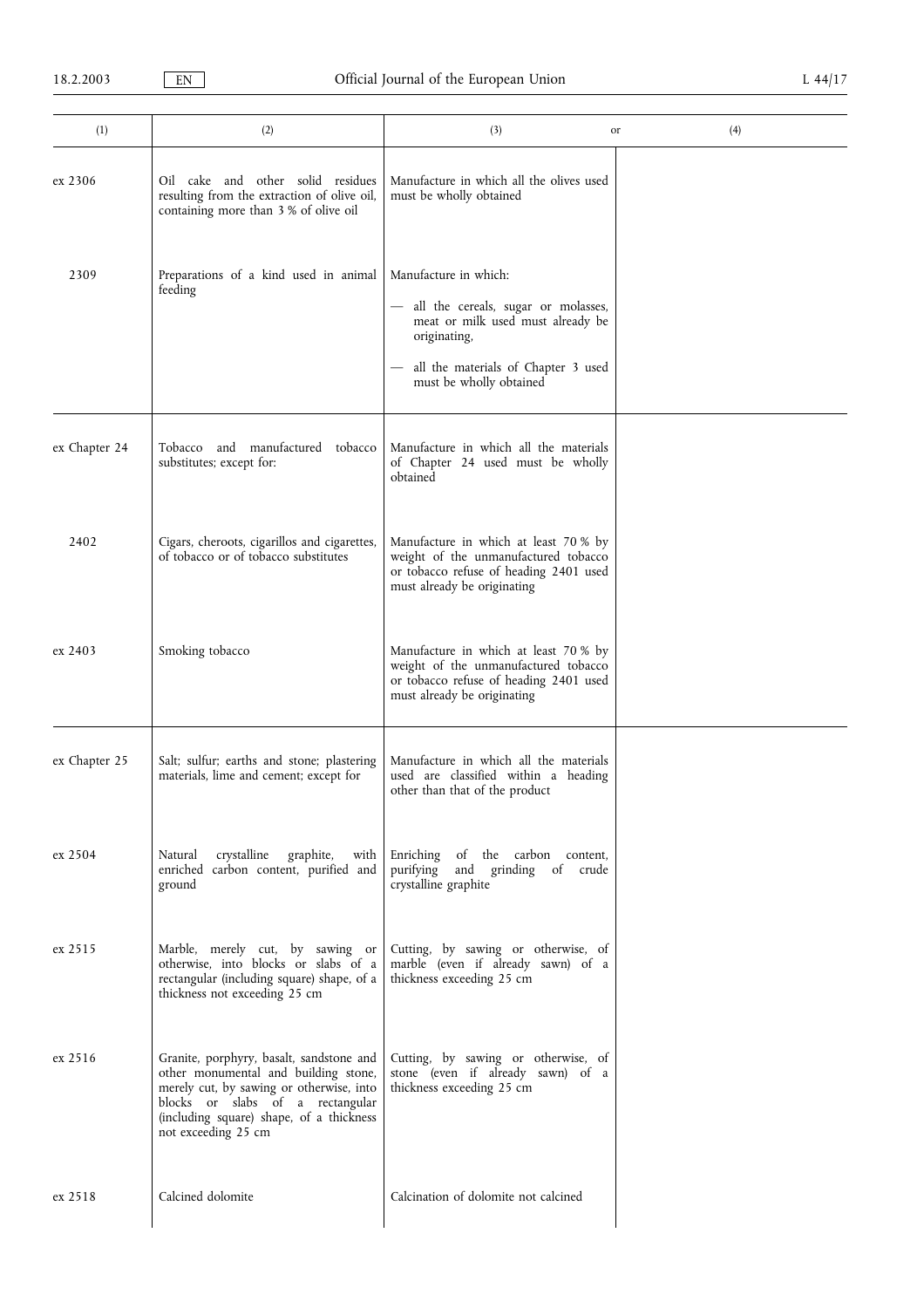| (1)           | (2)                                                                                                                                                                                                                                                                                                                                                                                         | (3)                                                                                                                                                                                                                                                                                                                                                                  | (4)<br>or |
|---------------|---------------------------------------------------------------------------------------------------------------------------------------------------------------------------------------------------------------------------------------------------------------------------------------------------------------------------------------------------------------------------------------------|----------------------------------------------------------------------------------------------------------------------------------------------------------------------------------------------------------------------------------------------------------------------------------------------------------------------------------------------------------------------|-----------|
| ex 2519       | Crushed natural magnesium carbonate<br>hermetically-sealed<br>(magnesite),<br>in<br>magnesium oxide,<br>containers,<br>and<br>whether or not pure, other than fused<br>magnesia or dead-burned (sintered)<br>magnesia                                                                                                                                                                       | Manufacture in which all the materials<br>used are classified within a heading<br>other than that of the product. However,<br>carbonate<br>natural<br>magnesium<br>(magnesite) may be used                                                                                                                                                                           |           |
| ex 2520       | Plasters specially prepared for dentistry                                                                                                                                                                                                                                                                                                                                                   | Manufacture in which the value of all<br>the materials used does not exceed 50 %<br>of the ex-works price of the product                                                                                                                                                                                                                                             |           |
| ex 2524       | Natural asbestos fibres                                                                                                                                                                                                                                                                                                                                                                     | Manufacture from asbestos concentrate                                                                                                                                                                                                                                                                                                                                |           |
| ex 2525       | Mica powder                                                                                                                                                                                                                                                                                                                                                                                 | Grinding of mica or mica waste                                                                                                                                                                                                                                                                                                                                       |           |
| ex 2530       | Earth colours, calcined or powdered                                                                                                                                                                                                                                                                                                                                                         | Calcination or grinding of earth colours                                                                                                                                                                                                                                                                                                                             |           |
| Chapter 26    | Ores, slag and ash                                                                                                                                                                                                                                                                                                                                                                          | Manufacture in which all the materials<br>used are classified within a heading<br>other than that of the product                                                                                                                                                                                                                                                     |           |
| ex Chapter 27 | Mineral fuels, mineral oils and products<br>distillation;<br>bituminous<br>their<br>of<br>substances; mineral waxes; except for:                                                                                                                                                                                                                                                            | Manufacture in which all the materials<br>used are classified within a heading<br>other than that of the product                                                                                                                                                                                                                                                     |           |
| ex 2707       | Oils in which the weight of the aromatic<br>constituents exceeds that of the<br>non-aromatic constituents, being oils<br>similar to mineral oils obtained by<br>distillation of high temperature coal tar,<br>of which more than 65% by volume<br>distils at a temperature of up to 250 °C<br>(including mixtures of petroleum spirit<br>and benzole), for use as power or<br>heating fuels | Operations of refining and/or one or<br>more specific process(es) $(1)$<br>or<br>Other operations in which all the<br>materials used are classified within a<br>heading other than that of the product.<br>However, materials classified within the<br>same heading may be used provided<br>their value does not exceed 50 % of the<br>ex-works price of the product |           |
| ex 2709       | Crude oils obtained from bituminous<br>minerals                                                                                                                                                                                                                                                                                                                                             | Destructive distillation of bituminous<br>materials                                                                                                                                                                                                                                                                                                                  |           |

(<sup>1</sup>) For the special conditions relating to 'specific processes' see Introductory Notes 7.1 and 7.3.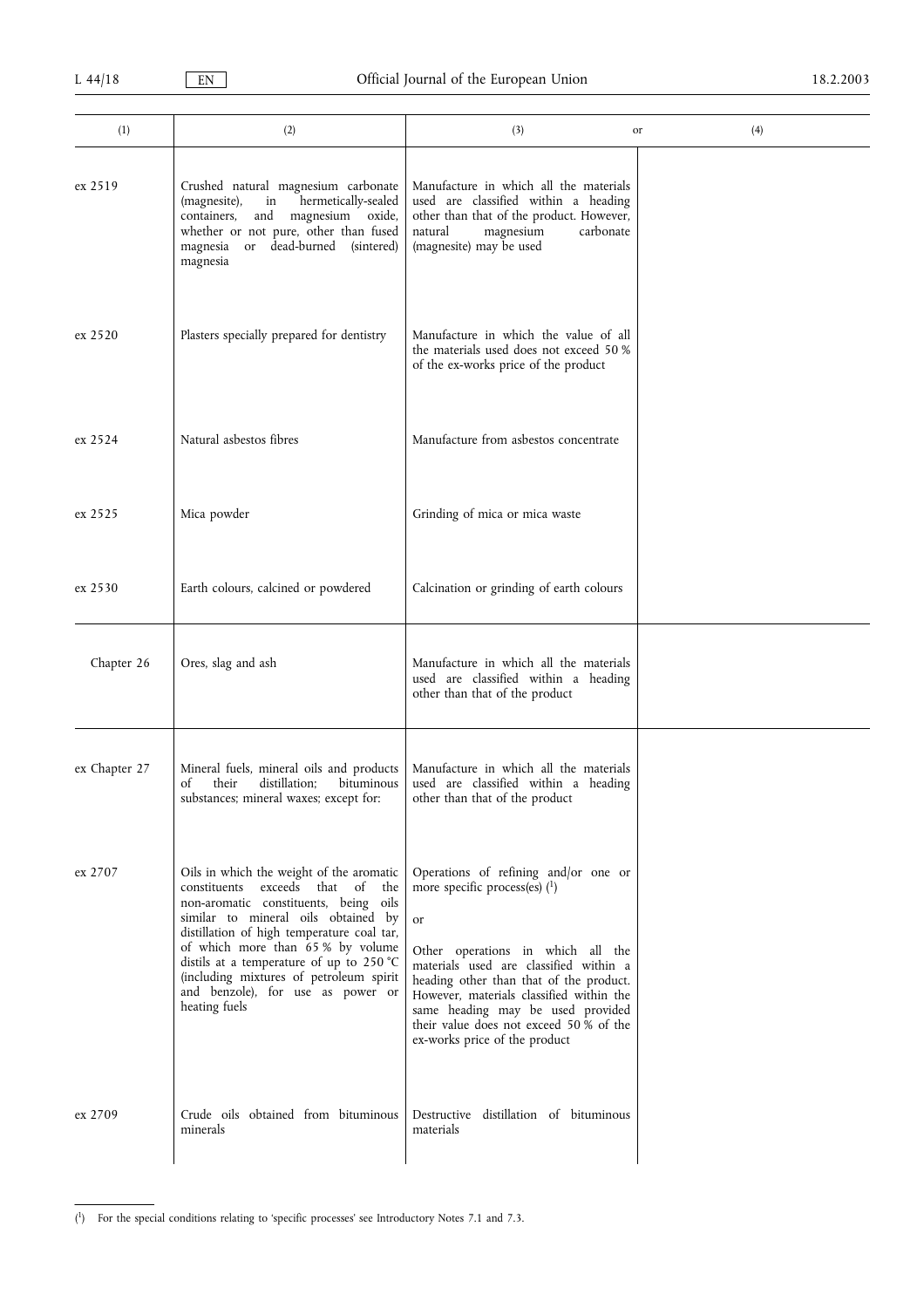| (1)  | (2)                                                                                                                                                                                                                                                                                                                             | (3)                                                                                                                                                                                                                                                                                                                                                                             | (4)<br>or |
|------|---------------------------------------------------------------------------------------------------------------------------------------------------------------------------------------------------------------------------------------------------------------------------------------------------------------------------------|---------------------------------------------------------------------------------------------------------------------------------------------------------------------------------------------------------------------------------------------------------------------------------------------------------------------------------------------------------------------------------|-----------|
|      |                                                                                                                                                                                                                                                                                                                                 |                                                                                                                                                                                                                                                                                                                                                                                 |           |
| 2710 | Petroleum oils and oils obtained from<br>bituminous materials, other than crude;<br>preparations not elsewhere specified or<br>included, containing by weight 70 % or<br>more of petroleum oils or of oils<br>obtained from bituminous materials,<br>these oils being the basic constituents of<br>the preparations; waste oils | Operations of refining and/or one or<br>more specific process(es) $(1)$<br>or<br>Other operations in which all the<br>materials used are classified within a<br>heading other than that of the product<br>However, materials classified within the<br>same heading may be used provided<br>their value does not exceed 50 % of the<br>ex-works price of the product             |           |
| 2711 | Petroleum gases and other gaseous<br>hydrocarbons                                                                                                                                                                                                                                                                               | Operations of refining and/or one or<br>more specific process(es) $(1)$<br>or                                                                                                                                                                                                                                                                                                   |           |
|      |                                                                                                                                                                                                                                                                                                                                 | Other operations in which all the<br>materials used are classified within a<br>heading other than that of the product.<br>However, materials classified within the<br>same heading may be used provided<br>their value does not exceed 50 % of the<br>ex-works price of the product                                                                                             |           |
| 2712 | jelly;<br>paraffin<br>Petroleum<br>wax,<br>microcrystalline petroleum wax, slack<br>wax, ozokerite, lignite wax, peat wax,<br>other mineral waxes and<br>similar<br>products obtained by synthesis or by<br>other processes, whether or not coloured                                                                            | Operations of refining and/or one or<br>more specific process(es) $(1)$<br><b>or</b><br>Other operations in which all the<br>materials used are classified within a<br>heading other than that of the product.<br>However, materials classified within the<br>same heading may be used provided<br>their value does not exceed 50 % of the<br>ex-works price of the product     |           |
| 2713 | Petroleum coke, petroleum bitumen and<br>other residues of petroleum oils or of<br>oils obtained from bituminous materials                                                                                                                                                                                                      | Operations of refining and/or one or<br>more specific process(es) $(2)$<br><sub>or</sub><br>Other operations in which all the<br>materials used are classified within a<br>heading other than that of the product.<br>However, materials classified within the<br>same heading may be used provided<br>their value does not exceed 50 % of the<br>ex-works price of the product |           |

 $(1)$  For the special conditions relating to 'specific processes' see Introductory Note 7.2.

<sup>(2)</sup> For the special conditions relating to 'specific processes' see Introductory Notes 7.1 and 7.3.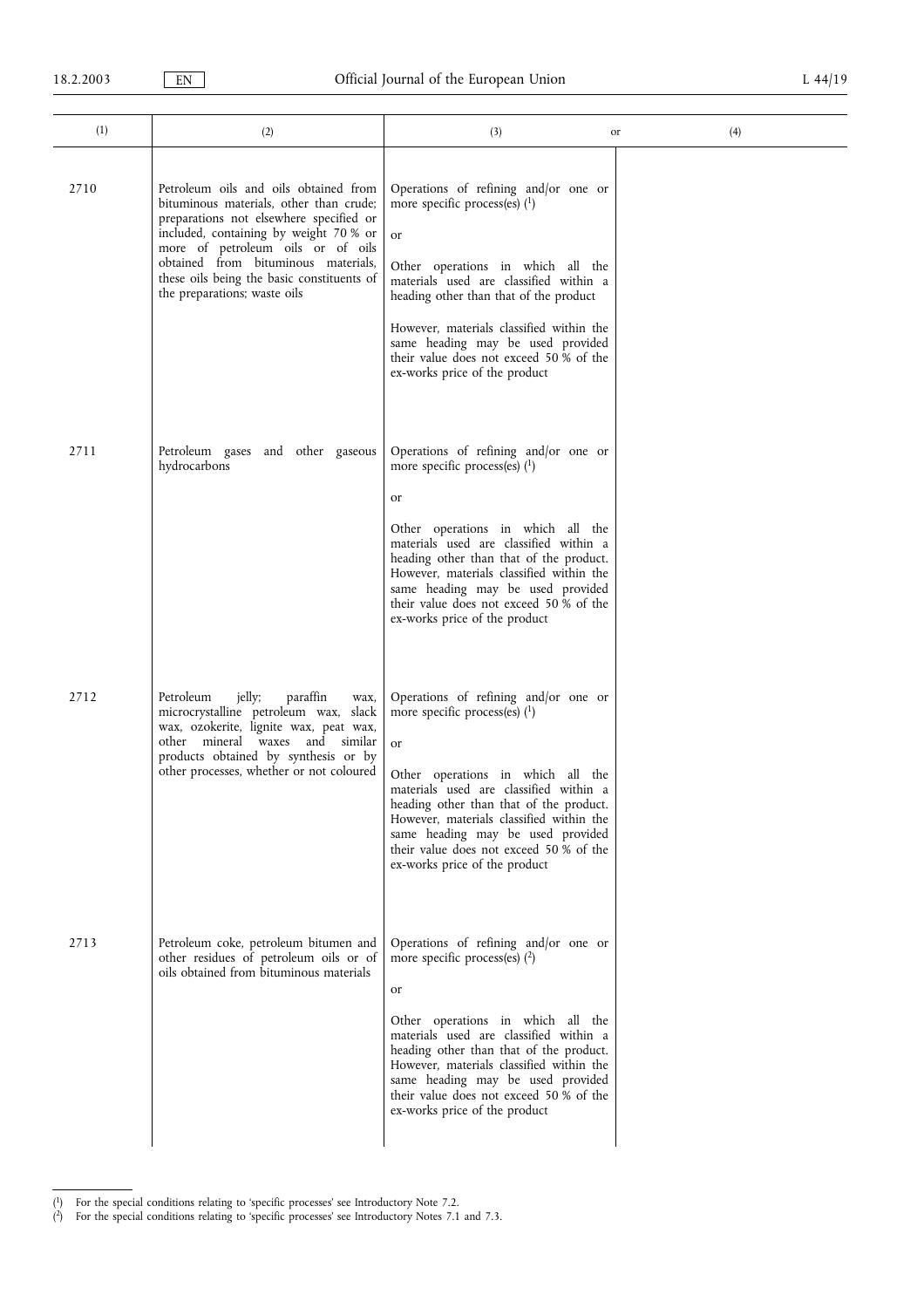| (1)           | (2)                                                                                                                                                                                                 | (3)                                                                                                                                                                                                                                                                                 | (4)<br>or                                                                                                                |
|---------------|-----------------------------------------------------------------------------------------------------------------------------------------------------------------------------------------------------|-------------------------------------------------------------------------------------------------------------------------------------------------------------------------------------------------------------------------------------------------------------------------------------|--------------------------------------------------------------------------------------------------------------------------|
| 2714          | Bitumen<br>asphalt,<br>natural;<br>and<br>bituminous or oil shale and tar sands;<br>asphaltites and asphaltic rocks                                                                                 | Operations of refining and/or one or<br>more specific process(es) $(1)$<br>or                                                                                                                                                                                                       |                                                                                                                          |
|               |                                                                                                                                                                                                     | Other operations in which all the<br>materials used are classified within a<br>heading other than that of the product.<br>However, materials classified within the<br>same heading may be used provided<br>their value does not exceed 50 % of the<br>ex-works price of the product |                                                                                                                          |
| 2715          | Bituminous mixtures based on natural<br>on natural bitumen,<br>asphalt,<br>on<br>petroleum bitumen, on mineral tar or on<br>mineral tar pitch<br>(for<br>example,<br>bituminous mastics, cut-backs) | Operations of refining and/or one or<br>more specific process(es) $(1)$<br><sub>or</sub>                                                                                                                                                                                            |                                                                                                                          |
|               |                                                                                                                                                                                                     | Other operations in which all the<br>materials used are classified within a<br>heading other than that of the product.<br>However, materials classified within the<br>same heading may be used provided<br>their value does not exceed 50 % of the<br>ex-works price of the product |                                                                                                                          |
| ex Chapter 28 | Inorganic<br>chemicals;<br>organic<br>or<br>compounds<br>of precious<br>inorganic<br>metals.<br>of<br>rare-earth<br>metals,<br>of<br>radioactive elements or of isotopes;<br>except for             | Manufacture in which all the materials<br>used are classified within a heading<br>other than that of the product. However,<br>materials classified within the same<br>heading may be used provided their<br>value does not exceed 20% of the<br>ex-works price of the product       | Manufacture in which the value of all<br>the materials used does not exceed 40 %<br>of the ex-works price of the product |
| ex 2805       | 'Mischmetall'                                                                                                                                                                                       | Manufacture by electrolytic or thermal<br>treatment in which the value of all the<br>materials used does not exceed 50 % of<br>the ex-works price of the product                                                                                                                    |                                                                                                                          |
| ex 2811       | Sulphur trioxide                                                                                                                                                                                    | Manufacture from sulphur dioxide                                                                                                                                                                                                                                                    | Manufacture in which the value of all<br>the materials used does not exceed 40 %<br>of the ex-works price of the product |
| ex 2833       | Aluminium sulphate                                                                                                                                                                                  | Manufacture in which the value of all<br>the materials used does not exceed 50 %<br>of the ex-works price of the product                                                                                                                                                            |                                                                                                                          |
| ex 2840       | Sodium perborate                                                                                                                                                                                    | Manufacture from disodium tetraborate<br>pentahydrate                                                                                                                                                                                                                               | Manufacture in which the value of all<br>the materials used does not exceed 40 %<br>of the ex-works price of the product |

(<sup>1</sup>) For the special conditions relating to 'specific processes' see Introductory Notes 7.1 and 7.3.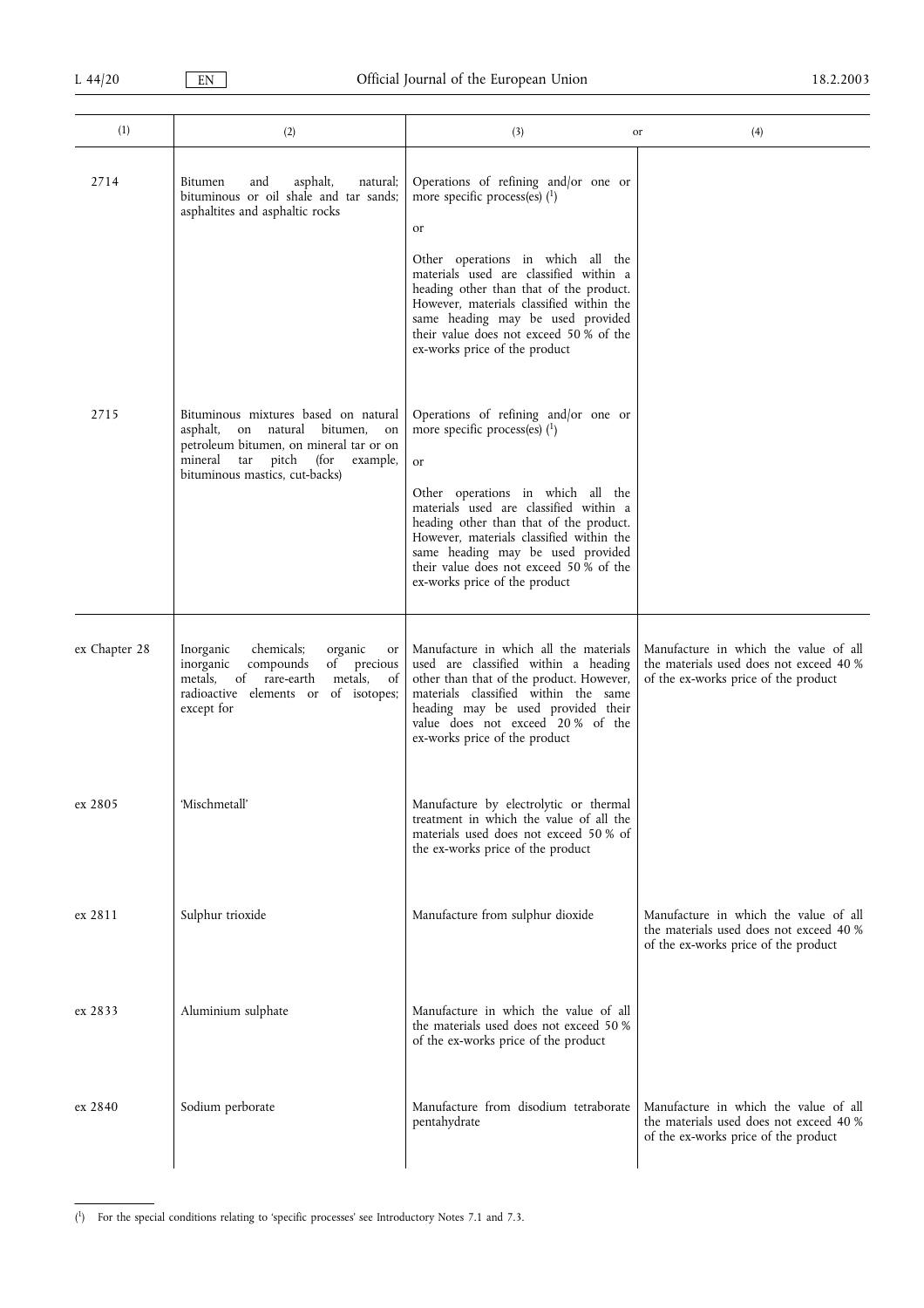| (1)                 | (2)                                                                                                                                       | (3)                                                                                                                                                                                                                                                                                                                                                                  | (4)<br>or                                                                                                                |
|---------------------|-------------------------------------------------------------------------------------------------------------------------------------------|----------------------------------------------------------------------------------------------------------------------------------------------------------------------------------------------------------------------------------------------------------------------------------------------------------------------------------------------------------------------|--------------------------------------------------------------------------------------------------------------------------|
| 2842                | Other salts of inorganic acids or<br>peroxoacids (including aluminosilicates<br>whether or not chemically defined),<br>other than azides: |                                                                                                                                                                                                                                                                                                                                                                      |                                                                                                                          |
|                     | Aluminosilicates<br>chemically<br>not<br>defined                                                                                          | Manufacture in which the value of all<br>the materials used does not exceed 50 %<br>of the ex-works price of the product                                                                                                                                                                                                                                             |                                                                                                                          |
|                     | — Other                                                                                                                                   | Manufacture from materials of any<br>heading, including other materials of<br>heading 2842. The materials of this<br>description may also be used, provided<br>their value does not exceed 20% of the<br>ex-works price of the product                                                                                                                               | Manufacture in which the value of all<br>the materials used does not exceed 40 %<br>of the ex-works price of the product |
| ex Chapter 29 $(1)$ | Organic chemicals; except for:                                                                                                            | Manufacture in which all the materials<br>used are classified within a heading<br>other than that of the product. However,<br>materials classified within the same<br>heading may be used provided their<br>value does not exceed 20% of the<br>ex-works price of the product                                                                                        | Manufacture in which the value of all<br>the materials used does not exceed 40 %<br>of the ex-works price of the product |
| ex 2901             | Acyclic hydrocarbons for use as power<br>or heating fuels                                                                                 | Operations of refining and/or one or<br>more specific process(es) $(2)$<br>or<br>Other operations in which all the<br>materials used are classified within a<br>heading other than that of the product.<br>However, materials classified within the<br>same heading may be used provided<br>their value does not exceed 50 % of the<br>ex-works price of the product |                                                                                                                          |
| ex 2902             | Cyclanes and cyclenes (other than<br>azulenes), benzene, toluene, xylenes, for<br>use as power or heating fuels                           | Operations of refining and/or one or<br>more specific process(es) $(2)$<br>or<br>Other operations in which all the<br>materials used are classified within a<br>heading other than that of the product.<br>However, materials classified within the<br>same heading may be used provided<br>their value does not exceed 50 % of the<br>ex-works price of the product |                                                                                                                          |
| ex 2905             | Metal alcoholates of alcohols of this<br>heading and of ethanol                                                                           | Manufacture from materials of any<br>heading including other materials of<br>heading<br>However,<br>2905.<br>metal<br>alcoholates of this heading may be used,<br>provided their value does not exceed<br>20 % of the ex-works price of the<br>product                                                                                                               | Manufacture in which the value of all<br>the materials used does not exceed 40 %<br>of the ex-works price of the product |

<sup>(</sup> 1) See Note 2 Appendix II(a) and Joint Declaration V, for heading ex 2914.

<sup>(2)</sup> For the special conditions relating to 'specific processes' see Introductory Notes 7.1 and 7.3.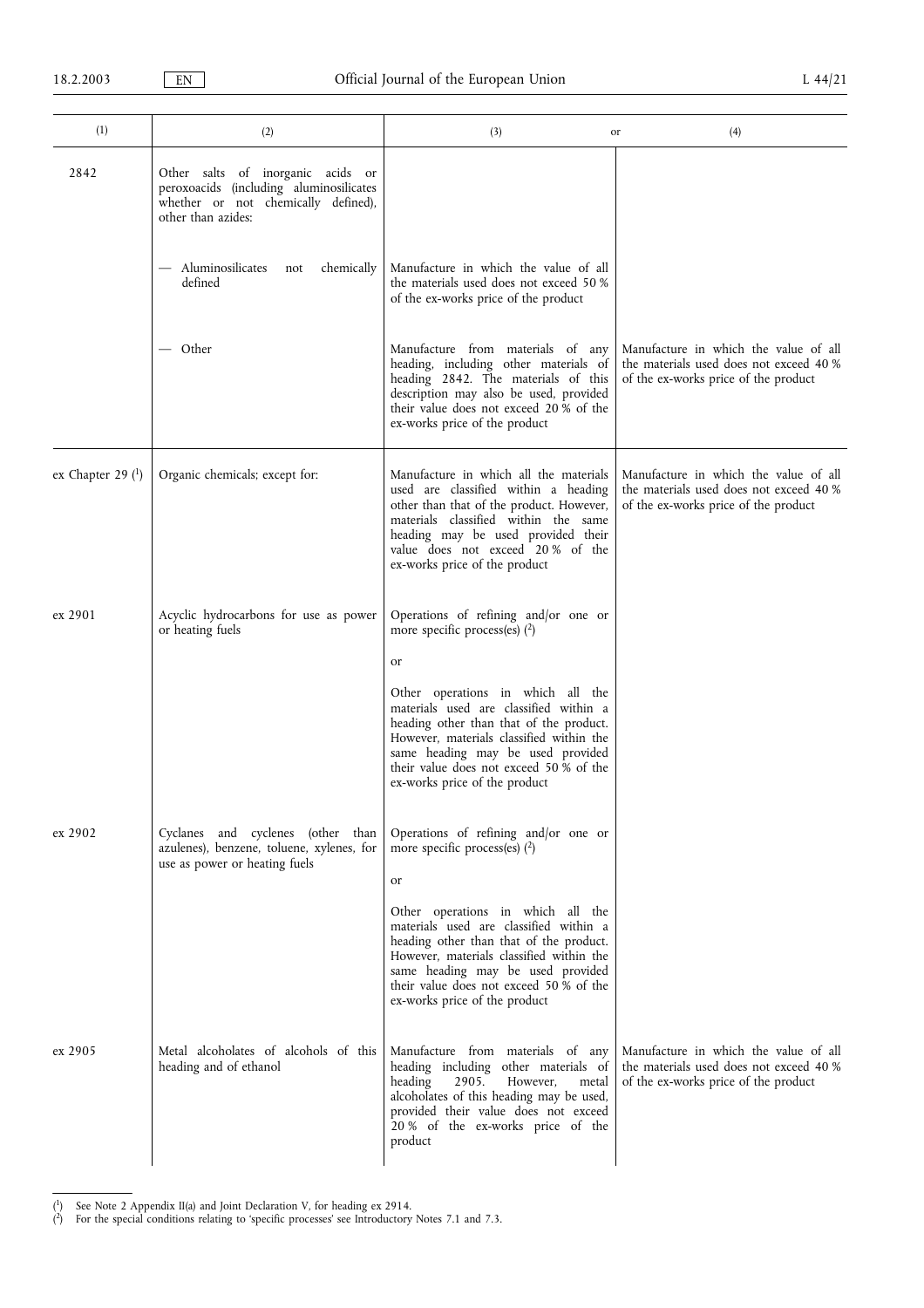| (1)        | (2)                                                                                                                                                                                | (3)                                                                                                                                                                                                                                    | (4)<br>or                                                                                                                |
|------------|------------------------------------------------------------------------------------------------------------------------------------------------------------------------------------|----------------------------------------------------------------------------------------------------------------------------------------------------------------------------------------------------------------------------------------|--------------------------------------------------------------------------------------------------------------------------|
| 2915 $(1)$ | Saturated acyclic monocarboxylic acids<br>and their anhydrides, halides, peroxides<br>and peroxyacids; their halogenated,<br>sulphonated,<br>nitrated or nitrosated<br>derivatives | Manufacture from materials of any<br>heading. However, the value of all the<br>materials of headings 2915 and 2916<br>used may not exceed 20% of the<br>ex-works price of the product                                                  | Manufacture in which the value of all<br>the materials used does not exceed 40 %<br>of the ex-works price of the product |
| ex 2932    | — Internal<br>ethers<br>and<br>their<br>halogenated, sulphonated, nitrated<br>or nitrosated derivatives                                                                            | Manufacture from materials of any<br>heading. However, the value of all the<br>materials of heading 2909 used may not<br>exceed 20 % of the ex-works price of the<br>product                                                           | Manufacture in which the value of all<br>the materials used does not exceed 40 %<br>of the ex-works price of the product |
|            | - Cyclic<br>and<br>acetals<br>internal<br>hemiacetals and their halogenated,<br>sulphonated, nitrated or nitrosated<br>derivatives                                                 | Manufacture from materials of any<br>heading                                                                                                                                                                                           | Manufacture in which the value of all<br>the materials used does not exceed 40 %<br>of the ex-works price of the product |
| 2933       | Heterocyclic compounds with nitrogen<br>hetero-atom(s) only                                                                                                                        | Manufacture from materials of any<br>heading. However, the value of all the<br>materials of headings 2932 and 2933<br>used may not exceed 20% of the<br>ex-works price of the product                                                  | Manufacture in which the value of all<br>the materials used does not exceed 40 %<br>of the ex-works price of the product |
| 2934       | Nucleic acids and their salts, whether or<br>chemically<br>defined;<br>other<br>not<br>heterocyclic compounds                                                                      | Manufacture from materials of any<br>heading. However, the value of all the<br>materials of headings 2932, 2933 and<br>2934 used may not exceed 20 % of the<br>ex-works price of the product                                           | Manufacture in which the value of all<br>the materials used does not exceed 40 %<br>of the ex-works price of the product |
| 2939       | Vegetable<br>alkaloids,<br>natural<br>or<br>reproduced by synthesis, and their salts,<br>ethers, esters and other derivatives:                                                     |                                                                                                                                                                                                                                        |                                                                                                                          |
|            | Concentrates<br>of<br>poppy<br>straw<br>containing not less than 50% by<br>weight of alkaloids                                                                                     | Manufacture in which the value of all<br>the materials used does not exceed 50 %<br>of the ex-works price of the product                                                                                                               |                                                                                                                          |
|            | — Other                                                                                                                                                                            | Manufacture from materials of any<br>heading including other materials of<br>heading 2939. The materials of this<br>description may also be used, provided<br>their value does not exceed 20 % of the<br>ex-works price of the product | Manufacture in which the value of all<br>the materials used does not exceed 40 %<br>of the ex-works price of the product |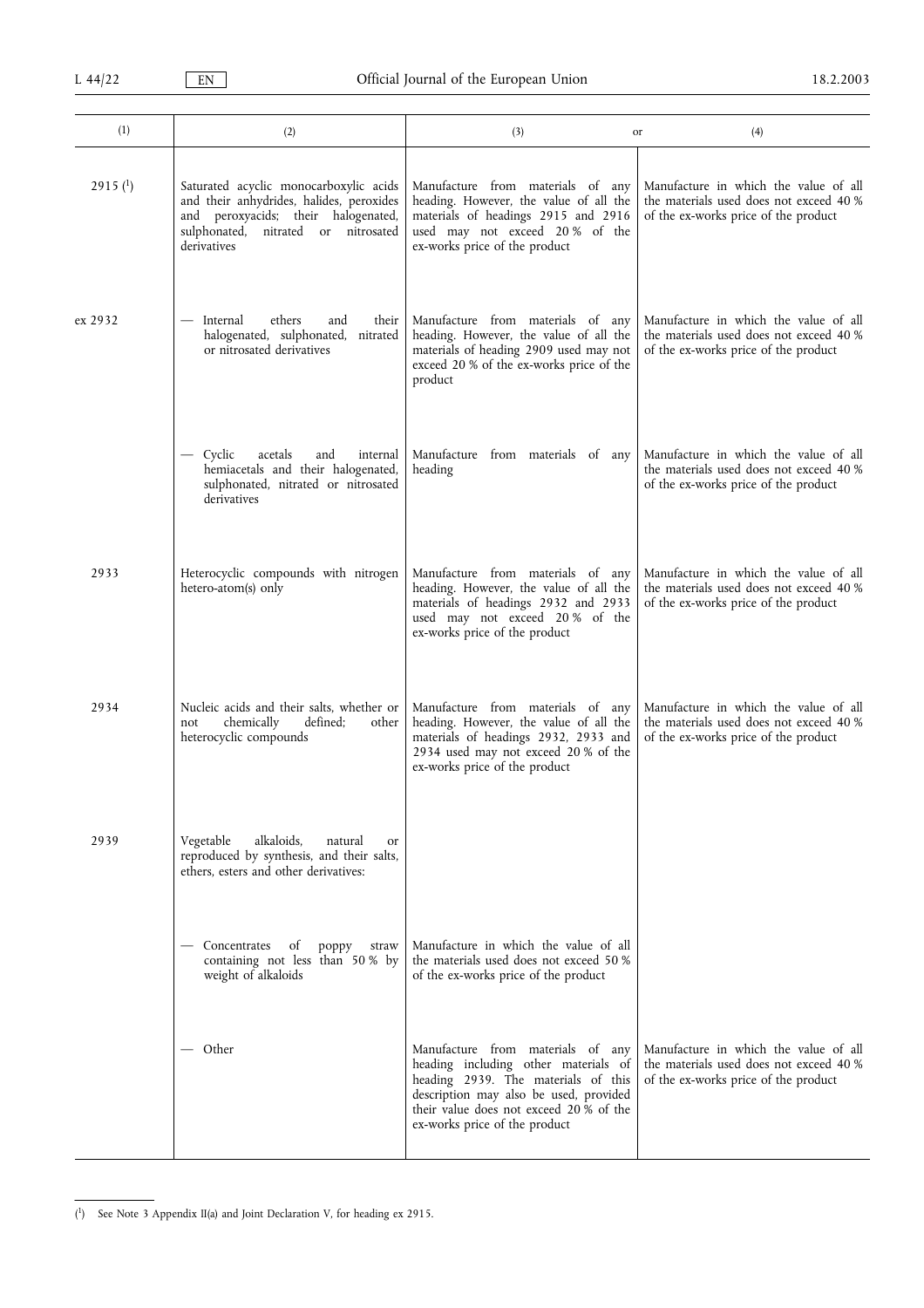| (1)           | (2)                                                                                                                                                                                                                                                                                                                                                           | (3)                                                                                                                                                                                                                                                                                                                                                                                                | (4)<br>or |
|---------------|---------------------------------------------------------------------------------------------------------------------------------------------------------------------------------------------------------------------------------------------------------------------------------------------------------------------------------------------------------------|----------------------------------------------------------------------------------------------------------------------------------------------------------------------------------------------------------------------------------------------------------------------------------------------------------------------------------------------------------------------------------------------------|-----------|
| ex Chapter 30 | Pharmaceutical products; except for:                                                                                                                                                                                                                                                                                                                          | Manufacture in which all the materials<br>used are classified within a heading<br>other than that of the product, except<br>for waste pharmaceuticals of heading<br>3006. However, materials classified<br>within the same heading or waste<br>pharmaceuticals of heading 3006 may<br>be used provided their value, taken<br>together, does not exceed 20% of the<br>ex-works price of the product |           |
| 3002          | Human blood; animal blood prepared<br>therapeutic,<br>prophylactic<br>for<br>or<br>diagnostic uses; antisera and other blood<br>fractions and modified immunological<br>products, whether or not obtained by<br>means of biotechnological processes;<br>vaccines,<br>toxins,<br>cultures<br>of<br>micro-organisms (excluding yeasts) and<br>similar products: |                                                                                                                                                                                                                                                                                                                                                                                                    |           |
|               | Products consisting of two or more<br>$\qquad \qquad -$<br>constituents which have been mixed<br>for<br>together<br>therapeutic<br>or<br>prophylactic uses or unmixed<br>products for these uses, put up in<br>measured doses or in forms or<br>packings for retail sale                                                                                      | Manufacture from materials of any<br>heading, including other materials of<br>3002, except for<br>heading<br>waste<br>pharmaceuticals of heading<br>3006.<br>However, materials of this description or<br>waste pharmaceuticals of heading 3006<br>may also be used, provided their value,<br>taken together, does not exceed 20 % of<br>the ex-works price of the product                         |           |
|               | Other:                                                                                                                                                                                                                                                                                                                                                        |                                                                                                                                                                                                                                                                                                                                                                                                    |           |
|               | human blood<br>$\overline{\phantom{m}}$                                                                                                                                                                                                                                                                                                                       | Manufacture from materials of any<br>heading, including other materials of<br>3002, except for<br>heading<br>waste<br>pharmaceuticals of heading<br>3006.<br>However, materials of this description or<br>waste pharmaceuticals of heading 3006<br>may also be used, provided their value,<br>taken together, does not exceed 20 % of<br>the ex-works price of the product                         |           |
|               | animal blood prepared<br>tor<br>therapeutic or prophylactic uses                                                                                                                                                                                                                                                                                              | Manufacture from materials of any<br>heading, including other materials of<br>3002, except for<br>heading<br>waste<br>pharmaceuticals<br>of heading<br>3006.<br>However, materials of this description or<br>waste pharmaceuticals of heading 3006<br>may also be used, provided their value,<br>taken together, does not exceed 20 % of<br>the ex-works price of the product                      |           |
|               | blood<br>fractions other<br>than<br>antisera, haemoglobin,<br>blood<br>globulins and serum globulins                                                                                                                                                                                                                                                          | Manufacture from materials of any<br>heading, including other materials of<br>heading 3002, except for<br>waste<br>pharmaceuticals<br>of heading<br>3006.<br>However, materials of this description or<br>waste pharmaceuticals of heading 3006<br>may also be used, provided their value,<br>taken together, does not exceed 20 % of<br>the ex-works price of the product                         |           |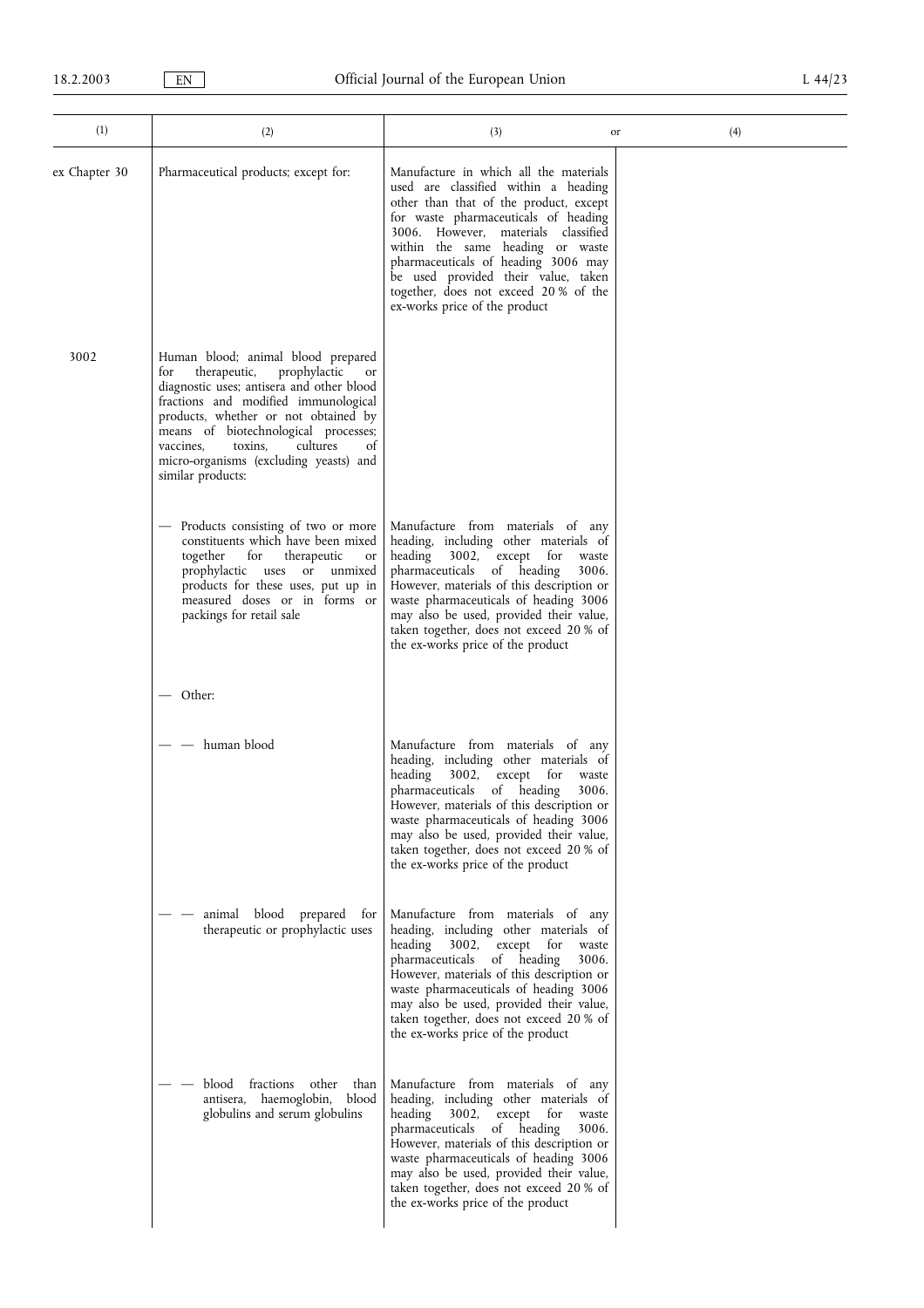| (1)              | (2)                                                                                                                                                                                                                                          | (3)                                                                                                                                                                                                                                                                                                                                                                                      | (4)<br>or |
|------------------|----------------------------------------------------------------------------------------------------------------------------------------------------------------------------------------------------------------------------------------------|------------------------------------------------------------------------------------------------------------------------------------------------------------------------------------------------------------------------------------------------------------------------------------------------------------------------------------------------------------------------------------------|-----------|
| 3002<br>(cont'd) | haemoglobin, blood globulins<br>and serum globulins                                                                                                                                                                                          | Manufacture from materials of any<br>heading, including other materials of<br>heading<br>3002, except for<br>waste<br>pharmaceuticals of heading<br>3006.<br>However, materials of this description or<br>waste pharmaceuticals of heading 3006<br>may also be used, provided their value,<br>taken together, does not exceed 20 % of<br>the ex-works price of the product               |           |
|                  | Other                                                                                                                                                                                                                                        | Manufacture from materials of any<br>heading, including other materials of<br>heading 3002, except for<br>waste<br>pharmaceuticals of heading<br>3006.<br>However, materials of this description or<br>waste pharmaceuticals of heading 3006<br>may also be used, provided their value,<br>taken together, does not exceed 20 % of<br>the ex-works price of the product                  |           |
| 3003 and<br>3004 | (excluding<br>of<br>Medicaments<br>goods<br>heading 3002, 3005 or 3006):                                                                                                                                                                     |                                                                                                                                                                                                                                                                                                                                                                                          |           |
|                  | - Obtained from amikacin of heading<br>2941                                                                                                                                                                                                  | Manufacture in which all the materials<br>used are classified within a heading<br>other than that of the product, except<br>for waste pharmaceuticals of heading<br>3006. However, materials of heading<br>3003 or 3004 or waste pharmaceuticals<br>of heading 3006 may be used provided<br>their value, taken together, does not<br>exceed 20 % of the ex-works price of the<br>product |           |
|                  | — Other                                                                                                                                                                                                                                      | Manufacture in which:<br>- all the materials used are classified<br>within a heading other than that of<br>the product, except for waste<br>pharmaceuticals of heading 3006.<br>However, materials of heading 3003<br>or 3004 or waste pharmaceuticals<br>of heading 3006 may be used<br>provided their value, taken together,<br>does not exceed 20% of the                             |           |
|                  |                                                                                                                                                                                                                                              | ex-works price of the product,<br>the value of all the materials used<br>does not exceed 50% of the<br>ex-works price of the product                                                                                                                                                                                                                                                     |           |
| ex 3006          | Gel preparations designed to be used<br>in human or veterinary medicine as<br>a lubricant for parts of the body for<br>surgical operations or physical<br>examinations or as a coupling agent<br>between the body and medical<br>instruments | Manufacture in which the value of all<br>the materials used does not exceed 50 %<br>of the ex-works price of the product                                                                                                                                                                                                                                                                 |           |
|                  | - Waste pharmaceuticals                                                                                                                                                                                                                      | The origin of the pharmaceutical<br>product in its original classification<br>before it became waste shall be retained                                                                                                                                                                                                                                                                   |           |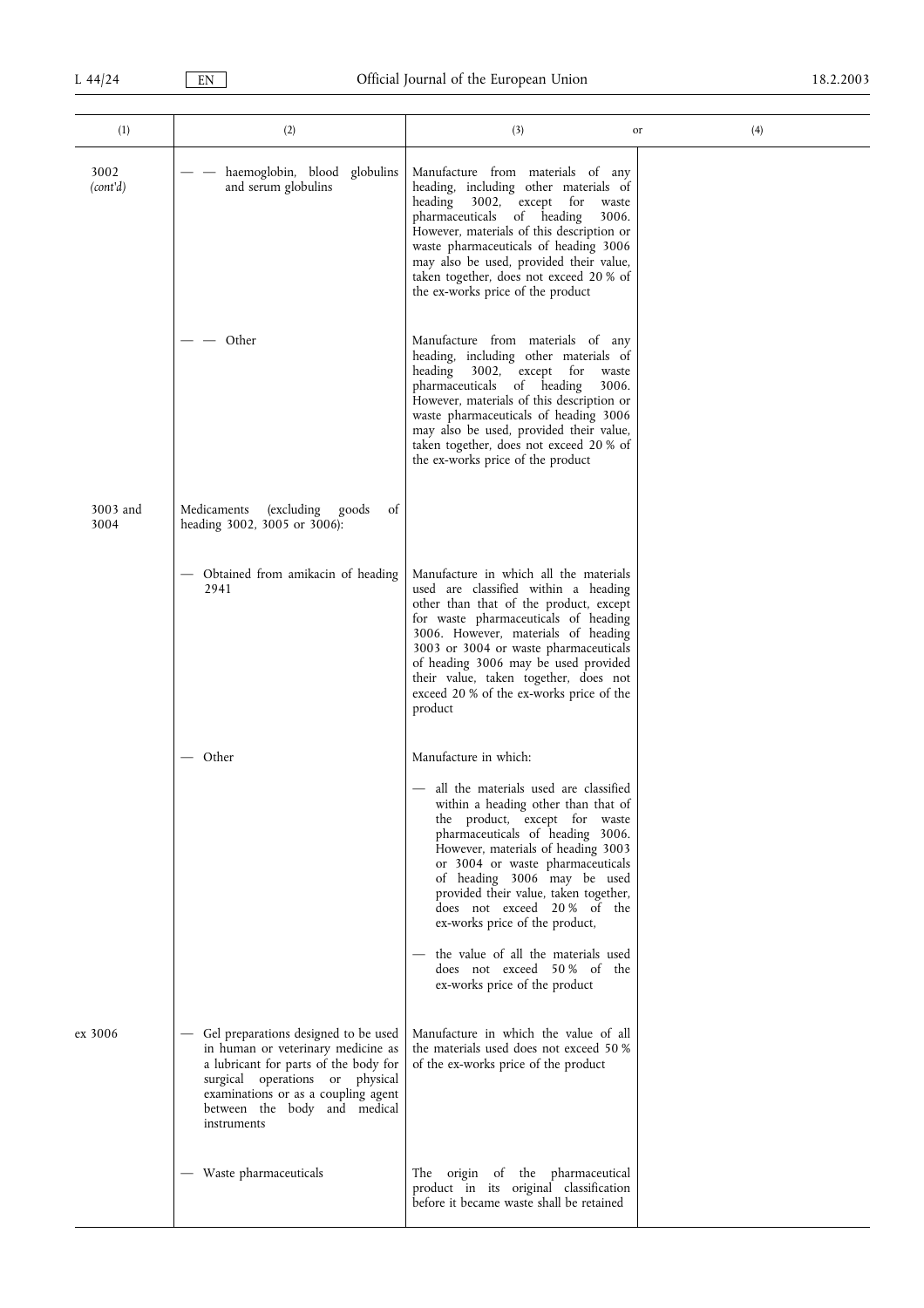| (1)           | (2)                                                                                                                                                                                                                                                                                                                                                                             | (3)                                                                                                                                                                                                                                                                                                                                                                                      | (4)<br>or                                                                                                                |
|---------------|---------------------------------------------------------------------------------------------------------------------------------------------------------------------------------------------------------------------------------------------------------------------------------------------------------------------------------------------------------------------------------|------------------------------------------------------------------------------------------------------------------------------------------------------------------------------------------------------------------------------------------------------------------------------------------------------------------------------------------------------------------------------------------|--------------------------------------------------------------------------------------------------------------------------|
| ex Chapter 31 | Fertilisers, except for:                                                                                                                                                                                                                                                                                                                                                        | Manufacture in which all the materials<br>used are classified within a heading<br>other than that of the product. However,<br>materials classified within the same<br>heading may be used provided their<br>value does not exceed 20% of the<br>ex-works price of the product                                                                                                            | Manufacture in which the value of all<br>the materials used does not exceed 40 %<br>of the ex-works price of the product |
| ex 3105       | Mineral or chemical fertilisers containing<br>two or three of the fertilising elements<br>nitrogen, phosphorous and potassium;<br>other fertilisers; goods of this Chapter, in<br>tablets or similar forms or in packages<br>of a gross weight not exceeding 10 kg,<br>except for:<br>sodium nitrate<br>calcium cyanamide<br>potassium sulphate<br>magnesium potassium sulphate | Manufacture in which:<br>all the materials used are classified<br>within a heading other than that of<br>the product. However, materials<br>classified within the same heading<br>may be used provided their value<br>does not exceed 20% of the<br>ex-works price of the product,<br>the value of all the materials used<br>does not exceed 50% of the<br>ex-works price of the product | Manufacture in which the value of all<br>the materials used does not exceed 40 %<br>of the ex-works price of the product |
| ex Chapter 32 | Tanning or dyeing extracts; tannins and<br>their derivatives; dyes, pigments and<br>other colouring matter; paints<br>and<br>varnishes; putty and other mastics; inks;<br>except for:                                                                                                                                                                                           | Manufacture in which all the materials<br>used are classified within a heading<br>other than that of the product. However,<br>materials classified within the same<br>heading may be used provided their<br>value does not exceed 20% of the<br>ex-works price of the product                                                                                                            | Manufacture in which the value of all<br>the materials used does not exceed 40 %<br>of the ex-works price of the product |
| ex 3201       | Tannins and their salts, ethers, esters and<br>other derivatives                                                                                                                                                                                                                                                                                                                | Manufacture from tanning extracts of<br>vegetable origin                                                                                                                                                                                                                                                                                                                                 | Manufacture in which the value of all<br>the materials used does not exceed 40 %<br>of the ex-works price of the product |
| 3203          | Colouring matter of vegetable or animal<br>origin (including dyeing extracts but<br>excluding animal black), whether or not<br>chemically defined; preparations<br>as<br>specified in Note 3 to this Chapter based<br>on colouring matter of vegetable or<br>animal origin:                                                                                                     |                                                                                                                                                                                                                                                                                                                                                                                          |                                                                                                                          |
|               | Pigments of vegetable origin for<br>colouring egg and chicken with a<br>basis of flower and chili oleoresins                                                                                                                                                                                                                                                                    | Manufacture from oleoresins                                                                                                                                                                                                                                                                                                                                                              |                                                                                                                          |
|               | Other                                                                                                                                                                                                                                                                                                                                                                           | Manufacture in which all the materials<br>used are classified within a heading<br>other than that of the product. However,<br>materials classified within the same<br>heading may be used provided their<br>value does not exceed 20% of the<br>ex-works price of the product                                                                                                            | Manufacture in which the value of all<br>the materials used does not exceed 50 %<br>of the ex-works price of the product |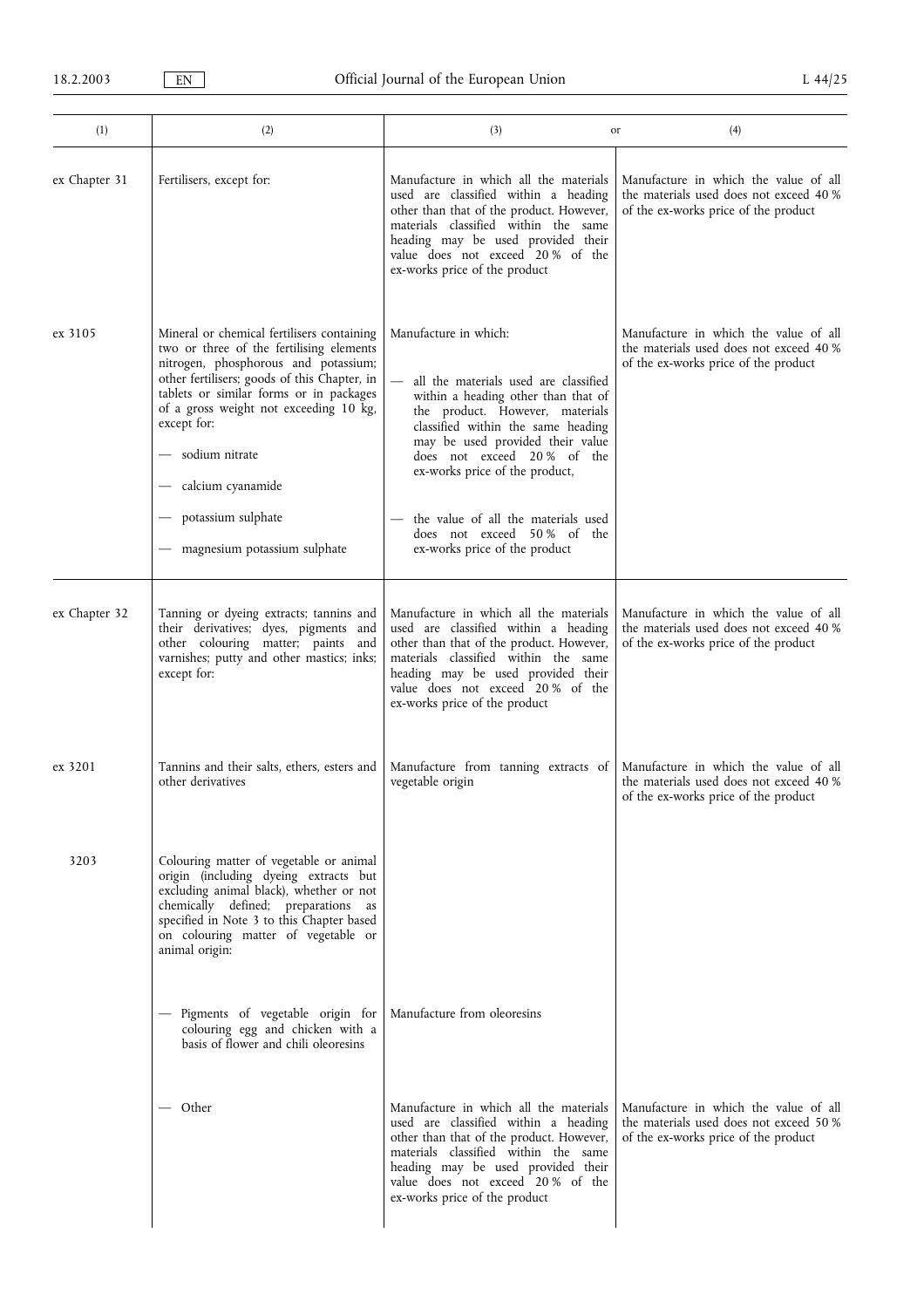| (1)           | (2)                                                                                                                                                                                                                                                                                                                                                                                                      | (3)<br>or                                                                                                                                                                                                                                                                                                                                                            | (4)                                                                                                                      |
|---------------|----------------------------------------------------------------------------------------------------------------------------------------------------------------------------------------------------------------------------------------------------------------------------------------------------------------------------------------------------------------------------------------------------------|----------------------------------------------------------------------------------------------------------------------------------------------------------------------------------------------------------------------------------------------------------------------------------------------------------------------------------------------------------------------|--------------------------------------------------------------------------------------------------------------------------|
| 3204 to 3206  | Synthetic organic colouring matter,<br>colour lakes; preparations and other<br>coloring matter                                                                                                                                                                                                                                                                                                           | Manufacture in which all the materials<br>used are classified within a heading<br>other than that of the product. However,<br>materials classified within the same<br>heading may be used provided their<br>value does not exceed 20% of the<br>ex-works price of the product                                                                                        | Manufacture in which the value of all<br>the materials used does not exceed 50 %<br>of the ex-works price of the product |
| ex Chapter 33 | Essential oils and resinoids; perfumery,<br>cosmetic or toilet preparations, except<br>for:                                                                                                                                                                                                                                                                                                              | Manufacture in which all the materials<br>used are classified within a heading<br>other than that of the product. However,<br>materials classified within the same<br>heading may be used provided their<br>value does not exceed 20% of the<br>ex-works price of the product                                                                                        | Manufacture in which the value of all<br>the materials used does not exceed 40 %<br>of the ex-works price of the product |
| 3301          | Essential<br><i>(terpeneless</i><br>oils<br>or not),<br>absolutes:<br>including<br>concretes and<br>resinoids:<br>extracted<br>oleoresins:<br>concentrates of essential oils in fats, in<br>fixed oils, in waxes or the like, obtained<br>by enfleurage or maceration; terpenic<br>by-products of the deterpenation of<br>essential oils; aqueous distillates and<br>aqueous solutions of essential oils | Manufacture from materials of any<br>heading, including materials of a<br>different 'group' $\binom{1}{1}$ in this heading.<br>However, materials classified within the<br>same group may be used provided their<br>value does not exceed 20% of the<br>ex-works price of the product                                                                                | Manufacture in which the value of all<br>the materials used does not exceed 40 %<br>of the ex-works price of the product |
| ex Chapter 34 | Soap, organic surface-active agents,<br>washing preparations, artificial waxes,<br>prepared waxes, polishing or scouring<br>preparations, candles and similar articles,<br>modeling pastes, 'dental waxes' and<br>dental preparations with a basis of<br>plaster, except for:                                                                                                                            | Manufacture in which all the materials<br>used are classified within a heading<br>other than that of the product. However,<br>materials classified within the same<br>heading may be used provided their<br>value does not exceed 20% of the<br>ex-works price of the product                                                                                        | Manufacture in which the value of all<br>the materials used does not exceed 40 %<br>of the ex-works price of the product |
| ex 3401       | Organic surface - active products and<br>preparations for washing the skin, in the<br>form of liquid or cream and put up for<br>retail sale, whether or not containing<br>soap                                                                                                                                                                                                                           | Manufacture from materials of any<br>heading except those of heading 3402.<br>The materials of heading 3402 may be<br>used provided their value does not<br>exceed 20 % of the ex-work price of the<br>product                                                                                                                                                       | Manufacture in which the value of all<br>the materials used does not exceed 40 %<br>of the ex-works price of the product |
| ex 3403       | Lubricating<br>preparations<br>containing<br>petroleum oils or oils obtained from<br>bituminous minerals, provided they<br>represent less than 70 % by weight                                                                                                                                                                                                                                            | Operations of refining and/or one or<br>more specific process(es) $(2)$<br>or<br>Other operations in which all the<br>materials used are classified within a<br>heading other than that of the product.<br>However, materials classified within the<br>same heading may be used provided<br>their value does not exceed 50 % of the<br>ex-works price of the product |                                                                                                                          |

 $(1)$  A 'group' is regarded as any part of the heading separated from the rest by a semi-colon.

<sup>(&</sup>lt;sup>2</sup>) For the special conditions relating to 'specific processes' see Introductory Notes 7.1 and 7.3.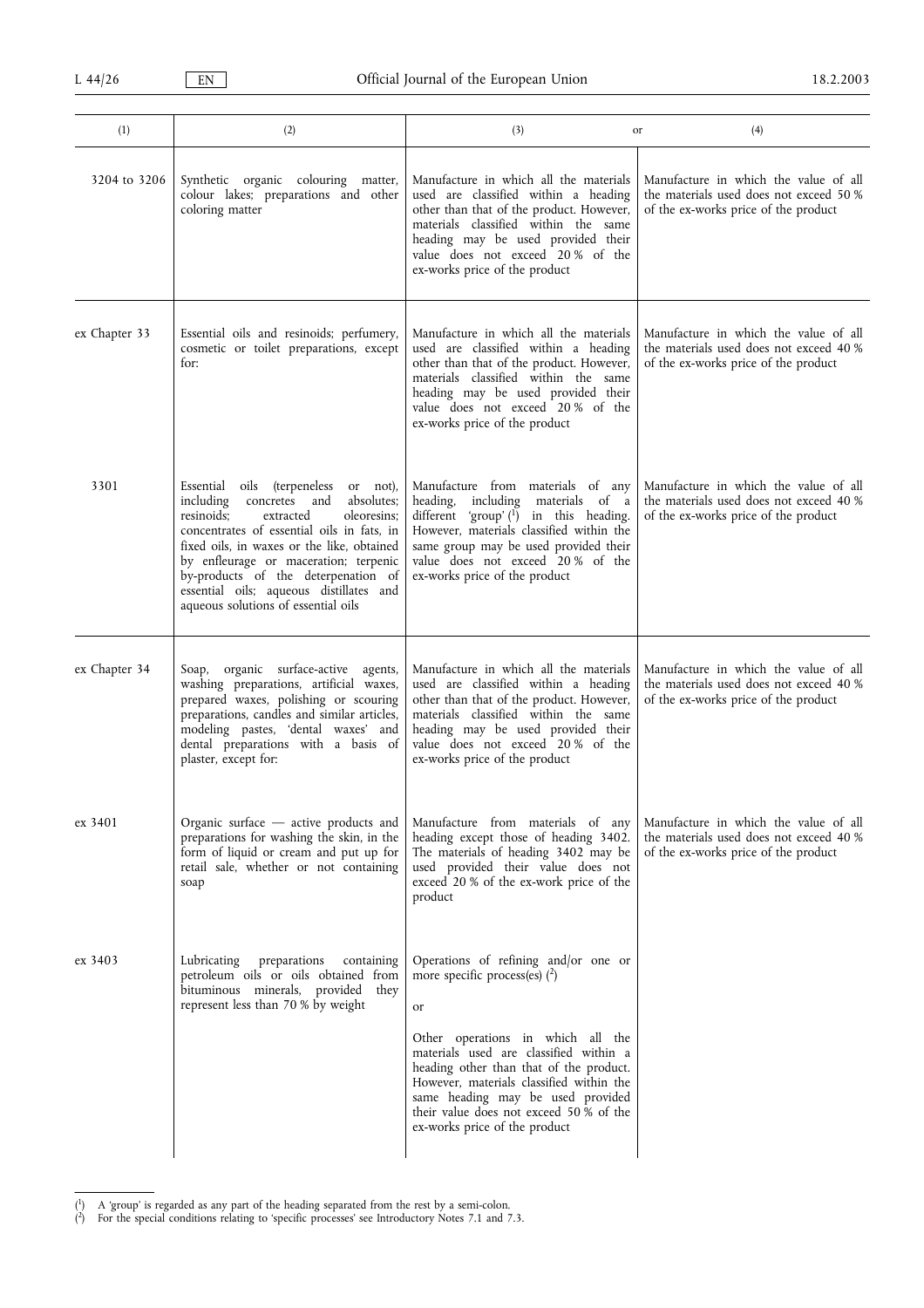| (1)           | (2)                                                                                                                                                                     | (3)                                                                                                                                                                                                                                                                           | (4)<br>or                                                                                                                |
|---------------|-------------------------------------------------------------------------------------------------------------------------------------------------------------------------|-------------------------------------------------------------------------------------------------------------------------------------------------------------------------------------------------------------------------------------------------------------------------------|--------------------------------------------------------------------------------------------------------------------------|
| 3404          | Artificial waxes and prepared waxes:<br>With a basis of paraffin, petroleum<br>obtained<br>from<br>waxes<br>waxes,<br>bituminous minerals, slack wax or                 | Manufacture in which all the materials<br>used are classified within a heading                                                                                                                                                                                                |                                                                                                                          |
|               | scale wax                                                                                                                                                               | other than that of the product. However,<br>materials classified within the same<br>heading may be used provided their<br>value does not exceed 50% of the<br>ex-works price of the product                                                                                   |                                                                                                                          |
|               | — Other                                                                                                                                                                 | Manufacture from materials of any<br>heading, except:<br>- hydrogenated oils having<br>the<br>character of waxes of heading 1516,                                                                                                                                             | Manufacture in which the value of all<br>the materials used does not exceed 40 %<br>of the ex-works price of the product |
|               |                                                                                                                                                                         | - fatty acids not chemically defined or<br>industrial fatty alcohols having the<br>character of waxes of heading 3823,                                                                                                                                                        |                                                                                                                          |
|               |                                                                                                                                                                         | - materials of heading 3404<br>However, these materials may be used<br>provided their value does not exceed<br>20 % of the ex-works price of the<br>product                                                                                                                   |                                                                                                                          |
| ex Chapter 35 | modified<br>Albuminoidal<br>substances;<br>starches; glues; enzymes; except for:                                                                                        | Manufacture in which all the materials<br>used are classified within a heading<br>other than that of the product. However,<br>materials classified within the same<br>heading may be used provided their<br>value does not exceed 20% of the<br>ex-works price of the product | Manufacture in which the value of all<br>the materials used does not exceed 40 %<br>of the ex-works price of the product |
| 3505          | Dextrins and other modified starches (for<br>example, pregelatinised or esterified<br>starches); glues based on starches, or on<br>dextrins or other modified starches: |                                                                                                                                                                                                                                                                               |                                                                                                                          |
|               | - Starch ethers and esters                                                                                                                                              | Manufacture from materials of any<br>heading including other materials of<br>heading 3505                                                                                                                                                                                     | Manufacture in which the value of all<br>the materials used does not exceed 40 %<br>of the ex-works price of the product |
|               | — Other                                                                                                                                                                 | Manufacture from materials of any<br>heading except those of heading 1108                                                                                                                                                                                                     | Manufacture in which the value of all<br>the materials used does not exceed 40 %<br>of the ex-works price of the product |
| ex 3507       | elsewhere<br>Prepared<br>enzymes<br>not<br>specified or included                                                                                                        | Manufacture in which the value of all<br>the materials used does not exceed 50 %<br>of the ex-works price of the product                                                                                                                                                      |                                                                                                                          |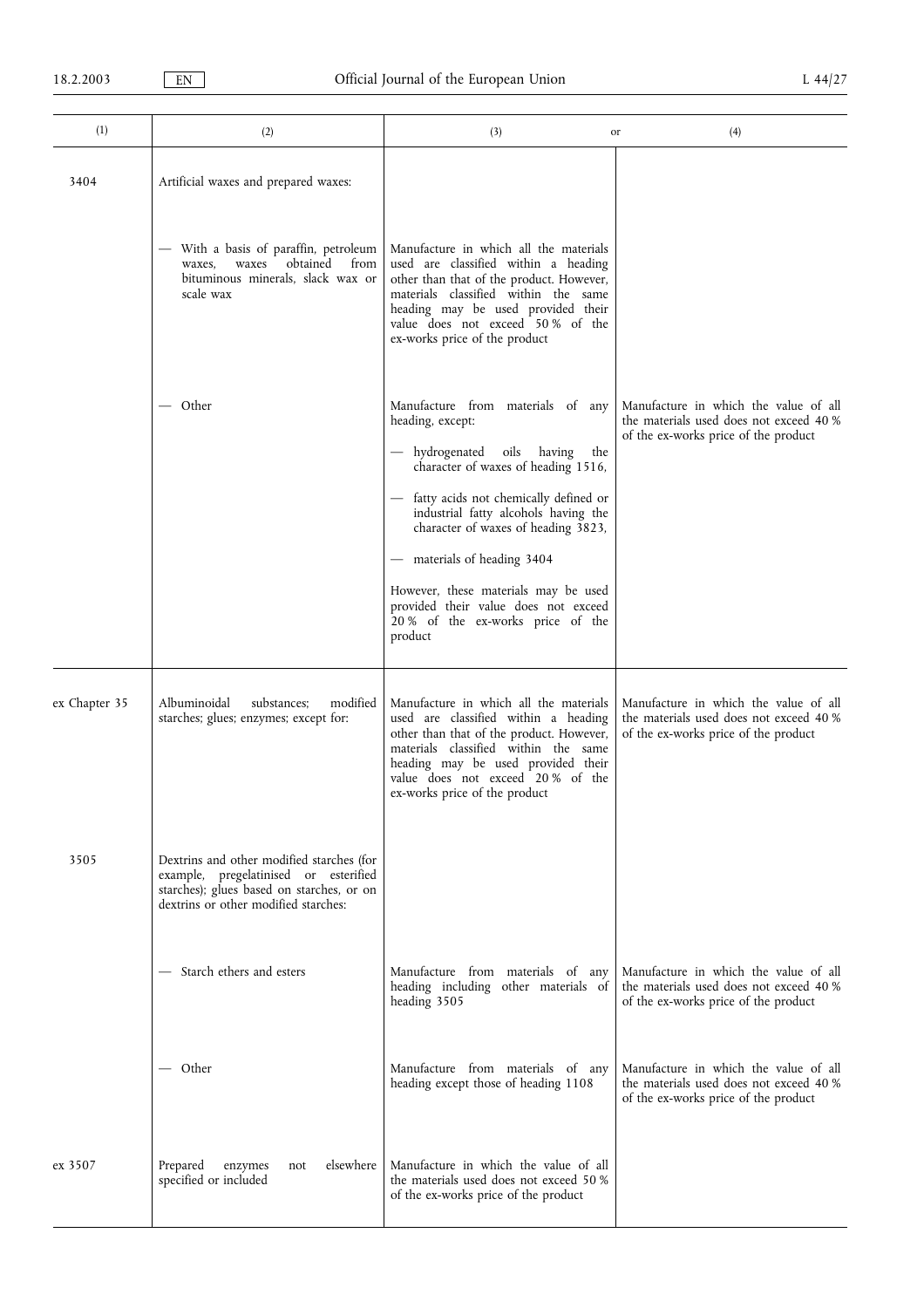| (1)           | (2)                                                                                                                                                                                                                    | (3)                                                                                                                                                                                                                                                                           | (4)<br>or                                                                                                                |
|---------------|------------------------------------------------------------------------------------------------------------------------------------------------------------------------------------------------------------------------|-------------------------------------------------------------------------------------------------------------------------------------------------------------------------------------------------------------------------------------------------------------------------------|--------------------------------------------------------------------------------------------------------------------------|
| Chapter 36    | Explosives;<br>pyrotechnic<br>products;<br>pyrophoric alloys; certain combustible<br>preparations                                                                                                                      | Manufacture in which all the materials<br>used are classified within a heading<br>other than that of the product. However,<br>materials classified within the same<br>heading may be used provided their<br>value does not exceed 20% of the<br>ex-works price of the product | Manufacture in which the value of all<br>the materials used does not exceed 40 %<br>of the ex-works price of the product |
| ex Chapter 37 | Photographic or cinematographic goods;<br>except for:                                                                                                                                                                  | Manufacture in which all the materials<br>used are classified within a heading<br>other than that of the product. However,<br>materials classified within the same<br>heading may be used provided their<br>value does not exceed 20% of the<br>ex-works price of the product | Manufacture in which the value of all<br>the materials used does not exceed 40 %<br>of the ex-works price of the product |
| 3701          | Photographic plates and film in the flat,<br>sensitised, unexposed, of any material<br>other than paper, paperboard or textiles;<br>instant print film in the flat, sensitised,<br>unexposed, whether or not in packs: |                                                                                                                                                                                                                                                                               |                                                                                                                          |
|               | Instant print<br>film<br>for<br>color<br>photography in packs                                                                                                                                                          | Manufacture in which all the materials<br>used are classified within a heading<br>other than heading 3701 or 3702.<br>However, materials from heading 3702<br>may be used provided their value does<br>not exceed 30 % of the ex-works price<br>of the product                | Manufacture in which the value of all<br>the materials used does not exceed 40 %<br>of the ex-works price of the product |
|               | Other                                                                                                                                                                                                                  | Manufacture in which all the materials<br>used are classified within a heading<br>other than heading 3701 or 3702.<br>However, materials from heading 3701<br>or 3702 may be used provided their<br>value does not exceed 20% of the<br>ex-work price of the product          | Manufacture in which the value of all<br>the materials used does not exceed 40 %<br>of the ex-works price of the product |
| 3702          | Photographic film in rolls, sensitised,<br>unexposed, of any material other than<br>paper, paperboard or textiles; instant<br>print film in rolls, sensitised, unexposed                                               | Manufacture in which all the materials<br>used are classified within a heading<br>other than heading 3701 or 3702                                                                                                                                                             | Manufacture in which the value of all<br>the materials used does not exceed 40 %<br>of the ex-works price of the product |
| 3704          | Photographic<br>plates,<br>film<br>paper,<br>paperboard and textiles, exposed but not<br>developed                                                                                                                     | Manufacture in which all the materials<br>used are classified within a heading<br>other than headings 3701 to 3704                                                                                                                                                            | Manufacture in which the value of all<br>the materials used does not exceed 40 %<br>of the ex-works price of the product |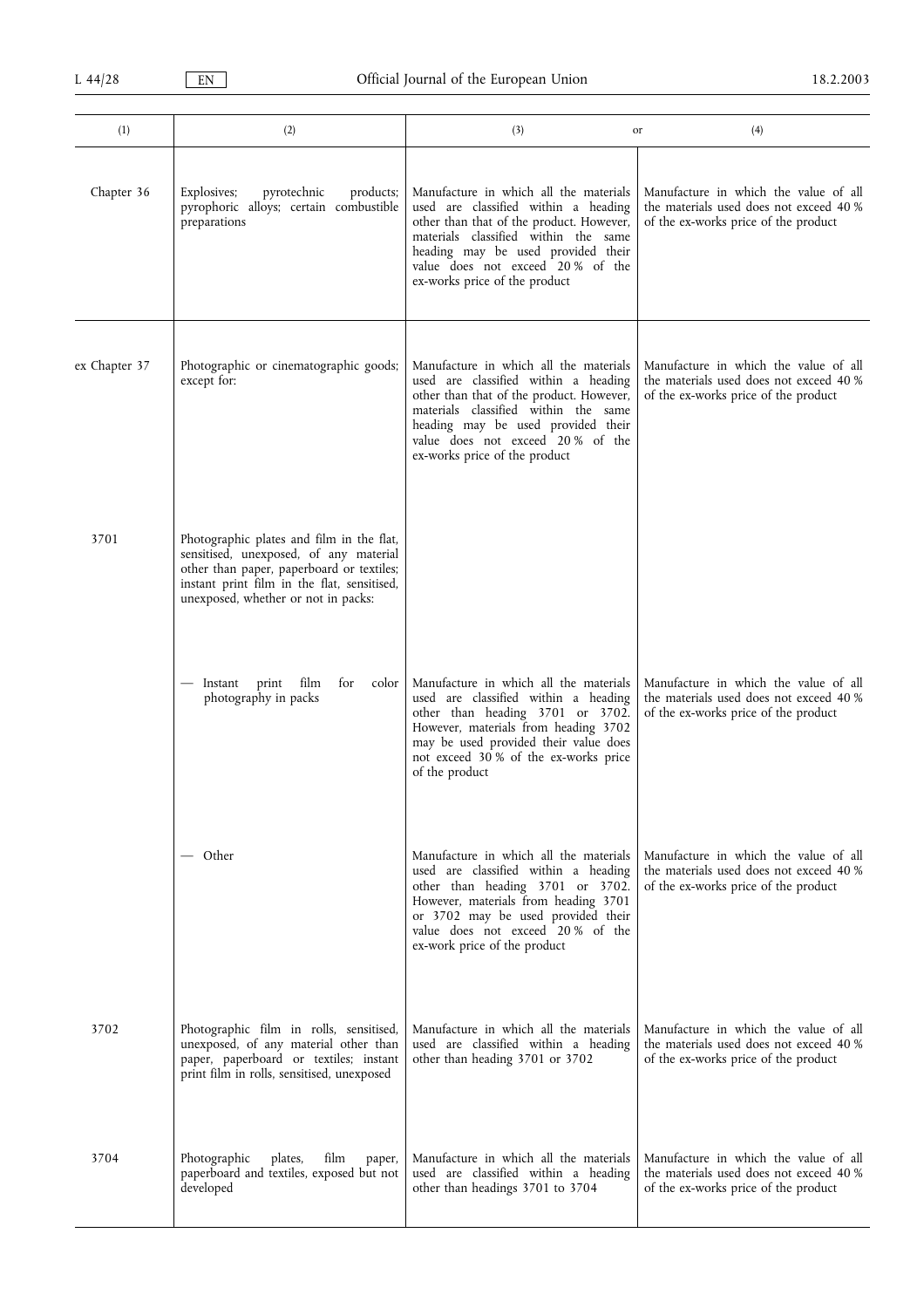| (1)           | (2)                                                                                                                                                                                                                                                                                                                 | (3)                                                                                                                                                                                                                                                                           | (4)<br>or                                                                                                                |
|---------------|---------------------------------------------------------------------------------------------------------------------------------------------------------------------------------------------------------------------------------------------------------------------------------------------------------------------|-------------------------------------------------------------------------------------------------------------------------------------------------------------------------------------------------------------------------------------------------------------------------------|--------------------------------------------------------------------------------------------------------------------------|
| ex Chapter 38 | Miscellaneous chemical products; except<br>for:                                                                                                                                                                                                                                                                     | Manufacture in which all the materials<br>used are classified within a heading<br>other than that of the product. However,<br>materials classified within the same<br>heading may be used provided their<br>value does not exceed 20% of the<br>ex-works price of the product | Manufacture in which the value of all<br>the materials used does not exceed 40 %<br>of the ex-works price of the product |
| ex 3801       | - Colloidal graphite in suspension in<br>oil and semi-colloidal graphite;<br>carbonaceous pastes for electrodes                                                                                                                                                                                                     | Manufacture in which the value of all<br>the materials used does not exceed 50 %<br>of the ex-works price of the product                                                                                                                                                      |                                                                                                                          |
|               | - Graphite in paste form, being a<br>mixture of more than 30% by<br>weight of graphite with mineral oils                                                                                                                                                                                                            | Manufacture in which the value of all<br>the materials of heading 3403 used does<br>not exceed 20 % of the ex-works price<br>of the product                                                                                                                                   | Manufacture in which the value of all<br>the materials used does not exceed 40 %<br>of the ex-works price of the product |
| ex 3803       | Refined tall oil                                                                                                                                                                                                                                                                                                    | Refining of crude tall oil                                                                                                                                                                                                                                                    | Manufacture in which the value of all<br>the materials used does not exceed 40 %<br>of the ex-works price of the product |
| ex 3805       | Spirits of sulphate turpentine, purified                                                                                                                                                                                                                                                                            | Purification by distillation or refining of<br>raw spirits of sulphate turpentine                                                                                                                                                                                             | Manufacture in which the value of all<br>the materials used does not exceed 40 %<br>of the ex-works price of the product |
| ex 3806       | Ester gums                                                                                                                                                                                                                                                                                                          | Manufacture from resin acids                                                                                                                                                                                                                                                  | Manufacture in which the value of all<br>the materials used does not exceed 40 %<br>of the ex-works price of the product |
| ex 3807       | Wood pitch (wood tar pitch)                                                                                                                                                                                                                                                                                         | Distillation of wood tar                                                                                                                                                                                                                                                      | Manufacture in which the value of all<br>the materials used does not exceed 40 %<br>of the ex-works price of the product |
| 3808          | herbicides, anti-sprouting products and<br>plant-growth regulators, disinfectants<br>and similar products, put up in forms or<br>packings for retail<br>sale<br>or<br>as<br>preparations or articles (for example,<br>sulphur-treated bands,<br>wicks<br>and<br>candles, and fly-papers)                            | Insecticides, rodenticides, fungicides,   Manufacture in which the value of all<br>the materials used does not exceed 50 %<br>of the ex-works price of the product                                                                                                            |                                                                                                                          |
| 3809          | agents, dye carriers<br>Finishing<br>to<br>accelerate the dyeing or fixing of<br>dyestuffs and other products and<br>preparations (for example, dressings and<br>mordants), of a kind used in the textile,<br>paper, leather or like industries, not<br>elsewhere specified or included                             | Manufacture in which the value of all<br>the materials used does not exceed 50 %<br>of the ex-works price of the product                                                                                                                                                      |                                                                                                                          |
| 3810          | Pickling preparations for metal surfaces;<br>fluxes and other auxiliary preparations<br>for soldering, brazing or welding;<br>soldering, brazing or welding powders<br>and pastes consisting of metal and other<br>materials; preparations of a kind used as<br>cores or coatings for welding electrodes<br>or rods | Manufacture in which the value of all<br>the materials used does not exceed 50 %<br>of the ex-works price of the product                                                                                                                                                      |                                                                                                                          |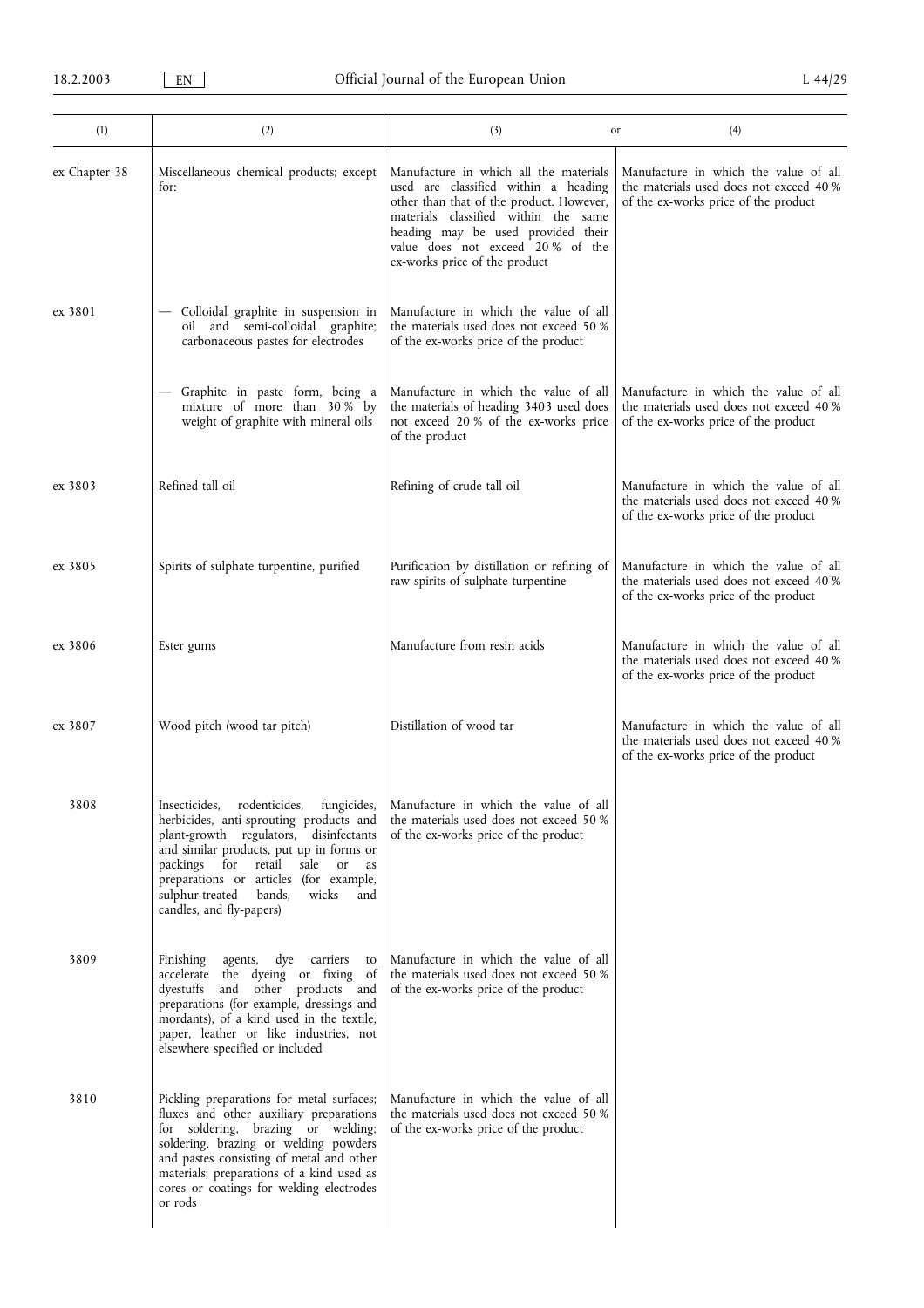| (1)  | (2)                                                                                                                                                                                                                                                                          | (3)                                                                                                                                        | (4)<br>or |
|------|------------------------------------------------------------------------------------------------------------------------------------------------------------------------------------------------------------------------------------------------------------------------------|--------------------------------------------------------------------------------------------------------------------------------------------|-----------|
| 3811 | oxidation<br>Anti-knock<br>preparations,<br>inhibitors, gum inhibitors, viscosity<br>improvers, anti-corrosive preparations<br>and other prepared additives, for mineral<br>oils (including gasoline) or for other<br>liquids used for the same purposes as<br>mineral oils: |                                                                                                                                            |           |
|      | - Prepared additives for lubricating oil,<br>containing petroleum oils or oils<br>obtained from bituminous minerals                                                                                                                                                          | Manufacture in which the value of all<br>the materials of heading 3811 used does<br>not exceed 50% of the ex-works price<br>of the product |           |
|      | — Other                                                                                                                                                                                                                                                                      | Manufacture in which the value of all<br>the materials used does not exceed 50 %<br>of the ex-works price of the product                   |           |
| 3812 | Prepared rubber accelerators; compound<br>plasticisers for rubber or plastics, not<br>specified<br>elsewhere<br><b>or</b><br>included;<br>anti-oxidising preparations and other<br>compound stabilisers for rubber or<br>plastics                                            | Manufacture in which the value of all<br>the materials used does not exceed 50 %<br>of the ex-works price of the product                   |           |
| 3813 | Preparations and charges for fire-<br>extinguishers; charged fire-extinguishing<br>grenades                                                                                                                                                                                  | Manufacture in which the value of all<br>the materials used does not exceed 50 %<br>of the ex-works price of the product                   |           |
| 3814 | Organic<br>solvents<br>composite<br>thinners, not elsewhere specified or<br>included;<br>prepared paint or vanish<br>removers                                                                                                                                                | and   Manufacture in which the value of all<br>the materials used does not exceed 50 %<br>of the ex-works price of the product             |           |
| 3818 | Chemical elements doped for use in<br>electronics, in the form of discs, wafers<br>or similar forms; chemical compounds<br>doped for use in electronics                                                                                                                      | Manufacture in which the value of all<br>the materials used does not exceed 50 %<br>of the ex-works price of the product                   |           |
| 3819 | Hydraulic<br>brake fluids<br>and<br>other<br>liquids<br>for<br>hydraulic<br>prepared<br>transmission,<br>containing<br>not<br>or<br>containing less than 70 % by weight of<br>petroleum oils or oils obtained from<br>bituminous minerals                                    | Manufacture in which the value of all<br>the materials used does not exceed 50 %<br>of the ex-works price of the product                   |           |
| 3820 | Anti-freezing preparations and prepared<br>de-icing fluids                                                                                                                                                                                                                   | Manufacture in which the value of all<br>the materials used does not exceed 50 %<br>of the ex-works price of the product                   |           |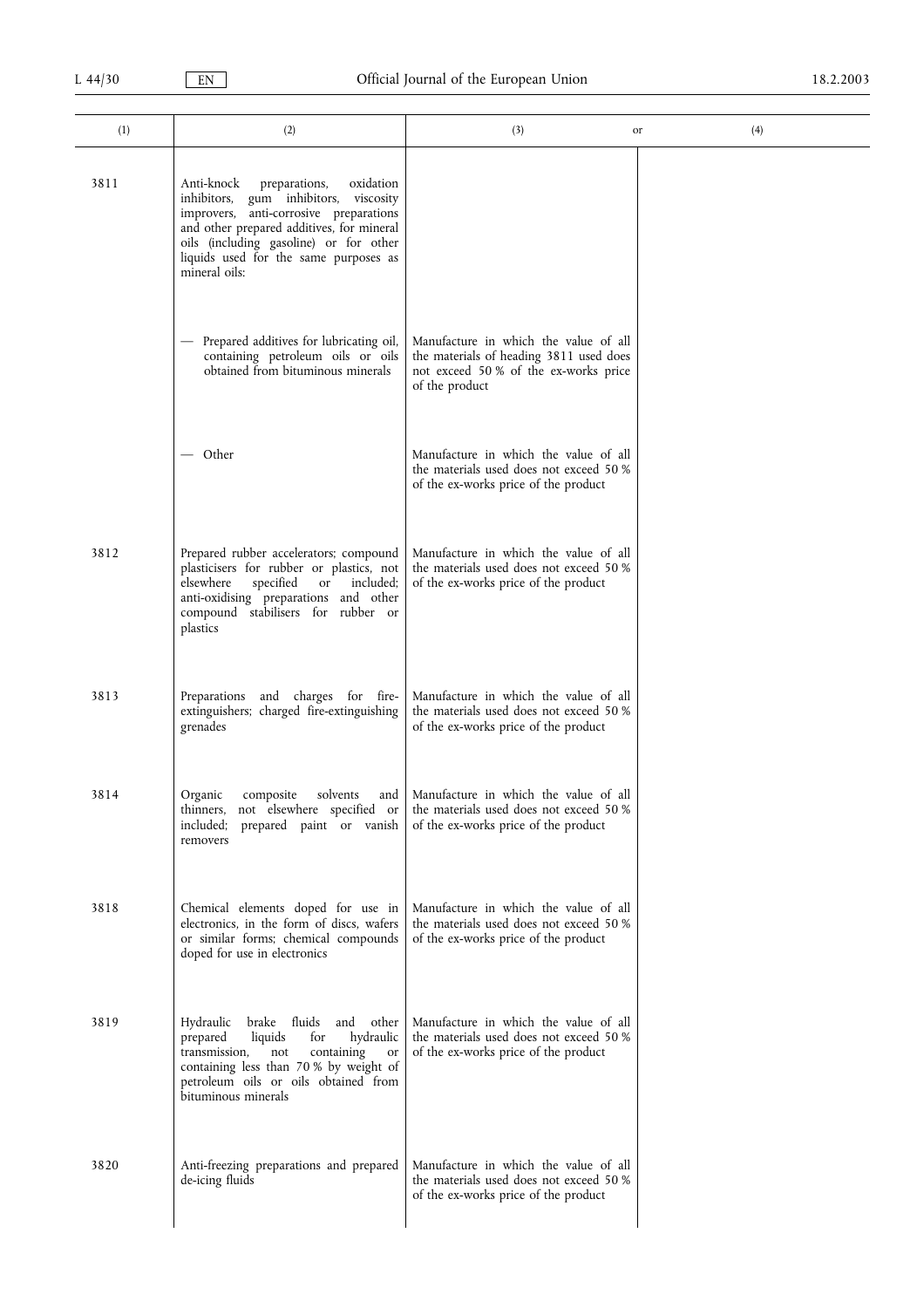| (1)  | (2)                                                                                                                                                                                                                                                                                                                                                                                                                                                                                                                                             | (3)                                                                                                                                                                                                                                                                           | (4)<br>or                                                                                                                |
|------|-------------------------------------------------------------------------------------------------------------------------------------------------------------------------------------------------------------------------------------------------------------------------------------------------------------------------------------------------------------------------------------------------------------------------------------------------------------------------------------------------------------------------------------------------|-------------------------------------------------------------------------------------------------------------------------------------------------------------------------------------------------------------------------------------------------------------------------------|--------------------------------------------------------------------------------------------------------------------------|
| 3822 | Diagnostic or laboratory reagents on a<br>diagnostic<br>backing,<br>prepared<br>or<br>laboratory reagents, whether or not on a<br>backing, other than those of heading<br>3002 or 3006; certified reference<br>materials                                                                                                                                                                                                                                                                                                                        | Manufacture in which the value of all<br>the materials used does not exceed 50 %<br>of the ex-works price of the product                                                                                                                                                      |                                                                                                                          |
| 3823 | Industrial monocarboxylic fatty acids;<br>acid oils from refining; industrial fatty<br>alcohols.                                                                                                                                                                                                                                                                                                                                                                                                                                                |                                                                                                                                                                                                                                                                               |                                                                                                                          |
|      | — Industrial<br>monocarboxylic<br>fatty<br>acids, acid oils from refining                                                                                                                                                                                                                                                                                                                                                                                                                                                                       | Manufacture in which all the materials<br>used are classified within a heading<br>other than that of the product                                                                                                                                                              |                                                                                                                          |
|      | - Industrial fatty alcohols                                                                                                                                                                                                                                                                                                                                                                                                                                                                                                                     | Manufacture from materials of any<br>heading including other materials of<br>heading 3823                                                                                                                                                                                     |                                                                                                                          |
| 3824 | Prepared binders for foundry moulds or<br>chemical<br>products<br>cores;<br>and<br>preparations of the chemical or allied<br>industries (including those consisting of<br>mixtures of natural products), not<br>elsewhere specified or included:                                                                                                                                                                                                                                                                                                |                                                                                                                                                                                                                                                                               |                                                                                                                          |
|      | - The following of this heading:<br>Prepared binders for foundry<br>moulds or cores based on<br>natural resinous products<br>Naphthenic acids, their water<br>insoluble salts and their esters<br>Sorbitol other than that of<br>heading 2905<br>Petroleum<br>sulphonates,<br>excluding<br>petroleum<br>sulphonates of alkali metals, of<br>ammonium<br><sub>or</sub><br>οf<br>thiophenated<br>ethanolamines;<br>sulphonic acids of oils obtained<br>from bituminous minerals, and<br>their salts<br>Ion exchangers<br>Getters for vacuum tubes | Manufacture in which all the materials<br>used are classified within a heading<br>other than that of the product. However,<br>materials classified within the same<br>heading may be used provided their<br>value does not exceed 20% of the<br>ex-works price of the product | Manufacture in which the value of all<br>the materials used does not exceed 40 %<br>of the ex-works price of the product |
|      | Alkaline iron oxide for the<br>purification of gas<br>Ammoniacal gas liquors and<br>spent oxide produced in coal<br>gas purification<br>Sulphonaphthenic acids, their                                                                                                                                                                                                                                                                                                                                                                           |                                                                                                                                                                                                                                                                               |                                                                                                                          |
|      | water insoluble salts and their<br>esters<br>Fusel oil and Dippel's oil<br>of<br>Mixtures<br>salts<br>having                                                                                                                                                                                                                                                                                                                                                                                                                                    |                                                                                                                                                                                                                                                                               |                                                                                                                          |
|      | different anions<br>Copying pastes with a basis of<br>gelatin, whether or not on a<br>paper or textile backing                                                                                                                                                                                                                                                                                                                                                                                                                                  |                                                                                                                                                                                                                                                                               |                                                                                                                          |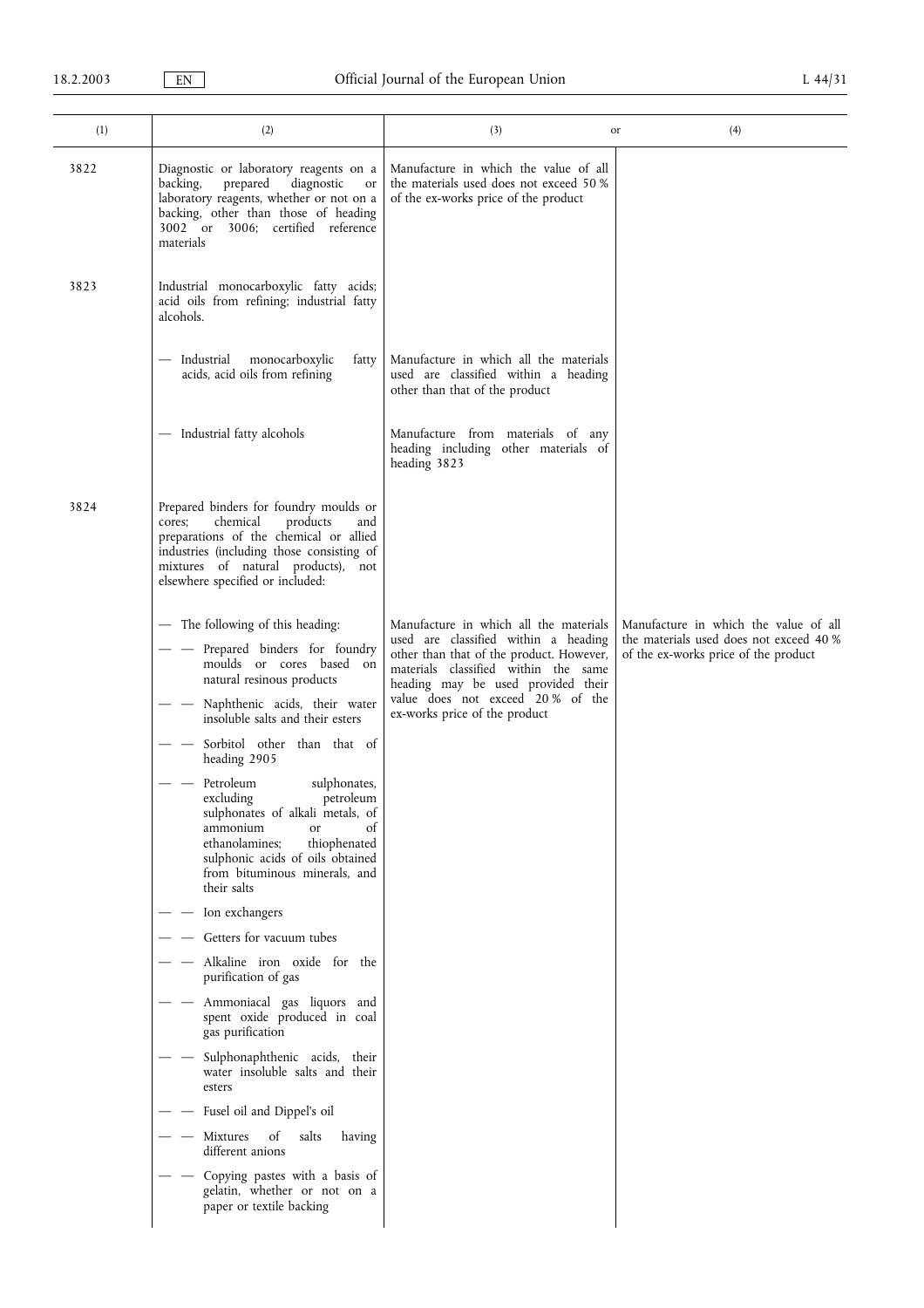| (1)              | (2)                                                                                                                                                                                                                             | (3)                                                                                                                                                                                                                                                                                 | (4)<br>or                                                                                                                |
|------------------|---------------------------------------------------------------------------------------------------------------------------------------------------------------------------------------------------------------------------------|-------------------------------------------------------------------------------------------------------------------------------------------------------------------------------------------------------------------------------------------------------------------------------------|--------------------------------------------------------------------------------------------------------------------------|
| 3824<br>(cont'd) | — Other                                                                                                                                                                                                                         | Manufacture in which the value of all<br>the materials used does not exceed 50 %<br>of the ex-works price of the product                                                                                                                                                            |                                                                                                                          |
| ex 3825          | Residual products of the chemical or<br>allied industries, not elsewhere specified<br>or included; municipal waste; sewage<br>sludge; other wastes specified in Note 6<br>to this Chapter, except clinical waste                | Manufacture in which the value of all<br>the materials used does not exceed 50 %<br>of the ex-works price of the product                                                                                                                                                            |                                                                                                                          |
| 3901             | Polymers of ethylene, in primary forms:                                                                                                                                                                                         |                                                                                                                                                                                                                                                                                     |                                                                                                                          |
|                  | Addition<br>homopoly-merisation<br>$\qquad \qquad -$<br>in which a<br>products<br>single<br>monomer contributes more than<br>99 % by weight to the total polymer<br>content                                                     | Manufacture in which:<br>the value of all the materials used<br>does not exceed 50% of the<br>ex-works price of the product,<br>- the value of any materials of<br>Chapter 39 used does not exceed<br>20 % of the ex-works price of the<br>product $\binom{1}{1}$                   | Manufacture in which the value of all<br>the materials used does not exceed 25 %<br>of the ex-works price of the product |
|                  | — Other                                                                                                                                                                                                                         | Manufacture in which all the materials<br>used are classified within a Chapter<br>other than Chapter 39. However,<br>materials classified within Chapter 39<br>may be used, provided their value does<br>not exceed 20 % of the ex-works price<br>of the product $(1)$              | Manufacture in which the value of all<br>the materials used does not exceed 25 %<br>of the ex-works price of the product |
| 3902 to 3906     | Polymers of propylene or other olefins;<br>polymers of styrene; polymers of vinyl<br>chloride or of other halogenated olefins;<br>polymers of vinyl acetate or other vinyl<br>esters; acrylic polymers; all in primary<br>forms | Manufacture in which all the materials   Manufacture in which the value of all<br>other than Chapter 39. However,<br>materials classified within Chapter 39<br>may be used, provided their value does<br>not exceed 20 % of the ex-works price<br>of the product $(1)$              | used are classified within a Chapter   the materials used does not exceed 25 %<br>of the ex-works price of the product   |
| 3907             | Polyacetals, other polyethers and epoxide<br>resins, in primary forms, polycarbonates,<br>alkyd resins, polyallyl esters and other<br>polyesters, in primary forms                                                              |                                                                                                                                                                                                                                                                                     |                                                                                                                          |
|                  | Copolymer,<br>made<br>from<br>polycarbonate<br>and<br>acrylonitrile-butadiene-styrene<br>copolymer (ABS)                                                                                                                        | Manufacture in which all the materials<br>used are classified within a heading<br>other than that of the product. However,<br>materials classified within the same<br>heading may be used provided their<br>value does not exceed 50% of the<br>ex-works price of the product $(1)$ |                                                                                                                          |

<sup>(</sup> 1) In the case of the products composed of materials classified within both headings 3901 to 3906, on the one hand, and within headings 3907 to 3911, on the other hand, this restriction only applies to that group of materials which predominates by weight in the product.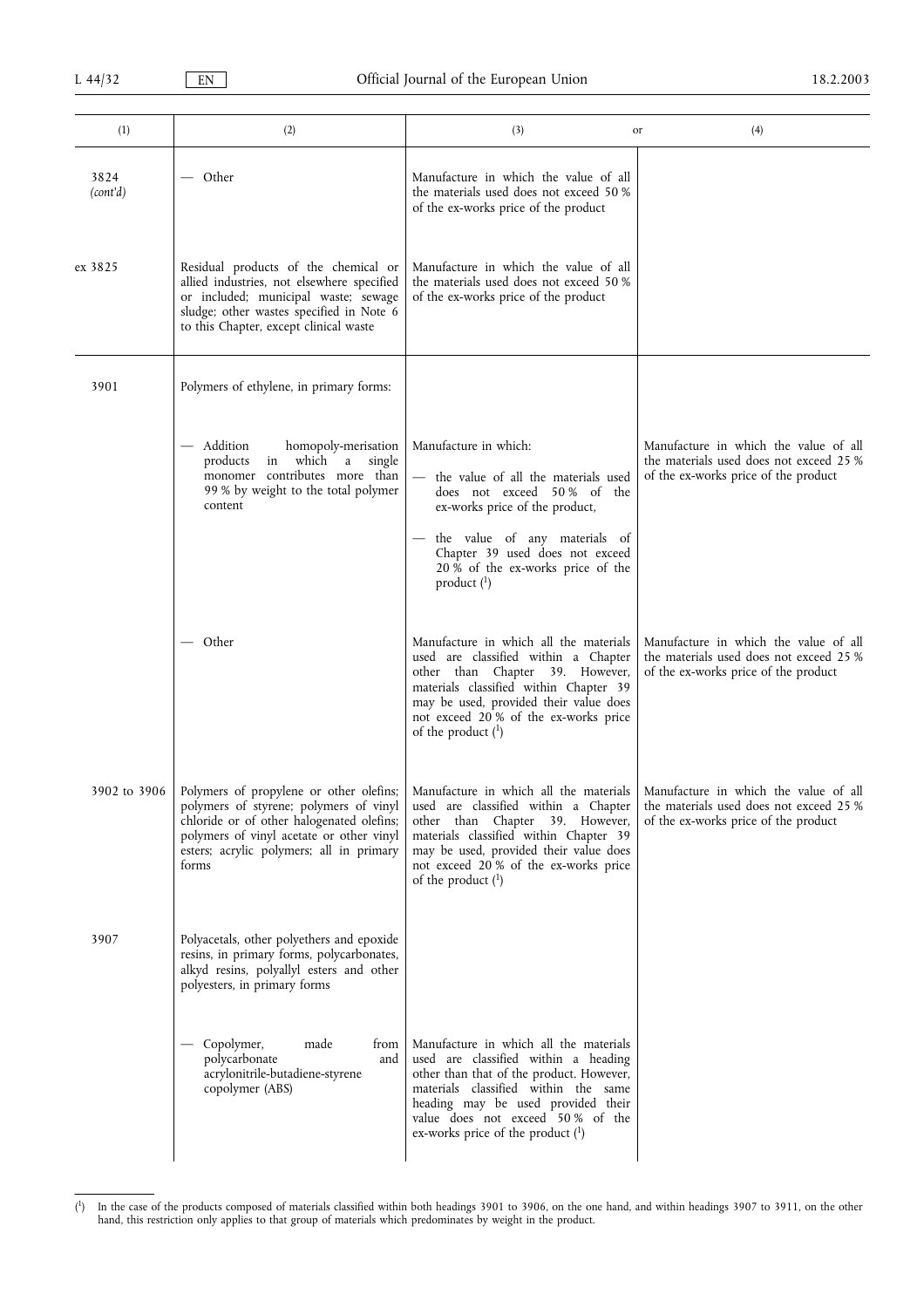| (1)              | (2)                                                                                                                                                                                                                                      | (3)                                                                                                                                                                                                                                                                                                                                      | (4)<br>or                                                                                                                |
|------------------|------------------------------------------------------------------------------------------------------------------------------------------------------------------------------------------------------------------------------------------|------------------------------------------------------------------------------------------------------------------------------------------------------------------------------------------------------------------------------------------------------------------------------------------------------------------------------------------|--------------------------------------------------------------------------------------------------------------------------|
| 3907<br>(cont'd) | — Polyester                                                                                                                                                                                                                              | Manufacture in which all the materials<br>used are classified within a Chapter<br>other than Chapter 39. However,<br>materials classified within Chapter 39<br>may be used, provided their value does<br>not exceed 20 % of the ex-works price<br>of the product and/or manufacture from<br>polycarbonate of tetrabromo-(bisphenol<br>A) |                                                                                                                          |
|                  | — Other                                                                                                                                                                                                                                  | Manufacture in which all the materials<br>used are classified within a Chapter<br>other than Chapter 39. However,<br>materials classified within Chapter 39<br>may be used, provided their value does<br>not exceed 20 % of the ex-works price<br>of the product $(1)$                                                                   | Manufacture in which the value of all<br>the materials used does not exceed 25 %<br>of the ex-works price of the product |
| 3908 to 3911     | Polyamides;<br>Amino-resins,<br>phenolic<br>polyurethanes;<br>Silicones;<br>resins and<br>Petroleum resins, coumumarone-inede<br>polyterpenes,<br>polysulphides,<br>resins,<br>polysulphones and other products; all in<br>primary forms | Manufacture in which all the materials<br>used are classified within a Chapter<br>other than Chapter 39. However,<br>materials classified within Chapter 39<br>may be used, provided their value does<br>not exceed 20% of the ex-works price<br>of the product $(1)$                                                                    | Manufacture in which the value of all<br>the materials used does not exceed 25 %<br>of the ex-works price of the product |
| 3912             | Cellulose and its chemical derivatives,<br>not elsewhere specified or included, in<br>primary forms                                                                                                                                      | Manufacture in which the value of any<br>materials classified in the same heading<br>as the product does not exceed 20 % of<br>the ex-works price of the product                                                                                                                                                                         |                                                                                                                          |
| 3913 to 3914     | Natural polymers and modified natural<br>polymers not elsewhere specified or<br>included; Ion-exchangers based<br>on<br>polymers of headings 3901 to 3913, in<br>primary forms                                                           | Manufacture in which all the materials<br>used are classified within a Chapter<br>other than Chapter 39. However,<br>materials classified within Chapter 39<br>may be used, provided their value does<br>not exceed 20% of the ex-works price<br>of the product $(1)$                                                                    | Manufacture in which the value of all<br>the materials used does not exceed 25 %<br>of the ex-works price of the product |
| 3915             | Waste, parings and scrap, of plastic                                                                                                                                                                                                     | Manufacture in which all the materials<br>used are classified within a Chapter<br>other than Chapter 39. However,<br>materials classified within Chapter 39<br>may be used, provided their value does<br>not exceed 20% of the ex-works price<br>of the product $(1)$                                                                    | Manufacture in which the value of all<br>the materials used does not exceed 25 %<br>of the ex-works price of the product |

<sup>(</sup> 1) In the case of the products composed of materials classified within both headings 3901 to 3906, on the one hand, and within headings 3907 to 3911, on the other hand, this restriction only applies to that group of materials which predominates by weight in the product.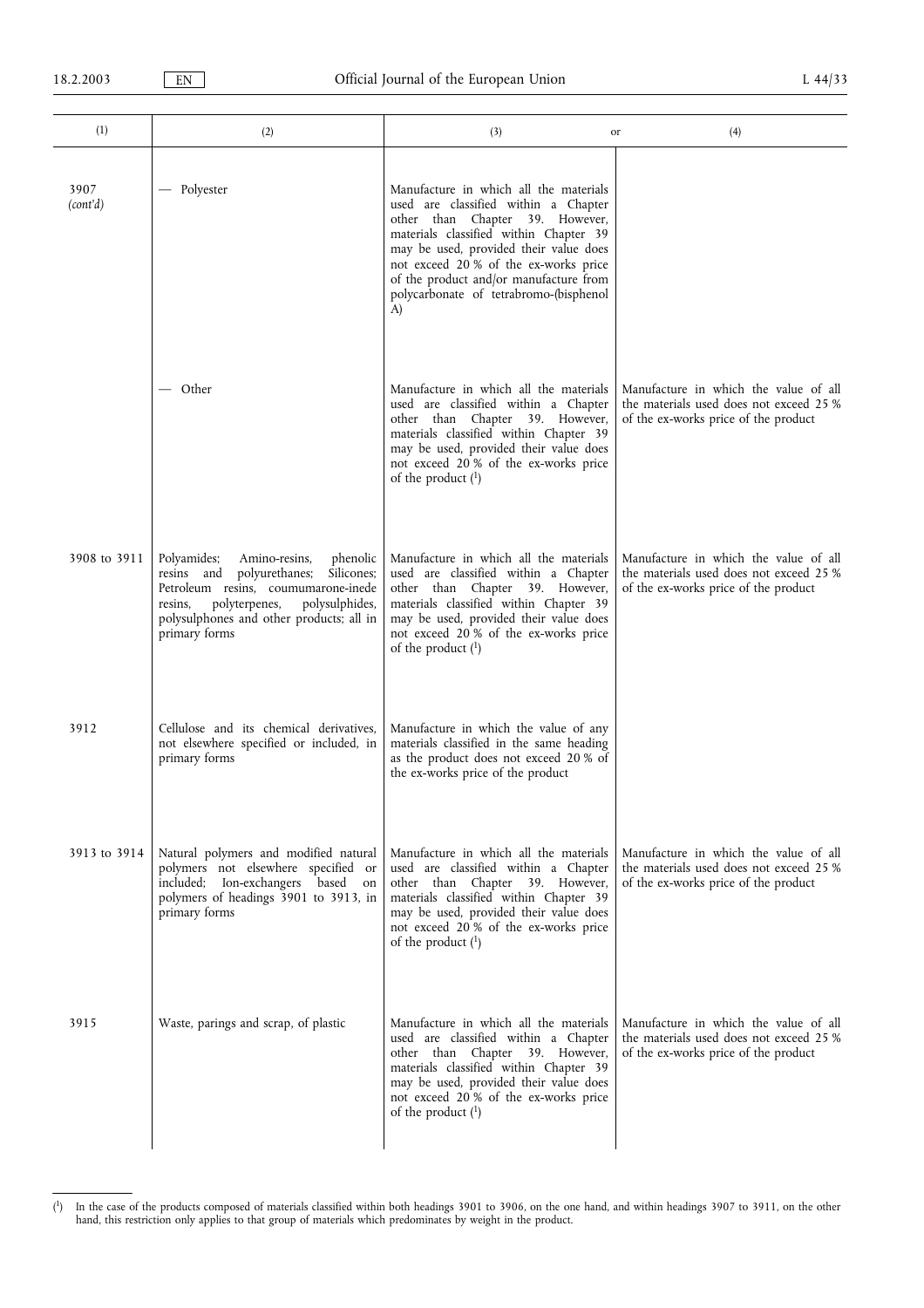| (1)                    | (2)                                                                                                                                                                                                         | (3)                                                                                                                                                                                                                                                                              | (4)<br>or                                                                                                                |
|------------------------|-------------------------------------------------------------------------------------------------------------------------------------------------------------------------------------------------------------|----------------------------------------------------------------------------------------------------------------------------------------------------------------------------------------------------------------------------------------------------------------------------------|--------------------------------------------------------------------------------------------------------------------------|
| 3916 to 3921           | Semi-manufactures and<br>articles<br>of<br>plastics; except for headings ex 3916, ex<br>3917, ex 3920 and ex 3921, for which<br>the rules are set out below:                                                |                                                                                                                                                                                                                                                                                  |                                                                                                                          |
|                        | - Flat products, further worked than<br>only surface-worked or cut into<br>other<br>than rectangular<br>forms<br>(including square); other products,<br>worked<br>further<br>than<br>only<br>surface-worked | Manufacture in which all the materials<br>used are classified within a Chapter<br>other than Chapter 39. However,<br>materials classified within Chapter 39<br>may be used, provided their value does<br>not exceed 50% of the ex-works price<br>of the product $(1)$            | Manufacture in which the value of all<br>the materials used does not exceed 25 %<br>of the ex-works price of the product |
|                        | — Other:                                                                                                                                                                                                    |                                                                                                                                                                                                                                                                                  |                                                                                                                          |
|                        | Addition homopoly-merisation<br>products in which a single<br>monomer contributes more than<br>99% by weight to the total<br>polymer content                                                                | Manufacture in which:<br>the value of all the materials used<br>does not exceed 50% of the<br>ex-works price of the product,<br>the value of any materials of<br>Chapter 39 used does not exceed<br>20 % of the ex-works price of the<br>product $(1)$                           | Manufacture in which the value of all<br>the materials used does not exceed 25 %<br>of the ex-works price of the product |
|                        | Other                                                                                                                                                                                                       | Manufacture in which all the materials<br>used are classified within a Chapter<br>other than Chapter 39. However,<br>materials classified within Chapter 39<br>may be used, provided their value does<br>not exceed 20% of the ex-works price<br>of the product $(1)$            | Manufacture in which the value of all<br>the materials used does not exceed 25 %<br>of the ex-works price of the product |
| ex 3916 and<br>ex 3917 | Profile shapes and tubes                                                                                                                                                                                    | Manufacture in which:<br>the value of all the materials used<br>does not exceed 50% of the<br>ex-works price of the product,<br>- the value of any materials classified<br>within the same heading as the<br>product does not exceed 20% of<br>the ex-works price of the product | Manufacture in which the value of all<br>the materials used does not exceed 25 %<br>of the ex-works price of the product |
| ex 3920                | Ionomer sheet or film                                                                                                                                                                                       | Manufacture from a thermoplastic partial<br>salt which is a copolymer of ethylene<br>and metacrylic acid partly neutralised<br>with metal ions, mainly zinc and sodium                                                                                                           | Manufacture in which the value of all<br>the materials used does not exceed 25 %<br>of the ex-works price of the product |
|                        | Sheets of regenerated cellulose,<br>polyamides or polyethylene                                                                                                                                              | Manufacture in which the value of any<br>materials classified within the same<br>heading as the product does not exceed<br>20 % of the ex-works price of the<br>product                                                                                                          |                                                                                                                          |

 $(^1)$ <sup>1</sup>) In the case of the products composed of materials classified within both headings 3901 to 3906, on the one hand, and within headings 3907 to 3911, on the other hand, this restriction only applies to that group of materials which predominates by weight in the product.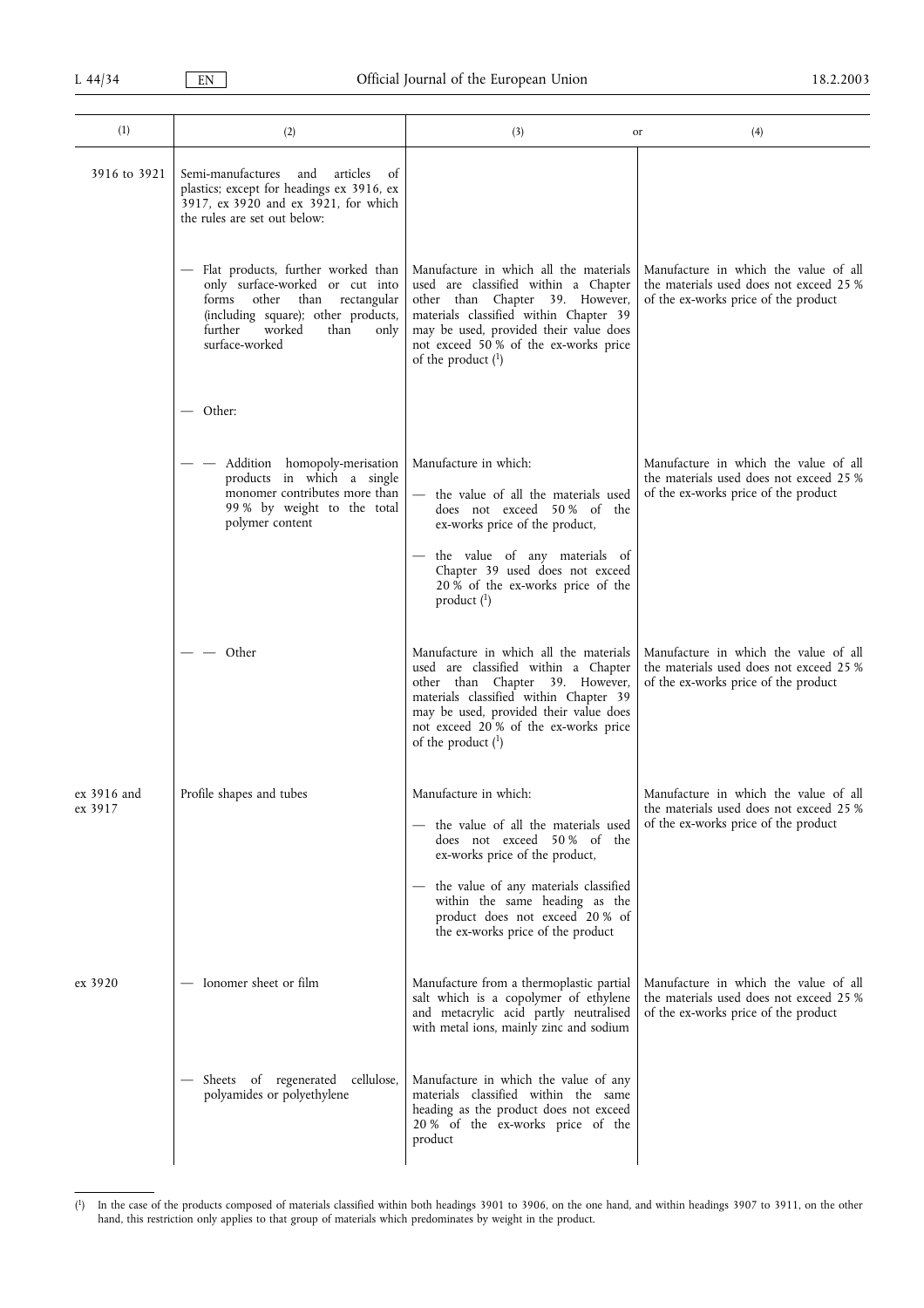| (1)           | (2)                                                                                                               | (3)                                                                                                                                                | (4)<br>or                                                                                                                |
|---------------|-------------------------------------------------------------------------------------------------------------------|----------------------------------------------------------------------------------------------------------------------------------------------------|--------------------------------------------------------------------------------------------------------------------------|
| ex 3921       | Foils of plastic, metallised                                                                                      | Manufacture from highly transparent<br>polyester foils with a thickness of less<br>than 23 micron $(1)$                                            | Manufacture in which the value of all<br>the materials used does not exceed 25 %<br>of the ex-works price of the product |
| 3922 to 3926  | Articles of plastics                                                                                              | Manufacture in which the value of all<br>the materials used does not exceed 50 %<br>of the ex-works price of the product                           |                                                                                                                          |
| ex Chapter 40 | Rubber and articles thereof; except for:                                                                          | Manufacture in which all the materials<br>used are classified within a heading<br>other than that of the product                                   |                                                                                                                          |
| ex 4001       | Laminated slabs of crepe rubber for<br>shoes                                                                      | Lamination of sheets of natural rubber                                                                                                             |                                                                                                                          |
| ex 4002       | Latex                                                                                                             | Manufacture in which the value of all<br>the materials used does not exceed 40 %<br>of the ex-works price of the product                           |                                                                                                                          |
| 4005          | Compounded rubber, unvulcanised, in<br>primary forms or in plates, sheets or<br>strip                             | Manufacture in which the value of all<br>the materials used, except natural<br>rubber, does not exceed 50% of the<br>ex-works price of the product |                                                                                                                          |
| 4012          | Retreaded or used pneumatic tyres of<br>rubber; solid or cushion tyres, tyre treads<br>and tyre flaps, of rubber: |                                                                                                                                                    |                                                                                                                          |
|               | - Retreaded pneumatic, solid or Retreading of used tyres<br>cushion tyres, of rubber                              |                                                                                                                                                    |                                                                                                                          |
|               | — Other                                                                                                           | Manufacture from materials of any<br>heading except those of heading 4011<br>or 4012                                                               |                                                                                                                          |
| ex 4017       | Articles of hard rubber                                                                                           | Manufacture from hard rubber                                                                                                                       |                                                                                                                          |
| ex Chapter 41 | Raw hides and skins (other than<br>furskins) and leather; except for                                              | Manufacture in which all the materials<br>used are classified within a heading<br>other than that of the product                                   |                                                                                                                          |
| ex 4102       | Raw skins of sheep or lambs, without<br>wool on                                                                   | Removal of wool from sheep or lamb<br>skins, with wool on                                                                                          |                                                                                                                          |

<sup>(</sup> 1) The following foils shall be considered as highly transparent: foils, the optical dimming of which, measured according to ASTM-D 1003-16 by Gardner Hazemeter (i.e. Hazefactor), is less than 2 %.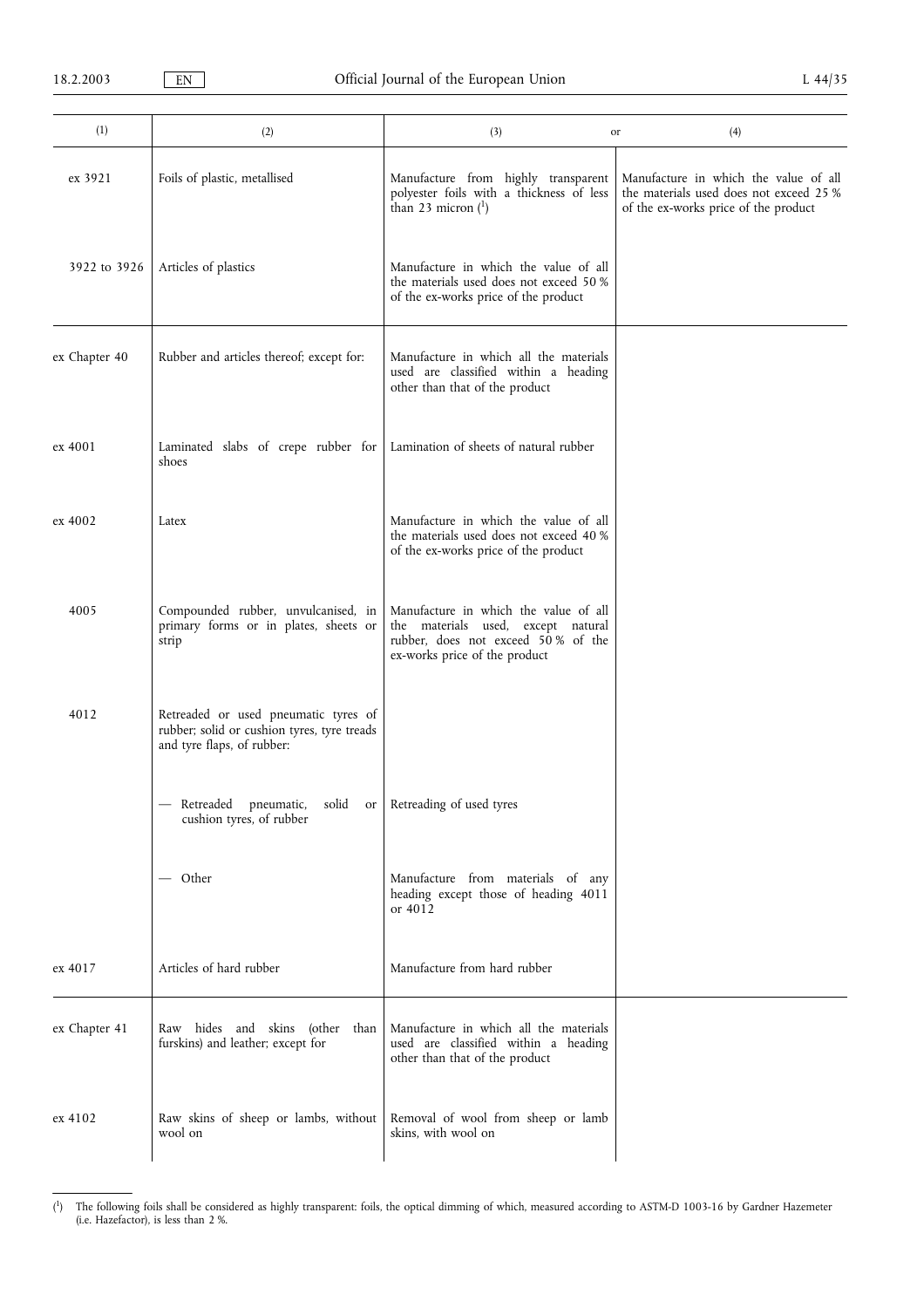| (1)                                | (2)                                                                                                                                                                                    | (3)                                                                                                                                                                                                                                                                              | (4)<br>or |
|------------------------------------|----------------------------------------------------------------------------------------------------------------------------------------------------------------------------------------|----------------------------------------------------------------------------------------------------------------------------------------------------------------------------------------------------------------------------------------------------------------------------------|-----------|
| 4104 $($ <sup>1</sup> ) to<br>4106 | Tanned or crust hides and skins, without<br>hair or wool on, whether or not split,<br>but not further prepared                                                                         | Retanning of tanned leather or of hides<br>and skins which have undergone a<br>tanning (including pre-tanning) process<br>which is reversible of headings 4101,<br>4102 or 4103                                                                                                  |           |
|                                    |                                                                                                                                                                                        | or<br>Manufacture in which all the materials<br>used are classified within a heading<br>other than that of the product except for<br>hides and skins which have undergone a<br>tanning (including pre-tanning) process<br>which is reversible of headings 4101,<br>4102 or 4103  |           |
| 4107 $(^1)$ , 4112<br>and 4113     | Leather further prepared after tanning or<br>crusting, including parchment-dressed<br>leather, without wool or hair on,<br>whether or not split, other than leather<br>of heading 4114 | Manufacture in which all the retanned<br>leather used must already be originating<br><sub>or</sub><br>Manufacture in which all the materials<br>used are classified within a heading<br>other than that of the product, except of<br>hides and skins of headings 4101 to<br>4113 |           |
| 4114                               | Patent leather and patent laminated<br>leather; metallised leather                                                                                                                     | Manufacture from leather of headings<br>4104 to 4107, 4112 or 4113 provided<br>its value does not exceed 50% of the<br>ex-works price of the product                                                                                                                             |           |
| Chapter 42                         | Articles of leather; saddlery and harness;<br>travel goods, handbags and similar<br>containers; articles of animal gut (other<br>than silk worm gut)                                   | Manufacture in which all the materials<br>used are classified within a heading<br>other than that of the product                                                                                                                                                                 |           |
| ex Chapter 43                      | Furskins and artificial fur; manufactures<br>thereof; except for:                                                                                                                      | Manufacture in which all the materials<br>used are classified within a heading<br>other than that of the product                                                                                                                                                                 |           |
| ex 4302                            | Tanned or dressed furskins, assembled:                                                                                                                                                 |                                                                                                                                                                                                                                                                                  |           |
|                                    | - Plates, crosses and similar forms                                                                                                                                                    | Bleaching or dyeing, in addition to<br>cutting and assembly of non-assembled<br>tanned or dressed furskins                                                                                                                                                                       |           |
|                                    | — Other                                                                                                                                                                                | Manufacture<br>from<br>non-assembled,<br>tanned or dressed furskins                                                                                                                                                                                                              |           |
| 4303                               | Articles of apparel, clothing accessories<br>and other articles of furskin                                                                                                             | Manufacture from non-assembled tanned<br>or dressed furskins of heading 4302                                                                                                                                                                                                     |           |

<sup>(</sup> 1) See Note 4 Appendix II(a) and Joint Declaration VI.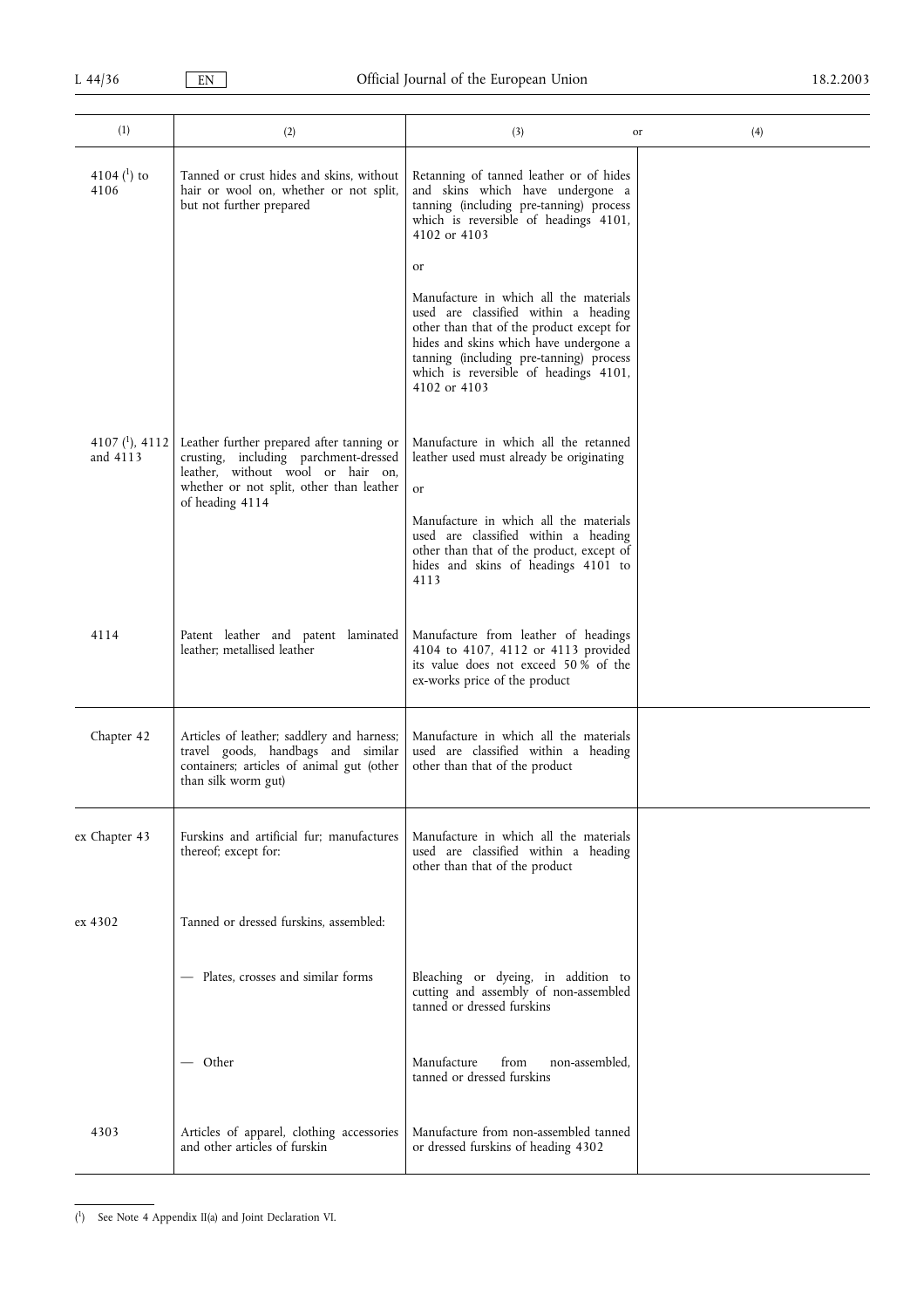| (1)                   | (2)                                                                                                                                                                                                                                                                                                                      | (3)                                                                                                                                                                                    | (4)<br>or |
|-----------------------|--------------------------------------------------------------------------------------------------------------------------------------------------------------------------------------------------------------------------------------------------------------------------------------------------------------------------|----------------------------------------------------------------------------------------------------------------------------------------------------------------------------------------|-----------|
| ex Chapter 44         | Wood and articles of wood; wood<br>charcoal; except for:                                                                                                                                                                                                                                                                 | Manufacture in which all the materials<br>used are classified within a heading<br>other than that of the product                                                                       |           |
| ex 4403               | Wood roughly squared                                                                                                                                                                                                                                                                                                     | Manufacture from wood in the rough,<br>whether or not stripped of its bark or<br>merely roughed down                                                                                   |           |
| ex 4407               | Wood sawn or chipped lengthwise,<br>sliced or peeled, of a thickness exceeding<br>6 mm, planed, sanded or end-jointed                                                                                                                                                                                                    | Planing, sanding or end-jointing                                                                                                                                                       |           |
| ex 4408               | Sheets for veneering (including those<br>obtained by slicing laminated wood) and<br>sheets for plywood or for other similar<br>laminated wood, of a thickness not<br>exceeding 6 mm, spliced, and other<br>wood sawn lengthwise, sliced or peeled<br>of a thickness not exceeding 6 mm,<br>planed, sanded or end-jointed | Splicing,<br>planing,<br>sanding<br>or<br>end-jointing                                                                                                                                 |           |
| ex 4409               | Wood continuously shaped along any of<br>its edges, ends or faces, whether or not<br>planed, sanded or end-jointed:                                                                                                                                                                                                      |                                                                                                                                                                                        |           |
|                       | Sanded or end-jointed                                                                                                                                                                                                                                                                                                    | Sanding or end-jointing                                                                                                                                                                |           |
|                       | Beadings and mouldings                                                                                                                                                                                                                                                                                                   | Beading or moulding                                                                                                                                                                    |           |
| ex 4410 to<br>ex 4413 | Beadings<br>and mouldings, including<br>moulded skirting and other moulded<br>boards                                                                                                                                                                                                                                     | Beading or moulding                                                                                                                                                                    |           |
| ex 4415               | Packing cases, boxes, crates, drums and<br>similar packings, of wood                                                                                                                                                                                                                                                     | Manufacture from boards not cut to size                                                                                                                                                |           |
| ex 4416               | Casks, barrels, vats, tubs and other<br>coopers' products and parts thereof, of<br>wood                                                                                                                                                                                                                                  | Manufacture from riven staves, not<br>further worked than sawn on the two<br>principal surfaces                                                                                        |           |
| ex 4418               | Builders' joinery and carpentry of wood                                                                                                                                                                                                                                                                                  | Manufacture in which all the materials<br>used are classified within a heading<br>other than that of the product. However,<br>cellular wood panels, shingles and shakes<br>may be used |           |
|                       | Beadings and mouldings                                                                                                                                                                                                                                                                                                   | Beading or moulding                                                                                                                                                                    |           |
| ex 4421               | Match splints; wooden pegs or pins for<br>footwear                                                                                                                                                                                                                                                                       | Manufacture from wood of any heading,<br>except drawn wood of heading 4409                                                                                                             |           |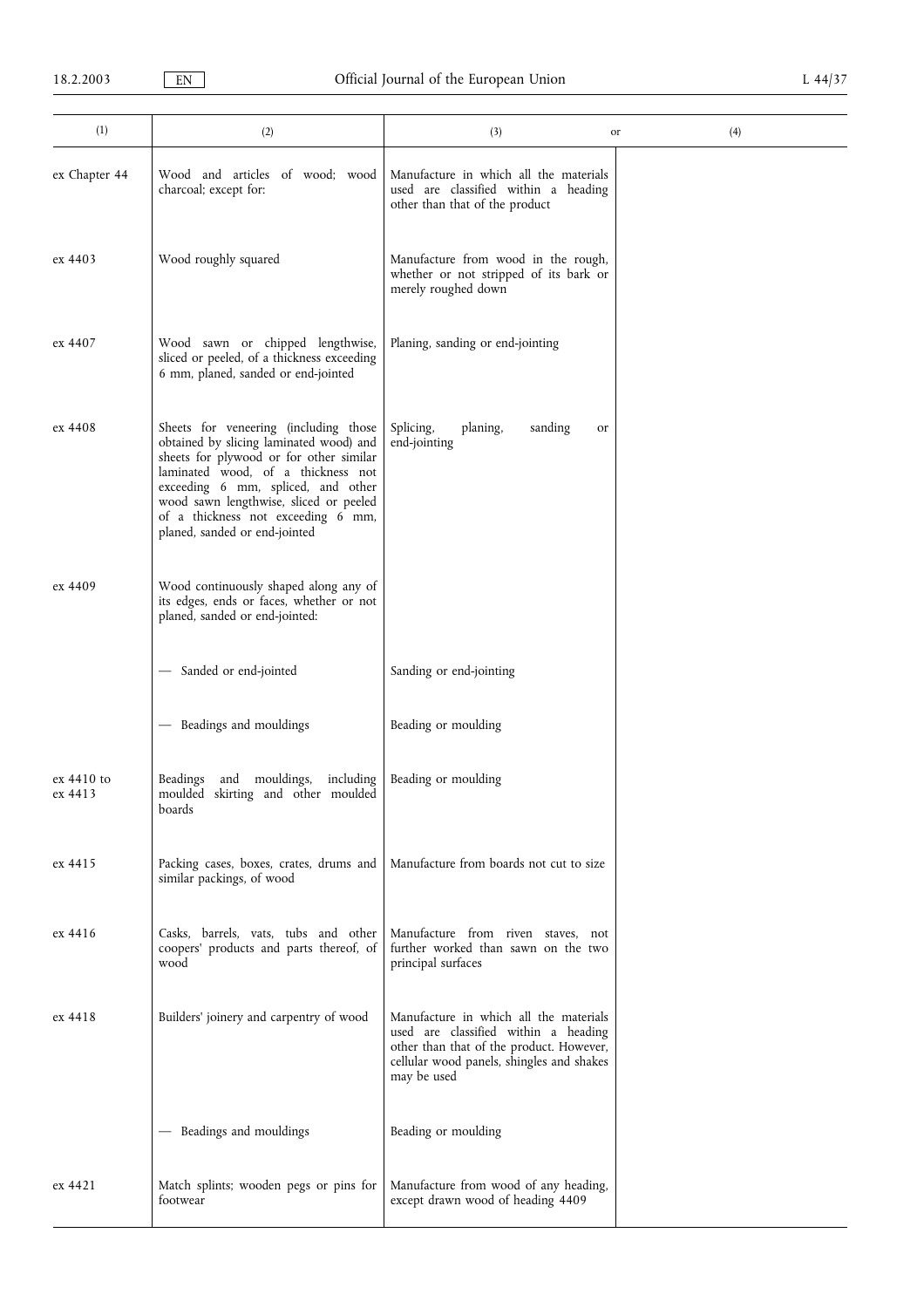| (1)           | (2)                                                                                                                                                                                                                                                                                                              | (3)                                                                                                                                                                                                                         | (4)<br>or |
|---------------|------------------------------------------------------------------------------------------------------------------------------------------------------------------------------------------------------------------------------------------------------------------------------------------------------------------|-----------------------------------------------------------------------------------------------------------------------------------------------------------------------------------------------------------------------------|-----------|
| ex Chapter 45 | Cork and articles of cork; except for:                                                                                                                                                                                                                                                                           | Manufacture in which all the materials<br>used are classified within a heading<br>other than that of the product                                                                                                            |           |
| 4503          | Articles of natural cork                                                                                                                                                                                                                                                                                         | Manufacture from cork of heading 4501                                                                                                                                                                                       |           |
| Chapter 46    | Manufactures of straw, of esparto or of<br>other plaiting materials; basketware and<br>wickerwork                                                                                                                                                                                                                | Manufacture in which all the materials<br>used are classified within a heading<br>other than that of the product                                                                                                            |           |
| Chapter 47    | Pulp of wood or of other fibrous<br>cellulosic material; recovered (waste and<br>scrap) paper or paperboard                                                                                                                                                                                                      | Manufacture in which all the materials<br>used are classified within a heading<br>other than that of the product                                                                                                            |           |
| ex Chapter 48 | Paper and paperboard; articles of paper<br>pulp, of paper or of paperboard; except<br>for:                                                                                                                                                                                                                       | Manufacture in which all the materials<br>used are classified within a heading<br>other than that of the product                                                                                                            |           |
| 4810          | Paper and paperboard, coated on one or<br>both sides with kaolin (China clay) or<br>other inorganic substances, with or<br>without a binder, and with no other<br>coating, whether or not surface-colored,<br>surface-decorated or printed, in rolls or<br>rectangular (including square) sheets, of<br>any size | Manufacture<br>from<br>paper-making<br>materials of Chapter 47                                                                                                                                                              |           |
| ex 4811       | Paper and paperboard, ruled, lined or Manufacture<br>squared only                                                                                                                                                                                                                                                | paper-making<br>from<br>materials of Chapter 47                                                                                                                                                                             |           |
| 4816          | Carbon paper, self-copy paper and other<br>copying or transfer papers (other than<br>those of heading 4809), duplicator<br>stencils and offset plates, of paper,<br>whether or not put up in boxes                                                                                                               | Manufacture<br>from<br>paper-making<br>materials of Chapter 47                                                                                                                                                              |           |
| 4817          | Envelopes, letter cards, plain postcards<br>and correspondence cards, of paper or<br>paperboard; boxes, pouches, wallets and<br>writing compendiums, of paper or<br>paperboard, containing an assortment of<br>paper stationery                                                                                  | Manufacture in which:<br>all the materials used are classified<br>within a heading other than that of<br>the product,<br>the value of all the materials used<br>does not exceed 50% of the<br>ex-works price of the product |           |
| ex 4818       | Toilet paper                                                                                                                                                                                                                                                                                                     | Manufacture<br>from<br>paper-making<br>materials of Chapter 47                                                                                                                                                              |           |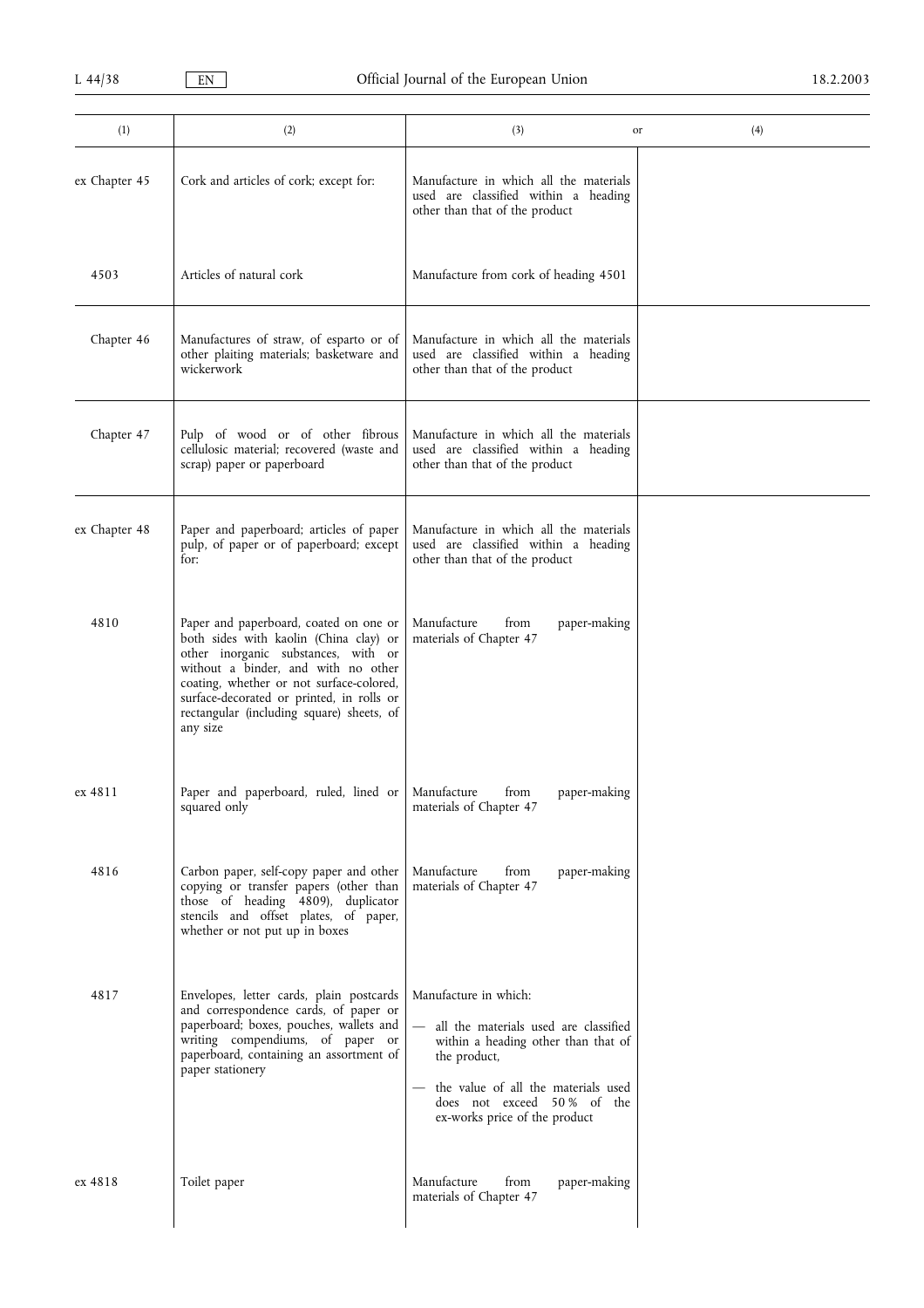| (1)           | (2)                                                                                                                                                                                                     | (3)                                                                                                                                                                                                                           | (4)<br>or |
|---------------|---------------------------------------------------------------------------------------------------------------------------------------------------------------------------------------------------------|-------------------------------------------------------------------------------------------------------------------------------------------------------------------------------------------------------------------------------|-----------|
| ex 4819       | Cartons, boxes, cases, bags and other<br>packing<br>of<br>containers,<br>paper,<br>paperboard, cellulose wadding or webs<br>of cellulose fibres                                                         | Manufacture in which:<br>- all the materials used are classified<br>within a heading other than that of<br>the product,<br>the value of all the materials used<br>does not exceed 50% of the<br>ex-works price of the product |           |
| ex 4820       | Letter pads                                                                                                                                                                                             | Manufacture in which the value of all<br>the materials used does not exceed 50 %<br>of the ex-works price of the product                                                                                                      |           |
| ex 4823       | Other paper, paperboard, cellulose<br>wadding and webs of cellulose fibres, cut<br>to size or shape                                                                                                     | Manufacture<br>from<br>paper-making<br>materials of Chapter 47                                                                                                                                                                |           |
| ex Chapter 49 | Printed books, newspapers, pictures and<br>other products of the printing industry;<br>manuscripts, typescripts and plans;<br>except for:                                                               | Manufacture in which all the materials<br>used are classified within a heading<br>other than that of the product                                                                                                              |           |
| 4909          | Printed or illustrated postcards; printed<br>bearing<br>personal<br>greetings,<br>cards<br>messages or announcements, whether or<br>not illustrated,<br>with<br>without<br>or<br>envelopes or trimmings | Manufacture from materials of any<br>heading except those of heading 4909<br>or 4911                                                                                                                                          |           |
| 4910          | Calendars of any kind, printed, including<br>calendar blocks:                                                                                                                                           |                                                                                                                                                                                                                               |           |
|               | Calendars of the 'perpetual' type or<br>with replaceable blocks mounted on<br>other<br>bases<br>than<br>paper<br>or<br>paperboard                                                                       | Manufacture in which:<br>- all the materials used are classified<br>within a heading other than that of<br>the product,<br>the value of all the materials used<br>does not exceed 50% of the<br>ex-works price of the product |           |
|               | Other                                                                                                                                                                                                   | Manufacture from materials of any<br>heading except those of heading 4909<br>or 4911                                                                                                                                          |           |
| ex Chapter 50 | Silk; except for:                                                                                                                                                                                       | Manufacture in which all the materials<br>used are classified within a heading<br>other than that of the product                                                                                                              |           |
| ex 5003       | Silk waste (including cocoons unsuitable<br>for reeling, yarn waste and garnetted<br>stock), carded or combed                                                                                           | Carding or combing of silk waste                                                                                                                                                                                              |           |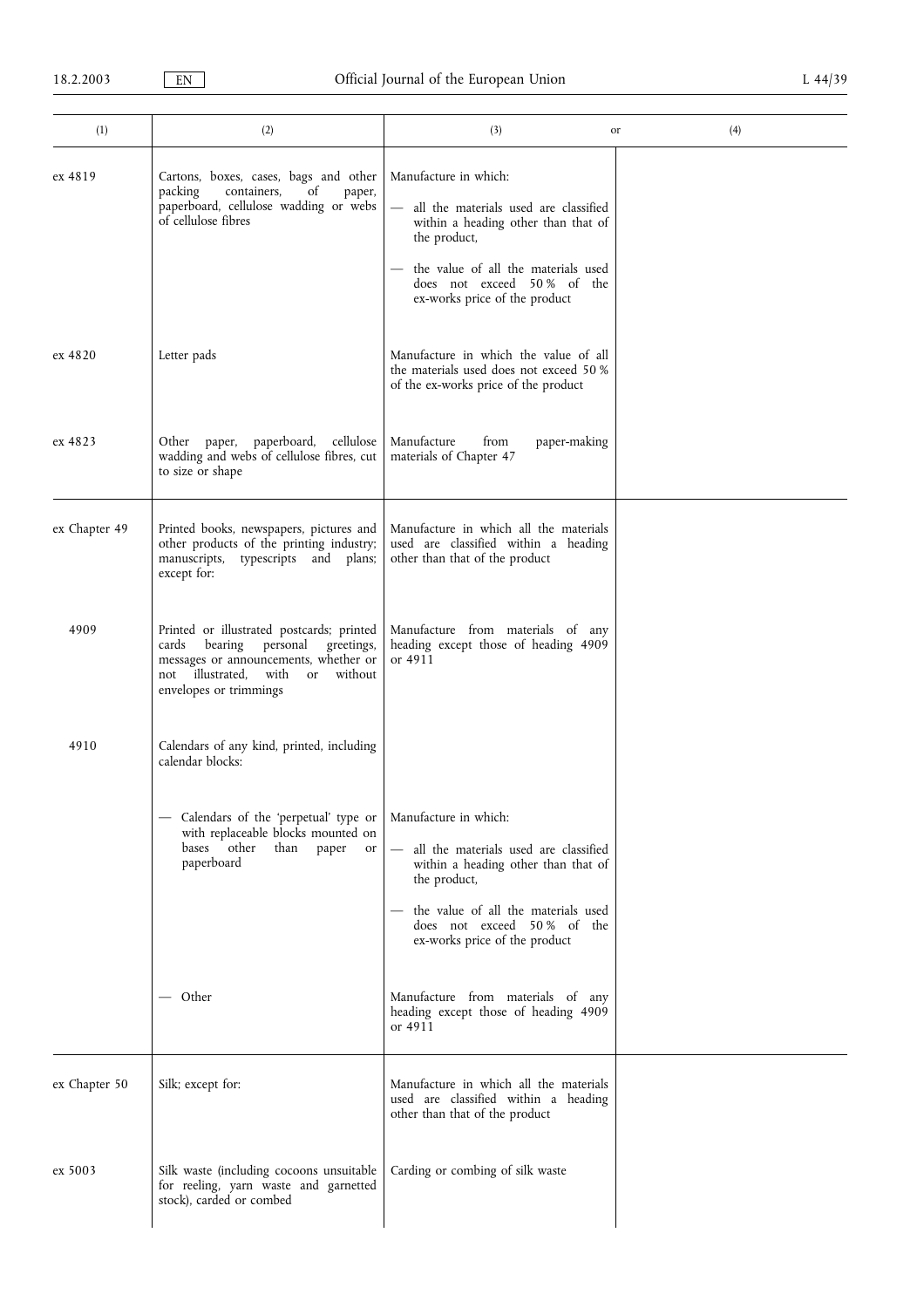| (1)                | (2)                                                                                  | (3)                                                                                                                                                                                                                                                                                                                                                                                                                                                                                                                                                                                                                                           | (4)<br>or |
|--------------------|--------------------------------------------------------------------------------------|-----------------------------------------------------------------------------------------------------------------------------------------------------------------------------------------------------------------------------------------------------------------------------------------------------------------------------------------------------------------------------------------------------------------------------------------------------------------------------------------------------------------------------------------------------------------------------------------------------------------------------------------------|-----------|
| 5004 to<br>ex 5006 | Silk yarn and yarn spun from silk waste                                              | Manufacture from $(^1)$ :<br>- raw silk or silk waste carded or<br>combed or otherwise prepared for<br>spinning,<br>other natural fibres not carded or<br>combed or otherwise prepared for<br>spinning,<br>chemical materials or textile pulp,<br>or<br>paper-making materials                                                                                                                                                                                                                                                                                                                                                                |           |
| 5007               | Woven fabrics of silk or of silk waste:                                              |                                                                                                                                                                                                                                                                                                                                                                                                                                                                                                                                                                                                                                               |           |
|                    | - Incorporating rubber thread                                                        | Manufacture from single yarn $(1)$                                                                                                                                                                                                                                                                                                                                                                                                                                                                                                                                                                                                            |           |
|                    | $-$ Other                                                                            | Manufacture from $(^1)$ :<br>- coir yarn,<br>- natural fibres,<br>- man-made staple fibres not carded<br>or combed or otherwise prepared<br>for spinning,<br>chemical materials or textile pulp,<br><sub>or</sub><br>paper<br>or<br>Printing accompanied by at least two<br>preparatory or finishing operations (such<br>as scouring, bleaching, mercerising, heat<br>setting, raising, calendering, shrink<br>resistance<br>processing,<br>permanent<br>decatising,<br>finishing,<br>impregnating,<br>mending and burling) where the value of<br>the unprinted fabric used does not<br>exceed 47,5 % of the ex-works price of<br>the product |           |
| ex Chapter 51      | Wool, fine or coarse animal hair;<br>horsehair yarn and woven fabric; except<br>for: | Manufacture in which all the materials<br>used are classified within a heading<br>other than that of the product                                                                                                                                                                                                                                                                                                                                                                                                                                                                                                                              |           |

<sup>(</sup> 1) For special conditions relating to products made of a mixture of textile materials, see Introductory Note 5.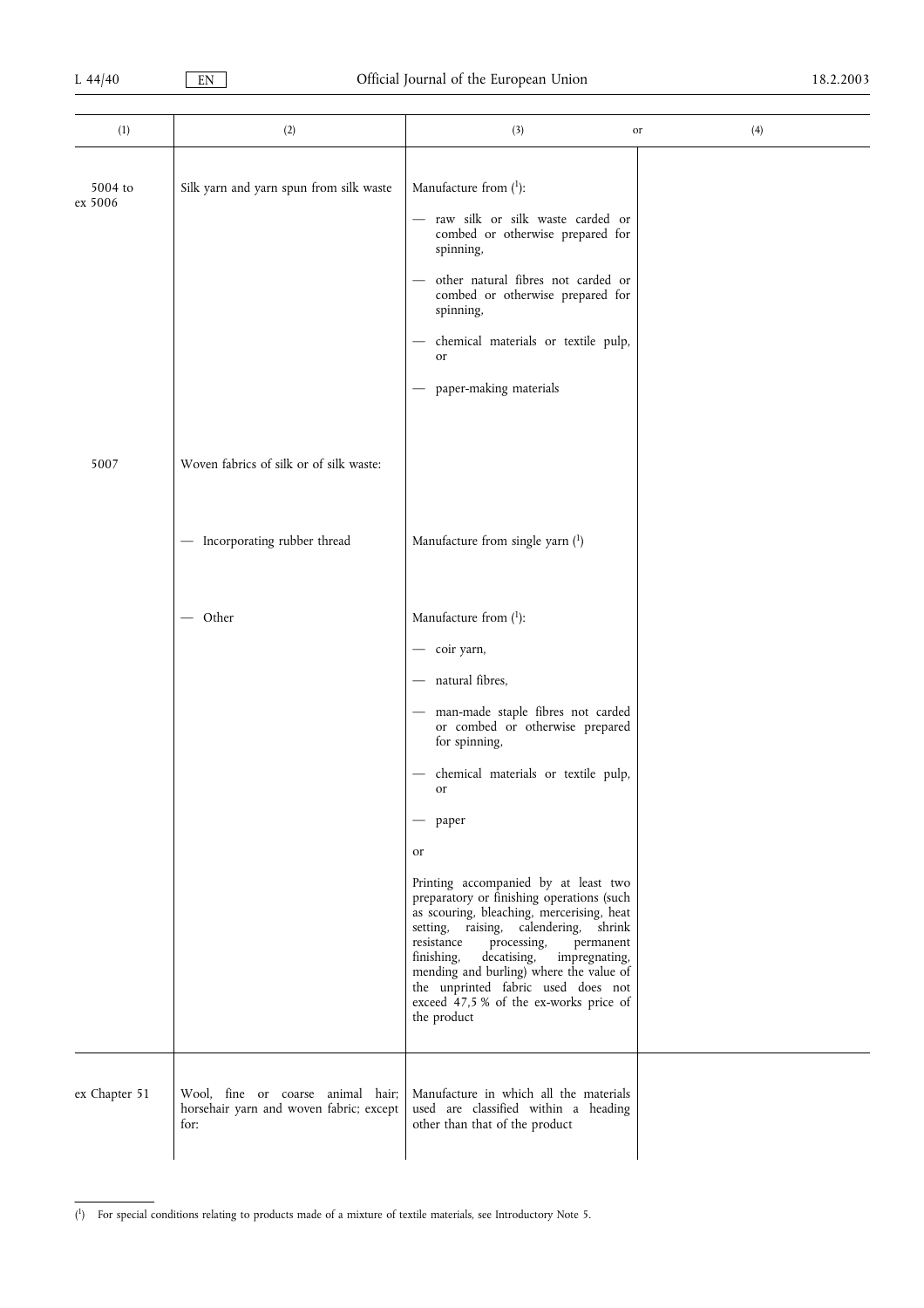| (1)             | (2)                                                                      | (3)                                                                                                                                                                                                                                                                                                                                                                                                                                                                                                                                                                                                                                | (4)<br>or |
|-----------------|--------------------------------------------------------------------------|------------------------------------------------------------------------------------------------------------------------------------------------------------------------------------------------------------------------------------------------------------------------------------------------------------------------------------------------------------------------------------------------------------------------------------------------------------------------------------------------------------------------------------------------------------------------------------------------------------------------------------|-----------|
| 5106 to<br>5110 | Yarn of wool, of fine or coarse animal<br>hair or of horsehair           | Manufacture from $(1)$ :<br>- raw silk or silk waste carded or<br>combed or otherwise prepared for<br>spinning,<br>- natural fibres not carded or combed<br>or otherwise prepared for spinning,<br>chemical materials or textile pulp,<br>$\overline{\phantom{0}}$<br>or<br>paper-making materials<br>—                                                                                                                                                                                                                                                                                                                            |           |
| 5111 to<br>5113 | Woven fabrics of wool, of fine or coarse<br>animal hair or of horsehair: |                                                                                                                                                                                                                                                                                                                                                                                                                                                                                                                                                                                                                                    |           |
|                 | - Incorporating rubber thread                                            | Manufacture from single yarn $(1)$                                                                                                                                                                                                                                                                                                                                                                                                                                                                                                                                                                                                 |           |
|                 | — Other                                                                  | Manufacture from $(^1)$ :<br>- coir yarn,<br>- natural fibres,<br>- man-made staple fibres not carded<br>or combed or otherwise prepared<br>for spinning,<br>chemical materials or textile pulp,<br>or<br>paper<br>or<br>Printing accompanied by at least two<br>preparatory or finishing operations (such<br>as scouring, bleaching, mercerising, heat<br>setting, raising, calendering, shrink<br>resistance<br>processing,<br>permanent<br>finishing,<br>decatising,<br>impregnating,<br>mending and burling) where the value of<br>the unprinted fabric used does not<br>exceed 47,5 % of the ex-works price of<br>the product |           |
| ex Chapter 52   | Cotton; except for:                                                      | Manufacture in which all the materials<br>used are classified within a heading<br>other than that of the product                                                                                                                                                                                                                                                                                                                                                                                                                                                                                                                   |           |

<sup>(</sup> 1) For special conditions relating to products made of a mixture of textile materials, see Introductory Note 5.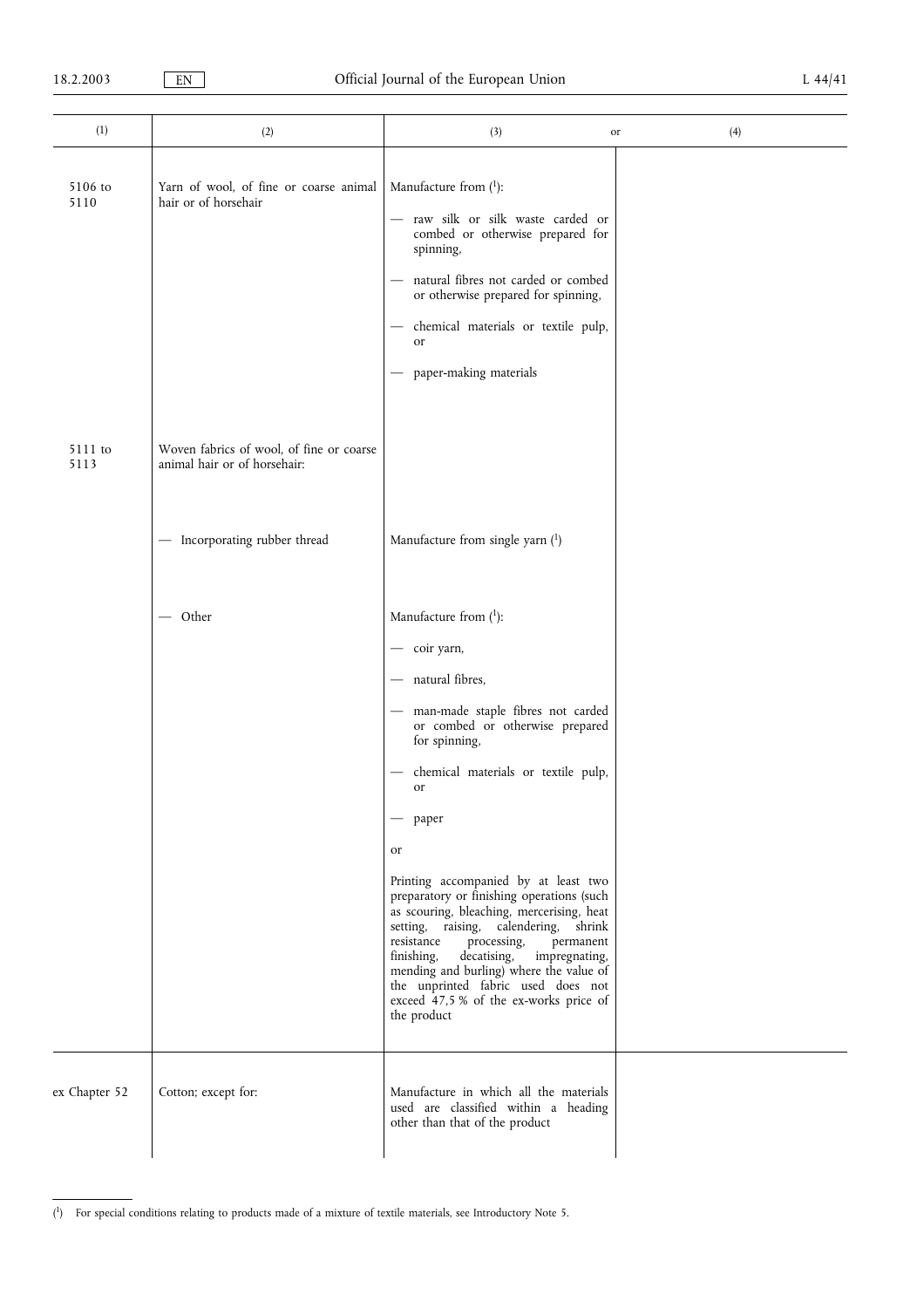| (1)             | (2)                           | (3)                                                                                                                                                                                                                                                                                                                                                                                                                                                                                                                                                                                                                                           | (4)<br>or |
|-----------------|-------------------------------|-----------------------------------------------------------------------------------------------------------------------------------------------------------------------------------------------------------------------------------------------------------------------------------------------------------------------------------------------------------------------------------------------------------------------------------------------------------------------------------------------------------------------------------------------------------------------------------------------------------------------------------------------|-----------|
| 5204 to<br>5207 | Yarn and thread of cotton     | Manufacture from $(1)$ :<br>- raw silk or silk waste carded or<br>combed or otherwise prepared for<br>spinning,<br>natural fibres not carded or combed<br>or otherwise prepared for spinning,<br>chemical materials or textile pulp,<br>or<br>paper-making materials                                                                                                                                                                                                                                                                                                                                                                          |           |
| 5208 to<br>5212 | Woven fabrics of cotton:      |                                                                                                                                                                                                                                                                                                                                                                                                                                                                                                                                                                                                                                               |           |
|                 | - Incorporating rubber thread | Manufacture from single yarn $(1)$                                                                                                                                                                                                                                                                                                                                                                                                                                                                                                                                                                                                            |           |
|                 | $-$ Other                     | Manufacture from $(1)$ :<br>- coir yarn,<br>- natural fibres,<br>- man-made staple fibres not carded<br>or combed or otherwise prepared<br>for spinning,<br>- chemical materials or textile pulp,<br>or<br>$-$ paper<br>or<br>Printing $(2)$ accompanied by at least two<br>preparatory or finishing operations (such<br>as scouring, bleaching, mercerising, heat<br>setting, raising, calendering, shrink<br>resistance<br>processing,<br>permanent<br>finishing,<br>decatising,<br>impregnating,<br>mending and burling) where the value of<br>the unprinted fabric used does not<br>exceed 47,5 % of the ex-works price of<br>the product |           |

<sup>(</sup> 1) For special conditions relating to products made of a mixture of textile materials, see Introductory Note 5.

<sup>(</sup> $^2$ ) The printing rule shall apply only to exports from the EC to Mexico for an aggregate annual quota of 2 000 000 m<sup>2</sup>. This quota will be allocated by Mexico through auction. See also Joint Declarations VII and X.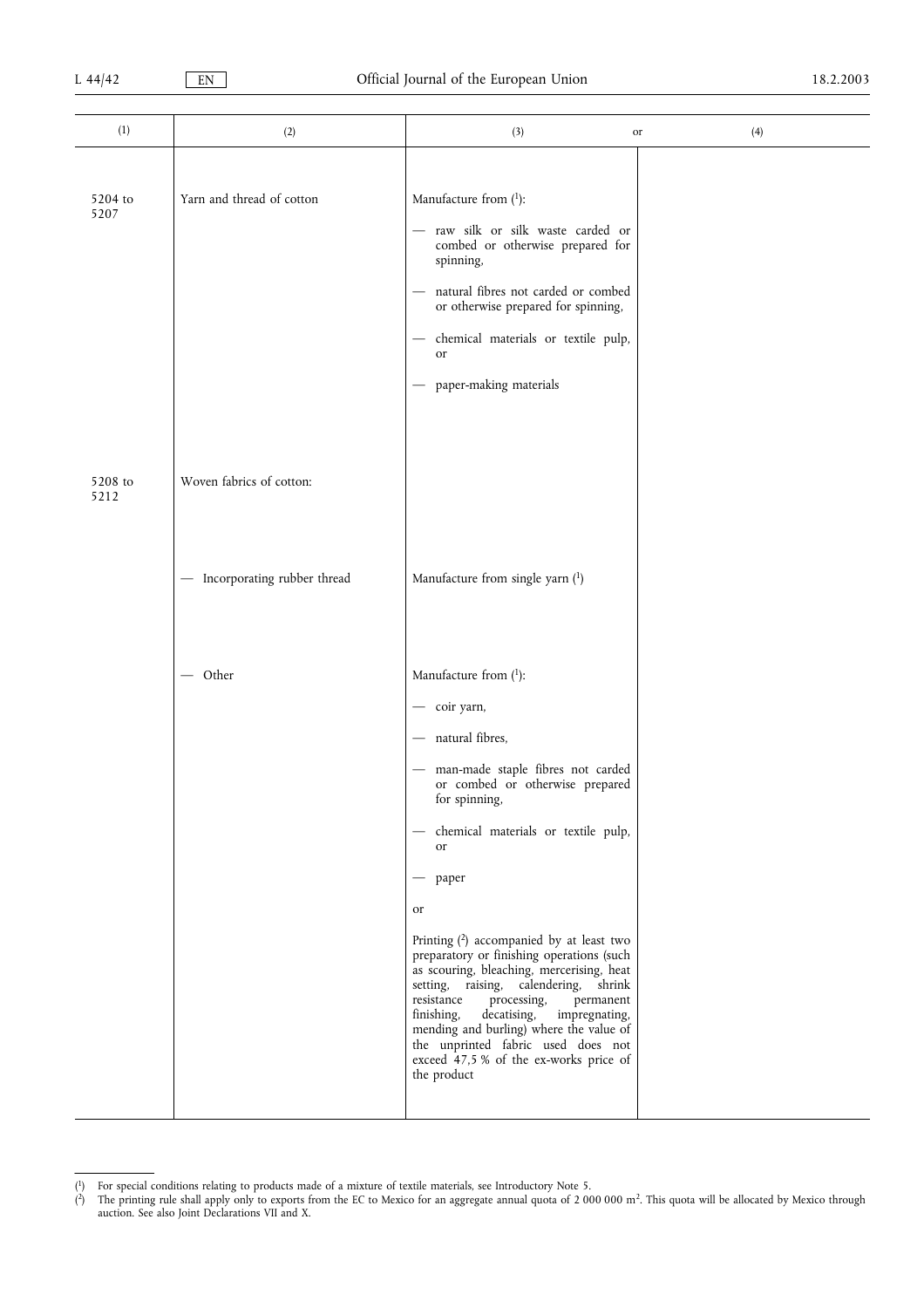| (1)             | (2)                                                                                           | (3)                                                                                                                                                                                                                                                                                                                                                                                                                                                                                                                                                                                                                                                        | (4)<br>or |  |
|-----------------|-----------------------------------------------------------------------------------------------|------------------------------------------------------------------------------------------------------------------------------------------------------------------------------------------------------------------------------------------------------------------------------------------------------------------------------------------------------------------------------------------------------------------------------------------------------------------------------------------------------------------------------------------------------------------------------------------------------------------------------------------------------------|-----------|--|
| ex Chapter 53   | Other vegetable textile fibers; paper yarn<br>and woven fabrics of paper yarn; except<br>for: | Manufacture in which all the materials<br>used are classified within a heading<br>other than that of the product                                                                                                                                                                                                                                                                                                                                                                                                                                                                                                                                           |           |  |
| 5306 to<br>5308 | Yarn of other vegetable textile fibres;<br>paper yarn                                         | Manufacture from $(^1)$ :<br>raw silk or silk waste carded or<br>combed or otherwise prepared for<br>spinning,<br>natural fibres not carded or combed<br>or otherwise prepared for spinning,<br>chemical materials or textile pulp,<br>or<br>paper-making materials                                                                                                                                                                                                                                                                                                                                                                                        |           |  |
| 5309 to<br>5311 | Woven fabrics of other vegetable textile<br>fibres; woven fabrics of paper yarn:              |                                                                                                                                                                                                                                                                                                                                                                                                                                                                                                                                                                                                                                                            |           |  |
|                 | - Incorporating rubber thread                                                                 | Manufacture from single yarn $(1)$                                                                                                                                                                                                                                                                                                                                                                                                                                                                                                                                                                                                                         |           |  |
|                 | — Other                                                                                       | Manufacture from $(^1)$ :<br>- coir yarn,<br>natural fibres,<br>man-made staple fibres not carded<br>or combed or otherwise prepared<br>for spinning,<br>chemical materials or textile pulp,<br>$\overline{\phantom{m}}$<br>or<br>paper<br>or<br>Printing accompanied by at least two<br>preparatory or finishing operations (such<br>as scouring, bleaching, mercerising, heat<br>setting, raising, calendering, shrink<br>resistance<br>processing,<br>permanent<br>finishing,<br>decatising,<br>impregnating,<br>mending and burling) where the value of<br>the unprinted fabric used does not<br>exceed 47,5 % of the ex-works price of<br>the product |           |  |

<sup>(</sup> 1) For special conditions relating to products made of a mixture of textile materials, see Introductory Note 5.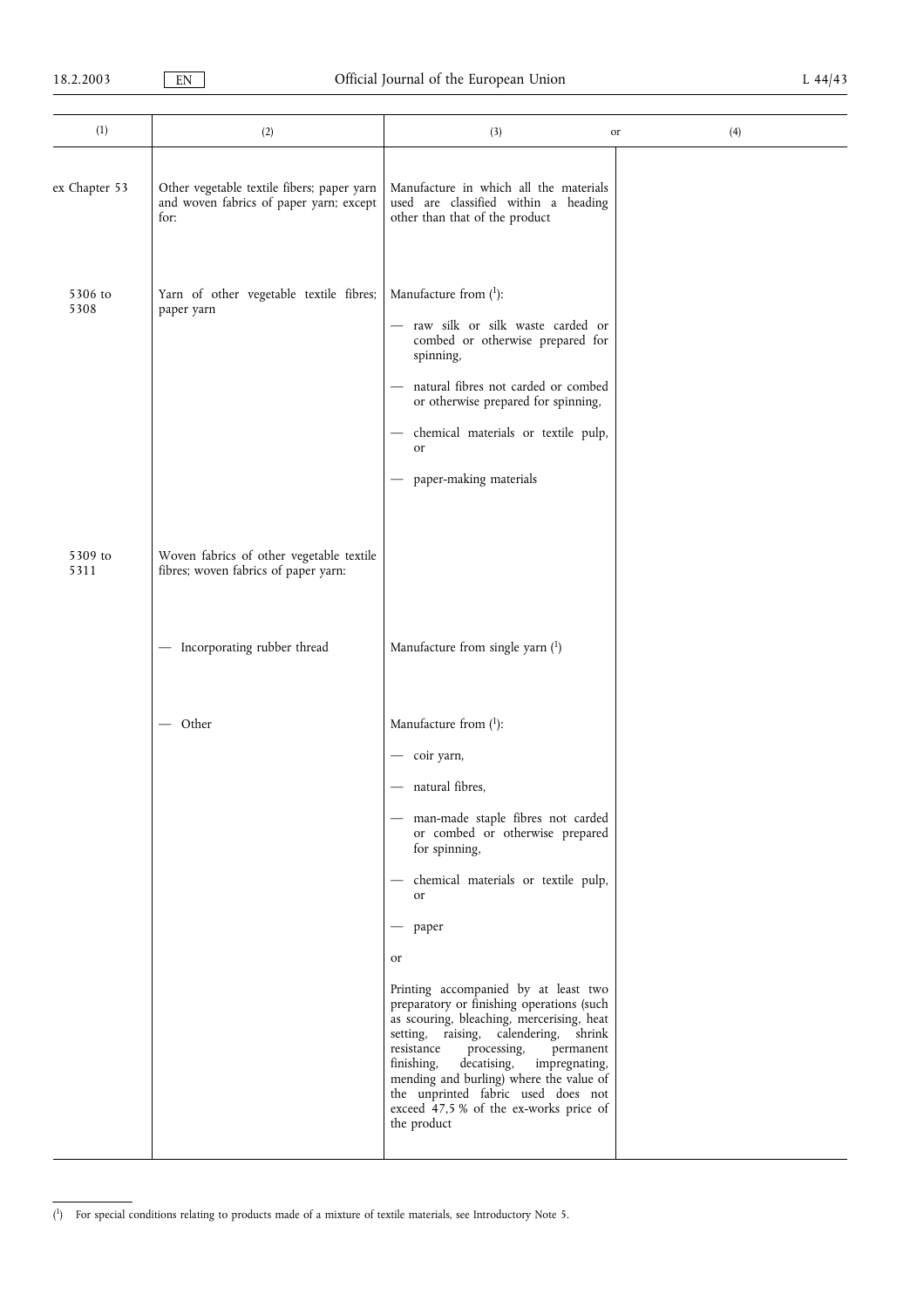| (1)              | (2)                                                       | (3)                                                                                                                                                                                                                                                                                                                                                                                                                                                                                                                                                                                                                                   | (4)<br>or |
|------------------|-----------------------------------------------------------|---------------------------------------------------------------------------------------------------------------------------------------------------------------------------------------------------------------------------------------------------------------------------------------------------------------------------------------------------------------------------------------------------------------------------------------------------------------------------------------------------------------------------------------------------------------------------------------------------------------------------------------|-----------|
| 5401 to<br>5406  | Yarn, monofilament<br>and thread of<br>man-made filaments | Manufacture from $(1)$ :<br>raw silk or silk waste carded or<br>combed or otherwise prepared for<br>spinning,<br>natural fibres not carded or combed<br>$\overline{\phantom{m}}$<br>or otherwise prepared for spinning,<br>chemical materials or textile pulp,<br>$\overline{\phantom{0}}$<br>or<br>paper-making materials                                                                                                                                                                                                                                                                                                            |           |
| 5407 and<br>5408 | Woven fabrics of man-made filament<br>yarn:               |                                                                                                                                                                                                                                                                                                                                                                                                                                                                                                                                                                                                                                       |           |
|                  | - Incorporating rubber thread                             | Manufacture from single yarn $(1)$                                                                                                                                                                                                                                                                                                                                                                                                                                                                                                                                                                                                    |           |
|                  | $-$ Other                                                 | Manufacture from $(1)$ :<br>- coir yarn,<br>- natural fibres,<br>man-made staple fibres not carded<br>or combed or otherwise prepared<br>for spinning,<br>- chemical materials or textile pulp,<br>or<br>paper<br>or<br>Printing (2) accompanied by at least two<br>preparatory or finishing operations (such<br>as scouring, bleaching, mercerising, heat<br>setting, raising, calendering, shrink<br>resistance<br>processing,<br>permanent<br>finishing,<br>decatising,<br>impregnating,<br>mending and burling) where the value of<br>the unprinted fabric used does not<br>exceed 47,5 % of the ex-works price of<br>the product |           |

<sup>(</sup> <sup>1</sup>) For special conditions relating to products made of a mixture of textile materials, see Introductory Note 5.

<sup>(</sup> 2) The printing rule shall apply only to exports from the EC to Mexico for an aggregate annual quota of 3 500 000 m2. This quota will be allocated by Mexico through auction. See also Joint Declarations VII and X.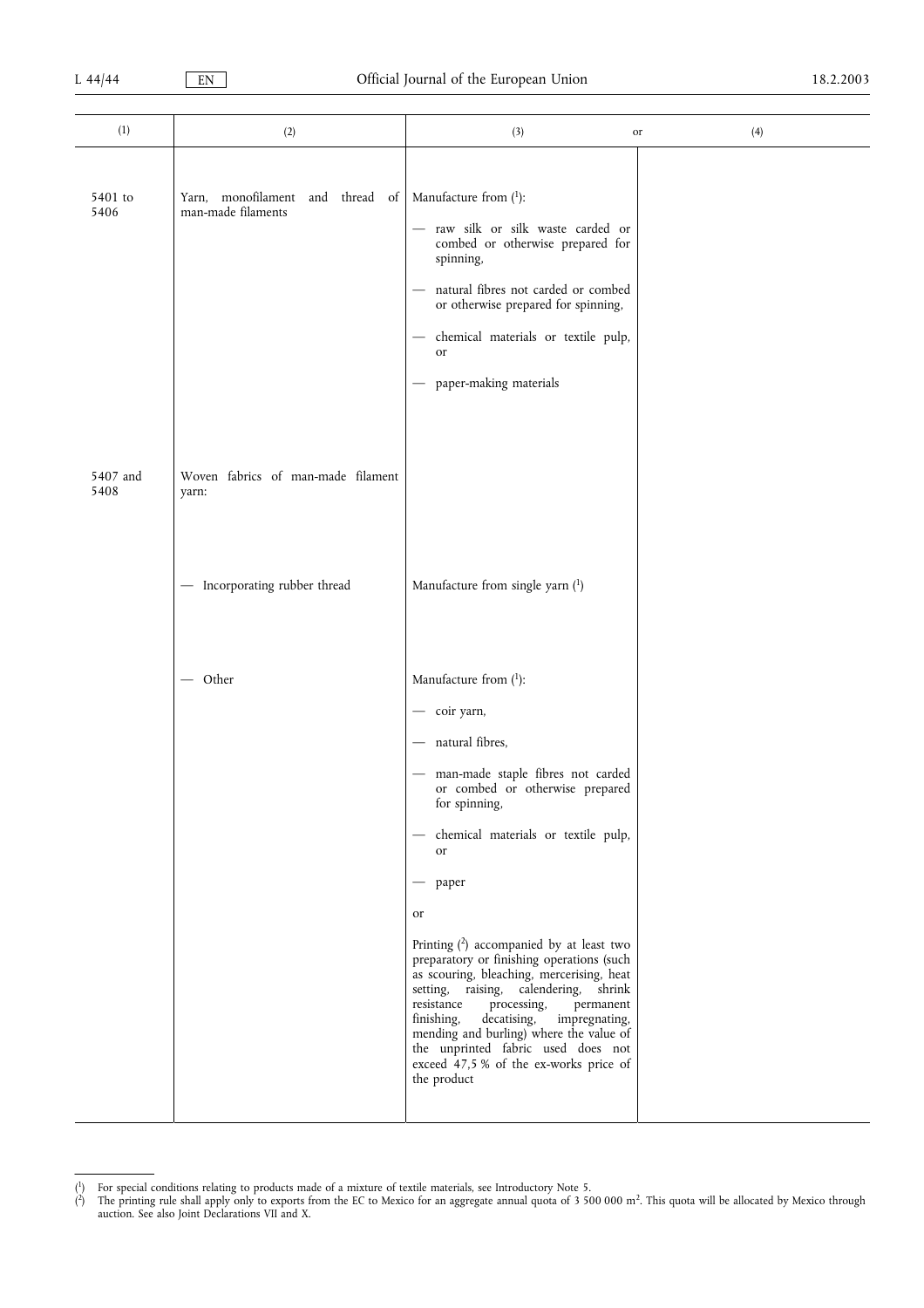| (1)             | (2)                                                 | (3)                                                                                                                                                                                                                                                                                                                                                                                                                                                                                                                                                                                                                                                | (4)<br>or |
|-----------------|-----------------------------------------------------|----------------------------------------------------------------------------------------------------------------------------------------------------------------------------------------------------------------------------------------------------------------------------------------------------------------------------------------------------------------------------------------------------------------------------------------------------------------------------------------------------------------------------------------------------------------------------------------------------------------------------------------------------|-----------|
| 5501 to<br>5507 | Man-made staple fibres                              | Manufacture from chemical materials or<br>textile pulp                                                                                                                                                                                                                                                                                                                                                                                                                                                                                                                                                                                             |           |
| 5508 to<br>5511 | Yarn and sewing thread of man-made<br>staple fibres | Manufacture from $(^1)$ :<br>raw silk or silk waste carded or<br>combed or otherwise prepared for<br>spinning, - natural fibres not<br>carded or combed or otherwise<br>prepared for spinning,<br>chemical materials or textile pulp,<br>or<br>paper-making materials<br>$\overbrace{\phantom{13333}}$                                                                                                                                                                                                                                                                                                                                             |           |
| 5512 to<br>5516 | Woven fabrics of man-made staple<br>fibres:         |                                                                                                                                                                                                                                                                                                                                                                                                                                                                                                                                                                                                                                                    |           |
|                 | - Incorporating rubber thread                       | Manufacture from single yarn $(1)$                                                                                                                                                                                                                                                                                                                                                                                                                                                                                                                                                                                                                 |           |
|                 | – Other                                             | Manufacture from $(^1)$ :<br>- coir yarn,<br>- natural fibres,<br>- man-made staple fibres not carded<br>or combed or otherwise prepared<br>for spinning,<br>chemical materials or textile pulp,<br><b>or</b><br>paper<br>or<br>Printing $(2)$ accompanied by at least two<br>preparatory or finishing operations (such<br>as scouring, bleaching, mercerising, heat<br>setting, raising, calendering,<br>shrink<br>resistance<br>processing,<br>permanent<br>finishing,<br>decatising,<br>impregnating,<br>mending and burling) where the value of<br>the unprinted fabric used does not<br>exceed 47,5 % of the ex-works price of<br>the product |           |

<sup>(</sup> <sup>1</sup>) For special conditions relating to products made of a mixture of textile materials, see Introductory Note 5.

<sup>(</sup>  $^{2)}$  The printing rule shall apply only to exports from the EC to Mexico for an aggregate annual quota of 2 000 000 m<sup>2</sup>. This quota will be allocated by Mexico through auction. See also Joint Declarations VII and X.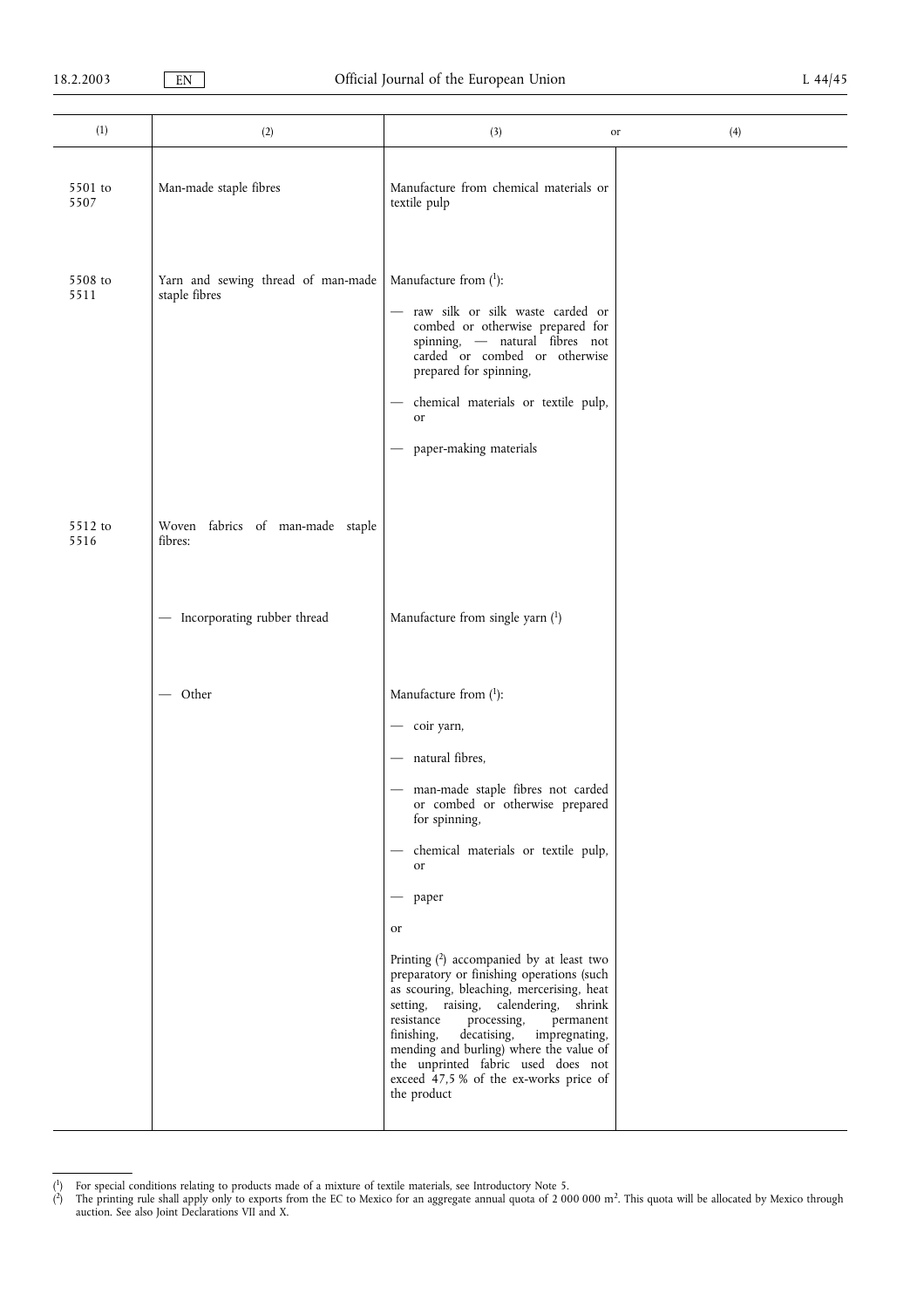| (1)           | (2)                                                                                                                   | (3)                                                                                                                                                                                                                                                                                                                                                                                                                                                                                                                     | (4)<br>or |
|---------------|-----------------------------------------------------------------------------------------------------------------------|-------------------------------------------------------------------------------------------------------------------------------------------------------------------------------------------------------------------------------------------------------------------------------------------------------------------------------------------------------------------------------------------------------------------------------------------------------------------------------------------------------------------------|-----------|
| ex Chapter 56 | Wadding, felt and non-wovens; special<br>yarns; twine, cordage, ropes and cables<br>and articles thereof; except for: | Manufacture from $(1)$ :<br>- coir yarn,<br>natural fibres,<br>chemical materials or textile pulp,<br>or<br>paper-making materials                                                                                                                                                                                                                                                                                                                                                                                      |           |
| 5602          | Felt, whether or not impregnated,<br>coated, covered or laminated:                                                    |                                                                                                                                                                                                                                                                                                                                                                                                                                                                                                                         |           |
|               | - Needleloom felt                                                                                                     | Manufacture from $(1)$ :<br>- natural fibres,<br>- nylon staples fibres of heading 5501<br>or 5503,<br>- chemical materials or textile pulp<br>However:<br>- polypropylene filament of heading<br>5402,<br>polypropylene fibres of heading<br>$5503$ or 5506 or<br>polypropylene filament tow of<br>heading 5501, of which the<br>denomination in all cases of a single<br>filament or fibre is less than 9<br>decitex may be used provided their<br>value does not exceed 40 % of the<br>ex-works price of the product |           |
|               | — Other                                                                                                               | Manufacture from $(1)$ :<br>- natural fibres,<br>- nylon staples fibres of heading 5501<br>or 5503,<br>man-made staple fibres made from<br>$\overline{\phantom{0}}$<br>casein, or<br>- chemical materials or textile pulp                                                                                                                                                                                                                                                                                               |           |

<sup>(</sup> 1) For special conditions relating to products made of a mixture of textile materials, see Introductory Note 5.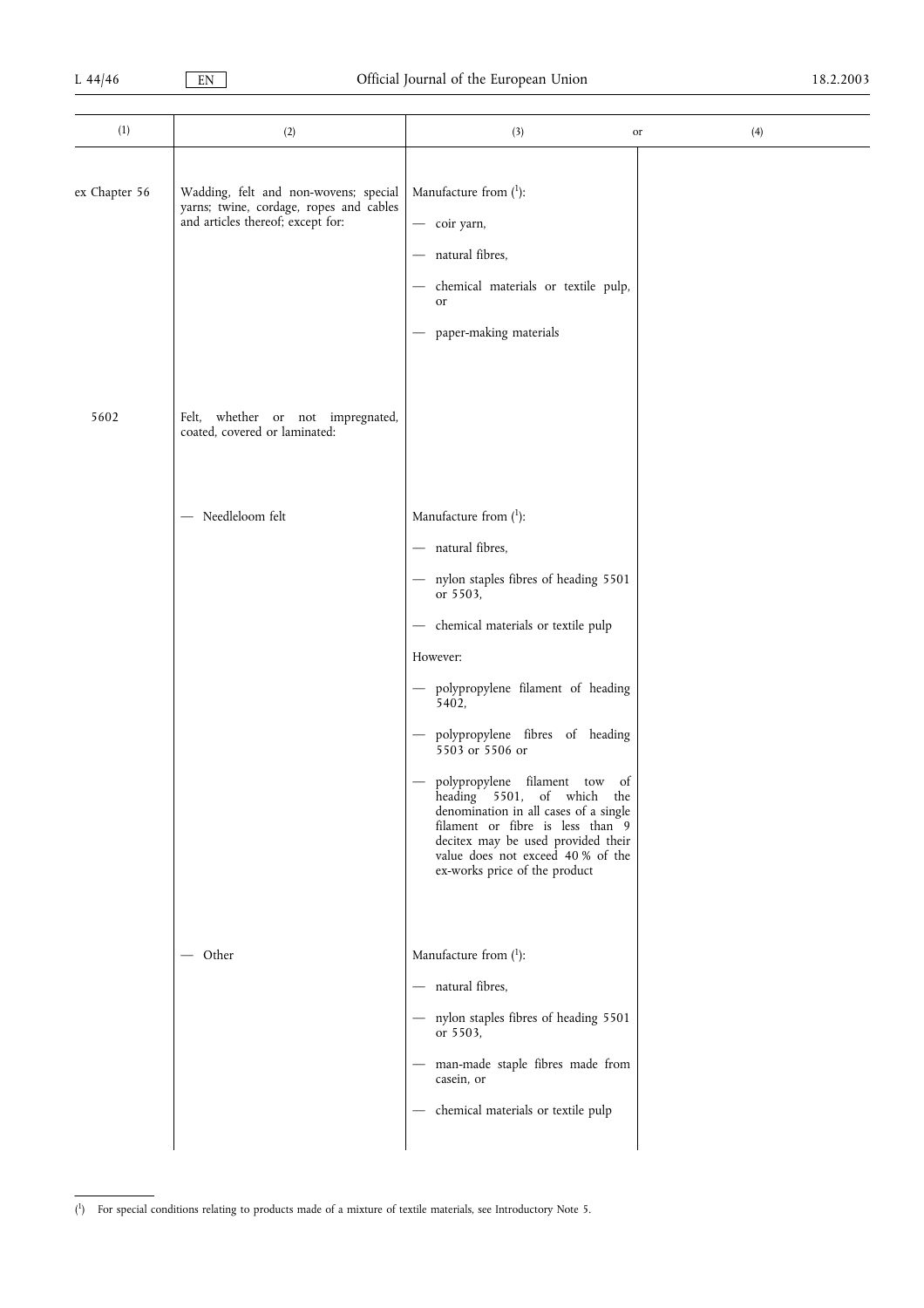| (1)  | (2)                                                                                                                                                                                                         | (3)                                                                                                                                                                                                                     | (4)<br>or |
|------|-------------------------------------------------------------------------------------------------------------------------------------------------------------------------------------------------------------|-------------------------------------------------------------------------------------------------------------------------------------------------------------------------------------------------------------------------|-----------|
| 5604 | Rubber thread and cord, textile covered;<br>textile yarn, and strip and the like of<br>heading 5404 or 5405, impregnated,<br>coated, covered or sheathed with rubber<br>or plastics:                        |                                                                                                                                                                                                                         |           |
|      | Rubber thread and cord, textile<br>covered                                                                                                                                                                  | Manufacture from rubber thread or cord,<br>not textile covered                                                                                                                                                          |           |
|      | — Other                                                                                                                                                                                                     | Manufacture from $(1)$ :<br>- natural fibres not carded or combed<br>or otherwise prepared for spinning,<br>chemical materials or textile pulp,<br>or<br>paper-making materials                                         |           |
| 5605 | Metallised yarn, whether or not gimped,<br>being textile yarn, or strip or the like of<br>heading 5404 or 5405, combined with<br>metal in the form of thread, strip or<br>powder or covered with metal      | Manufacture from $(^1)$ :<br>- natural fibres,<br>man-made staple fibres not carded<br>or combed or otherwise prepared<br>for spinning,<br>- chemical materials or textile pulp,<br><b>or</b><br>paper-making materials |           |
| 5606 | Gimped yarn, and strip and the like of<br>heading 5404 or 5405, gimped (other<br>than those of heading 5605 and gimped<br>horsehair yarn); chenille yarn (including<br>flock chenille yarn); loop wale-yarn | Manufacture from $(^1)$ :<br>- natural fibres,<br>man-made staple fibres not carded<br>or combed or otherwise prepared<br>for spinning,<br>chemical materials or textile pulp,<br>or<br>- paper-making materials        |           |

<sup>(</sup> 1) For special conditions relating to products made of a mixture of textile materials, see Introductory Note 5.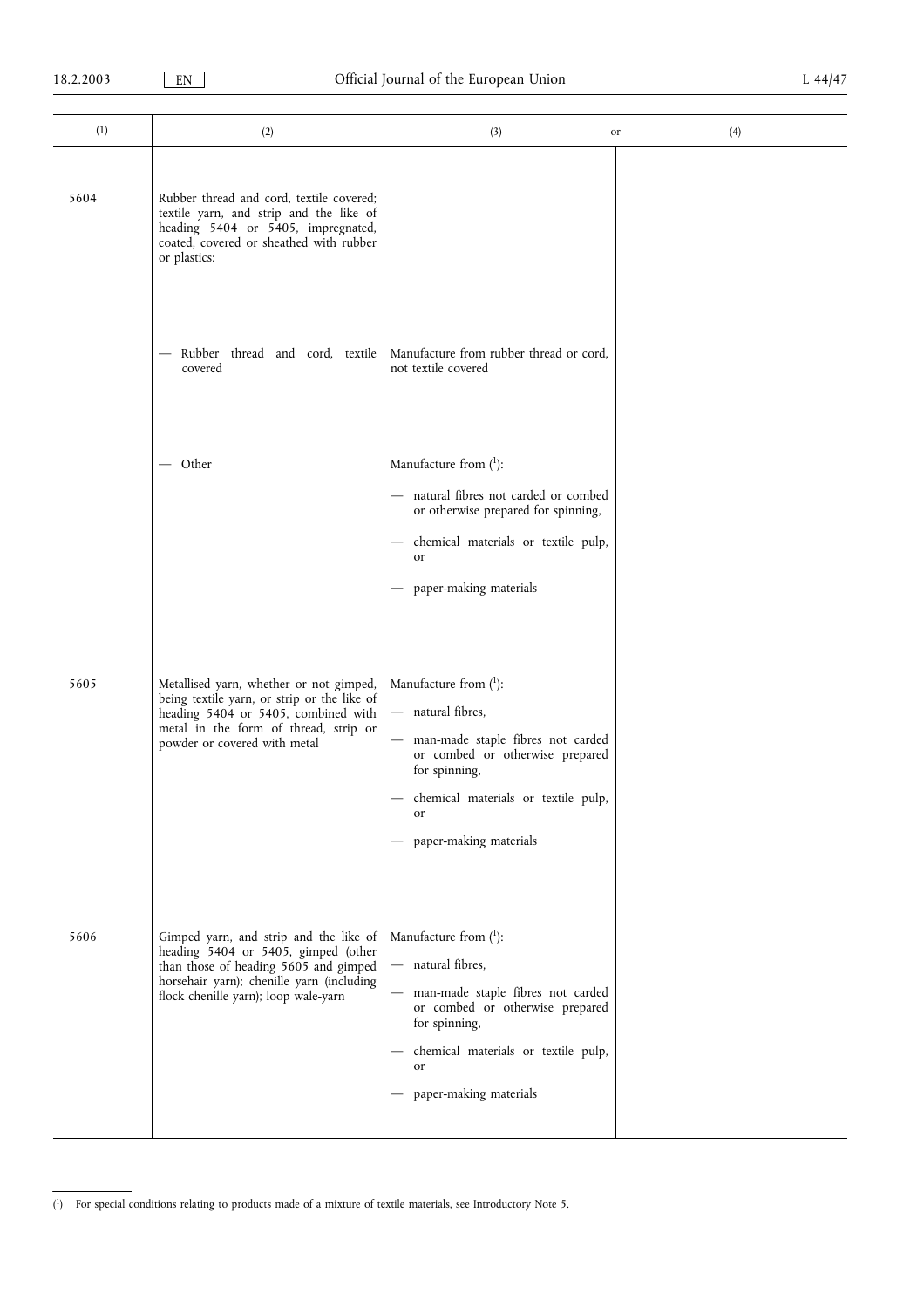| (1)        | (2)                                        | (3)                                                                                                                                                                                                                                                                                                                                                                                                                                                                                                                                                                                                                                                              | (4)<br>or |
|------------|--------------------------------------------|------------------------------------------------------------------------------------------------------------------------------------------------------------------------------------------------------------------------------------------------------------------------------------------------------------------------------------------------------------------------------------------------------------------------------------------------------------------------------------------------------------------------------------------------------------------------------------------------------------------------------------------------------------------|-----------|
| Chapter 57 | Carpets and other textile floor coverings: |                                                                                                                                                                                                                                                                                                                                                                                                                                                                                                                                                                                                                                                                  |           |
|            | - Of needleloom felt:                      | Manufacture from $(1)$ :<br>- natural fibres,<br>- nylon filament yarn of heading<br>5402,<br>- nylon staples fibres of heading 5501<br>or 5503, or<br>- chemical materials or textile pulp<br>However:<br>- polypropylene filament of heading<br>5402,<br>- polypropylene fibres of heading<br>5503 or 5506 or<br>polypropylene filament tow<br><sub>of</sub><br>heading 5501, of which the<br>denomination in all cases of a single<br>filament or fibre is less than 9<br>decitex may be used provided their<br>value does not exceed 40 % of the<br>ex-works price of the product.<br>Jute fabric may be used as a backing for<br>carpets of needleloom felt |           |
|            | - Other felt                               | Manufacture from $(1)$ :<br>- natural fibres not carded or combed<br>or otherwise prepared for spinning,<br>- nylon filament yarn of heading<br>5402,<br>- nylon staples fibres of heading 5501<br>or 5503, or<br>- chemical materials or textile pulp<br>However:<br>- polypropylene filament of heading<br>5402,<br>- polypropylene fibres of heading<br>5503 or 5506, or<br>- polypropylene filament tow of<br>heading 5501, of which the<br>denomination in all cases of a single<br>filament or fibre is less than 9<br>decitex may be used provided their<br>value does not exceed 40 % of the<br>ex-works price of the product                            |           |

<sup>(</sup> 1) For special conditions relating to products made of a mixture of textile materials, see Introductory Note 5.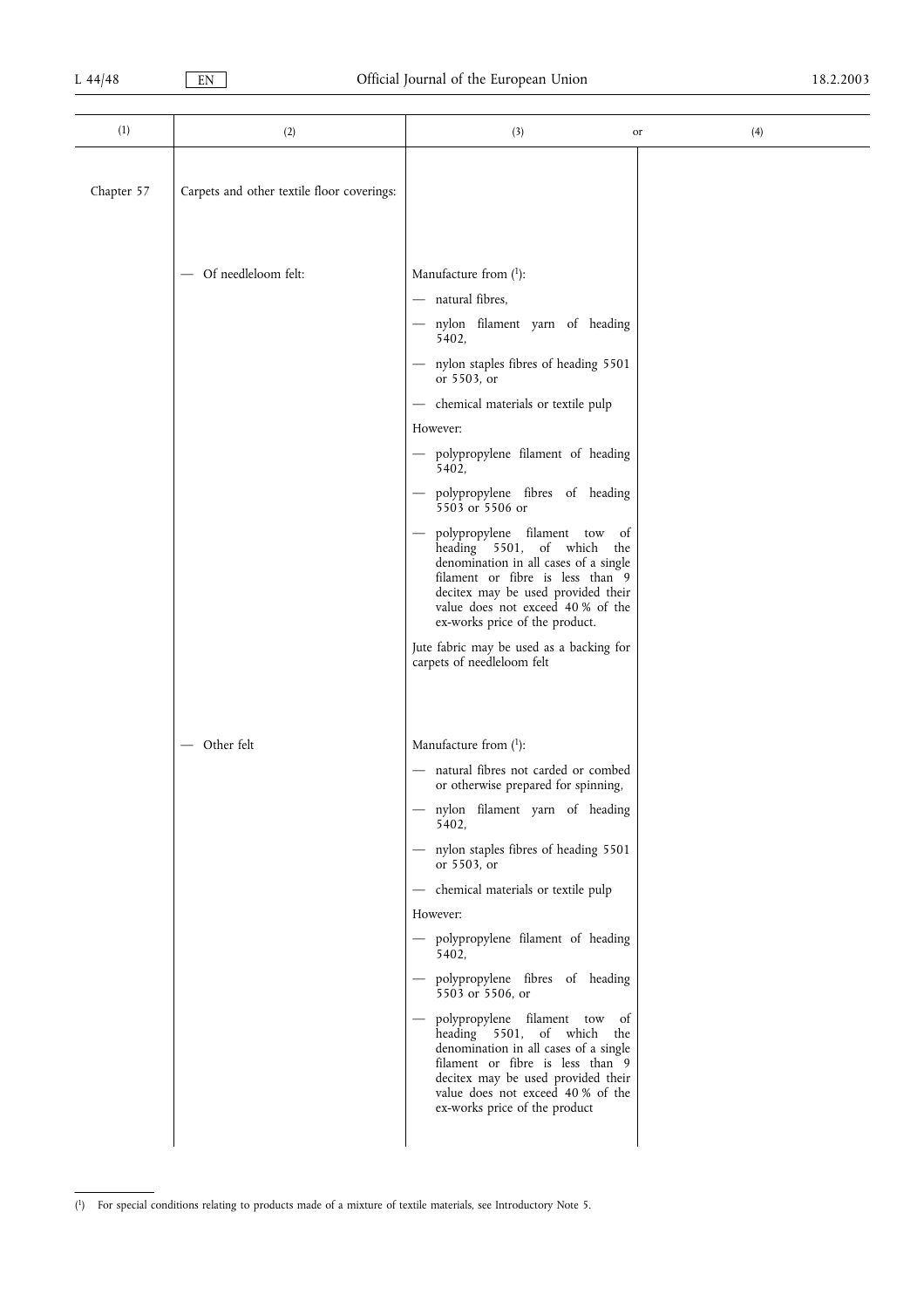| (1)                    | (2)                            | (3)                                                                                                                                                                                                                                                                                                                                                                                                                                                                                                                                                                                                                                                                                                                | (4)<br>or |
|------------------------|--------------------------------|--------------------------------------------------------------------------------------------------------------------------------------------------------------------------------------------------------------------------------------------------------------------------------------------------------------------------------------------------------------------------------------------------------------------------------------------------------------------------------------------------------------------------------------------------------------------------------------------------------------------------------------------------------------------------------------------------------------------|-----------|
| Chapter 57<br>(cont'd) | Other:                         |                                                                                                                                                                                                                                                                                                                                                                                                                                                                                                                                                                                                                                                                                                                    |           |
|                        | of polyester or acrylic fibres | Manufacture from $(1)$ :<br>- coir or jute yarn,<br>- natural fibres,<br>- nylon filament yarn of heading<br>5402,<br>- nylon staples fibres of heading 5501<br>or 5503, or<br>- chemical materials or textile pulp<br>However:<br>- polypropylene filament of heading<br>5402,<br>- polypropylene fibres of heading<br>5503 or 5506, or<br>polypropylene filament tow<br>of<br>$\qquad \qquad -$<br>heading 5501, of which<br>the<br>denomination in all cases of a single<br>filament or fibre is less than 9<br>decitex may be used provided their<br>value does not exceed 40 % of the<br>ex-works price of the product.<br>Jute fabric may be used as a backing for<br>carpets of polyester or acrylic fibres |           |
|                        | Other                          | Manufacture from $(^1)$ :<br>- coir or jute yarn,<br>- synthetic or artificial filament yarn,<br>- natural fibres, or<br>- man-made staple fibres not carded<br>or combed or otherwise processed<br>for spinning.<br>Jute fabric may be used as a backing for<br>other carpets                                                                                                                                                                                                                                                                                                                                                                                                                                     |           |

<sup>(</sup> 1) For special conditions relating to products made of a mixture of textile materials, see Introductory Note 5.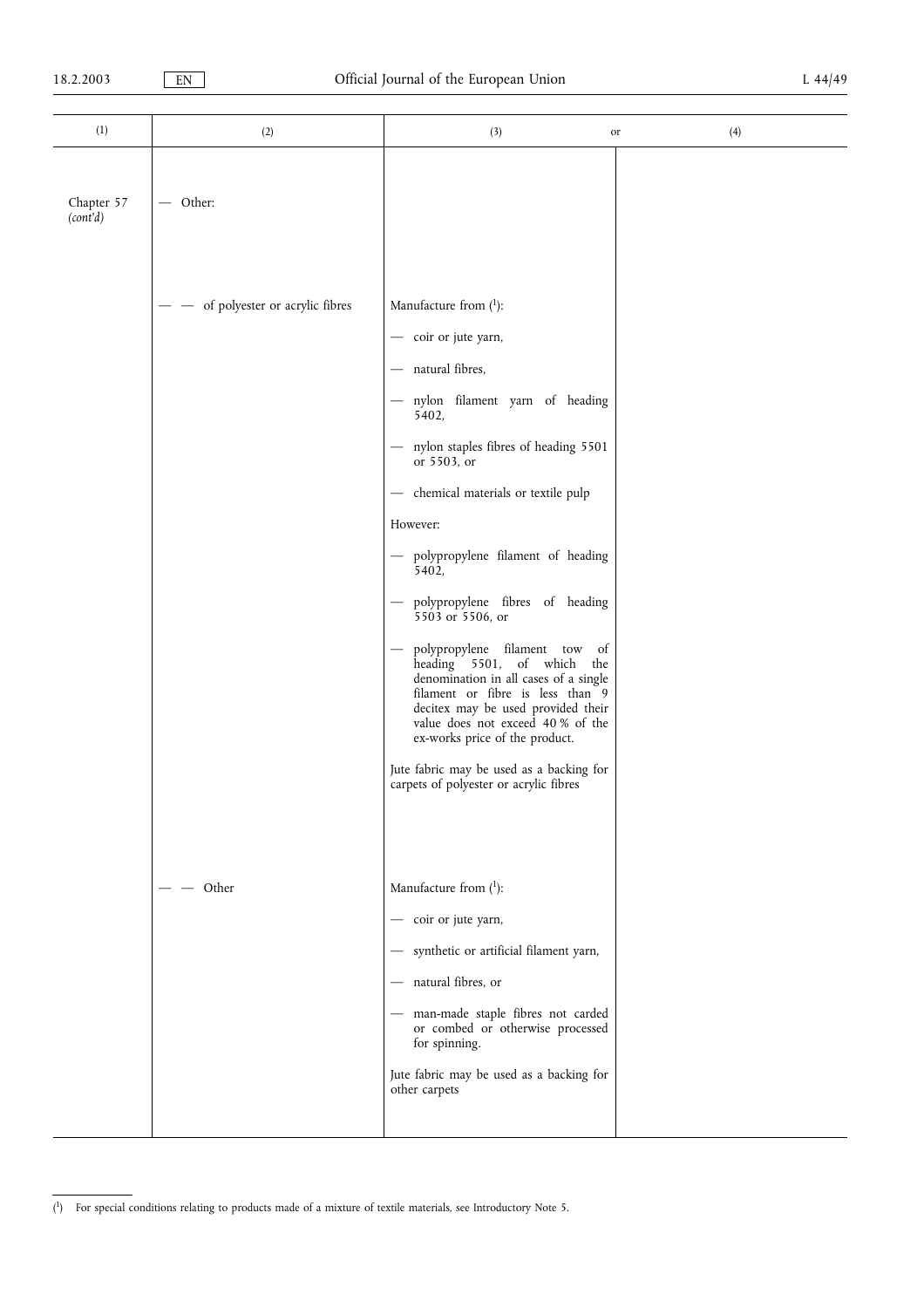| (1)          | (2)                                                                                                                                                                                                                                                                                                                                                                                                | (3)                                                                                                                                                                                                                                                                                                                                                                                                                                                                                                             | (4)<br>or                                                                                                                                                                                                                                                                                                                                                                     |
|--------------|----------------------------------------------------------------------------------------------------------------------------------------------------------------------------------------------------------------------------------------------------------------------------------------------------------------------------------------------------------------------------------------------------|-----------------------------------------------------------------------------------------------------------------------------------------------------------------------------------------------------------------------------------------------------------------------------------------------------------------------------------------------------------------------------------------------------------------------------------------------------------------------------------------------------------------|-------------------------------------------------------------------------------------------------------------------------------------------------------------------------------------------------------------------------------------------------------------------------------------------------------------------------------------------------------------------------------|
| 5801         | Woven pile fabrics and chenille fabrics,<br>other than fabrics of heading 5802 or<br>5806                                                                                                                                                                                                                                                                                                          |                                                                                                                                                                                                                                                                                                                                                                                                                                                                                                                 |                                                                                                                                                                                                                                                                                                                                                                               |
|              | — Combined with rubber thread                                                                                                                                                                                                                                                                                                                                                                      | Manufacture from single yarn $(1)$                                                                                                                                                                                                                                                                                                                                                                                                                                                                              |                                                                                                                                                                                                                                                                                                                                                                               |
|              | — Other                                                                                                                                                                                                                                                                                                                                                                                            | Manufacture from $(^1)$ :<br>- natural fibres,<br>- chemical materials or textile pulp<br>or<br>Printing $(2)$ accompanied by at least two<br>preparatory or finishing operations (such<br>as scouring, bleaching, mercerising, heat<br>setting, raising, calendering, shrink<br>resistance<br>processing,<br>permanent<br>finishing,<br>decatising,<br>impregnating,<br>mending and burling) where the value of<br>the unprinted fabric used does not<br>exceed 47,5 % of the ex-works price of<br>the product | For cotton fabrics classified in this<br>heading: manufacture from cotton yarn<br>and printing accompanied by at least<br>two preparatory or finishing operations<br>(such as scouring, bleaching, mercerising,<br>heat setting, raising, calendering, shrink<br>resistance<br>processing,<br>permanent<br>finishing,<br>decatising,<br>impregnating,<br>mending and burling) |
| 5802 to 5804 | Terry towelling and similar woven terry<br>fabrics, other than narrow fabrics of<br>heading 5806; tufted textile fabrics,<br>other than products of heading 5703;<br>gauze, other than narrow fabrics of<br>heading 5806; tulles and other net<br>fabrics, not including woven, knitted or<br>crocheted fabrics; lace in the piece, in<br>strips or in motifs, except of headings<br>6002 to 6006: |                                                                                                                                                                                                                                                                                                                                                                                                                                                                                                                 |                                                                                                                                                                                                                                                                                                                                                                               |
|              | - Combined with rubber thread                                                                                                                                                                                                                                                                                                                                                                      | Manufacture from single yarn $(1)$                                                                                                                                                                                                                                                                                                                                                                                                                                                                              |                                                                                                                                                                                                                                                                                                                                                                               |
|              | — Other                                                                                                                                                                                                                                                                                                                                                                                            | Manufacture from $(1)$ :                                                                                                                                                                                                                                                                                                                                                                                                                                                                                        |                                                                                                                                                                                                                                                                                                                                                                               |
|              |                                                                                                                                                                                                                                                                                                                                                                                                    | - natural fibres,                                                                                                                                                                                                                                                                                                                                                                                                                                                                                               |                                                                                                                                                                                                                                                                                                                                                                               |
|              |                                                                                                                                                                                                                                                                                                                                                                                                    | man-made staple fibres not carded<br>$\overbrace{\phantom{13333}}$<br>or combed or otherwise prepared<br>for spinning, or                                                                                                                                                                                                                                                                                                                                                                                       |                                                                                                                                                                                                                                                                                                                                                                               |
|              |                                                                                                                                                                                                                                                                                                                                                                                                    | chemical materials or textile pulp                                                                                                                                                                                                                                                                                                                                                                                                                                                                              |                                                                                                                                                                                                                                                                                                                                                                               |
|              |                                                                                                                                                                                                                                                                                                                                                                                                    | or                                                                                                                                                                                                                                                                                                                                                                                                                                                                                                              |                                                                                                                                                                                                                                                                                                                                                                               |
|              |                                                                                                                                                                                                                                                                                                                                                                                                    | Printing accompanied by at least<br>two preparatory<br>finishing<br>or<br>operations (such<br>scouring,<br>as<br>bleaching, mercerising, heat setting,<br>shrink<br>raising,<br>calendering,<br>resistance processing, permanent<br>finishing, decatising, impregnating,<br>mending and burling) where the<br>value of the unprinted fabric used<br>does not exceed 47,5% of the<br>ex-works price of the product                                                                                               |                                                                                                                                                                                                                                                                                                                                                                               |

<sup>(</sup> <sup>1</sup>) For special conditions relating to products made of a mixture of textile materials, see Introductory Note 5.

<sup>(</sup> <sup>2</sup>) For headings 5801, 5806 and 5811, the printing rule applies only to exports from the EC to Mexico for an aggregate annual quota of 500 000 m<sup>2</sup>. This quota will be allocated by Mexico through auction. See also Joint Declarations VII and X.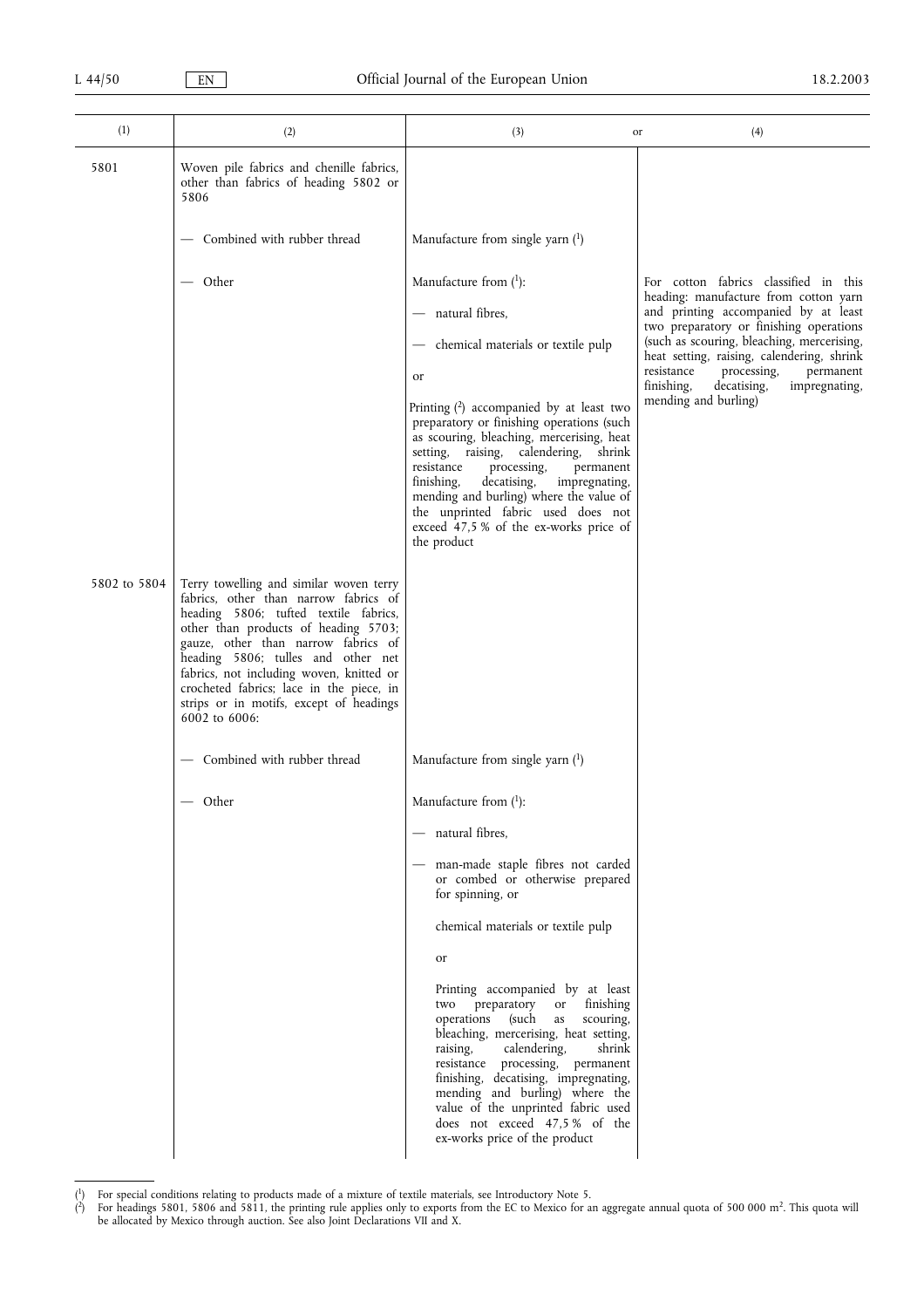| (1)          | (2)                                                                                                                                                                                                                                                                                                                                                                                                                                                                                                                      | (3)                                                                                                                                                                                                                                                                                                                                                                                                                                                                                                                | (4)<br>or                                                                                                                                                                                                                                                                                                                                                                     |
|--------------|--------------------------------------------------------------------------------------------------------------------------------------------------------------------------------------------------------------------------------------------------------------------------------------------------------------------------------------------------------------------------------------------------------------------------------------------------------------------------------------------------------------------------|--------------------------------------------------------------------------------------------------------------------------------------------------------------------------------------------------------------------------------------------------------------------------------------------------------------------------------------------------------------------------------------------------------------------------------------------------------------------------------------------------------------------|-------------------------------------------------------------------------------------------------------------------------------------------------------------------------------------------------------------------------------------------------------------------------------------------------------------------------------------------------------------------------------|
| 5805         | Hand-woven tapestries of the types<br>gobelins, flanders, aubusson, beauvais<br>and the like, and needle-worked<br>tapestries (for example, petit point, cross<br>stitch), whether or not made up                                                                                                                                                                                                                                                                                                                        | Manufacture in which all the materials<br>used are classified within a heading<br>other than that of the product                                                                                                                                                                                                                                                                                                                                                                                                   |                                                                                                                                                                                                                                                                                                                                                                               |
| 5806         | Narrow-woven fabrics, other than goods<br>of heading 5807; narrow fabrics<br>consisting of warp without weft<br>assembled by means of an adhesive<br>(bolducs)                                                                                                                                                                                                                                                                                                                                                           |                                                                                                                                                                                                                                                                                                                                                                                                                                                                                                                    |                                                                                                                                                                                                                                                                                                                                                                               |
|              | Combined with rubber thread                                                                                                                                                                                                                                                                                                                                                                                                                                                                                              | Manufacture from single yarn $(1)$                                                                                                                                                                                                                                                                                                                                                                                                                                                                                 |                                                                                                                                                                                                                                                                                                                                                                               |
|              | — Other                                                                                                                                                                                                                                                                                                                                                                                                                                                                                                                  | Manufacture from $(^1)$ :<br>- natural fibres, or<br>- chemical materials or textile pulp<br>or<br>Printing $(2)$ accompanied by at least two<br>preparatory or finishing operations (such<br>as scouring, bleaching, mercerising, heat<br>setting, raising, calendering, shrink<br>resistance<br>processing,<br>permanent<br>finishing,<br>decatising,<br>impregnating,<br>mending and burling) where the value of<br>the unprinted fabric used does not<br>exceed 47,5 % of the ex-works price of<br>the product | For cotton fabrics classified in this<br>heading: manufacture from cotton yarn<br>and printing accompanied by at least<br>two preparatory or finishing operations<br>(such as scouring, bleaching, mercerising,<br>heat setting, raising, calendering, shrink<br>resistance<br>processing,<br>permanent<br>decatising,<br>finishing,<br>impregnating,<br>mending and burling) |
| 5807 to 5809 | Labels, badges and similar articles of<br>textile materials, in the piece, in strips or<br>cut to shape or size, not embroidered;<br>braids in the piece; ornamental<br>trimmings in the piece,<br>without<br>embroidery, other than knitted or<br>crocheted; tassels, pompons and similar<br>articles; woven fabrics of metal thread<br>and woven fabrics of metallised yarn of<br>heading 5605, of a kind used in apparel,<br>as furnishing fabrics or of similar<br>purposes, not elsewhere specified or<br>included: |                                                                                                                                                                                                                                                                                                                                                                                                                                                                                                                    |                                                                                                                                                                                                                                                                                                                                                                               |
|              | - Combined with rubber thread                                                                                                                                                                                                                                                                                                                                                                                                                                                                                            | Manufacture from single yarn $(^1)$                                                                                                                                                                                                                                                                                                                                                                                                                                                                                |                                                                                                                                                                                                                                                                                                                                                                               |

<sup>(</sup> <sup>1</sup>) For special conditions relating to products made of a mixture of textile materials, see Introductory Note 5.

<sup>(</sup>  $^{2)}$  For headings 5801, 5806 and 5811, the printing rule applies only to exports from the EC to Mexico for an aggregate annual quota of 500 000 m<sup>2</sup>. This quota will be allocated by Mexico through auction. See also Joint Declarations VII and X.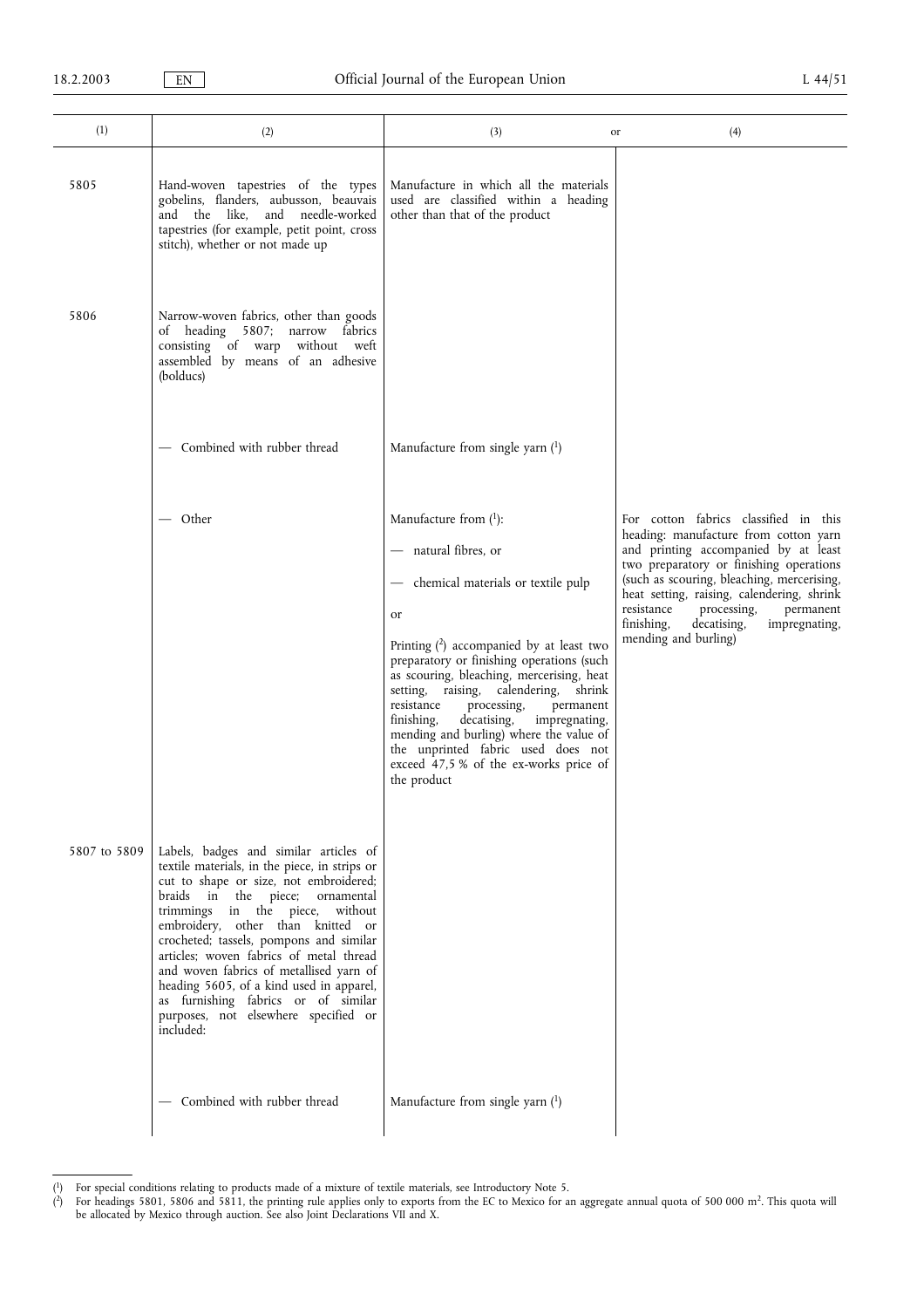| (1)          | (2)                                                                                                                                                                                             | (3)                                                                                                                                                                                                                                                                                                                                                                                                                                                                                                               | (4)<br>or                                                                                                                                                                                                                                                                                                                                                                     |
|--------------|-------------------------------------------------------------------------------------------------------------------------------------------------------------------------------------------------|-------------------------------------------------------------------------------------------------------------------------------------------------------------------------------------------------------------------------------------------------------------------------------------------------------------------------------------------------------------------------------------------------------------------------------------------------------------------------------------------------------------------|-------------------------------------------------------------------------------------------------------------------------------------------------------------------------------------------------------------------------------------------------------------------------------------------------------------------------------------------------------------------------------|
| 5807 to 5809 | — Other                                                                                                                                                                                         | Manufacture from $(1)$ :                                                                                                                                                                                                                                                                                                                                                                                                                                                                                          |                                                                                                                                                                                                                                                                                                                                                                               |
| (cont'd)     |                                                                                                                                                                                                 | - natural fibres,                                                                                                                                                                                                                                                                                                                                                                                                                                                                                                 |                                                                                                                                                                                                                                                                                                                                                                               |
|              |                                                                                                                                                                                                 | - man-made staple fibres not carded<br>or combed or otherwise prepared<br>for spinning, or                                                                                                                                                                                                                                                                                                                                                                                                                        |                                                                                                                                                                                                                                                                                                                                                                               |
|              |                                                                                                                                                                                                 | - chemical materials or textile pulp                                                                                                                                                                                                                                                                                                                                                                                                                                                                              |                                                                                                                                                                                                                                                                                                                                                                               |
|              |                                                                                                                                                                                                 | or                                                                                                                                                                                                                                                                                                                                                                                                                                                                                                                |                                                                                                                                                                                                                                                                                                                                                                               |
|              |                                                                                                                                                                                                 | Printing accompanied by at least<br>preparatory<br>finishing<br>or<br>two<br>operations<br>(such<br>scouring,<br>as<br>bleaching, mercerising, heat setting,<br>raising,<br>calendering,<br>shrink<br>resistance processing, permanent<br>finishing, decatising, impregnating,<br>mending and burling) where the<br>value of the unprinted fabric used<br>does not exceed 47,5% of the<br>ex-works price of the product                                                                                           |                                                                                                                                                                                                                                                                                                                                                                               |
| 5810         | Embroidery in the piece, in strips or in                                                                                                                                                        | Manufacture in which:                                                                                                                                                                                                                                                                                                                                                                                                                                                                                             |                                                                                                                                                                                                                                                                                                                                                                               |
|              | motifs                                                                                                                                                                                          | all the materials used are classified<br>within a heading other than that of<br>the product,<br>the value of all the materials used                                                                                                                                                                                                                                                                                                                                                                               |                                                                                                                                                                                                                                                                                                                                                                               |
|              |                                                                                                                                                                                                 | does not exceed 50% of the<br>ex-works price of the product                                                                                                                                                                                                                                                                                                                                                                                                                                                       |                                                                                                                                                                                                                                                                                                                                                                               |
| 5811         | Quilted textile products in the piece,<br>composed of one or more layers of<br>textile materials assembled with padding<br>by stitching or otherwise, other than<br>embroidery of heading 5810: |                                                                                                                                                                                                                                                                                                                                                                                                                                                                                                                   |                                                                                                                                                                                                                                                                                                                                                                               |
|              | Combined with rubber thread                                                                                                                                                                     | Manufacture from single yarn $(1)$                                                                                                                                                                                                                                                                                                                                                                                                                                                                                |                                                                                                                                                                                                                                                                                                                                                                               |
|              | — Other                                                                                                                                                                                         | Manufacture from $(1)$ :<br>- natural fibres, or<br>- chemical materials or textile pulp<br>or<br>Printing $(2)$ accompanied by at least two<br>preparatory or finishing operations (such<br>as scouring, bleaching, mercerising, heat<br>setting, raising, calendering, shrink<br>resistance<br>processing,<br>permanent<br>finishing,<br>decatising,<br>impregnating,<br>mending and burling) where the value of<br>the unprinted fabric used does not<br>exceed 47,5 % of the ex-works price of<br>the product | For cotton fabrics classified in this<br>heading: manufacture from cotton yarn<br>and printing accompanied by at least<br>two preparatory or finishing operations<br>(such as scouring, bleaching, mercerising,<br>heat setting, raising, calendering, shrink<br>resistance<br>processing,<br>permanent<br>finishing,<br>decatising,<br>impregnating,<br>mending and burling) |

<sup>(</sup> <sup>1</sup>) For special conditions relating to products made of a mixture of textile materials, see Introductory Note 5.

<sup>(</sup> <sup>2</sup>) For headings 5801, 5806 and 5811, the printing rule applies only to exports from the EC to Mexico for an aggregate annual quota of 500 000 m<sup>2</sup>. This quota will be allocated by Mexico through auction. See also Joint Declarations VII and X.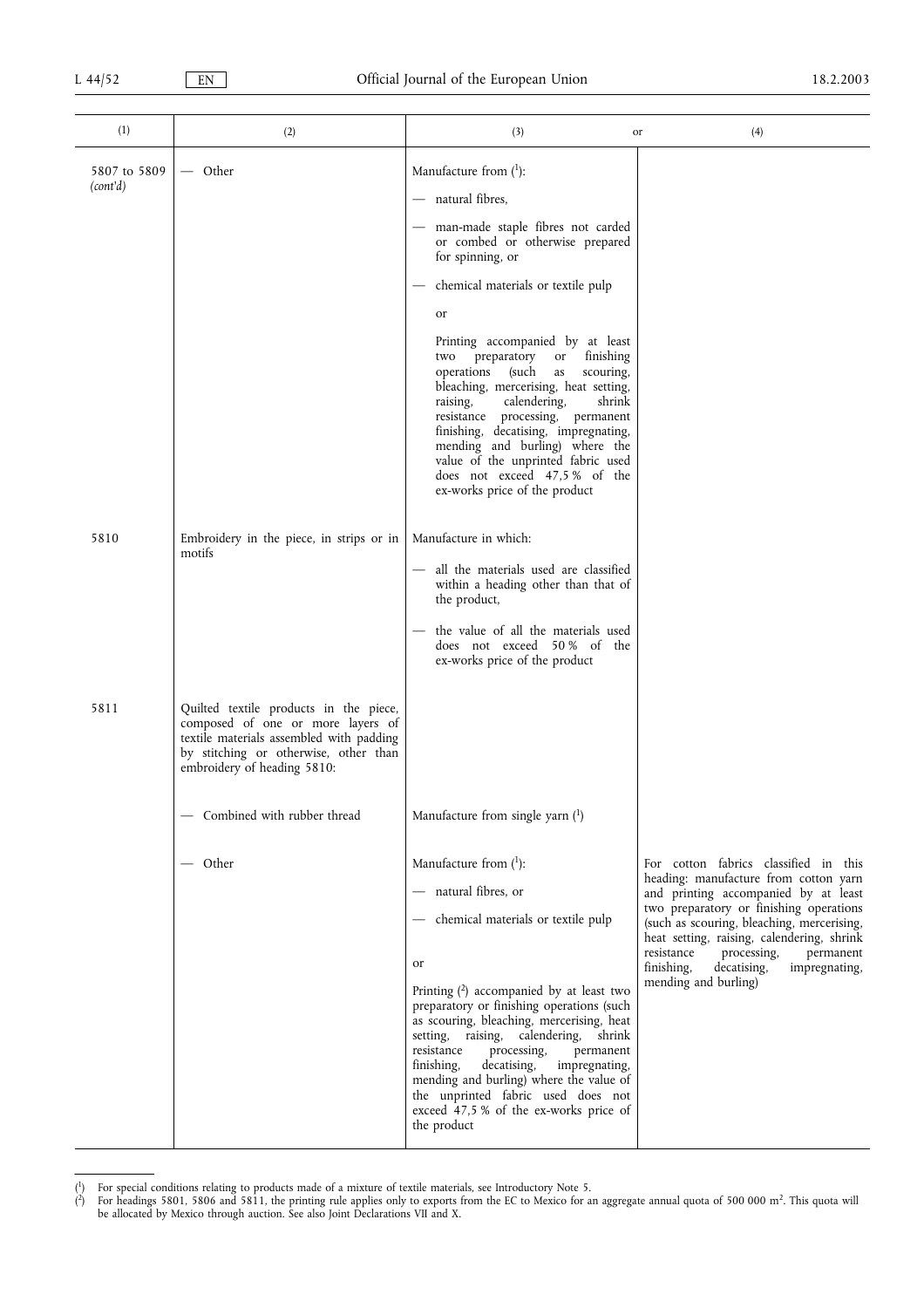| (1)  | (2)                                                                                                                                                                                                                                                             | (3)                                                                                                                                                                                                                                                                                                                                                                                                          | (4)<br>or |
|------|-----------------------------------------------------------------------------------------------------------------------------------------------------------------------------------------------------------------------------------------------------------------|--------------------------------------------------------------------------------------------------------------------------------------------------------------------------------------------------------------------------------------------------------------------------------------------------------------------------------------------------------------------------------------------------------------|-----------|
| 5901 | Textile fabrics coated with gum or<br>amylaceous substances, of a kind used<br>for the outer covers of books or the like;<br>tracing cloth; prepared painting canvas;<br>buckram and similar stiffened textile<br>fabrics of a kind used for hat<br>foundations | Manufacture from yarn                                                                                                                                                                                                                                                                                                                                                                                        |           |
| 5902 | Tyre cord fabric of high tenacity yarn of<br>nylon or other polyamides, polyesters or<br>viscose rayon                                                                                                                                                          | Manufacture from chemical materials or<br>textile pulp                                                                                                                                                                                                                                                                                                                                                       |           |
| 5903 | Textile fabrics impregnated, coated,<br>covered or laminated with plastics, other<br>than those of heading 5902                                                                                                                                                 | Manufacture from yarn<br>or                                                                                                                                                                                                                                                                                                                                                                                  |           |
|      |                                                                                                                                                                                                                                                                 | Printing accompanied by at least two<br>preparatory or finishing operations (such<br>as scouring, bleaching, mercerising, heat<br>setting, raising, calendering,<br>shrink<br>resistance<br>processing,<br>permanent<br>finishing,<br>decatising,<br>impregnating,<br>mending and burling) where the value of<br>the unprinted fabric used does not<br>exceed 47,5 % of the ex-works price of<br>the product |           |
| 5904 | Linoleum, whether or not cut to shape;<br>floor coverings consisting of a coating or<br>covering applied on a textile backing,<br>whether or not cut to shape                                                                                                   | Manufacture from yarn $(1)$                                                                                                                                                                                                                                                                                                                                                                                  |           |
| 5905 | Textile wall coverings:                                                                                                                                                                                                                                         |                                                                                                                                                                                                                                                                                                                                                                                                              |           |
|      | - Impregnated, coated, covered or<br>laminated with rubber, plastics or<br>other materials                                                                                                                                                                      | Manufacture from yarn                                                                                                                                                                                                                                                                                                                                                                                        |           |
|      | — Other                                                                                                                                                                                                                                                         | Manufacture from $(1)$ :                                                                                                                                                                                                                                                                                                                                                                                     |           |
|      |                                                                                                                                                                                                                                                                 | - coir yarn,                                                                                                                                                                                                                                                                                                                                                                                                 |           |
|      |                                                                                                                                                                                                                                                                 | - natural fibres,                                                                                                                                                                                                                                                                                                                                                                                            |           |
|      |                                                                                                                                                                                                                                                                 | - man-made staple fibres not carded<br>or combed or otherwise prepared<br>for spinning, or                                                                                                                                                                                                                                                                                                                   |           |
|      |                                                                                                                                                                                                                                                                 | chemical materials or textile pulp<br>$\overbrace{\phantom{13333}}$                                                                                                                                                                                                                                                                                                                                          |           |
|      |                                                                                                                                                                                                                                                                 | or                                                                                                                                                                                                                                                                                                                                                                                                           |           |
|      |                                                                                                                                                                                                                                                                 | Printing accompanied by at least two<br>preparatory or finishing operations (such<br>as scouring, bleaching, mercerising, heat<br>setting, raising, calendering, shrink<br>resistance<br>processing,<br>permanent<br>finishing,<br>decatising,<br>impregnating,<br>mending and burling) where the value of<br>the unprinted fabric used does not<br>exceed 47,5 % of the ex-works price of<br>the product    |           |

<sup>(</sup> 1) For special conditions relating to products made of a mixture of textile materials, see Introductory Note 5.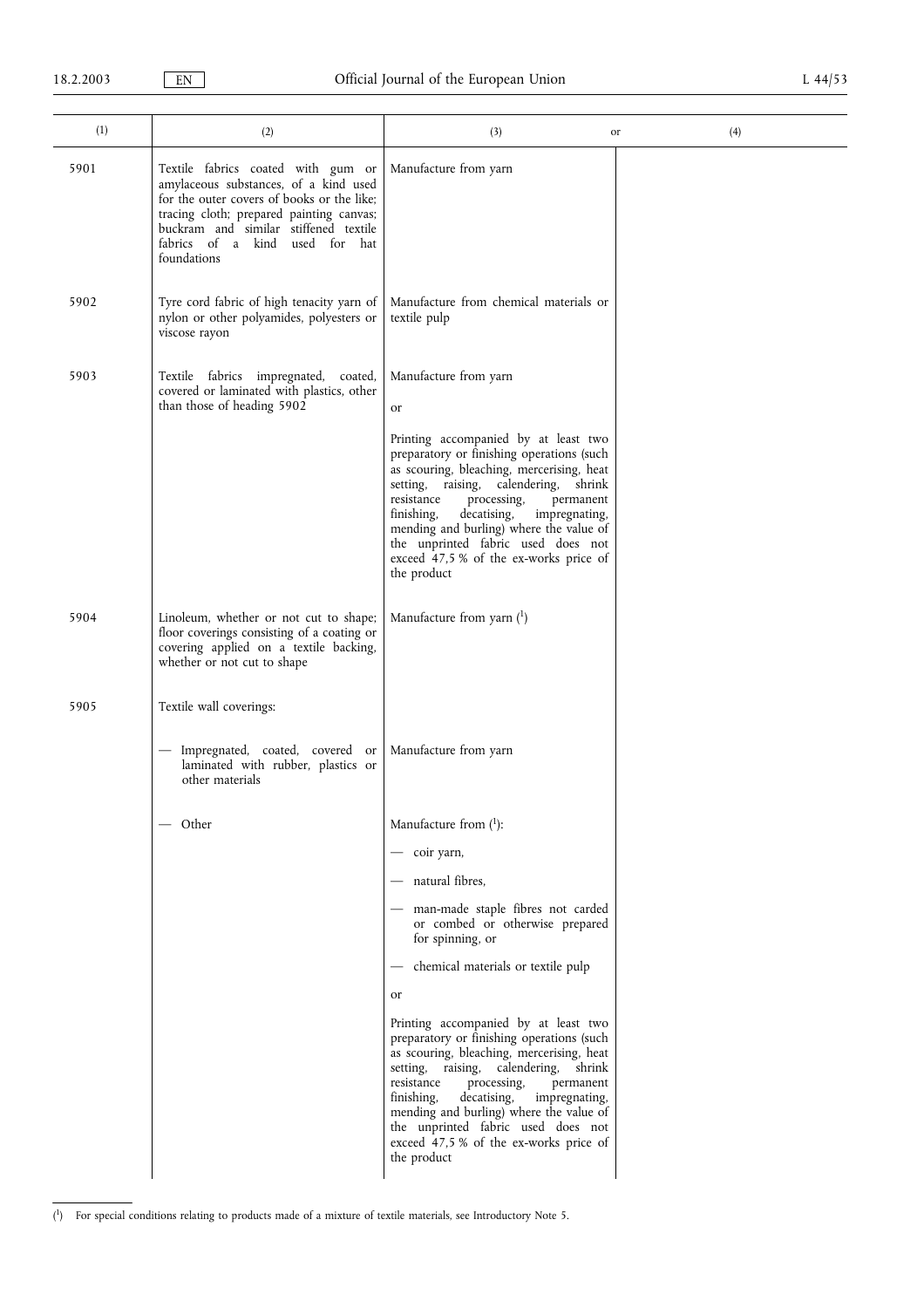| (1)  | (2)                                                                                                                                                                                                          | (3)                                                                                                                                                                                                                                                                                                                                                                                                                                      | (4)<br>or |
|------|--------------------------------------------------------------------------------------------------------------------------------------------------------------------------------------------------------------|------------------------------------------------------------------------------------------------------------------------------------------------------------------------------------------------------------------------------------------------------------------------------------------------------------------------------------------------------------------------------------------------------------------------------------------|-----------|
| 5906 | Rubberised textile fabrics, other than<br>those of heading 5902:                                                                                                                                             |                                                                                                                                                                                                                                                                                                                                                                                                                                          |           |
|      | - Knitted or crocheted fabrics                                                                                                                                                                               | Manufacture from $(1)$ :<br>- natural fibres,<br>man-made staple fibres not carded<br>or combed or otherwise prepared<br>for spinning, or<br>chemical materials or textile pulp                                                                                                                                                                                                                                                          |           |
|      | - Other fabrics made of synthetic<br>filament yarn, containing more than<br>90 % by weight of textile materials                                                                                              | Manufacture from chemical materials                                                                                                                                                                                                                                                                                                                                                                                                      |           |
|      | — Other                                                                                                                                                                                                      | Manufacture from yarn                                                                                                                                                                                                                                                                                                                                                                                                                    |           |
| 5907 | Textile fabrics otherwise impregnated,<br>coated or covered; painted canvas being<br>theatrical scenery, studio backcloths or<br>the like                                                                    | Manufacture from yarn<br>or<br>Printing accompanied by at least two<br>preparatory or finishing operations (such<br>as scouring, bleaching, mercerising, heat<br>setting,<br>raising,<br>calendering,<br>shrink-resistance processing, permanent<br>finishing,<br>decatising,<br>impregnating,<br>mending and burling) where the value of<br>the unprinted fabric used does not<br>exceed 47,5 % of the ex-works price of<br>the product |           |
| 5908 | Textile wicks, woven, plaited or knitted,<br>for lamps, stoves, lighters, candles or the<br>like; incandescent gas mantles and<br>tubular knitted gas mantle fabric<br>therefor, whether or not impregnated: |                                                                                                                                                                                                                                                                                                                                                                                                                                          |           |
|      | - Incandescent<br>gas<br>mantles,<br>impregnated                                                                                                                                                             | Manufacture from tubular knitted gas<br>mantle fabric                                                                                                                                                                                                                                                                                                                                                                                    |           |
|      | — Other                                                                                                                                                                                                      | Manufacture in which all the materials<br>used are classified within a heading<br>other than that of the product                                                                                                                                                                                                                                                                                                                         |           |

<sup>(</sup> 1) For special conditions relating to products made of a mixture of textile materials, see Introductory Note 5.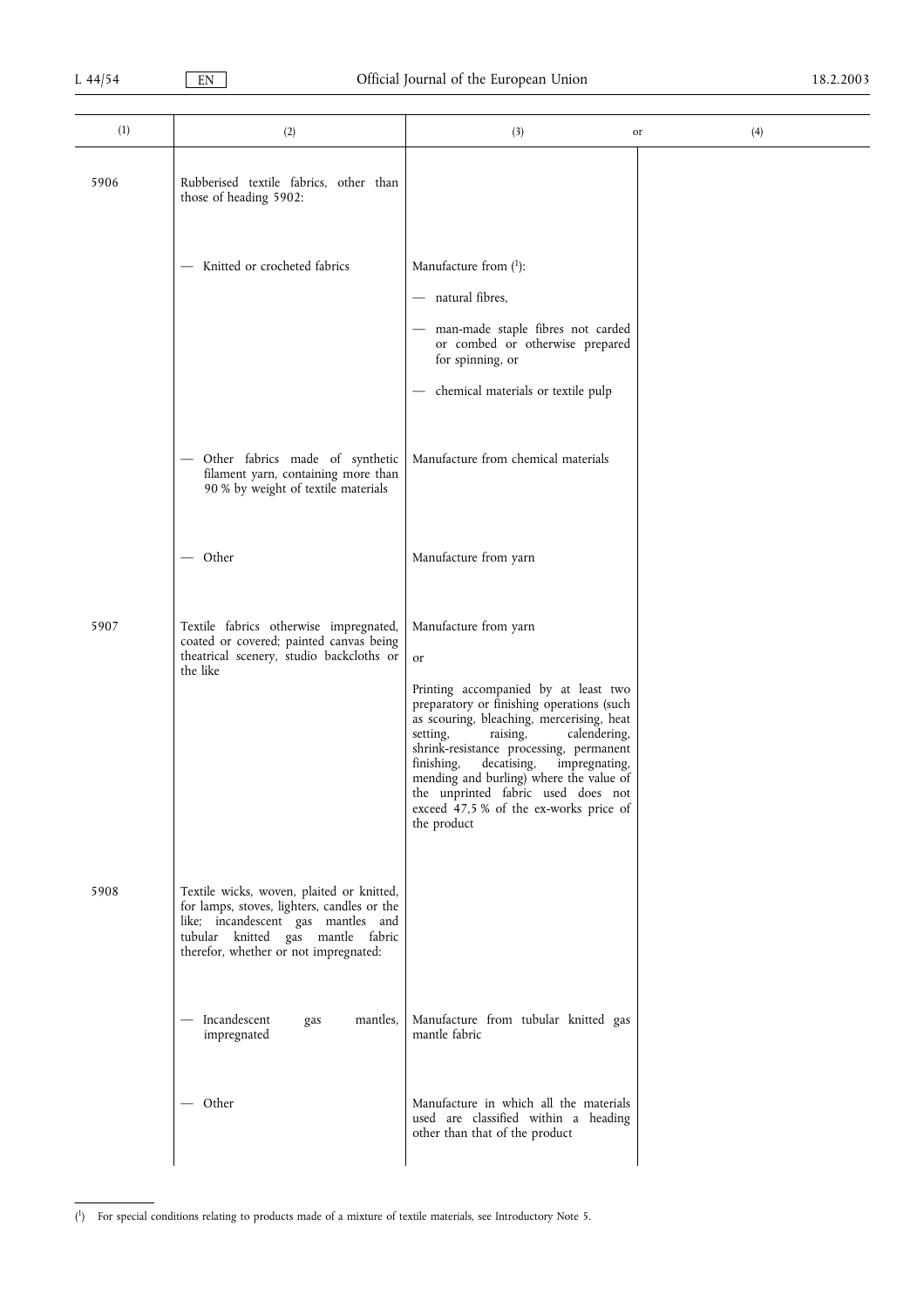| (1)             | (2)                                                                                                                                                                                                                                                                                  | (3)                                                                                                                                                                                                                                                                                                                                                                                                                                                                                                                                                                                                                                                                                                                                                                                                                                                                                                                                                                                                                   | (4)<br>or |
|-----------------|--------------------------------------------------------------------------------------------------------------------------------------------------------------------------------------------------------------------------------------------------------------------------------------|-----------------------------------------------------------------------------------------------------------------------------------------------------------------------------------------------------------------------------------------------------------------------------------------------------------------------------------------------------------------------------------------------------------------------------------------------------------------------------------------------------------------------------------------------------------------------------------------------------------------------------------------------------------------------------------------------------------------------------------------------------------------------------------------------------------------------------------------------------------------------------------------------------------------------------------------------------------------------------------------------------------------------|-----------|
| 5909 to<br>5911 | Textile articles of a kind suitable for<br>industrial use:                                                                                                                                                                                                                           |                                                                                                                                                                                                                                                                                                                                                                                                                                                                                                                                                                                                                                                                                                                                                                                                                                                                                                                                                                                                                       |           |
|                 | Polishing discs or rings other than<br>$\qquad \qquad -$<br>of felt of heading 5911                                                                                                                                                                                                  | Manufacture from yarn or waste fabrics<br>or rags of heading 6310                                                                                                                                                                                                                                                                                                                                                                                                                                                                                                                                                                                                                                                                                                                                                                                                                                                                                                                                                     |           |
|                 | - Woven fabrics, of a kind commonly<br>used in papermaking or other<br>technical uses, felted or not, whether<br>or not impregnated or coated,<br>tubular or endless with single or<br>multiple warp and/or weft, or flat<br>woven with multiple warp and/or<br>weft of heading 5911 | Manufacture from $(1)$ :<br>- coir yarn,<br>the following materials:<br>$\overline{\phantom{0}}$<br>polytetrafluoro-<br>of<br>$-$ yarn<br>ethylene $(2)$ ,<br>yarn, multiple, of polyamide,<br>coated impregnated or covered<br>with a phenolic resin,<br>yarn of synthetic textile fibres<br>of<br>aromatic<br>polyamides,<br>obtained by polycondensation<br>of m-phenylenediamine and<br>isophthalic acid,<br>monofilaments<br>of<br>polytetrafluoroethylene (2),<br>yarn of synthetic textile fibres<br>of<br>poly-phenylene<br>terephthalamide,<br>glass fibre yarn, coated with<br>phenol resin and gimped with<br>acrylic yarn $(2)$ ,<br>copolyester monofilaments of a<br>polyester and<br>a resin<br>of<br>terephthalic<br>acid<br>and<br>1,4-cyclohexanediethanol<br>and<br>isophthalic acid,<br>- natural fibres,<br>- man-made staple fibres not carded<br>or combed or otherwise prepared<br>for spinning, or<br>chemical materials or textile pulp,<br>- monofilaments of polyamide of<br>heading 5404 |           |

<sup>(</sup> 1) For special conditions relating to products made of a mixture of textile materials, see Introductory Note 5.

<sup>(</sup> 2) The use of this material is restricted to the manufacture of woven fabrics of a kind used in paper-making machinery.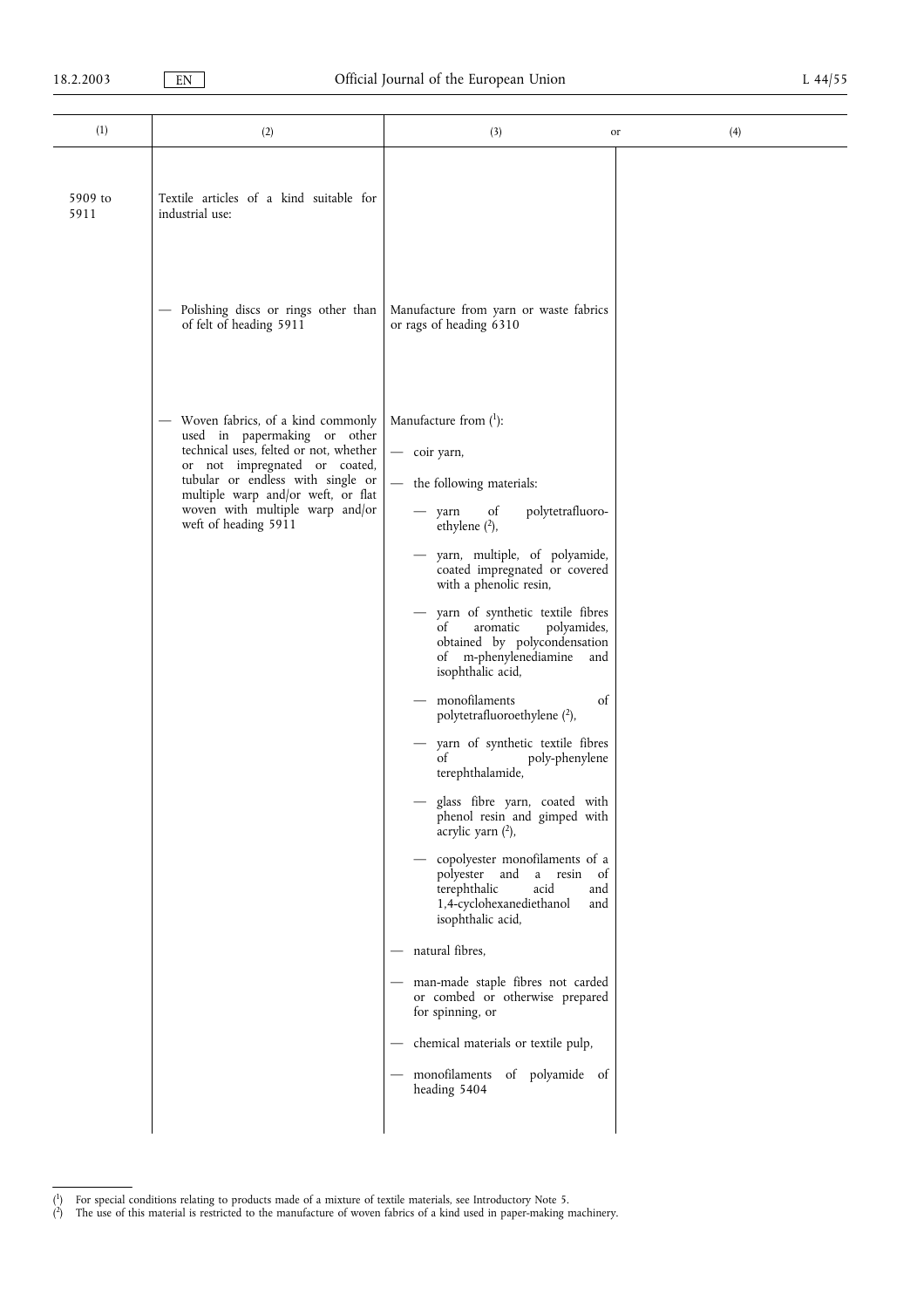| (1)                         | (2)                                                                                                                                                                                                                            | (3)<br>or                                                                                                                                                                                                                     | (4) |
|-----------------------------|--------------------------------------------------------------------------------------------------------------------------------------------------------------------------------------------------------------------------------|-------------------------------------------------------------------------------------------------------------------------------------------------------------------------------------------------------------------------------|-----|
| 5909 to<br>5911<br>(cont'd) | $-$ Other                                                                                                                                                                                                                      | Manufacture from $(1)$ :<br>- coir yarn,<br>- natural fibres,<br>- man-made staple fibres not carded<br>or combed or otherwise prepared<br>for spinning, or<br>chemical materials or textile pulp<br>$\overline{\phantom{0}}$ |     |
| Chapter 60                  | Knitted or crocheted fabrics                                                                                                                                                                                                   | Manufacture from $(1)$ :<br>natural fibres, or<br>- chemical materials or textile pulp                                                                                                                                        |     |
| Chapter 61                  | Articles of apparel and<br>accessories knitted or crocheted:<br>clothing                                                                                                                                                       |                                                                                                                                                                                                                               |     |
|                             | - Sweaters of acrylic fibres                                                                                                                                                                                                   | Manufacture from $(1)$ :<br>- silk yarn,<br>wool yarn,<br>- cotton fibres,<br>other vegetable textile yarn,<br>$\overbrace{\phantom{123331}}$<br>- special yarn of Chapter 56, or<br>- chemical materials or textile pulp     |     |
|                             | - Obtained by sewing together or<br>otherwise assembling, two or more<br>pieces of knitted or crocheted fabric<br>which have been either cut to form<br>or obtained directly to form; except<br>for sweaters of acrylic fibres | Manufacture from yarn $(1)$ $(2)$ $(3)$                                                                                                                                                                                       |     |

<sup>(</sup> 1) For special conditions relating to products made of a mixture of textile materials, see Introductory Note 5.

( 2) See Introductory Note 6.

<sup>(</sup> 3) See Note 5 Appendix II(a).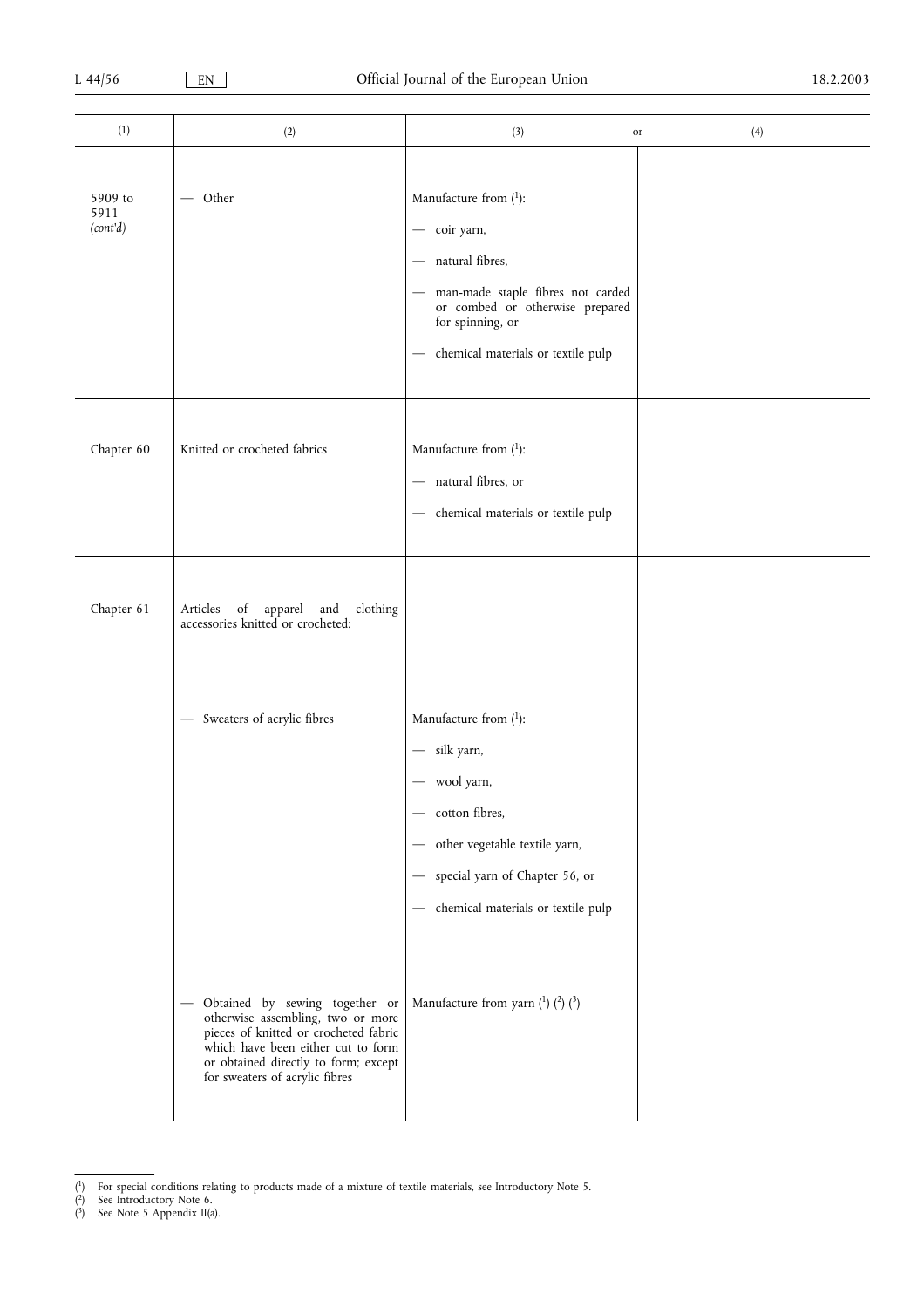| (1)                                                     | (2)                                                                                                  | (3)<br>or                                                                                                                                                                                                           | (4)                                                                                                                                                                                                                                                                                                                                                                                                                    |
|---------------------------------------------------------|------------------------------------------------------------------------------------------------------|---------------------------------------------------------------------------------------------------------------------------------------------------------------------------------------------------------------------|------------------------------------------------------------------------------------------------------------------------------------------------------------------------------------------------------------------------------------------------------------------------------------------------------------------------------------------------------------------------------------------------------------------------|
| Chapter 61<br>(cont'd)                                  | - Other, except for sweaters of acrylic<br>fibres                                                    | Manufacture from $(1)$ :<br>- natural fibres,<br>man-made staple fibres not carded<br>or combed or otherwise prepared<br>for spinning, or<br>- chemical materials or textile pulp                                   |                                                                                                                                                                                                                                                                                                                                                                                                                        |
| ex Chapter 62                                           | apparel and clothing<br>Articles<br>of<br>accessories, not knitted or crocheted;<br>except for:      | Manufacture from yarn $(1)$ $(2)$                                                                                                                                                                                   | Printing $(2)$ accompanied by at least two<br>preparatory or finishing operations (such<br>as scouring, bleaching, mercerising, heat<br>setting, raising, calendering, shrink<br>resistance<br>processing,<br>permanent<br>decatising,<br>finishing,<br>impregnating,<br>mending and burling) where the value of<br>the unprinted fabric used does not<br>exceed 47,5 % of the ex-works price of<br>the printed fabric |
| ex 6202, ex 6204,<br>ex 6206, ex 6209<br>and<br>ex 6211 | Women's, girls' and babies' clothing and<br>for<br>clothing<br>accessories<br>babies,<br>embroidered | Manufacture from yarn $(1)$ $(2)$<br>or<br>Manufacture from unembroidered fabric<br>provided the value of the unembroidered<br>fabric used does not exceed 40 % of the<br>ex-works price of the product $(1)$ $(2)$ | Printing $(2)$ accompanied by at least two<br>preparatory or finishing operations (such<br>as scouring, bleaching, mercerising, heat<br>setting, raising, calendering, shrink<br>resistance<br>processing,<br>permanent<br>finishing,<br>decatising,<br>impregnating,<br>mending and burling) where the value of<br>the unprinted fabric used does not<br>exceed 47,5 % of the ex-works price of<br>the printed fabric |
| $ex~6210$ and<br>ex 6216                                | Fire-resistant<br>equipment of fabric<br>covered with foil of aluminised polyester                   | Manufacture from yarn $(1)$<br>or<br>Manufacture from uncoated<br>fabric<br>provided the value of the uncoated<br>fabric used does not exceed 40 % of the<br>ex-works price of the product $(1)$                    |                                                                                                                                                                                                                                                                                                                                                                                                                        |

- ( 2) See Note 6 Appendix II(a).
- ( 3) See Note 7 Appendix II(a).

<sup>(</sup> 1) See Introductory Note 6.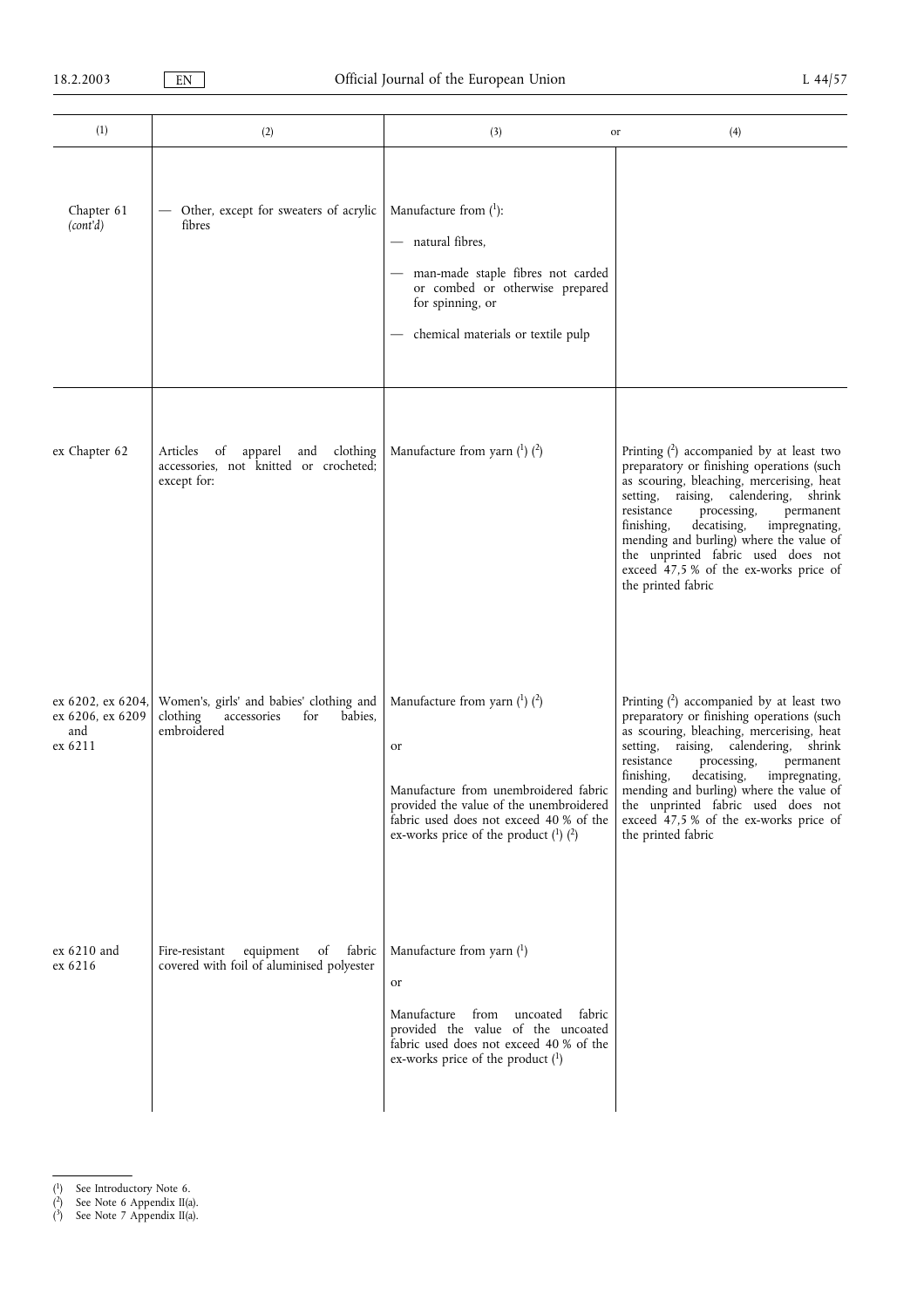| (1)              | (2)                                                                                                                          | (3)                                                                                                                                                                                                                                                                                                                                                                                                                                                                                                                         | (4)<br>or                                                                                                                                                                                                                                                                                                                                                                                                              |
|------------------|------------------------------------------------------------------------------------------------------------------------------|-----------------------------------------------------------------------------------------------------------------------------------------------------------------------------------------------------------------------------------------------------------------------------------------------------------------------------------------------------------------------------------------------------------------------------------------------------------------------------------------------------------------------------|------------------------------------------------------------------------------------------------------------------------------------------------------------------------------------------------------------------------------------------------------------------------------------------------------------------------------------------------------------------------------------------------------------------------|
| 6213 and<br>6214 | Handkerchiefs, shawls, scarves, mufflers,<br>mantillas, veils and the like:                                                  |                                                                                                                                                                                                                                                                                                                                                                                                                                                                                                                             |                                                                                                                                                                                                                                                                                                                                                                                                                        |
|                  | — Embroidered                                                                                                                | Manufacture from unbleached single<br>yarn $(^{1})$ $(^{2})$<br>or<br>Manufacture from unembroidered fabric<br>provided the value of the unembroidered<br>fabric used does not exceed 40 % of the<br>ex-works price of the product $(1)$                                                                                                                                                                                                                                                                                    | Printing $(2)$ accompanied by at least two<br>preparatory or finishing operations (such<br>as scouring, bleaching, mercerising, heat<br>setting, raising, calendering, shrink<br>resistance<br>processing,<br>permanent<br>finishing,<br>decatising,<br>impregnating,<br>mending and burling) where the value of<br>the unprinted fabric used does not<br>exceed 47,5 % of the ex-works price of<br>the printed fabric |
|                  | — Other                                                                                                                      | Manufacture from unbleached single<br>yarn $(^{1})$ $(^{2})$<br>or<br>Making up followed by printing<br>accompanied by at least two preparatory<br>or finishing operations (such as scouring,<br>bleaching, mercerising, heat setting,<br>raising, calendering, shrink resistance<br>processing,<br>permanent<br>finishing,<br>decatising, impregnating, mending and<br>burling) where the value of the<br>unprinted goods of headings 6213 and<br>6214 used does not exceed 47,5 % of<br>the ex-works price of the product |                                                                                                                                                                                                                                                                                                                                                                                                                        |
| 6217             | Other made up clothing accessories;<br>parts of garments or of clothing<br>accessories, other than those of heading<br>6212: |                                                                                                                                                                                                                                                                                                                                                                                                                                                                                                                             |                                                                                                                                                                                                                                                                                                                                                                                                                        |
|                  | Embroidered                                                                                                                  | Manufacture from yarn $(1)$<br>or<br>Manufacture from unembroidered fabric<br>provided the value of the unembroidered<br>fabric used does not exceed 40 % of the<br>ex-works price of the product $(1)$                                                                                                                                                                                                                                                                                                                     | Printing $(2)$ accompanied by at least two<br>preparatory or finishing operations (such<br>as scouring, bleaching, mercerising, heat<br>setting, raising, calendering, shrink<br>resistance<br>processing,<br>permanent<br>finishing,<br>decatising,<br>impregnating,<br>mending and burling) where the value of<br>the unprinted fabric used does not<br>exceed 47,5 % of the ex-works price of<br>the printed fabric |
|                  | Fire-resistant equipment of fabric<br>covered with foil of aluminised<br>polyester                                           | Manufacture from yarn $(1)$<br>or<br>Manufacture from uncoated<br>fabric<br>provided the value of the uncoated<br>fabric used does not exceed 40 % of the<br>ex-works price of the product (1)                                                                                                                                                                                                                                                                                                                              |                                                                                                                                                                                                                                                                                                                                                                                                                        |

<sup>(</sup> 1) See Introductory Note 6.

( 3) See Note 7 Appendix II(a).

<sup>(</sup> 2) For special conditions relating to products made of a mixture of textile materials, see Introductory Note 5.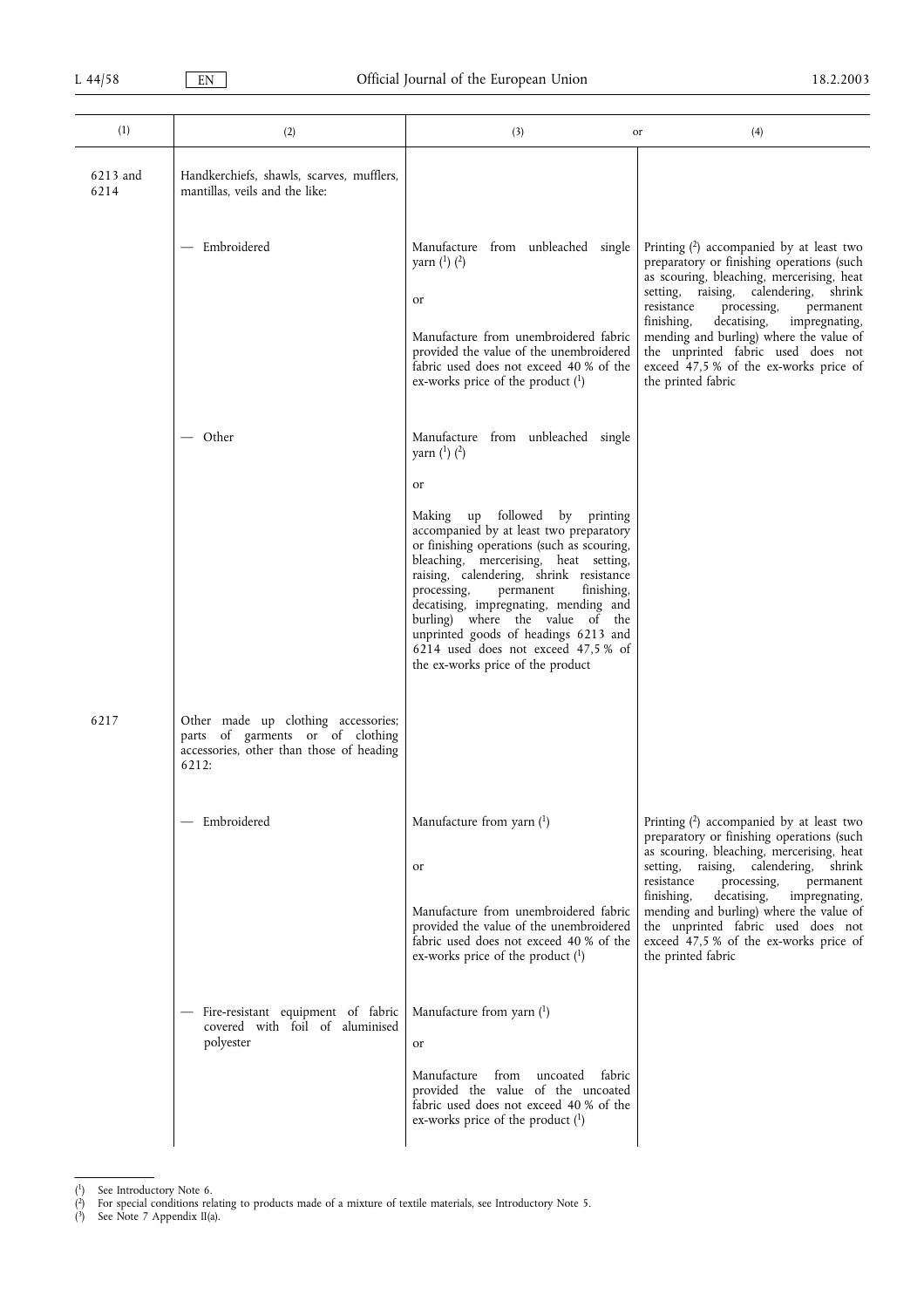| (1)              | (2)                                                                                                    | (3)                                                                                                                                                                                                                                                                   | (4)<br>or                                                                                                                                                                                                                                                                                                                                                                                                              |
|------------------|--------------------------------------------------------------------------------------------------------|-----------------------------------------------------------------------------------------------------------------------------------------------------------------------------------------------------------------------------------------------------------------------|------------------------------------------------------------------------------------------------------------------------------------------------------------------------------------------------------------------------------------------------------------------------------------------------------------------------------------------------------------------------------------------------------------------------|
| 6217<br>(cont'd) | Interlinings for collars and cuffs, cut<br>out                                                         | Manufacture in which:<br>- all the materials used are classified<br>within a heading other than that of<br>the product,<br>the value of all the materials used<br>does not exceed 40% of the<br>ex-works price of the product                                         |                                                                                                                                                                                                                                                                                                                                                                                                                        |
|                  | Other                                                                                                  | Manufacture from yarn $(1)$                                                                                                                                                                                                                                           | Printing $(2)$ accompanied by at least two<br>preparatory or finishing operations (such<br>as scouring, bleaching, mercerising, heat<br>setting, raising, calendering, shrink<br>resistance<br>processing,<br>permanent<br>decatising,<br>finishing,<br>impregnating,<br>mending and burling) where the value of<br>the unprinted fabric used does not<br>exceed 47,5 % of the ex-works price of<br>the printed fabric |
| ex Chapter 63    | Other made-up textile articles; sets; worn<br>clothing and worn textile articles; rags;<br>except for: | Manufacture in which all the materials<br>used are classified within a heading<br>other than that of the product                                                                                                                                                      |                                                                                                                                                                                                                                                                                                                                                                                                                        |
| 6301 to<br>6304  | Blankets, travelling rugs, bed linen etc.;<br>curtains etc.; other furnishing articles:                |                                                                                                                                                                                                                                                                       |                                                                                                                                                                                                                                                                                                                                                                                                                        |
|                  | - Of felt, of nonwovens<br>— Other:                                                                    | Manufacture from $(^3)$ :<br>- natural fibres, or<br>- chemical materials or textile pulp                                                                                                                                                                             |                                                                                                                                                                                                                                                                                                                                                                                                                        |
|                  | Embroidered                                                                                            | Manufacture from unbleached single<br>yarn $(^1)$ , $(^4)$<br>or<br>Manufacture from unembroidered fabric<br>(other than knitted or crocheted)<br>provided the value of the unembroidered<br>fabric used does not exceed 40 % of the<br>ex-works price of the product | Printing $(2)$ accompanied by at least two<br>preparatory or finishing operations (such<br>as scouring, bleaching, mercerising, heat<br>setting, raising, calendering, shrink<br>resistance<br>processing,<br>permanent<br>decatising,<br>finishing,<br>impregnating,<br>mending and burling) where the value of<br>the unprinted fabric used does not<br>exceed 47,5 % of the ex-works price of<br>the printed fabric |

<sup>(</sup> 1) See Introductory Note 6.

( 2) See Note 7 Appendix II(a).

<sup>(</sup> 3) For special conditions relating to products made of a mixture of textile materials, see Introductory Note 5.

<sup>(</sup> 4) For knitted or crocheted articles, not elastic or rubberised, obtained by sewing or assembly pieces of knitted or crocheted fabrics (cut out or knitted directly to shape), see Introductory Note 6.

<sup>(</sup> 5) See Note 8 Appendix II(a) and Joint Declaration VIII.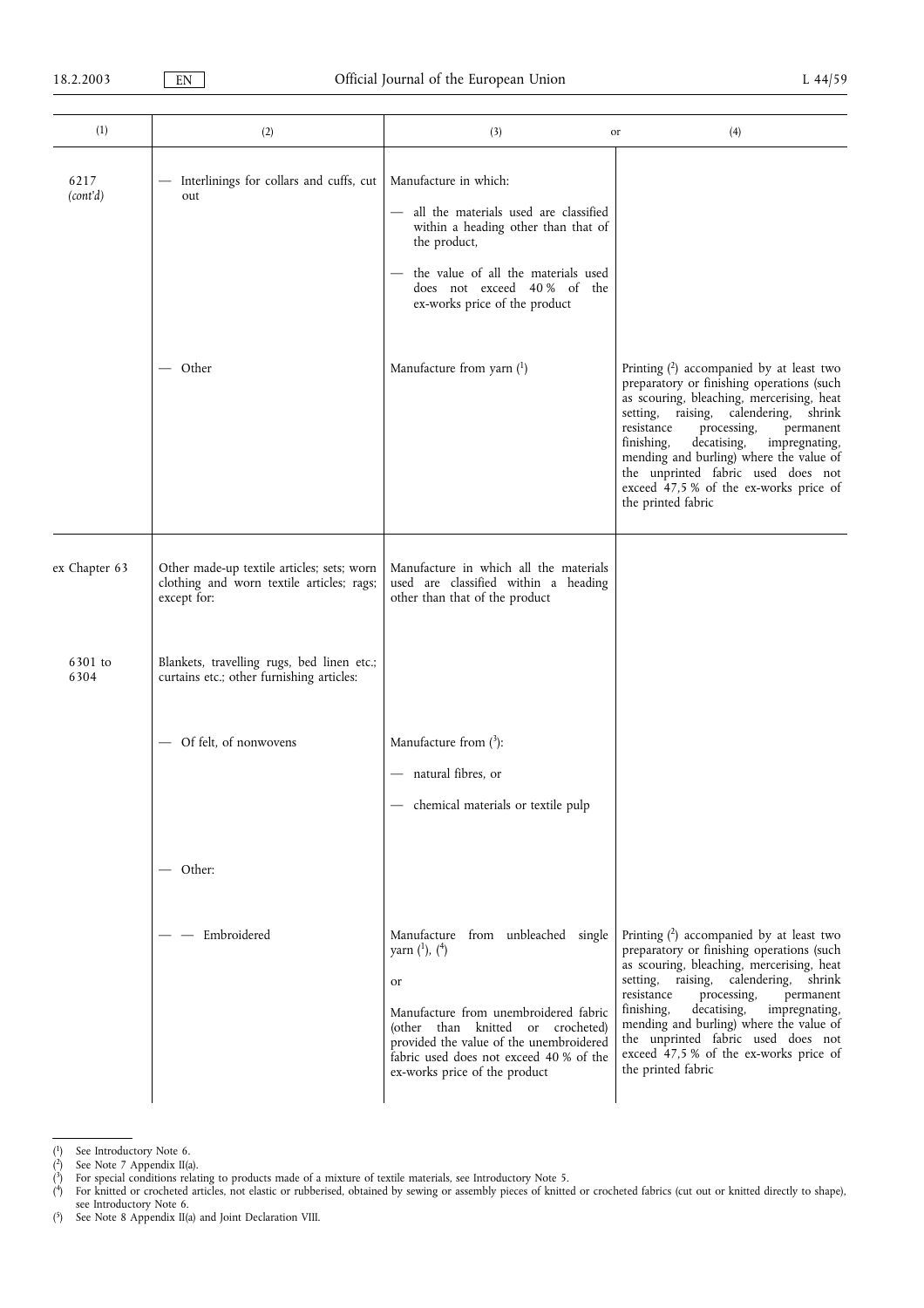| (1)                         | (2)                                                                                                                                                                                                                                      | (3)                                                                                                                                                                                                                                                                              | (4)<br>or                                                                                                                                                                                                                                                                                                                                                                                                              |
|-----------------------------|------------------------------------------------------------------------------------------------------------------------------------------------------------------------------------------------------------------------------------------|----------------------------------------------------------------------------------------------------------------------------------------------------------------------------------------------------------------------------------------------------------------------------------|------------------------------------------------------------------------------------------------------------------------------------------------------------------------------------------------------------------------------------------------------------------------------------------------------------------------------------------------------------------------------------------------------------------------|
| 6301 to<br>6304<br>(cont'd) | — Other                                                                                                                                                                                                                                  | Manufacture from unbleached single<br>yarn $(^1)$ , $(^2)$                                                                                                                                                                                                                       | Printing $(2)$ accompanied by at least two<br>preparatory or finishing operations (such<br>as scouring, bleaching, mercerising, heat<br>setting, raising, calendering, shrink<br>resistance<br>processing,<br>permanent<br>finishing,<br>decatising,<br>impregnating,<br>mending and burling) where the value of<br>the unprinted fabric used does not<br>exceed 47,5 % of the ex-works price of<br>the printed fabric |
| 6305                        | Sacks and bags, of a kind used for the<br>packing of goods                                                                                                                                                                               | Manufacture from (4):<br>- natural fibres,<br>man-made staple fibres not carded<br>or combed or otherwise prepared<br>for spinning, or<br>chemical materials or textile pulp                                                                                                     |                                                                                                                                                                                                                                                                                                                                                                                                                        |
| 6306                        | Tarpaulins, awnings and sunblinds; tents;<br>sails for boats, sailboards or landcraft;<br>camping goods:                                                                                                                                 |                                                                                                                                                                                                                                                                                  |                                                                                                                                                                                                                                                                                                                                                                                                                        |
|                             | Of nonwovens                                                                                                                                                                                                                             | Manufacture from $(1)$ , $(4)$ :<br>- natural fibres, or<br>- chemical materials or textile pulp                                                                                                                                                                                 |                                                                                                                                                                                                                                                                                                                                                                                                                        |
|                             | — Other                                                                                                                                                                                                                                  | Manufacture from unbleached single<br>yarn $(^1)$ , $(^4)$                                                                                                                                                                                                                       |                                                                                                                                                                                                                                                                                                                                                                                                                        |
| 6307                        | Other made-up articles, including dress<br>patterns                                                                                                                                                                                      | Manufacture from yarn $(^1)$                                                                                                                                                                                                                                                     |                                                                                                                                                                                                                                                                                                                                                                                                                        |
| 6308                        | Sets consisting of woven fabric and yarn,<br>whether or not with accessories, for<br>making up into rugs,<br>tapestries,<br>embroidered tablecloths or serviettes, or<br>similar textile articles, put up in<br>packings for retail sale | Each item in the set must satisfy the rule<br>which would apply to it if it were not<br>in the<br>included<br>set.<br>However,<br>non-originating<br>articles<br>may<br>be<br>incorporated provided their total value<br>does not exceed 15% of the ex-works<br>price of the set |                                                                                                                                                                                                                                                                                                                                                                                                                        |

<sup>(</sup> 1) See Introductory Note 6.

<sup>(</sup> 2) For knitted or crocheted articles, not elastic or rubberised, obtained by sewing or assembly pieces of knitted or crocheted fabrics (cut out or knitted directly to shape), see Introductory Note 6.

<sup>(</sup> 3) See Note 8 Appendix II(a) and Joint Declaration VIII.

<sup>(</sup> 4) For special conditions relating to products made of a mixture of textile materials, see Introductory Note 5.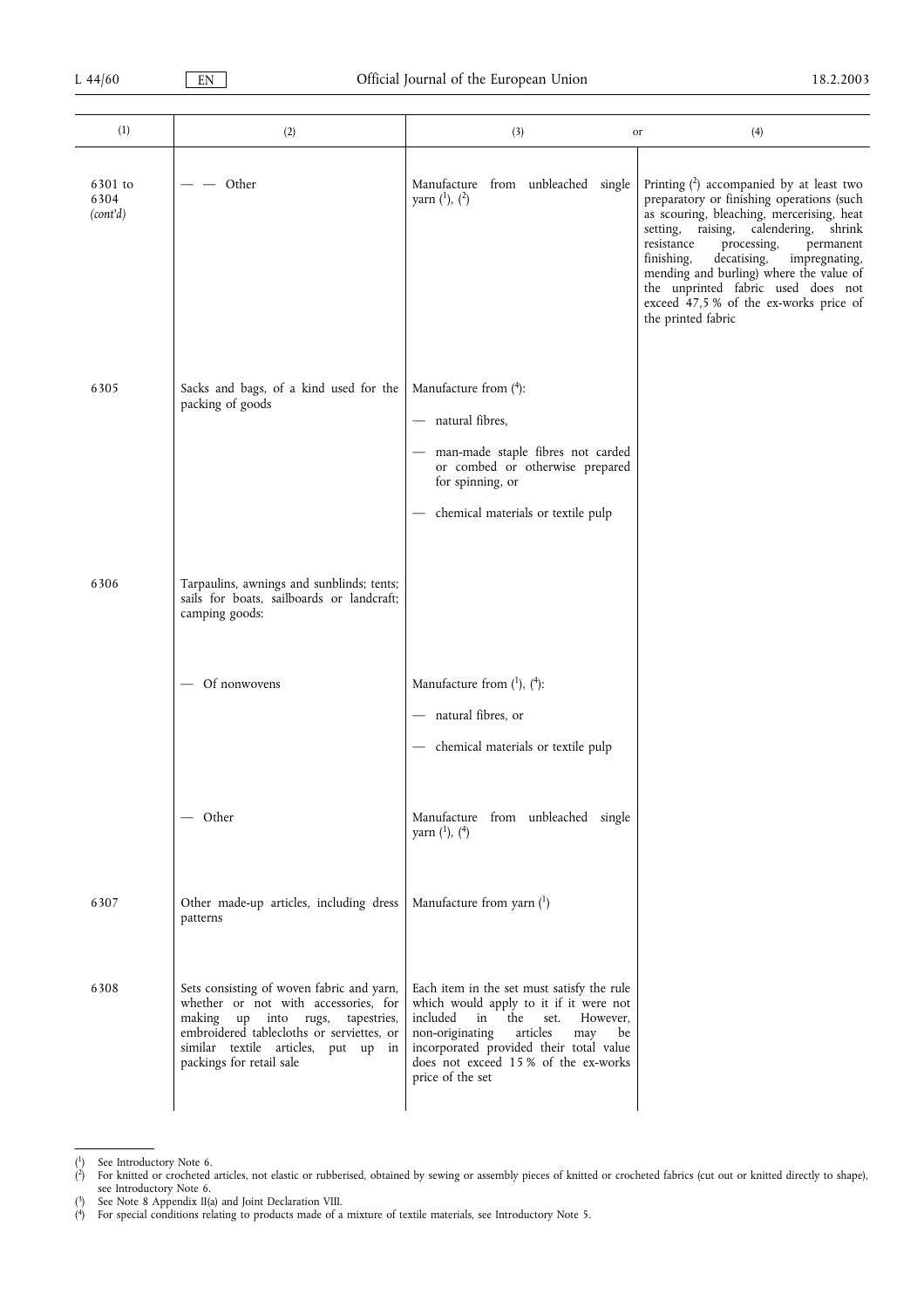| (1)                               | (2)                                                                                                                                                                                                                                             | (3)                                                                                                                                                                                                                                                                                                         | (4)<br>or |
|-----------------------------------|-------------------------------------------------------------------------------------------------------------------------------------------------------------------------------------------------------------------------------------------------|-------------------------------------------------------------------------------------------------------------------------------------------------------------------------------------------------------------------------------------------------------------------------------------------------------------|-----------|
| 6310                              | Used or new rags, scrap twine, cordage,<br>rope and cables and worn out of articles<br>of twine, cordage, rope or cables, of<br>textile materials                                                                                               | Manufacture in which all the materials<br>used are wholly obtained                                                                                                                                                                                                                                          |           |
| 6401                              | Waterproof footwear with outer soles<br>and uppers of rubber or of plastics, the<br>uppers of which are neither fixed to the<br>sole nor assembled by stitching, riveting,<br>nailing, screwing, plugging or similar<br>processes               | Manufacture from materials of any<br>heading except for assemblies of uppers<br>affixed to inner soles or to other sole<br>components of heading 6406                                                                                                                                                       |           |
| 6402 to<br>$6404$ <sup>(1</sup> ) | Footwear of plastics, leather and textiles                                                                                                                                                                                                      | Manufacture in which:<br>- all the materials used are classified<br>within a heading other than that of<br>the product, except uppers or parts<br>thereof, other than stiffeners, of<br>heading 6406,<br>the value of all the materials used<br>does not exceed 60% of the<br>ex-works price of the product |           |
| 6405                              | Other footwear                                                                                                                                                                                                                                  | Manufacture from materials of any<br>heading except for assemblies of uppers<br>affixed to inner soles or to other sole<br>components of heading 6406                                                                                                                                                       |           |
| 6406                              | Parts of footwear (including uppers<br>whether or not attached to soles other<br>than outer soles); removable in-soles,<br>heel cushions and similar articles; gaiters,<br>leggings and similar articles, and parts<br>thereof                  | Manufacture in which all the materials<br>used are classified within a heading<br>other than that of the product                                                                                                                                                                                            |           |
| ex Chapter 65                     | Headgear and parts thereof, except for:                                                                                                                                                                                                         | Manufacture in which all the materials<br>used are classified within a heading<br>other than that of the product                                                                                                                                                                                            |           |
| 6503                              | Felt hats and other felt headgear, made<br>from the hat bodies, hoods or plateaux<br>of heading 6501, whether or not lined<br>or trimmed                                                                                                        | Manufacture from yarn or textile<br>fibres $(2)$                                                                                                                                                                                                                                                            |           |
| 6505                              | Hats and other headgear, knitted or<br>crocheted, or made up from lace, felt or<br>other textile fabric, in the piece (but not<br>in strips), whether or not lined or<br>trimmed; hair-nets of any material,<br>whether or not lined or trimmed | Manufacture from yarn or textile<br>fibres $(2)$                                                                                                                                                                                                                                                            |           |
| ex Chapter 66                     | Umbrellas, sun umbrellas, walking sticks,<br>seat sticks, whips, riding crops, and parts<br>thereof; except for:                                                                                                                                | Manufacture in which all the materials<br>used are classified within a heading<br>other than that of the product                                                                                                                                                                                            |           |

<sup>(</sup> 1) See Note 9 Appendix II(a).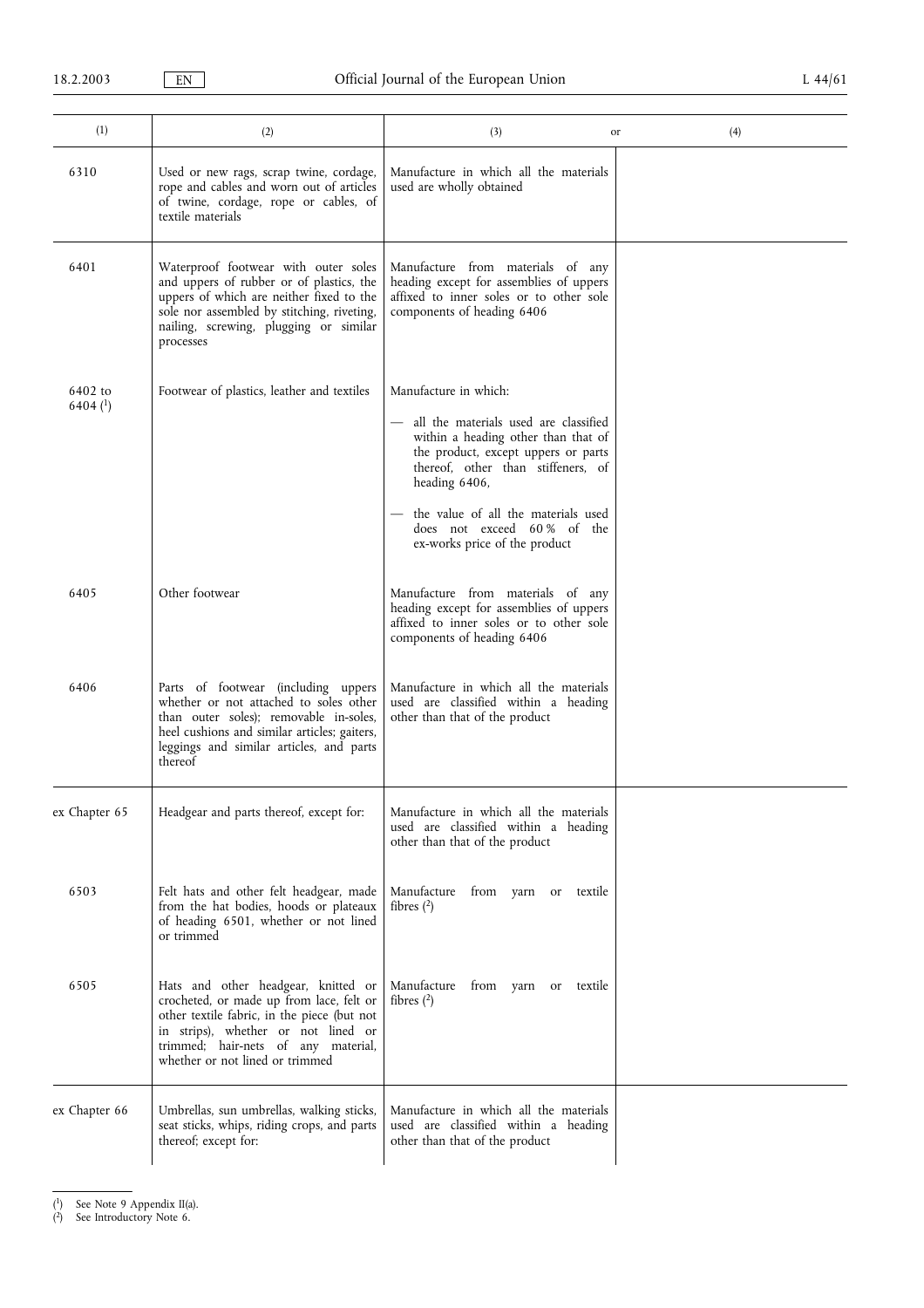| (1)                                | (2)                                                                                                                                                             | (3)                                                                                                                      | (4)<br>or |
|------------------------------------|-----------------------------------------------------------------------------------------------------------------------------------------------------------------|--------------------------------------------------------------------------------------------------------------------------|-----------|
| 6601                               | Umbrellas and sun umbrellas (including<br>stick<br>umbrellas,<br>walking<br>garden<br>umbrellas and similar umbrellas)                                          | Manufacture in which the value of all<br>the materials used does not exceed 50 %<br>of the ex-works price of the product |           |
| Chapter 67                         | Prepared feathers and down and articles<br>made of feathers or of down; artificial<br>flowers; articles of human hair                                           | Manufacture in which all the materials<br>used are classified within a heading<br>other than that of the product         |           |
| ex Chapter 68                      | Articles of stone,<br>plaster,<br>cement,<br>asbestos, mica or similar materials;<br>except for:                                                                | Manufacture in which all the materials<br>used are classified within a heading<br>other than that of the product         |           |
| ex 6803                            | Articles of slate or of agglomerated slate                                                                                                                      | Manufacture from worked slate                                                                                            |           |
| ex 6812                            | Articles of asbestos; articles of mixtures<br>with a basis of asbestos or of mixtures<br>with a basis of asbestos and magnesium<br>carbonate                    | Manufacture from materials of any<br>heading                                                                             |           |
| ex 6814                            | Articles of mica, including agglomerated<br>or reconstituted mica, on a support of<br>paper, paperboard or other materials                                      | Manufacture<br>from<br>worked<br>mica<br>(including agglomerated or reconstituted<br>mica)                               |           |
| Chapter 69                         | Ceramic products                                                                                                                                                | Manufacture in which all the materials<br>used are classified within a heading<br>other than that of the product         |           |
| ex Chapter 70                      | Glass and glassware; except for:                                                                                                                                | Manufacture in which all the materials<br>used are classified within a heading<br>other than that of the product         |           |
| ex 7003, ex 7004<br>and<br>ex 7005 | Glass with a non-reflecting layer                                                                                                                               | Manufacture from materials of heading<br>7001                                                                            |           |
| 7006                               | Glass of heading 7003, 7004 or 7005,<br>bent, edgeworked, engraved, drilled,<br>enamelled or otherwise worked, but not<br>framed or fitted with other materials | Manufacture from materials of heading<br>7001                                                                            |           |
| 7007                               | Safety glass, consisting of toughened<br>(tempered) or laminated glass                                                                                          | Manufacture from materials of heading<br>7001                                                                            |           |
| 7008                               | Multiple-walled insulating units of glass                                                                                                                       | Manufacture from materials of heading<br>7001                                                                            |           |
| 7009                               | Glass mirrors; whether or not framed,<br>including rear-view mirrors                                                                                            | Manufacture from materials of heading<br>7001                                                                            |           |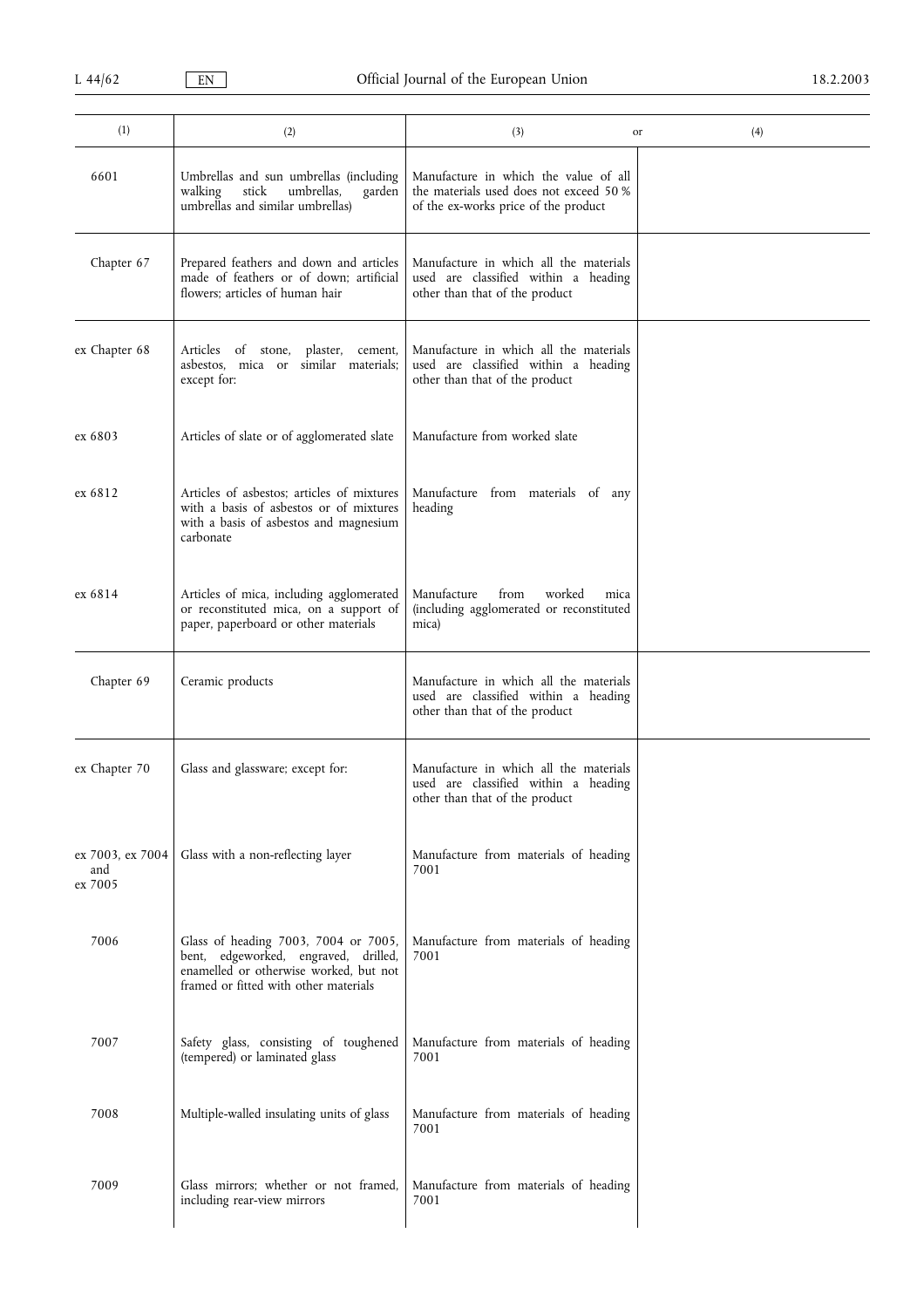| (1)           | (2)                                                                                                                                                                                                                                | (3)                                                                                                                                                                                                                                                                                                                                                                                                                                                                                  | (4)<br>or |
|---------------|------------------------------------------------------------------------------------------------------------------------------------------------------------------------------------------------------------------------------------|--------------------------------------------------------------------------------------------------------------------------------------------------------------------------------------------------------------------------------------------------------------------------------------------------------------------------------------------------------------------------------------------------------------------------------------------------------------------------------------|-----------|
| 7010          | Carboys, bottles, flasks, jars, pots, phials,<br>ampoules and other containers, of glass,<br>of a kind used for the conveyance or<br>packing of goods; preserving jars of<br>glass; stoppers, lids and other closures,<br>of glass | Manufacture in which all the materials<br>used are classified within a heading<br>other than that of the product,<br><sub>or</sub><br>Cutting of glassware, provided the value<br>of the uncut glassware does not exceed<br>50 % of the ex-works price of the<br>product                                                                                                                                                                                                             |           |
| 7013          | Glassware of a kind used for table,<br>kitchen, toilet, office, indoor decoration<br>or similar purposes (other than that of<br>heading 7010 or 7018)                                                                              | Manufacture in which all the materials<br>used are classified within a heading<br>other than that of the product,<br>or<br>Cutting of glassware, provided the value<br>of the uncut glassware does not exceed<br>50 % of the ex-works price of the<br>product<br>or<br>Hand-decoration (with the exception of<br>silk-screen printing) of hand-blown<br>glassware, provided the value of the<br>hand-blown glassware does not exceed<br>50 % of the ex-works price of the<br>product |           |
| ex 7019       | Articles (other than yarn) of glass fibres                                                                                                                                                                                         | Manufacture from<br>- uncoloured slivers, rovings, yarn or<br>chopped strands, or<br>- glass wool                                                                                                                                                                                                                                                                                                                                                                                    |           |
| ex Chapter 71 | Natural or cultured pearls, precious or<br>semi-precious stones, precious metals,<br>metals clad with precious metal, and<br>articles thereof; imitation jewellery; coin;<br>except for:                                           | Manufacture in which all the materials<br>used are classified within a heading<br>other than that of the product,                                                                                                                                                                                                                                                                                                                                                                    |           |
| ex 7101       | Natural or cultured pearls, graded and<br>temporarily strung for convenience of<br>transport                                                                                                                                       | Manufacture in which the value of all<br>the materials used does not exceed 50 %<br>of the ex-works price of the product                                                                                                                                                                                                                                                                                                                                                             |           |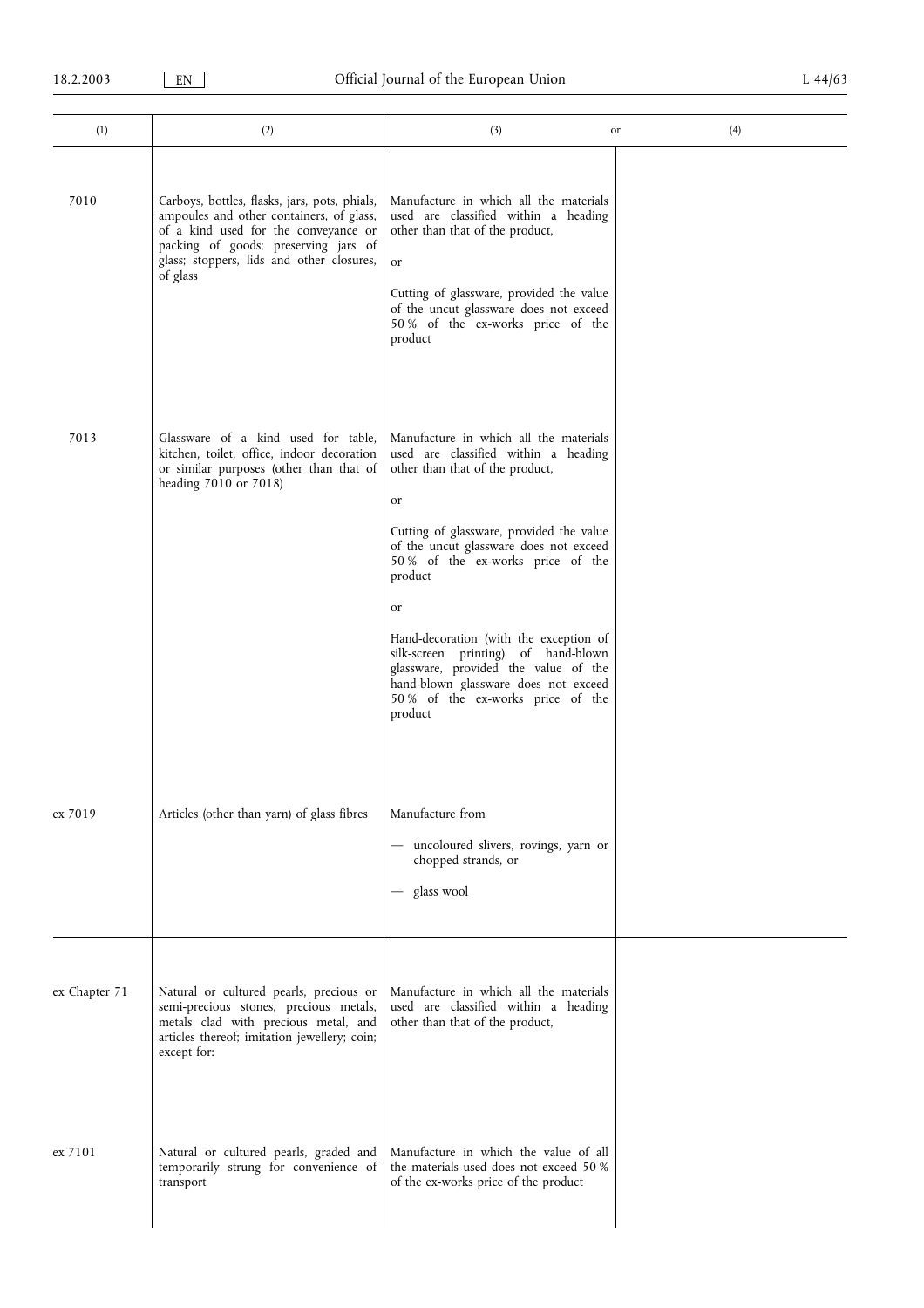| (1)                                | (2)                                                                                                                              | (3)                                                                                                                                                                                              | (4)<br>or |
|------------------------------------|----------------------------------------------------------------------------------------------------------------------------------|--------------------------------------------------------------------------------------------------------------------------------------------------------------------------------------------------|-----------|
| ex 7102, ex 7103<br>and<br>ex 7104 | Worked<br>precious<br>or semi-precious<br>synthetic<br>(natural,<br>stones<br>or<br>reconstructed)                               | Manufacture from unworked precious or<br>semi-precious stones                                                                                                                                    |           |
| 7106, 7108<br>and 7110             | Precious metals                                                                                                                  |                                                                                                                                                                                                  |           |
|                                    | - Unwrought                                                                                                                      | Manufacture<br>from<br>materials<br>not<br>classified within heading 7106, 7108 or<br>7110                                                                                                       |           |
|                                    |                                                                                                                                  | or                                                                                                                                                                                               |           |
|                                    |                                                                                                                                  | Electrolytic,<br>chemical<br>thermal<br>or<br>separation of precious metals of heading<br>7106, 7108 or 7110                                                                                     |           |
|                                    |                                                                                                                                  | or                                                                                                                                                                                               |           |
|                                    |                                                                                                                                  | Alloying of precious metals of heading<br>7106, 7108 or 7110 with each other or<br>with base metals                                                                                              |           |
|                                    | Semi-manufactured or in powder<br>form                                                                                           | Manufacture from unwrought precious<br>metals                                                                                                                                                    |           |
| ex 7107, ex 7109<br>and<br>ex 7111 | Metals clad with precious metals,<br>semi-manufactured                                                                           | Manufacture from metals clad with<br>precious metals, unwrought                                                                                                                                  |           |
| 7116                               | Articles of natural or cultured pearls,<br>semi-precious<br>precious<br>or or<br>stones<br>(natural, synthetic or reconstructed) | Manufacture in which the value of all<br>the materials used does not exceed 50 %<br>of the ex-works price of the product                                                                         |           |
| 7117                               | Imitation jewellery                                                                                                              | Manufacture in which all the materials<br>used are classified within a heading<br>other than that of the product                                                                                 |           |
|                                    |                                                                                                                                  | or                                                                                                                                                                                               |           |
|                                    |                                                                                                                                  | Manufacture from base metal parts, not<br>plated or covered with precious metals,<br>provided the value of all the materials<br>used does not exceed 50% of the<br>ex-works price of the product |           |
| ex Chapter 72                      | Iron and steel; except for:                                                                                                      | Manufacture in which all the materials<br>used are classified within a heading<br>other than that of the product                                                                                 |           |
| 7207                               | Semi-finished products of iron or<br>non-alloy steel                                                                             | Manufacture from materials of heading<br>7201, 7202, 7203, 7204 or 7205                                                                                                                          |           |
| 7208 to<br>7216                    | Flat-rolled products, bars and rods,<br>angles, shapes and sections of iron or<br>non-alloy steel                                | Manufacture from ingots, other primary<br>forms or semi-finished products of<br>heading 7206 or 7207                                                                                             |           |
| 7217                               | Wire of iron or non-alloy steel                                                                                                  | semi-finished<br>Manufacture<br>from<br>materials of heading 7207                                                                                                                                |           |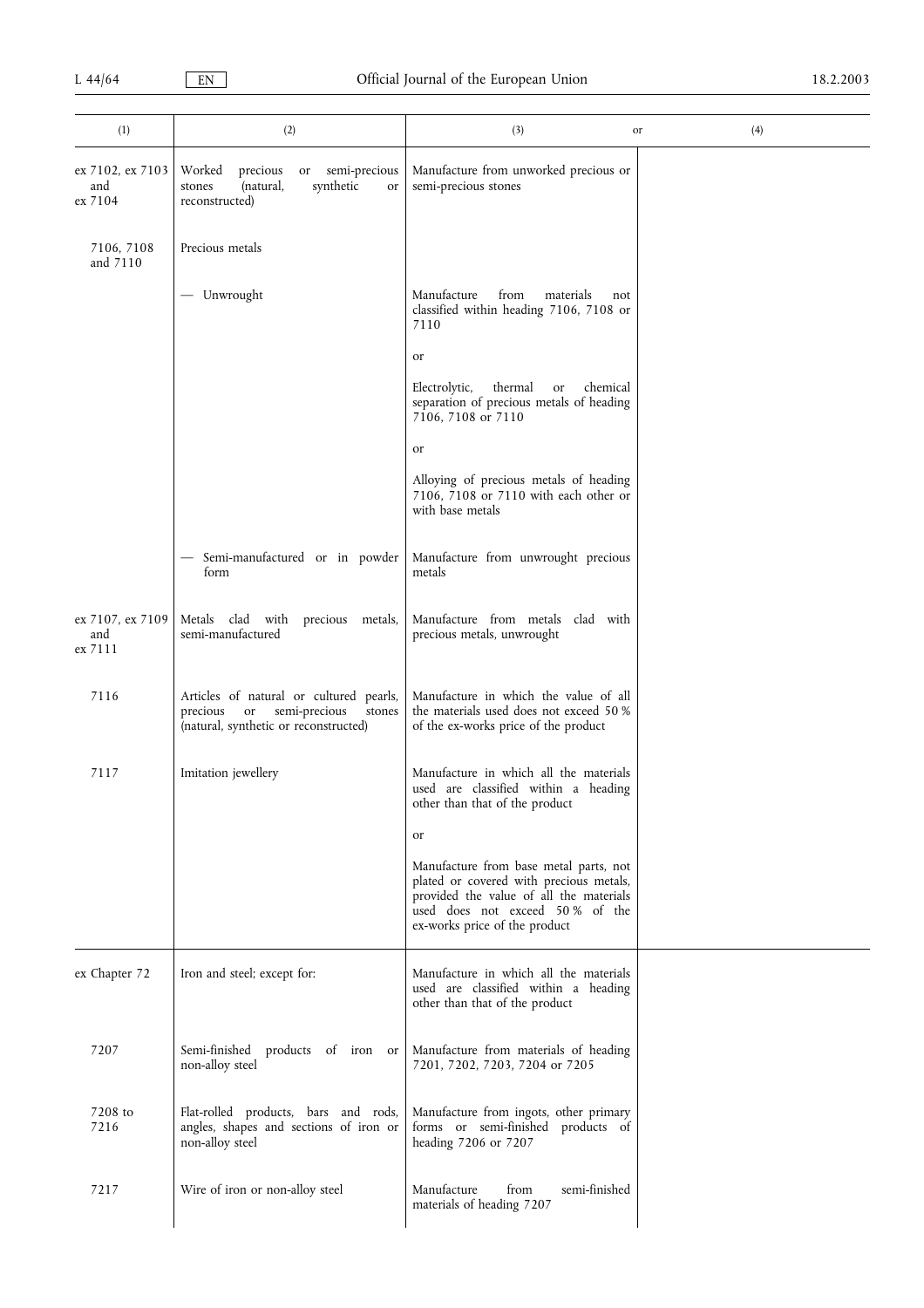| (1)                      | (2)                                                                                                                                                                                                                                                                                                                                                                                                                                                                                     | (3)                                                                                                                                                                                                 | (4)<br>or |
|--------------------------|-----------------------------------------------------------------------------------------------------------------------------------------------------------------------------------------------------------------------------------------------------------------------------------------------------------------------------------------------------------------------------------------------------------------------------------------------------------------------------------------|-----------------------------------------------------------------------------------------------------------------------------------------------------------------------------------------------------|-----------|
| ex 7218, 7219<br>to 7222 | Semi-finished<br>flat-rolled<br>products,<br>products, bars and rods, angles, shapes<br>and sections of stainless steel                                                                                                                                                                                                                                                                                                                                                                 | Manufacture from ingots or<br>other<br>primary forms of heading 7218                                                                                                                                |           |
| 7223                     | Wire of stainless steel                                                                                                                                                                                                                                                                                                                                                                                                                                                                 | Manufacture<br>semi-finished<br>from<br>materials of heading 7218                                                                                                                                   |           |
| ex 7224                  | Semi-finished products                                                                                                                                                                                                                                                                                                                                                                                                                                                                  | Manufacture from ingots or other<br>primary forms of heading 7206, 7218<br>or 7224                                                                                                                  |           |
| 7225<br>to 7228          | Flat-rolled products, hot-rolled bars and<br>rods, in irregularly wound coils; angles,<br>shapes and sections, of other alloy steel;<br>hollow drill bars and rods, of alloy or<br>non-alloy steel                                                                                                                                                                                                                                                                                      | Manufacture from ingots, other primary<br>forms or semi-finished products of<br>heading 7206, 7207, 7218 or 7224                                                                                    |           |
| 7229                     | Wire of other alloy steel                                                                                                                                                                                                                                                                                                                                                                                                                                                               | Manufacture<br>from<br>semi-finished<br>materials of heading 7224                                                                                                                                   |           |
| ex Chapter 73            | Articles of iron or steel; except for:                                                                                                                                                                                                                                                                                                                                                                                                                                                  | Manufacture in which all the materials<br>used are classified within a heading<br>other than that of the product                                                                                    |           |
| ex 7301                  | Sheet piling                                                                                                                                                                                                                                                                                                                                                                                                                                                                            | Manufacture from materials of heading<br>7206                                                                                                                                                       |           |
| 7302                     | Railway or tramway track construction<br>materials of iron or steel; rails, checkrails<br>and rackrails, switch blades, crossing<br>frogs, point rods and other crossing<br>pieces, sleepers (cross-ties), fish-plates,<br>chairs, chair wedges, sole pates (base<br>plates), rail clips, bedplates, ties and<br>other material specialised for jointing or<br>fixing rails                                                                                                             | Manufacture from materials of heading<br>7206                                                                                                                                                       |           |
| 7304, 7305<br>and 7306   | Tubes, pipes and hollow profiles, of iron<br>(other than cast iron) or steel                                                                                                                                                                                                                                                                                                                                                                                                            | Manufacture from materials of heading<br>7206, 7207, 7218 or 7224                                                                                                                                   |           |
| ex 7307                  | Tube or pipe fittings of stainless steel<br>(ISO No X5CrNiMo 1712), consisting of<br>several parts                                                                                                                                                                                                                                                                                                                                                                                      | Turning, drilling, reaming, threading,<br>deburring and sandblasting of forged<br>blanks the value of which does not<br>exceed 35 % of the ex-works price of the<br>product                         |           |
| 7308                     | (excluding)<br>prefabricated<br>Structures<br>buildings of heading 9406) and parts of<br>structures (for example, bridges and<br>bridge-sections, lock-gates, towers, lattice<br>masts, roofs, roofing frame-works, doors<br>and windows and their frames and<br>thresholds<br>for<br>doors,<br>shutters,<br>balustrades, pillars and columns), of iron<br>or steel; plates, rods, angles, shapes,<br>sections, tubes and the like, prepared for<br>use in structures, of iron or steel | Manufacture in which all the materials<br>used are classified within a heading<br>other than that of the product. However,<br>welded angles, shapes and sections of<br>heading 7301 may not be used |           |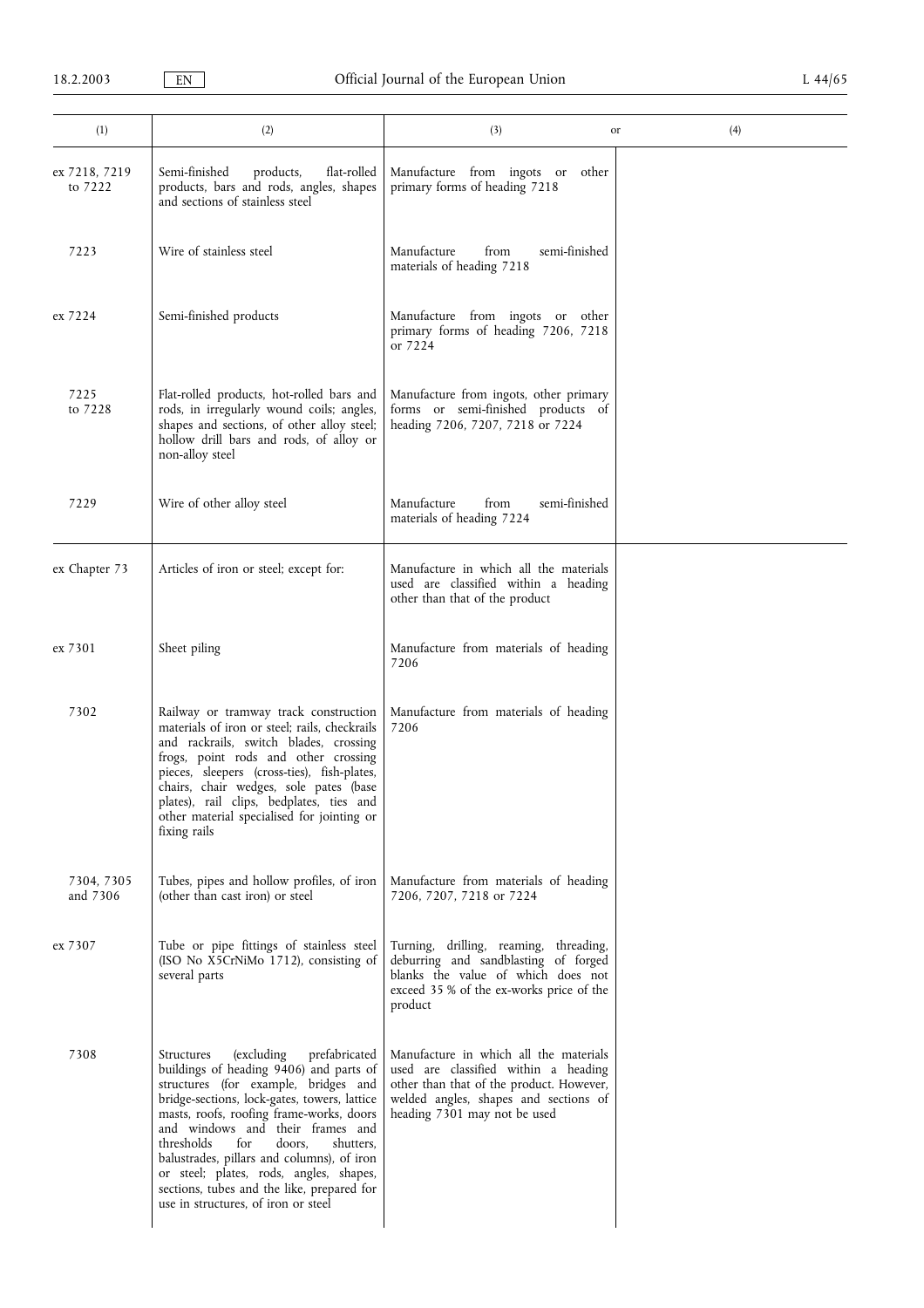| (1)           | (2)                                                                                                                                                                                                                                         | (3)<br>or                                                                                                                                   | (4)                                                                                                                      |
|---------------|---------------------------------------------------------------------------------------------------------------------------------------------------------------------------------------------------------------------------------------------|---------------------------------------------------------------------------------------------------------------------------------------------|--------------------------------------------------------------------------------------------------------------------------|
| ex 7315       | Skid chain                                                                                                                                                                                                                                  | Manufacture in which the value of all<br>the materials of heading 7315 used does<br>not exceed 50 % of the ex-works price<br>of the product |                                                                                                                          |
| 7321          | Stoves, ranges, grates, cookers (including<br>those with subsidiary boilers for central<br>heating), barbecues, braziers, gas rings,<br>plate warmers and similar nonelectric<br>domestic appliances and parts thereof, of<br>iron or steel | Manufacture in which all the materials<br>used are classified within a heading<br>other than that of the product                            | Manufacture in which the value of all<br>the materials used does not exceed 50 %<br>of the ex-works price of the product |
| ex Chapter 74 | Copper and articles thereof; except for:                                                                                                                                                                                                    | Manufacture in which:                                                                                                                       |                                                                                                                          |
|               |                                                                                                                                                                                                                                             | all the materials used are classified<br>within a heading other than that of<br>the product,                                                |                                                                                                                          |
|               |                                                                                                                                                                                                                                             | the value of all the materials used<br>does not exceed 50% of the<br>ex-works price of the product                                          |                                                                                                                          |
| 7401          | Copper<br>mattes;<br>copper<br>cement<br>(precipitated copper)                                                                                                                                                                              | Manufacture in which all the materials<br>used are classified within a heading<br>other than that of the product                            |                                                                                                                          |
| 7402          | Unrefined copper; copper anodes for<br>electrolytic refining                                                                                                                                                                                | Manufacture in which all the materials<br>used are classified within a heading<br>other than that of the product                            |                                                                                                                          |
| 7403          | Refined copper and copper alloys,<br>unwrought:                                                                                                                                                                                             |                                                                                                                                             |                                                                                                                          |
|               | — Refined copper                                                                                                                                                                                                                            | Manufacture in which all the materials<br>used are classified within a heading<br>other than that of the product                            |                                                                                                                          |
|               | Copper alloys and refined copper<br>containing other elements                                                                                                                                                                               | Manufacture from refined copper,<br>unwrought, or waste and scrap of<br>copper                                                              |                                                                                                                          |
| 7404          | Copper waste and scrap                                                                                                                                                                                                                      | Manufacture in which all the materials<br>used are classified within a heading<br>other than that of the product                            |                                                                                                                          |
| 7405          | Master alloys of copper                                                                                                                                                                                                                     | Manufacture in which all the materials<br>used are classified within a heading<br>other than that of the product                            |                                                                                                                          |
| ex Chapter 75 | Nickel and articles thereof; except for:                                                                                                                                                                                                    | Manufacture in which:                                                                                                                       |                                                                                                                          |
|               |                                                                                                                                                                                                                                             | all the materials used are classified<br>within a heading other than that of<br>the product,                                                |                                                                                                                          |
|               |                                                                                                                                                                                                                                             | the value of all the materials used<br>does not exceed 50% of the<br>ex-works price of the product                                          |                                                                                                                          |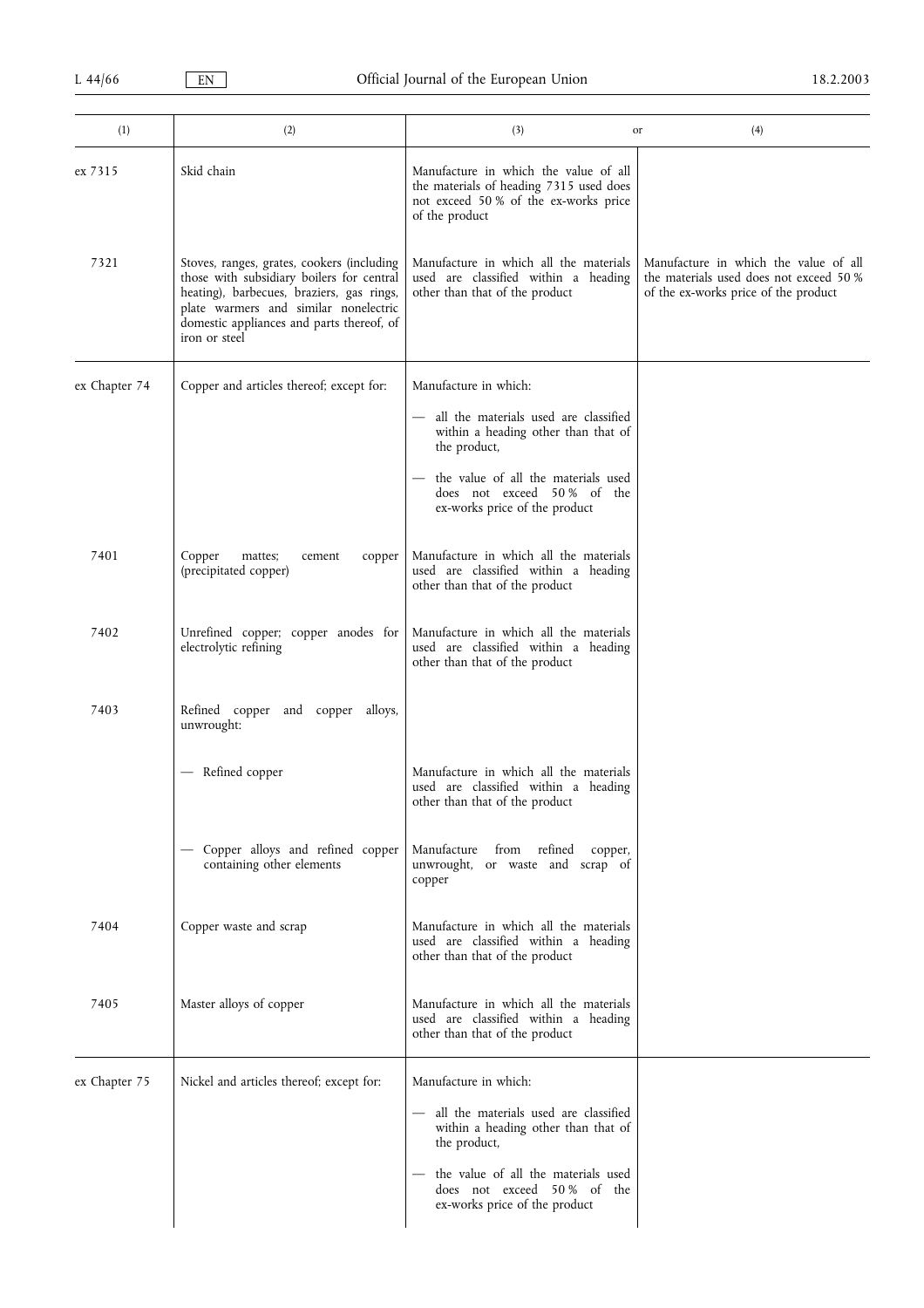| (1)             | (2)                                                                                                                                                                                                    | (3)                                                                                                                                                                                                                                                                                                                                                                                                                                                                        | (4)<br>or |
|-----------------|--------------------------------------------------------------------------------------------------------------------------------------------------------------------------------------------------------|----------------------------------------------------------------------------------------------------------------------------------------------------------------------------------------------------------------------------------------------------------------------------------------------------------------------------------------------------------------------------------------------------------------------------------------------------------------------------|-----------|
| 7501 to<br>7503 | Nickel mattes, nickel oxide sinters and<br>other intermediate products of nickel<br>metallurgy; unwrought nickel; nickel<br>waste and scrap                                                            | Manufacture in which all the materials<br>used are classified within a heading<br>other than that of the product                                                                                                                                                                                                                                                                                                                                                           |           |
| ex Chapter 76   | Aluminium and articles thereof; except<br>for:                                                                                                                                                         | Manufacture in which:<br>- all the materials used are classified<br>within a heading other than that of<br>the product,<br>- the value of all the materials used<br>does not exceed 50% of the<br>ex-works price of the product                                                                                                                                                                                                                                            |           |
| 7601            | Unwrought aluminium                                                                                                                                                                                    | Manufacture by thermal or electrolytic<br>treatment from unalloyed aluminium or<br>waste and scrap of aluminium                                                                                                                                                                                                                                                                                                                                                            |           |
| 7602            | Aluminium waste or scrap                                                                                                                                                                               | Manufacture in which all the materials<br>used are classified within a heading<br>other than that of the product                                                                                                                                                                                                                                                                                                                                                           |           |
| ex 7616         | Aluminium articles other than gauze,<br>cloth, grill, netting, fencing, reinforcing<br>fabric and similar materials (including<br>endless bands) of aluminium wire, and<br>expanded metal of aluminium | Manufacture in which:<br>all the materials used are classified<br>$\qquad \qquad -$<br>within a heading other than that of<br>the product. However, gauze, cloth,<br>grill, netting, fencing, reinforcing<br>similar<br>fabric<br>and<br>materials<br><i>(including</i><br>endless<br>bands)<br>of<br>aluminium wire, or expanded metal<br>of aluminium may be used,<br>the value of all the materials used<br>does not exceed 50% of the<br>ex-works price of the product |           |
| Chapter 77      | Reserved for possible future use in HS                                                                                                                                                                 |                                                                                                                                                                                                                                                                                                                                                                                                                                                                            |           |
| ex Chapter 78   | Lead and articles thereof; except for:                                                                                                                                                                 | Manufacture in which:<br>all the materials used are classified<br>within a heading other than that of<br>the product,<br>the value of all the materials used<br>does not exceed 50% of the<br>ex-works price of the product                                                                                                                                                                                                                                                |           |
| 7801            | Unwrought lead:                                                                                                                                                                                        |                                                                                                                                                                                                                                                                                                                                                                                                                                                                            |           |
|                 | Refined lead                                                                                                                                                                                           | Manufacture from 'bullion' or 'work' lead                                                                                                                                                                                                                                                                                                                                                                                                                                  |           |
|                 | — Other                                                                                                                                                                                                | Manufacture in which all the materials<br>used are classified within a heading<br>other than that of the product. However,<br>waste and scrap of heading 7802 may<br>not be used                                                                                                                                                                                                                                                                                           |           |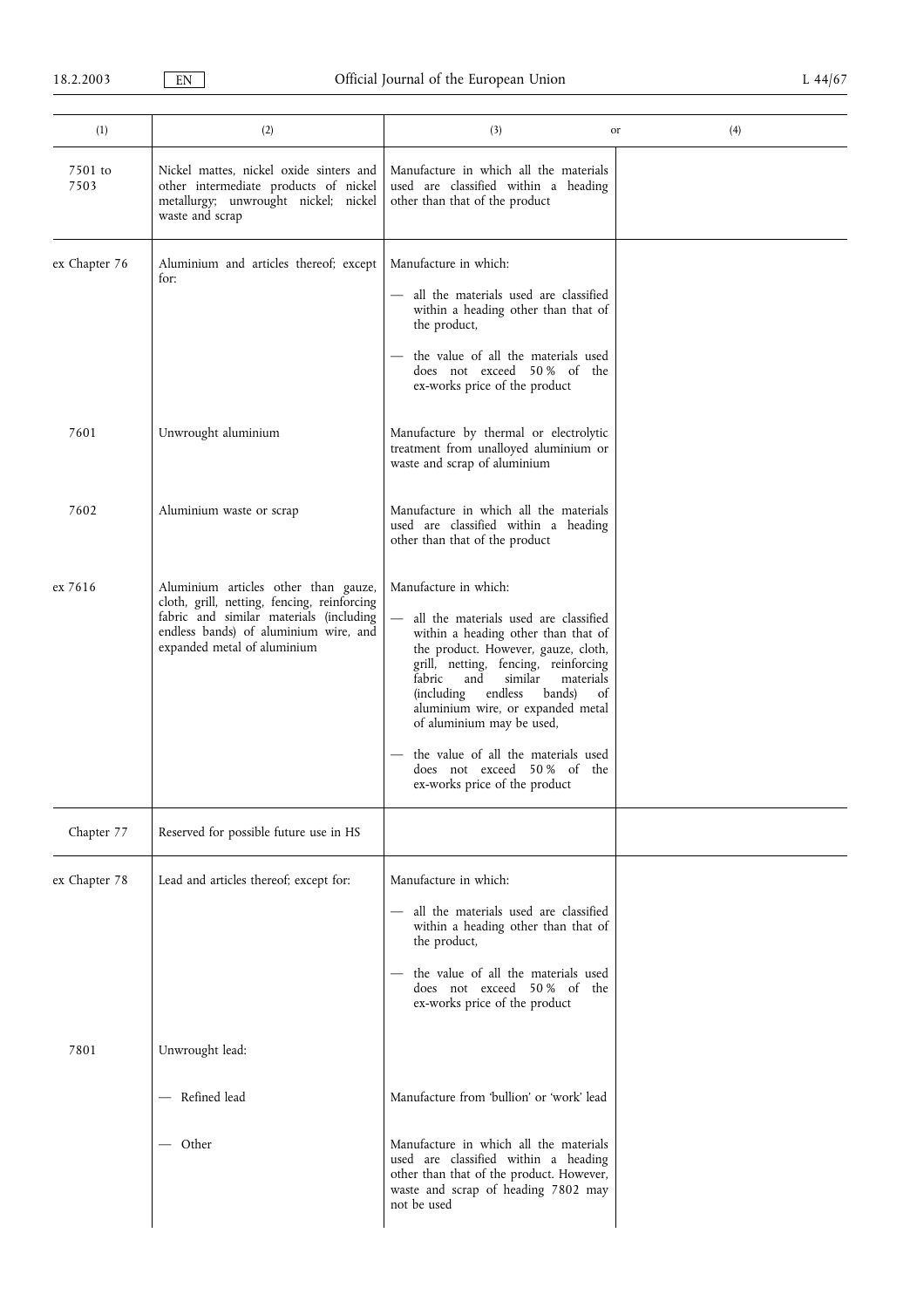| (1)              | (2)                                               | (3)                                                                                                                                                                              | (4)<br>or |
|------------------|---------------------------------------------------|----------------------------------------------------------------------------------------------------------------------------------------------------------------------------------|-----------|
| 7802             | Lead waste and scrap                              | Manufacture in which all the materials<br>used are classified within a heading<br>other than that of the product                                                                 |           |
| ex Chapter 79    | Zinc and articles thereof; except for:            | Manufacture in which:                                                                                                                                                            |           |
|                  |                                                   | - all the materials used are classified<br>within a heading other than that of<br>the product,                                                                                   |           |
|                  |                                                   | - the value of all the materials used<br>does not exceed 50% of the<br>ex-works price of the product                                                                             |           |
| 7901             | Unwrought zinc                                    | Manufacture in which all the materials<br>used are classified within a heading<br>other than that of the product. However,<br>waste and scrap of heading 7902 may<br>not be used |           |
| 7902             | Zinc waste and scrap                              | Manufacture in which all the materials<br>used are classified within a heading<br>other than that of the product                                                                 |           |
| ex Chapter 80    | Tin and articles thereof; except for:             | Manufacture in which:                                                                                                                                                            |           |
|                  |                                                   | - all the materials used are classified<br>within a heading other than that of<br>the product,                                                                                   |           |
|                  |                                                   | the value of all the materials used<br>does not exceed 50% of the<br>ex-works price of the product                                                                               |           |
| 8001             | Unwrought tin                                     | Manufacture in which all the materials<br>used are classified within a heading<br>other than that of the product. However,<br>waste and scrap of heading 8002 may<br>not be used |           |
| 8002 and<br>8007 | Tin waste and scrap; other articles of tin        | Manufacture in which all the materials<br>used are classified within a heading<br>other than that of the product                                                                 |           |
| Chapter 81       | Other base metals; cermets; articles<br>thereof:  |                                                                                                                                                                                  |           |
|                  | - Other base metals, wrought; articles<br>thereof | Manufacture in which the value of all<br>the materials classified within the same<br>heading as the product used does not<br>exceed 50 % of the ex-works price of the<br>product |           |
|                  | — Other                                           | Manufacture in which all the materials<br>used are classified within a heading<br>other than that of the product                                                                 |           |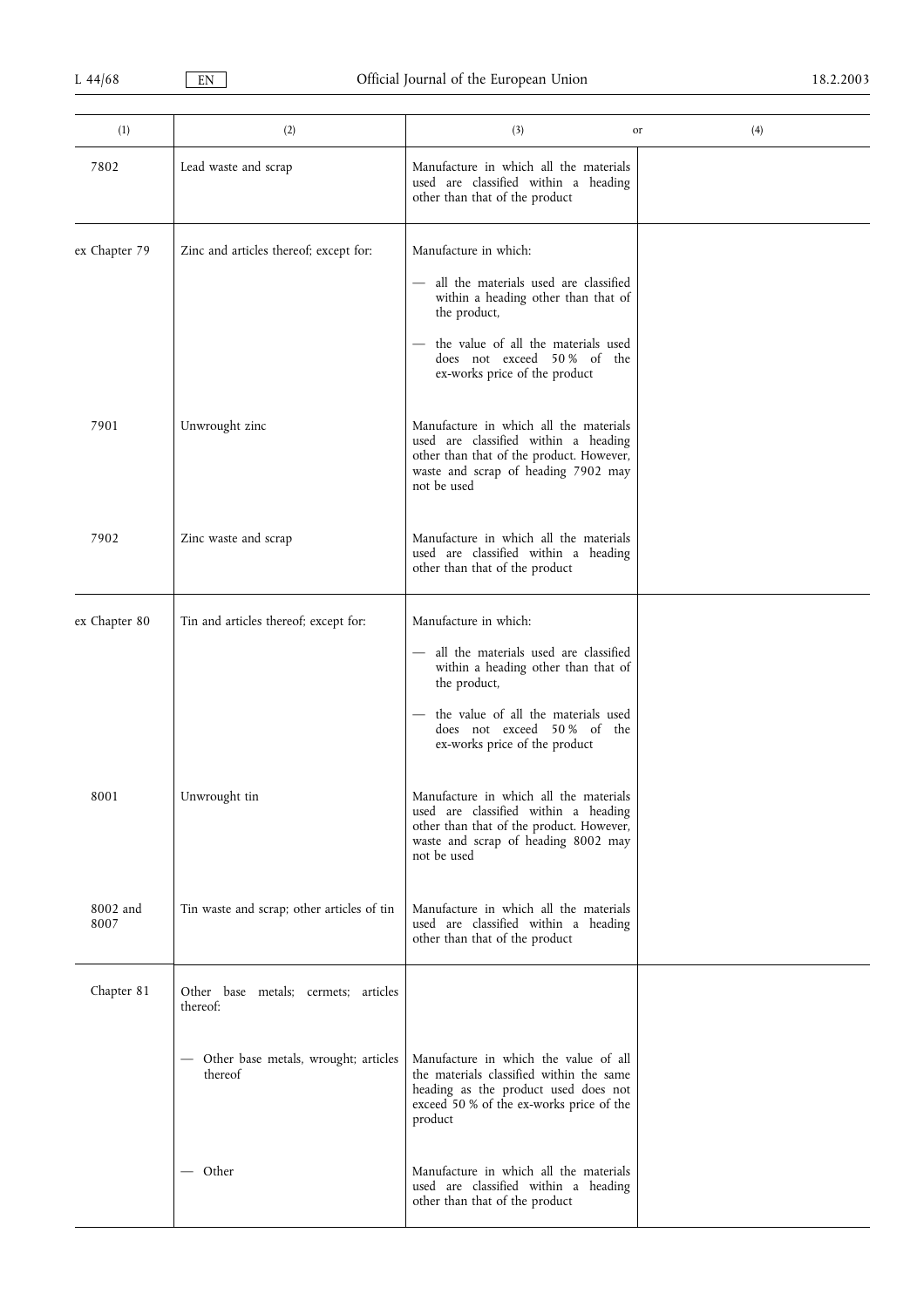| (1)           | (2)                                                                                                                                                                                                                                                                                                                                        | (3)                                                                                                                                                                                                                                                                                 | (4)<br>or |
|---------------|--------------------------------------------------------------------------------------------------------------------------------------------------------------------------------------------------------------------------------------------------------------------------------------------------------------------------------------------|-------------------------------------------------------------------------------------------------------------------------------------------------------------------------------------------------------------------------------------------------------------------------------------|-----------|
| ex Chapter 82 | Tools, implements, cutlery, spoons and<br>forks, of base metal; parts thereof of<br>base metal; except for:                                                                                                                                                                                                                                | Manufacture in which all the materials<br>used are classified within a heading<br>other than that of the product                                                                                                                                                                    |           |
| 8206          | Tools of two or more of the headings<br>8202 to 8205, put up in sets for retail<br>sale                                                                                                                                                                                                                                                    | Manufacture in which all the materials<br>used are classified within a heading<br>other than headings 8202 to 8205.<br>However, tools of headings 8202 to<br>8205 may be incorporated into the set<br>provided their value does not exceed<br>15 % of the ex-works price of the set |           |
| 8207          | Interchangeable tools for hand tools,<br>whether or not power-operated, or for<br>machine-tools (for example, for pressing,<br>stamping, punching, tapping, threading,<br>drilling, boring, broaching, milling,<br>turning, or screwdriving), including dies<br>for drawing or extruding metal, and rock<br>drilling or earth boring tools | Manufacture in which:<br>all the materials used are classified<br>within a heading other than that of<br>the product,<br>the value of all the materials used<br>does not exceed 40% of the<br>ex-works price of the product                                                         |           |
| 8208          | Knives and cutting blades, for machines<br>or for mechanical appliances                                                                                                                                                                                                                                                                    | Manufacture in which:<br>all the materials used are classified<br>within a heading other than that of<br>the product,<br>the value of all the materials used<br>does not exceed 40% of the<br>ex-works price of the product                                                         |           |
| ex 8211       | Knives with cutting blades, serrated or<br>not (including pruning knives), other<br>than knives of heading 8208                                                                                                                                                                                                                            | Manufacture in which all the materials<br>used are classified within a heading<br>other than that of the product. However,<br>knife blades and handles of base metal<br>may be used                                                                                                 |           |
| 8214          | Other articles of cutlery (for example,<br>hair clippers, butchers' or kitchen<br>cleavers, choppers and mincing knives,<br>paper knives); manicure or pedicure sets<br>and instruments (including nail files)                                                                                                                             | Manufacture in which all the materials<br>used are classified within a heading<br>other than that of the product. However,<br>handles of base metal may be used                                                                                                                     |           |
| 8215          | forks,<br>ladles,<br>skimmers,<br>Spoons,<br>cake-servers, fish-knives, butter-knives,<br>sugar tongs and similar kitchen or<br>tableware                                                                                                                                                                                                  | Manufacture in which all the materials<br>used are classified within a heading<br>other than that of the product. However,<br>handles of base metal may be used                                                                                                                     |           |
| ex Chapter 83 | Miscellaneous articles of base metal;<br>except for:                                                                                                                                                                                                                                                                                       | Manufacture in which all the materials<br>used are classified within a heading<br>other than that of the product                                                                                                                                                                    |           |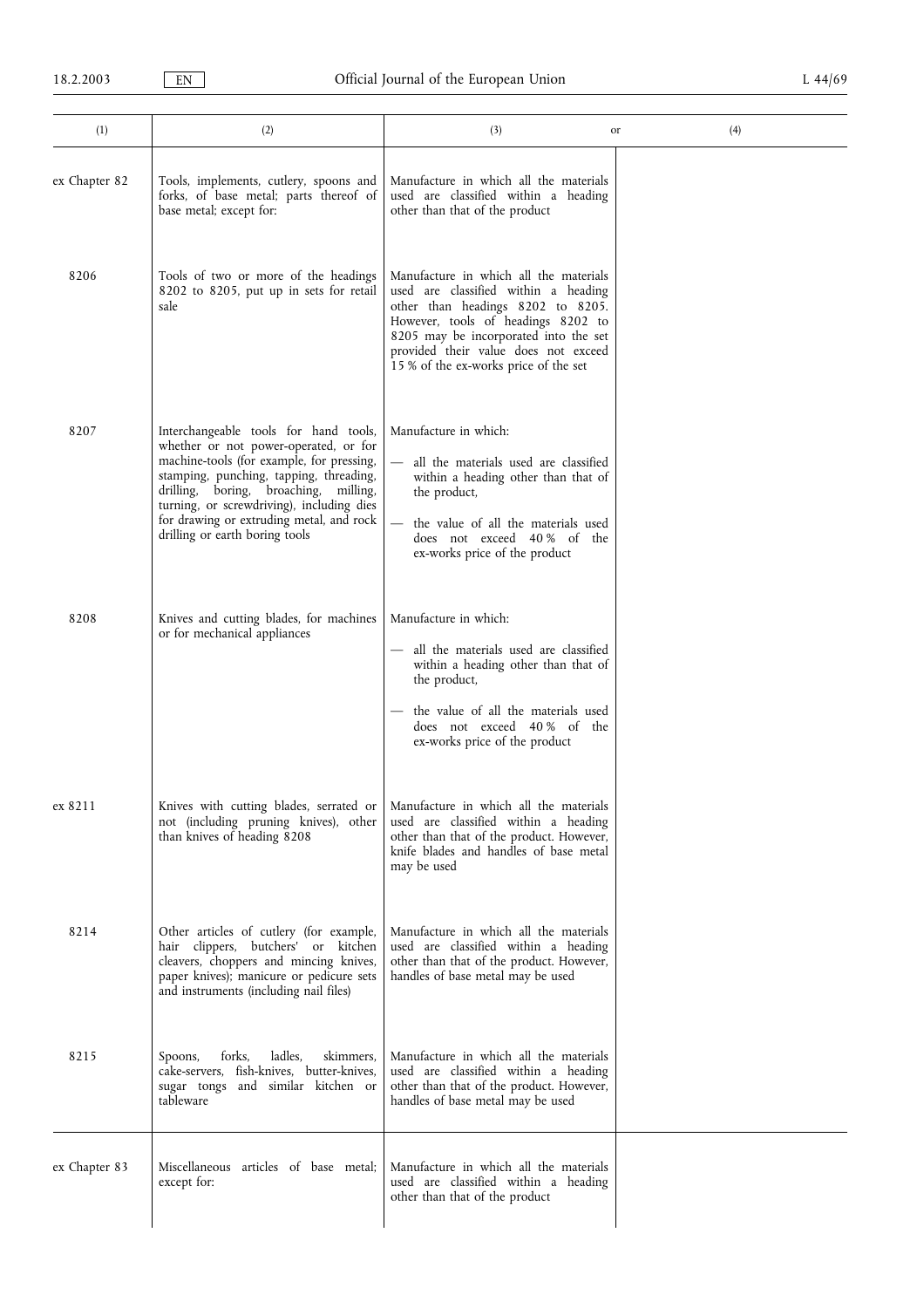| (1)                 | (2)                                                                                                                                                                                                                                   | (3)                                                                                                                                                                                                                                                                   | (4)<br>or                                                                                                                |
|---------------------|---------------------------------------------------------------------------------------------------------------------------------------------------------------------------------------------------------------------------------------|-----------------------------------------------------------------------------------------------------------------------------------------------------------------------------------------------------------------------------------------------------------------------|--------------------------------------------------------------------------------------------------------------------------|
| 8301                | Padlocks and locks (key, combination or<br>electrically operated), of base metal;<br>clasps<br>and frames with<br>clasps,<br>incorporating locks, of base metal; keys<br>and parts of any of the foregoing<br>articles, of base metal | Manufacture in which all the materials<br>used are classified within a heading<br>other than that of the product                                                                                                                                                      | Manufacture in which the value of all<br>the materials used does not exceed 50 %<br>of the ex-works price of the product |
| ex 8302             | Other mountings, fittings and similar<br>articles suitable for buildings,<br>and<br>automatic door closers                                                                                                                            | Manufacture in which all the materials<br>used are classified within a heading<br>other than that of the product. However,<br>the other materials of heading 8302<br>may be used provided their value does<br>not exceed 20 % of the ex-works price<br>of the product |                                                                                                                          |
| ex 8306             | Statuettes and other ornaments, of base<br>metal                                                                                                                                                                                      | Manufacture in which all the materials<br>used are classified within a heading<br>other than that of the product. However,<br>the other materials of heading 8306<br>may be used provided their value does<br>not exceed 30% of the ex-works price<br>of the product  |                                                                                                                          |
| ex Chapter 84 $(1)$ | Nuclear reactors, boilers, machinery and<br>mechanical appliances; parts thereof;<br>except for:                                                                                                                                      | Manufacture in which:<br>- all the materials used are classified<br>within a heading other than that of<br>the product,<br>the value of all the materials used<br>does not exceed 40% of the<br>ex-works price of the product                                         | Manufacture in which the value of all<br>the materials used does not exceed 30 %<br>of the ex-works price of the product |
| 8402                | Steam or other vapour generating boilers<br>(other than central heating hot water<br>boilers capable also of producing low<br>pressure steam); super heated water<br>boilers                                                          | Manufacture in which:<br>— all the materials used are classified<br>within a heading other than that of<br>the product,<br>the value of all the materials used<br>does not exceed 40% of the<br>ex-works price of the product                                         | Manufacture in which the value of all<br>the materials used does not exceed 25 %<br>of the ex-works price of the product |
| 8403 and<br>ex 8404 | Central heating boilers other than those<br>of heading 8402 and auxiliary plant for<br>central heating boilers                                                                                                                        | Manufacture in which all the materials<br>used are classified within a heading<br>other than heading 8403 or 8404                                                                                                                                                     | Manufacture in which the value of all<br>the materials used does not exceed 40 %<br>of the ex-works price of the product |
| 8406                | turbines<br>and other vapour<br>Steam<br>turbines                                                                                                                                                                                     | Manufacture in which the value of all<br>the materials used does not exceed 40 %<br>of the ex-works price of the product                                                                                                                                              |                                                                                                                          |
| 8407                | Spark-ignition reciprocating or rotary<br>internal combustion piston engines                                                                                                                                                          | Manufacture in which the value of all<br>the materials used does not exceed 40 %<br>of the ex-works price of the product $(2)$                                                                                                                                        |                                                                                                                          |

<sup>(</sup> 1) See Note 10 Appendix II(a) for heading ex 8401 (nuclear fuel elements).

<sup>(</sup> 2) See Note 11 Appendix II(a).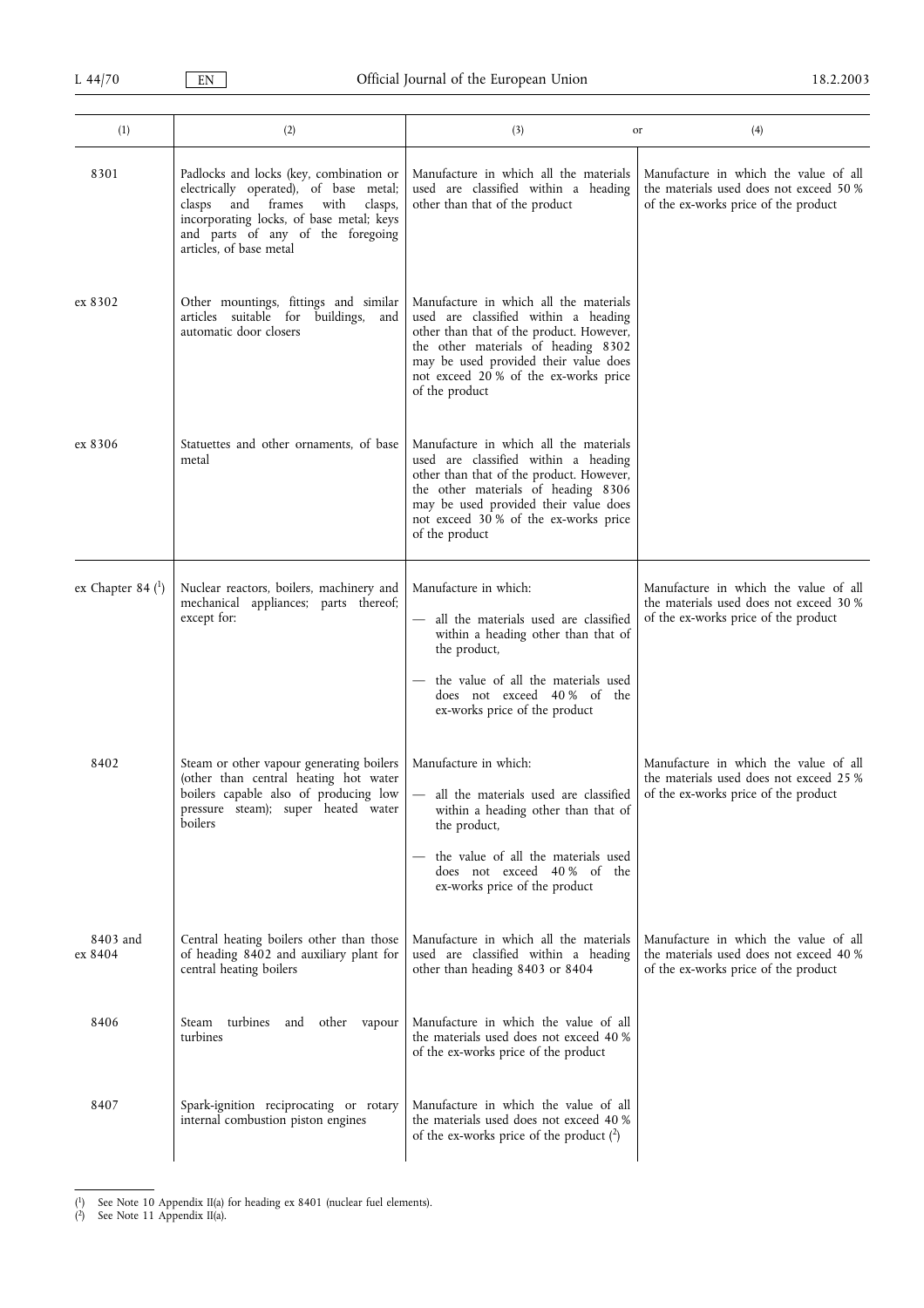| (1)     | (2)                                                                                                         | (3)                                                                                                                                                                                                                             | (4)<br>or                                                                                                                |
|---------|-------------------------------------------------------------------------------------------------------------|---------------------------------------------------------------------------------------------------------------------------------------------------------------------------------------------------------------------------------|--------------------------------------------------------------------------------------------------------------------------|
| 8408    | Compression-ignition<br>internal<br>com-<br>bustion piston engines<br>(diesel<br>or<br>semi-diesel engines) | Manufacture in which the value of all<br>the materials used does not exceed 40 %<br>of the ex-works price of the product $(1)$                                                                                                  |                                                                                                                          |
| 8409    | Parts suitable for use solely or<br>principally with:                                                       |                                                                                                                                                                                                                                 |                                                                                                                          |
|         | - Engines of heading 8407 or 8407,<br>to be used in vehicles of Chapter 87                                  | Manufacture in which all the materials<br>used are classified within a heading<br>other than that of the product                                                                                                                | Manufacture in which the value of all<br>the materials used does not exceed 40 %<br>of the ex-works price of the product |
|         | - Other engines of heading 8407 or<br>8408                                                                  | Manufacture in which the value of all<br>the materials used does not exceed 40 %<br>of the ex-works price of the product                                                                                                        |                                                                                                                          |
| 8411    | Turbo-jets, turbo propellers and other<br>gas turbines                                                      | Manufacture in which:<br>- all the materials used are classified<br>within a heading other than that of<br>the product,<br>- the value of all the materials used<br>does not exceed 40% of the<br>ex-works price of the product | Manufacture in which the value of all<br>the materials used does not exceed 25 %<br>of the ex-works price of the product |
| 8412    | Other engines and motors                                                                                    | Manufacture in which the value of all<br>the materials used does not exceed 40 %<br>of the ex-works price of the product                                                                                                        |                                                                                                                          |
| ex 8413 | Rotary positive displacement pumps                                                                          | Manufacture in which:<br>- all the materials used are classified<br>within a heading other than that of<br>the product,<br>- the value of all the materials used<br>does not exceed 40% of the<br>ex-works price of the product | Manufacture in which the value of all<br>the materials used does not exceed 25 %<br>of the ex-works price of the product |
| ex 8414 | - Industrial fans, blowers and the like                                                                     | Manufacture in which:<br>- all the materials used are classified<br>within a heading other than that of<br>the product,<br>- the value of all the materials used<br>does not exceed 40% of the<br>ex-works price of the product | Manufacture in which the value of all<br>the materials used does not exceed 25 %<br>of the ex-works price of the product |
|         | Electro-mechanical tools for working<br>in the hand with self-contained<br>electric motor; parts thereof    | Manufacture in which all the materials<br>used are classified within a heading<br>other than that of the product, except<br>for materials of headings 6804, 8202,<br>8207, 8208, 8466, 8467, 8501 and<br>8548                   | Manufacture in which the value of all<br>the materials used does not exceed 50 %<br>of the ex-works price of the product |

( 1) See Note 11 Appendix II(a).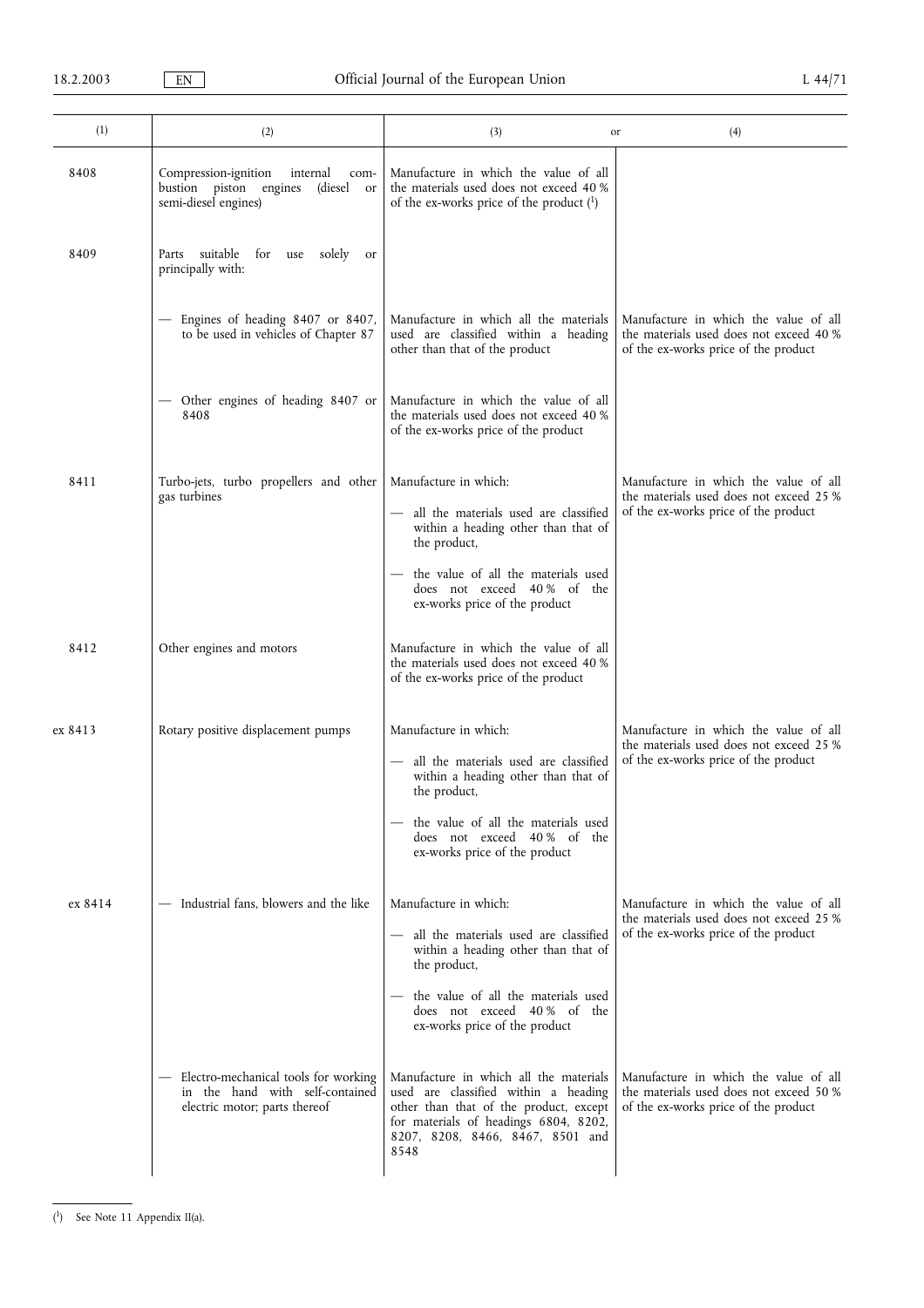| (1)  | (2)                                                                                                                                                                                                                                                                                           | (3)<br>or                                                                                                                                                                                                                                                                                                                                                    | (4)                                                                                                                      |
|------|-----------------------------------------------------------------------------------------------------------------------------------------------------------------------------------------------------------------------------------------------------------------------------------------------|--------------------------------------------------------------------------------------------------------------------------------------------------------------------------------------------------------------------------------------------------------------------------------------------------------------------------------------------------------------|--------------------------------------------------------------------------------------------------------------------------|
| 8415 | Air conditioning machines, comprising a<br>motor-driven fan and elements for<br>changing the temperature and humidity,<br>including those machines in which the<br>humidity cannot be separately regulated                                                                                    | Manufacture in which the value of all<br>the materials used does not exceed 40 %<br>of the ex-works price of the product                                                                                                                                                                                                                                     |                                                                                                                          |
| 8418 | Refrigerators,<br>freezers<br>and<br>other<br>refrigerating or freezing equipment,<br>electric or other; heat pumps other than<br>air conditioning machines of heading<br>8415:                                                                                                               |                                                                                                                                                                                                                                                                                                                                                              |                                                                                                                          |
|      | Combined refrigerator-freezers, fitted<br>separate external<br>doors,<br>with<br>refrigerators<br>household<br>type,<br>refrigerating or freezing display<br>counters, cabinets, showcases and<br>the like, other refrigerators, freezers<br>and other refrigerating or freezing<br>equipment | Manufacture in which all the materials<br>used are classified within a heading<br>other than that of the product, except<br>for materials of Chapter 73 and headings<br>8414 and 9032                                                                                                                                                                        | Manufacture in which the value of all<br>the materials used does not exceed 50 %<br>of the ex-works price of the product |
|      | Freezers and compression type units<br>heat-<br>condensers<br>whose<br>are<br>exchangers                                                                                                                                                                                                      | Manufacture in which:<br>- all the materials used are classified<br>within a heading other than that of<br>the product,<br>- the value of all the materials used<br>does not exceed 40% of the<br>ex-works price of the product,<br>the value of all the non-originating<br>materials used does not exceed the<br>value of the originating materials<br>used | Manufacture in which the value of all<br>the materials used does not exceed 25 %<br>of the ex-works price of the product |
|      | designed<br>receive<br>Furniture<br>to<br>refrigerating or freezing equipment                                                                                                                                                                                                                 | Manufacture in which all the materials<br>used are classified within a heading<br>other than that of the product, except<br>for materials of Chapter 94                                                                                                                                                                                                      | Manufacture in which the value of all<br>the materials used does not exceed 50 %<br>of the ex-works price of the product |
|      | Other parts of refrigerators                                                                                                                                                                                                                                                                  | Manufacture in which all the materials<br>used are classified within a heading<br>other than that of the product, except<br>for materials of Chapter 73 and headings<br>8414 and 9032                                                                                                                                                                        | Manufacture in which the value of all<br>the materials used does not exceed 35 %<br>of the ex-works price of the product |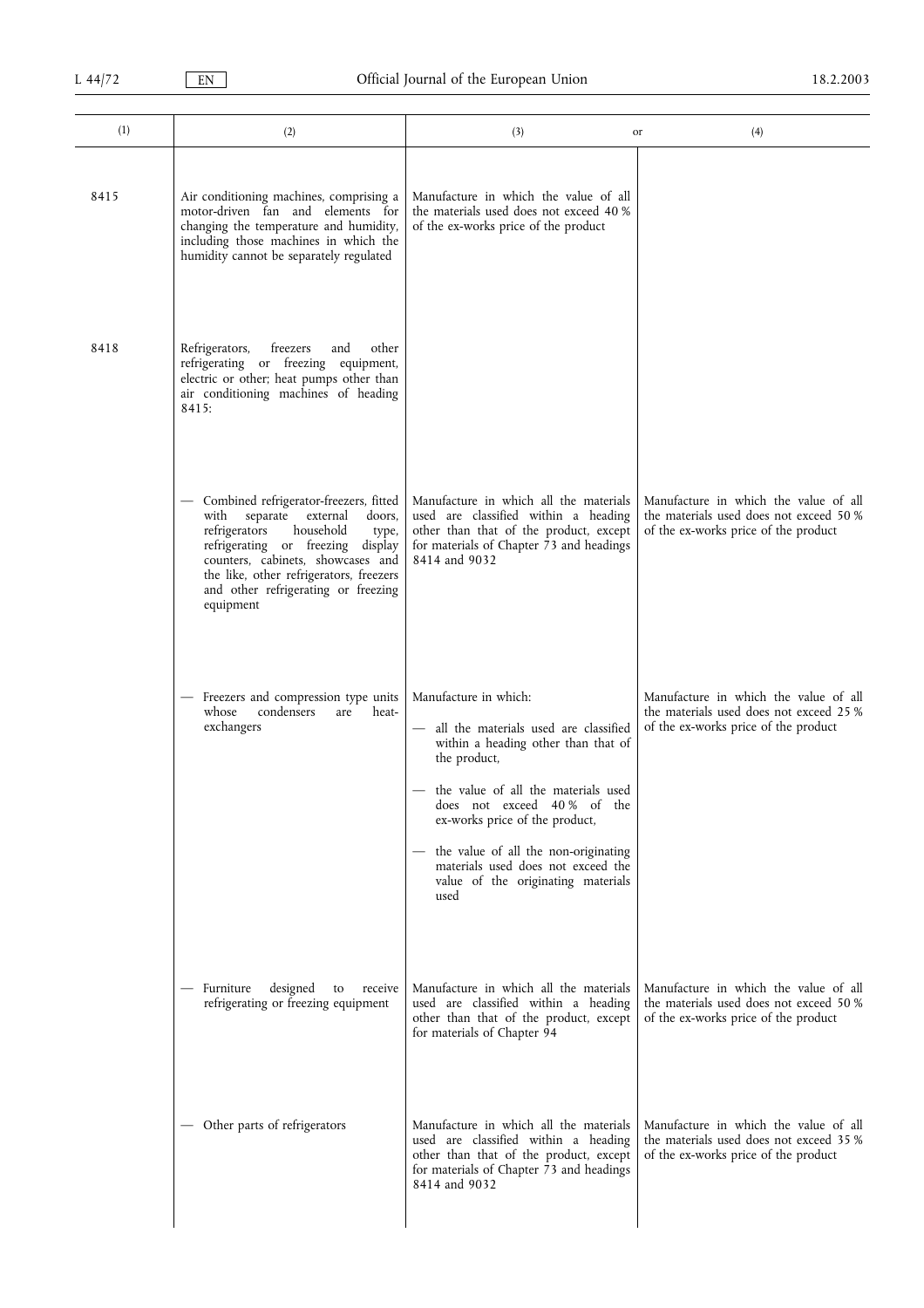| (1)     | (2)                                                                                                                                                                                    | (3)                                                                                                                                                                                                                                                                                                                       | (4)<br>or                                                                                                                                                  |
|---------|----------------------------------------------------------------------------------------------------------------------------------------------------------------------------------------|---------------------------------------------------------------------------------------------------------------------------------------------------------------------------------------------------------------------------------------------------------------------------------------------------------------------------|------------------------------------------------------------------------------------------------------------------------------------------------------------|
| ex 8419 | - Machines for wood, paper pulp and<br>paperboard<br>industries,<br>except<br>electro-mechanical tools for working<br>in the hand with self-contained<br>electric motor                | Manufacture in which:<br>- the value of all the materials used<br>does not exceed 40% of the<br>ex-works price of the product,<br>where, within the above limit, the<br>materials classified within the same<br>heading as the product are only<br>used up to a value of 25 % of the<br>ex-works price of the product     | Manufacture in which the value of all<br>the materials used does not exceed 30 %<br>of the ex-works price of the product                                   |
|         | - Electro-mechanical tools for working<br>in the hand with self-contained<br>electric motor; parts thereof                                                                             | Manufacture in which all the materials<br>used are classified within a heading<br>other than that of the product, except<br>for materials of headings 6804, 8202,<br>8207, 8208, 8466, 8467, 8501 and<br>8548                                                                                                             | Manufacture in which the value of all<br>the materials used does not exceed 50 %<br>of the ex-works price of the product                                   |
| 8420    | Calendering or other rolling machines,<br>other than for metals or glass, and<br>cylinders therefor                                                                                    | Manufacture:<br>- in which the value of all the<br>materials used does not exceed 40 %<br>of the ex-works price of the<br>product,<br>where, within the above limit, the<br>materials classified within the same<br>heading as the product are only<br>used up to a value of 25 % of the<br>ex-works price of the product | Manufacture in which the value of all<br>the materials used does not exceed 30 %<br>of the ex-works price of the product                                   |
| ex 8422 | motor; parts thereof                                                                                                                                                                   | Electro-mechanical tools for working in   Manufacture in which all the materials   Manufacture in which the value of all<br>other than that of the product, except<br>for materials of headings 6804, 8202,<br>8207, 8208, 8466, 8467, 8501 and<br>8548                                                                   | the hand with self-contained electric used are classified within a heading the materials used does not exceed 50 %<br>of the ex-works price of the product |
| 8423    | Weighing machinery (excluding balances<br>of a sensitivity of 5 cg or better),<br>including weight operated counting or<br>checking machines; weighing machine<br>weights of all kinds | Manufacture in which:<br>- all the materials used are classified<br>within a heading other than that of<br>the product,<br>the value of all the materials used<br>does not exceed 40% of the<br>ex-works price of the product                                                                                             | Manufacture in which the value of all<br>the materials used does not exceed 25 %<br>of the ex-works price of the product                                   |
| ex 8424 | Electro-mechanical tools for working in<br>the hand with self-contained electric<br>motor; parts thereof                                                                               | Manufacture in which all the materials<br>used are classified within a heading<br>other than that of the product, except<br>for materials of headings 6804, 8202,<br>8207, 8208, 8466, 8467, 8501 and<br>8548                                                                                                             | Manufacture in which the value of all<br>the materials used does not exceed 50 %<br>of the ex-works price of the product                                   |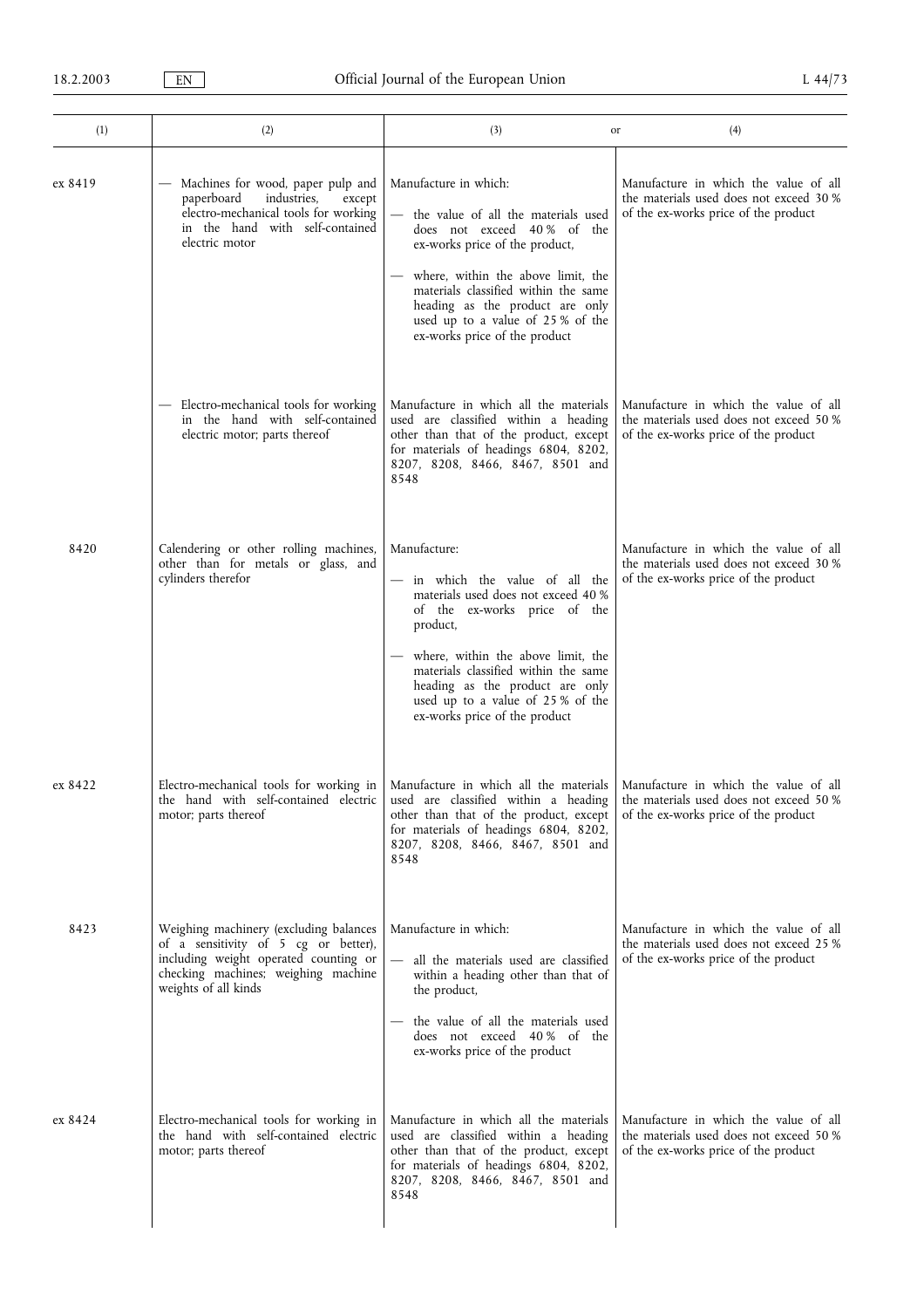| (1)             | (2)                                                                                                                                                                                                                                                         | (3)                                                                                                                                                                                                                                                                                                      | (4)<br>or                                                                                                                |
|-----------------|-------------------------------------------------------------------------------------------------------------------------------------------------------------------------------------------------------------------------------------------------------------|----------------------------------------------------------------------------------------------------------------------------------------------------------------------------------------------------------------------------------------------------------------------------------------------------------|--------------------------------------------------------------------------------------------------------------------------|
| 8425 to<br>8428 | Lifting, handling, loading or unloading<br>machinery                                                                                                                                                                                                        | Manufacture in which:<br>- the value of all the materials used<br>does not exceed 40% of the<br>ex-works price of the product,<br>where, within the above limit, the<br>materials classified within heading<br>8431 are only used up to a value of<br>10 % of the ex-works price of the<br>product       | Manufacture in which the value of all<br>the materials used does not exceed 30 %<br>of the ex-works price of the product |
| 8429            | Self-propelled bulldozers, angledozers,<br>graders, levellers, scrapers, mechanical<br>shovels, excavators, shovel loaders,<br>tamping machines and road rollers:                                                                                           |                                                                                                                                                                                                                                                                                                          |                                                                                                                          |
|                 | Road rollers                                                                                                                                                                                                                                                | Manufacture in which the value of all<br>the materials used does not exceed 40 %<br>of the ex-works price of the product                                                                                                                                                                                 |                                                                                                                          |
|                 | - Other                                                                                                                                                                                                                                                     | Manufacture:<br>- in which the value of all the<br>materials used does not exceed 40 %<br>of the ex-works price of the<br>product,<br>- where, within the above limit, the<br>materials classified within heading<br>8431 are only used up to a value of<br>10 % of the ex-works price of the<br>product | Manufacture in which the value of all<br>the materials used does not exceed 30 %<br>of the ex-works price of the product |
| 8430            | Other<br>moving,<br>grading,<br>levelling,<br>excavating,<br>scraping,<br>tamping,<br>compacting,<br>extracting<br>boring<br>$\,$ or<br>machinery, for earth, minerals or ores;<br>pile-drivers<br>and<br>pile-extractors;<br>snow-ploughs and snow-blowers | Manufacture:<br>in which the value of all the<br>materials used does not exceed 40 %<br>of the ex-works price of the<br>product,<br>where, within the above limit, the<br>materials classified within heading<br>8431 are only used up to a value of<br>10 % of the ex-works price of the<br>product     | Manufacture in which the value of all<br>the materials used does not exceed 30 %<br>of the ex-works price of the product |
| ex 8431         | suitable for use<br>solely<br>Parts<br>or<br>principally with road rollers                                                                                                                                                                                  | Manufacture in which the value of all<br>the materials used does not exceed 40 %<br>of the ex-works price of the product                                                                                                                                                                                 |                                                                                                                          |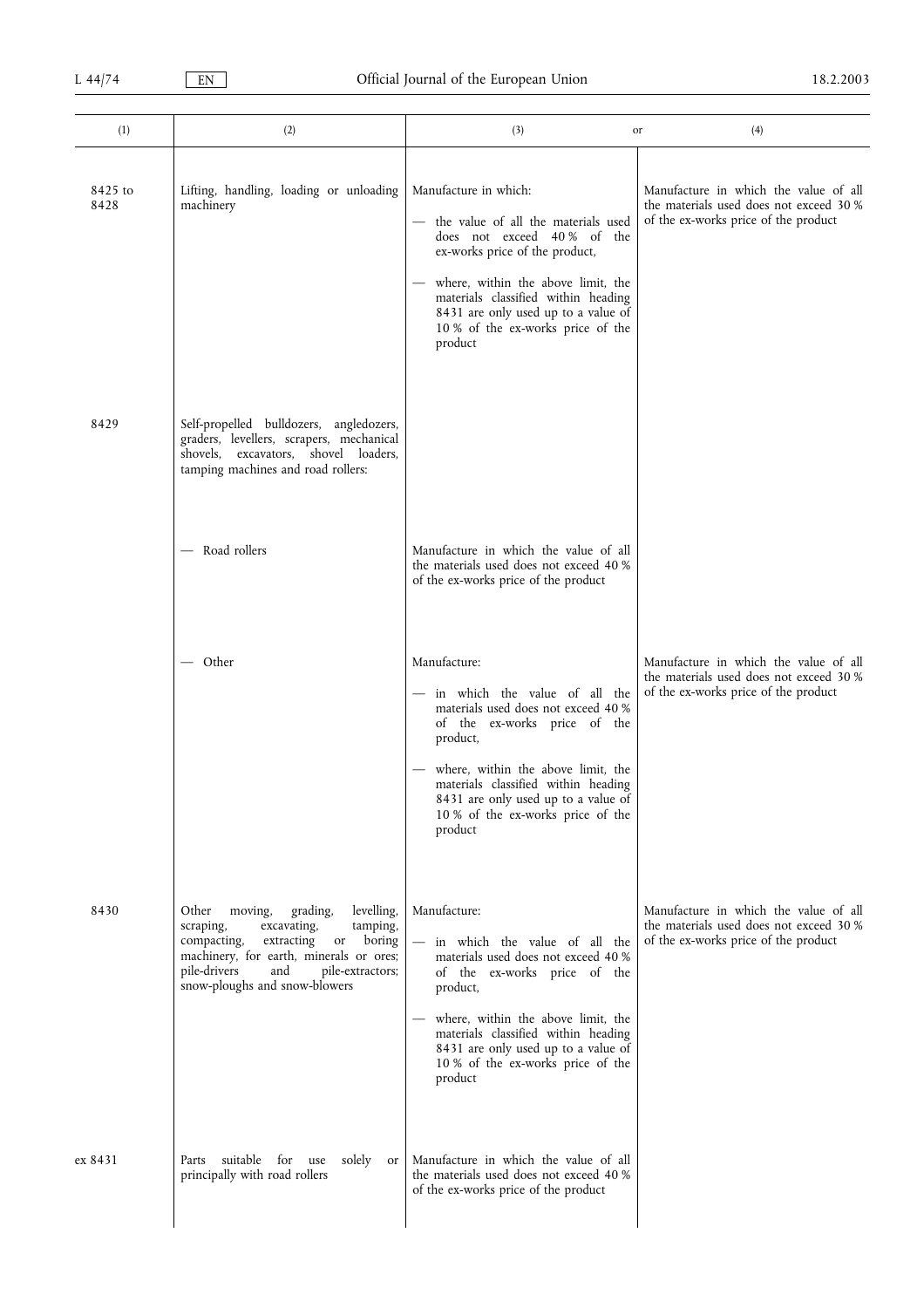| (1)             | (2)                                                                                                                                                                                | (3)                                                                                                                                                                                                                                                                                                                                                                                                            | (4)<br>or                                                                                                                |
|-----------------|------------------------------------------------------------------------------------------------------------------------------------------------------------------------------------|----------------------------------------------------------------------------------------------------------------------------------------------------------------------------------------------------------------------------------------------------------------------------------------------------------------------------------------------------------------------------------------------------------------|--------------------------------------------------------------------------------------------------------------------------|
| 8439            | Machinery for making pulp of fibrous<br>cellulosic material or for making or<br>finishing paper or paperboard                                                                      | Manufacture:<br>in which the value of all the<br>materials used does not exceed 40 %<br>of the ex-works price of the<br>product,<br>where, within the above limit, the<br>materials classified within the same<br>heading as the product are only<br>used up to a value of 25 % of the<br>ex-works price of the product                                                                                        | Manufacture in which the value of all<br>the materials used does not exceed 30 %<br>of the ex-works price of the product |
| 8441            | Other machinery for making up paper<br>pulp, paper or paperboard, including<br>cutting machines of all kinds                                                                       | Manufacture:<br>- in which the value of all the<br>materials used does not exceed 40 %<br>of the ex-works price of the<br>product,<br>- where, within the above limit, the<br>materials classified within the same<br>heading as the product are only<br>used up to a value of 25 % of the<br>ex-works price of the product                                                                                    | Manufacture in which the value of all<br>the materials used does not exceed 30 %<br>of the ex-works price of the product |
| 8444 to<br>8447 | Machines of these headings for use in<br>the textile industry                                                                                                                      | Manufacture in which the value of all<br>the materials used does not exceed 40 %<br>of the ex-works price of the product                                                                                                                                                                                                                                                                                       |                                                                                                                          |
| ex 8448         | Auxiliary machinery for use with<br>machines of headings 8444 and 8445                                                                                                             | Manufacture in which the value of all<br>the materials used does not exceed 40 %<br>of the ex-works price of the product                                                                                                                                                                                                                                                                                       |                                                                                                                          |
| 8452            | machines,<br>Sewing<br>other<br>than<br>book-sewing machines of heading 8440;<br>furniture, bases and covers specially<br>designed for sewing machines; sewing<br>machine needles: |                                                                                                                                                                                                                                                                                                                                                                                                                |                                                                                                                          |
|                 | - Sewing machines (lock stitch only)<br>with heads of a weight not<br>exceeding 16 kg without motor or<br>17 kg with motor                                                         | Manufacture:<br>- in which the value of all the<br>materials used does not exceed 40 %<br>of the ex-works price of the<br>product,<br>- where the value of<br>all the<br>non-originating materials used in<br>assembling the head (without<br>motor) does not exceed the value of<br>the originating materials used,<br>- the thread tension, crochet and<br>zigzag mechanisms used are already<br>originating |                                                                                                                          |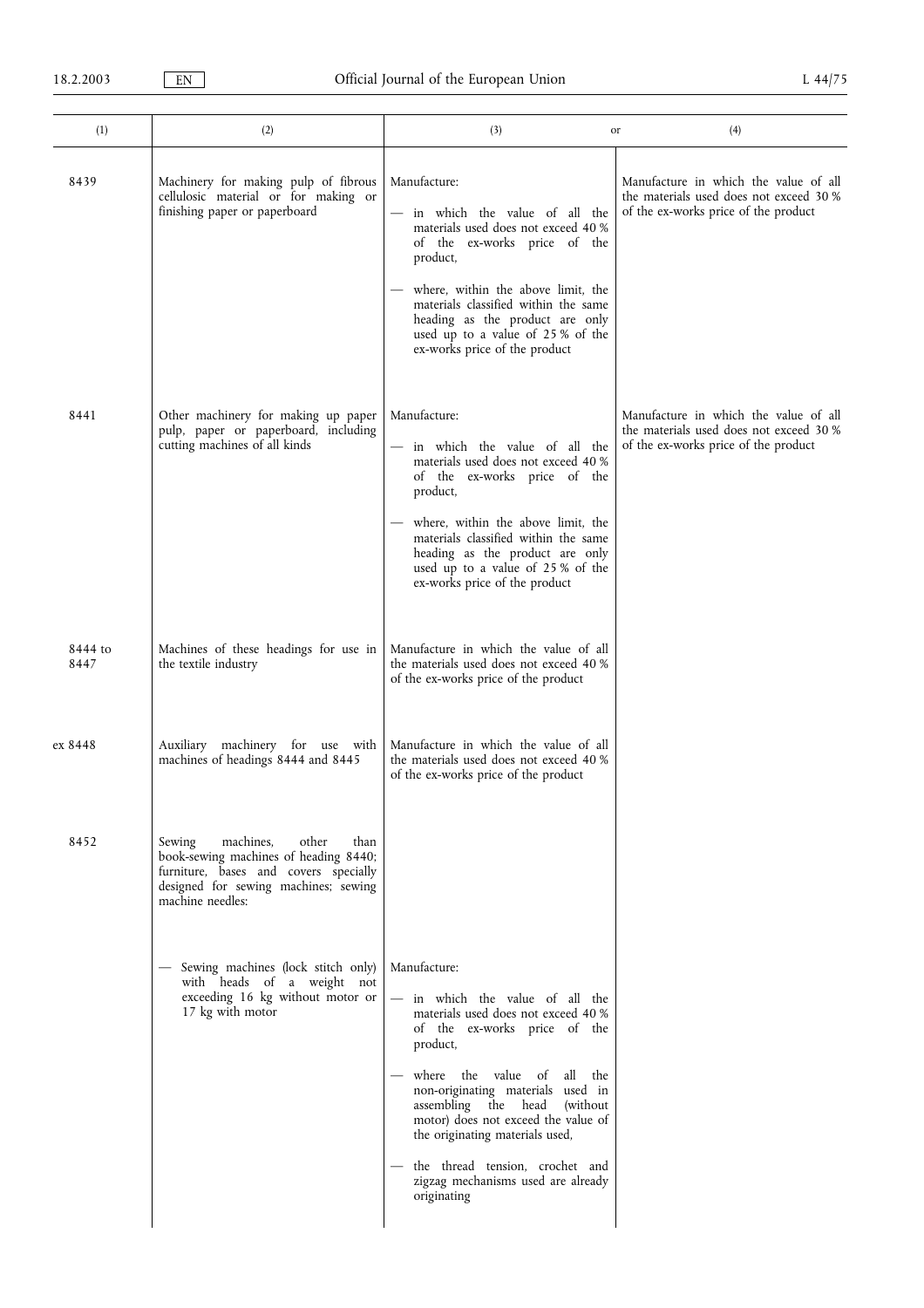| (1)              | (2)                                                                                                                                                                                                                                  | (3)                                                                                                                                                                                                                           | (4)<br>or                                                                                                                |
|------------------|--------------------------------------------------------------------------------------------------------------------------------------------------------------------------------------------------------------------------------------|-------------------------------------------------------------------------------------------------------------------------------------------------------------------------------------------------------------------------------|--------------------------------------------------------------------------------------------------------------------------|
| 8452<br>(cont'd) | — Other                                                                                                                                                                                                                              | Manufacture in which the value of all<br>the materials used does not exceed 40 %<br>of the ex-works price of the product                                                                                                      |                                                                                                                          |
| 8456 to<br>8466  | Machine-tools and machines and their<br>parts and accessories of headings 8456<br>to 8466                                                                                                                                            | Manufacture in which the value of all<br>the materials used does not exceed 40 %<br>of the ex-works price of the product                                                                                                      |                                                                                                                          |
| ex 8467          | Electro-mechanical tools for working in<br>the hand with self-contained electric<br>motor; parts thereof                                                                                                                             | Manufacture in which all the materials<br>used are classified within a heading<br>other than that of the product, except<br>for materials of headings 6804, 8202,<br>8207, 8208, 8466, 8501 and 8548                          | Manufacture in which the value of all<br>the materials used does not exceed 50 %<br>of the ex-works price of the product |
| 8469 to<br>8472  | Office<br>machines<br>(for<br>example,<br>calculating<br>machines,<br>typewriters,<br>automatic data processing<br>machines,<br>duplicating machines, stapling machines)                                                             | Manufacture in which the value of all<br>the materials used does not exceed 40 %<br>of the ex-works price of the product                                                                                                      |                                                                                                                          |
| 8480             | Moulding boxes for metal foundry;<br>mould bases; moulding patterns; moulds<br>for metal (other than ingot moulds),<br>metal carbides, glass, mineral materials,<br>rubber or plastics                                               | Manufacture in which the value of all<br>the materials used does not exceed 50 %<br>of the ex-works price of the product                                                                                                      |                                                                                                                          |
| 8481             | valves<br>cocks,<br>and<br>similar<br>Taps,<br>appliances, for pipes, boiler shells, tanks,<br>the<br>including<br>or<br>like,<br>vats<br>pressure-reducing<br>valves<br>and<br>thermostatically controlled valves; parts<br>thereof | Manufacture in which all the materials<br>used are classified within a heading<br>other than that of the product                                                                                                              | Manufacture in which the value of all<br>the materials used does not exceed 40 %<br>of the ex-works price of the product |
| 8482             | Ball or roller bearings                                                                                                                                                                                                              | Manufacture in which:<br>- all the materials used are classified<br>within a heading other than that of<br>the product,<br>the value of all the materials used<br>does not exceed 40% of the<br>ex-works price of the product | Manufacture in which the value of all<br>the materials used does not exceed 25 %<br>of the ex-works price of the product |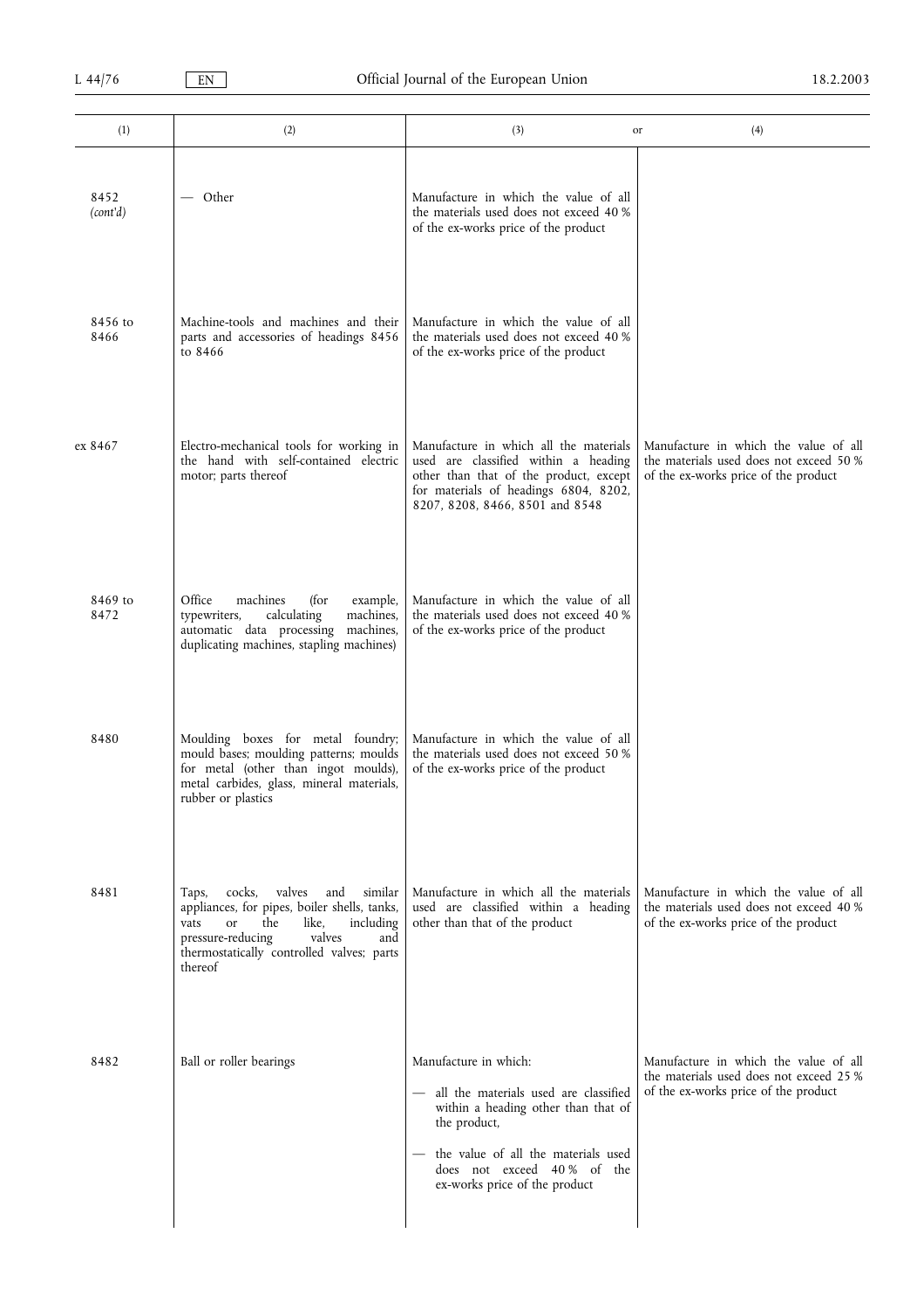| (1)           | (2)                                                                                                                                                                                                                                                                                                                                                                                                | (3)                                                                                                                                                                                                                                                                                                    | (4)<br>or                                                                                                                |
|---------------|----------------------------------------------------------------------------------------------------------------------------------------------------------------------------------------------------------------------------------------------------------------------------------------------------------------------------------------------------------------------------------------------------|--------------------------------------------------------------------------------------------------------------------------------------------------------------------------------------------------------------------------------------------------------------------------------------------------------|--------------------------------------------------------------------------------------------------------------------------|
| ex 8483       | Transmission shafts (including camshafts<br>and crankshafts) and cranks; bearing<br>housing, and plain shaft bearings; gears<br>and gearing; ball screws, gearboxes and<br>other speed changers, including torque<br>converters; flywheels and pulleys,<br>including pulley blocks; clutches and<br>shaft couplings (including universal<br>joints), intended for use in vehicles of<br>Chapter 87 | Manufacture in which all the materials<br>used are classified within a heading<br>other than that of the product, except<br>for heading 8482                                                                                                                                                           | Manufacture in which the value of all<br>the materials used does not exceed 40 %<br>of the ex-works price of the product |
| 8484          | Gaskets and similar joints of metal<br>sheeting combined with other material<br>or of two or more layers of metal; sets<br>or assortments of gaskets and similar<br>joints, dissimilar in composition, put up<br>in pouches, envelopes or similar<br>packings; mechanical seals                                                                                                                    | Manufacture in which the value of all<br>the materials used does not exceed 40 %<br>of the ex-works price of the product                                                                                                                                                                               |                                                                                                                          |
| 8485          | Machinery<br>parts,<br>not<br>containing<br>electrical connectors, insulators, coils,<br>contacts or other electrical features, not<br>specified or included elsewhere in this<br>Chapter                                                                                                                                                                                                          | Manufacture in which the value of all<br>the materials used does not exceed 40 %<br>of the ex-works price of the product                                                                                                                                                                               |                                                                                                                          |
| ex Chapter 85 | Electrical machinery and equipment and<br>parts thereof; sound recorders and<br>reproducers, television image and sound<br>recorders and reproducers, and parts and<br>accessories of such articles; except for:                                                                                                                                                                                   | Manufacture in which:<br>all the materials used are classified<br>within a heading other than that of<br>the product,<br>the value of all the materials used<br>does not exceed 40% of the<br>ex-works price of the product                                                                            | Manufacture in which the value of all<br>the materials used does not exceed 30 %<br>of the ex-works price of the product |
| 8501          | Electric<br>and<br>generators<br>motors<br>(excluding generating sets)                                                                                                                                                                                                                                                                                                                             | Manufacture:<br>- in which the value of all the<br>materials used does not exceed 40 %<br>of the ex-works price of the<br>product,<br>where, within the above limit, the<br>materials classified within heading<br>8503 are only used up to a value of<br>10 % of the ex-works price of the<br>product | Manufacture in which the value of all<br>the materials used does not exceed 30 %<br>of the ex-works price of the product |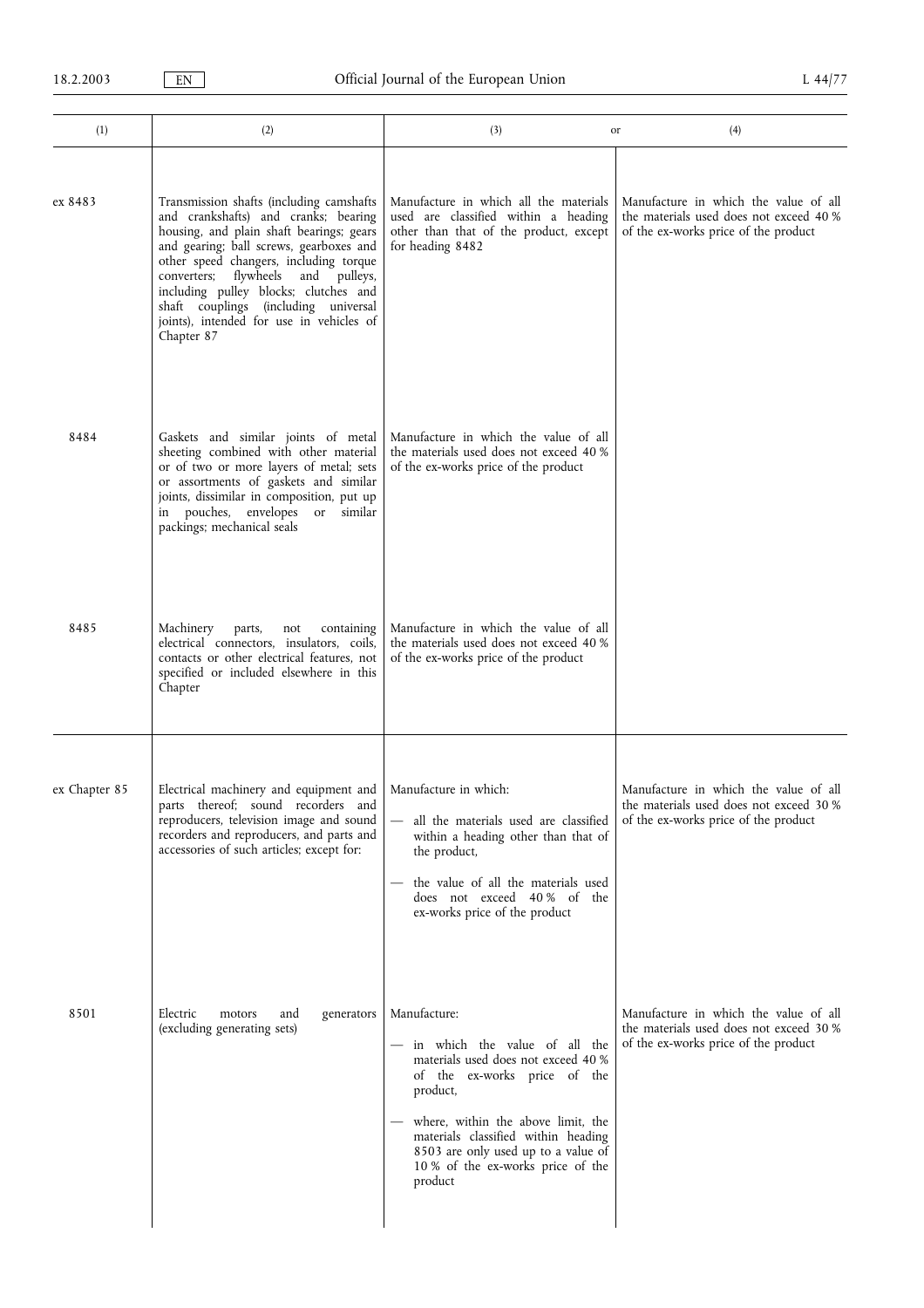| (1)     | (2)                                                                                                                                                                                                                                                                                                                                                                                                                                                                        | (3)                                                                                                                                                                                                                                                                                                                           | (4)<br>or                                                                                                                |
|---------|----------------------------------------------------------------------------------------------------------------------------------------------------------------------------------------------------------------------------------------------------------------------------------------------------------------------------------------------------------------------------------------------------------------------------------------------------------------------------|-------------------------------------------------------------------------------------------------------------------------------------------------------------------------------------------------------------------------------------------------------------------------------------------------------------------------------|--------------------------------------------------------------------------------------------------------------------------|
| 8502    | Electric generating sets and rotary<br>converters                                                                                                                                                                                                                                                                                                                                                                                                                          | Manufacture:<br>in which the value of all the<br>materials used does not exceed 40 %<br>of the ex-works price of the<br>product,<br>where, within the above limit, the<br>materials classified within heading<br>8501 or 8503, taken together, are<br>only used up to a value of 10 % of<br>the ex-works price of the product | Manufacture in which the value of all<br>the materials used does not exceed 30 %<br>of the ex-works price of the product |
| ex 8504 | Power supply units for automatic<br>data-processing machines                                                                                                                                                                                                                                                                                                                                                                                                               | Manufacture in which the value of all<br>the materials used does not exceed 40 %<br>of the ex-works price of the product                                                                                                                                                                                                      |                                                                                                                          |
| 8509    | Electromechanical domestic appliances,<br>with self-contained electric motor, parts<br>thereof:                                                                                                                                                                                                                                                                                                                                                                            |                                                                                                                                                                                                                                                                                                                               |                                                                                                                          |
|         | Electromechanical<br>domestic<br>self-contained<br>appliances,<br>with<br>electric motor,                                                                                                                                                                                                                                                                                                                                                                                  | Manufacture in which all the materials<br>used are classified within a heading<br>other than that of the product, except<br>for materials of heading 8501                                                                                                                                                                     | Manufacture in which the value of all<br>the materials used does not exceed 40 %<br>of the ex-works price of the product |
|         | Parts thereof                                                                                                                                                                                                                                                                                                                                                                                                                                                              | Manufacture in which all the materials<br>used are classified within a heading<br>other than that of the product, except<br>for materials of heading 8548                                                                                                                                                                     | Manufacture in which the value of all<br>the materials used does not exceed 40 %<br>of the ex-works price of the product |
| 8516    | Electric instantaneous or storage water<br>heaters and immersion heaters; electric<br>space-heating apparatus and soil-heating<br>apparatus; electrothermic hairdressing<br>apparatus (for example, hairdryers, hair<br>curlers, curling tong heaters) and hand<br>dryers; electric flat irons; other<br>electrothermic appliances of a kind used<br>for domestic purposes; electric heating<br>resistors, other than those of heading<br>8545; parts thereof, except for: |                                                                                                                                                                                                                                                                                                                               |                                                                                                                          |
|         | heating<br>— Electric ovens,<br>electric<br>resistors, electric smoothing irons                                                                                                                                                                                                                                                                                                                                                                                            | Manufacture in which all the materials<br>used are classified within a heading<br>other than that of the product, except<br>for materials of heading 9032                                                                                                                                                                     | Manufacture in which the value of all<br>the materials used does not exceed 40 %<br>of the ex-works price of the product |
|         | - Parts for electric ovens,<br>electric<br>heating<br>resistors<br>electric<br>and<br>smoothing irons                                                                                                                                                                                                                                                                                                                                                                      | Manufacture in which all the materials<br>used are classified within a heading<br>other than that of the product, except<br>for materials of headings 7321, 7322,<br>7417, 7615 and 8548                                                                                                                                      | Manufacture in which the value of all<br>the materials used does not exceed 40 %<br>of the ex-works price of the product |
|         | — Other                                                                                                                                                                                                                                                                                                                                                                                                                                                                    | Manufacture in which:<br>- all the materials used are classified<br>within a heading other than that of<br>the product,<br>the value of all the materials used<br>does not exceed 40% of the<br>ex-works price of the product                                                                                                 | Manufacture in which the value of all<br>the materials used does not exceed 30 %<br>of the ex-works price of the product |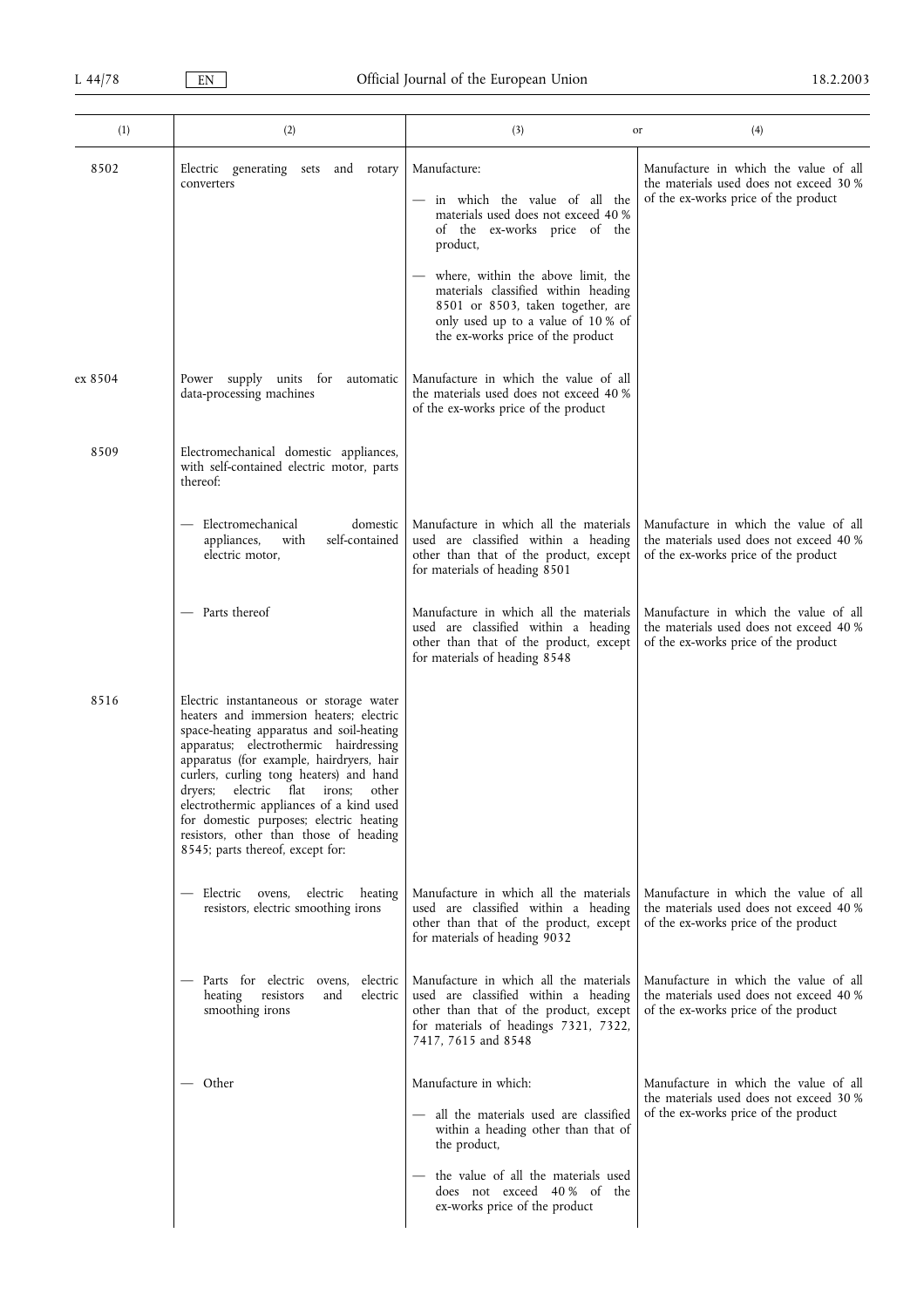| (1)  | (2)                                                                                                                                                                                                                                                                                                                                                               | (3)                                                                                                                                                                                                                                                                           | (4)<br>or                                                                                                                |
|------|-------------------------------------------------------------------------------------------------------------------------------------------------------------------------------------------------------------------------------------------------------------------------------------------------------------------------------------------------------------------|-------------------------------------------------------------------------------------------------------------------------------------------------------------------------------------------------------------------------------------------------------------------------------|--------------------------------------------------------------------------------------------------------------------------|
| 8518 | Microphones<br>and<br>stands<br>therefor;<br>loudspeakers, whether or not mounted<br>in their enclosures; headphones and<br>earphones, whether or not combined<br>with a microphone, and sets consisting<br>of a microphone and one or more<br>loudspeakers; audio-frequency electric<br>amplifiers; electric sound amplifier sets;<br>parts thereof, except for: |                                                                                                                                                                                                                                                                               |                                                                                                                          |
|      | Headphones and earphones, whether<br>combined<br>with<br>not<br>a<br><sub>or</sub><br>microphone, and sets consisting of a<br>microphone and one or more<br>loudspeakers; parts thereof                                                                                                                                                                           | Manufacture in which all the materials<br>used are classified within a heading<br>other than that of the product                                                                                                                                                              | Manufacture in which the value of all<br>the materials used does not exceed 40 %<br>of the ex-works price of the product |
|      | — Other                                                                                                                                                                                                                                                                                                                                                           | Manufacture in which the value of all<br>the materials used does not exceed 50 %<br>of the ex-works price of the product                                                                                                                                                      |                                                                                                                          |
| 8519 | Turntables (record-decks), record players,<br>cassette players and other sound<br>reproducing<br>apparatus,<br>not<br>incorporating a sound recording device                                                                                                                                                                                                      | Manufacture:<br>- in which the value of all the<br>materials used does not exceed 40 %<br>of the ex-works price of the<br>product,<br>where the value<br>of<br>all<br>the<br>non-originating materials used does<br>not exceed the value of the<br>originating materials used | Manufacture in which the value of all<br>the materials used does not exceed 30 %<br>of the ex-works price of the product |
| 8520 | Magnetic tape recorders and other sound<br>recording apparatus, whether or not<br>incorporating a sound reproducing<br>device                                                                                                                                                                                                                                     | Manufacture:<br>- in which the value of all the<br>materials used does not exceed 40 %<br>of the ex-works price of the<br>product,<br>where the value of<br>all the<br>non-originating materials used does<br>not exceed the value of the<br>originating materials used       | Manufacture in which the value of all<br>the materials used does not exceed 30 %<br>of the ex-works price of the product |
| 8521 | Video<br>recording<br>reproducing<br>or<br>apparatus, whether or not incorporating<br>a video tuner                                                                                                                                                                                                                                                               | Manufacture:<br>- in which the value of all the<br>materials used does not exceed 40 %<br>of the ex-works price of the<br>product,<br>where the value of<br>all<br>the<br>non-originating materials used does<br>not exceed the value of the<br>originating materials used    | Manufacture in which the value of all<br>the materials used does not exceed 30 %<br>of the ex-works price of the product |
| 8522 | Parts and accessories suitable for use<br>solely or principally with the apparatus<br>of headings 8519 to 8521                                                                                                                                                                                                                                                    | Manufacture in which the value of all<br>the materials used does not exceed 40 %<br>of the ex-works price of the product                                                                                                                                                      |                                                                                                                          |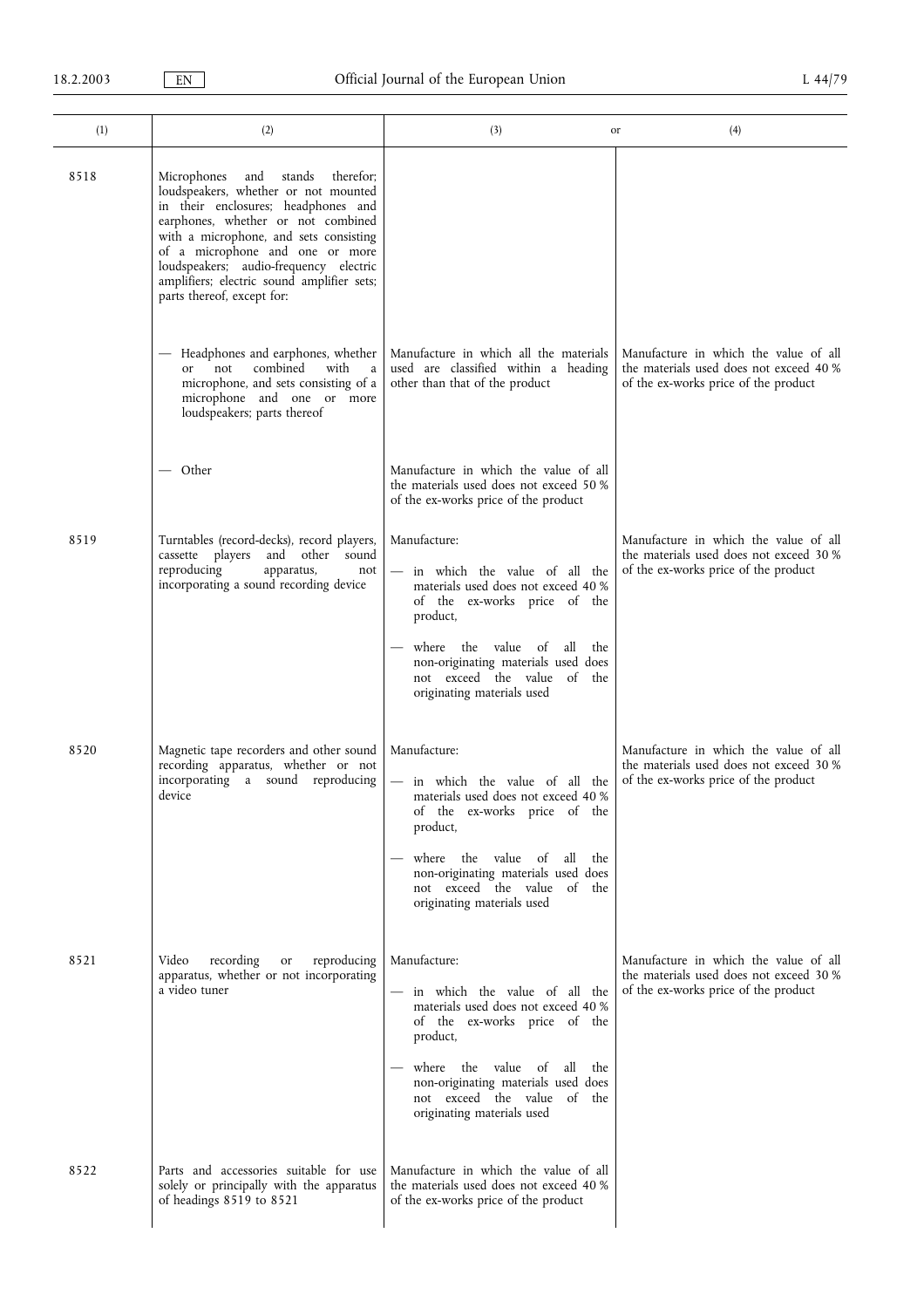| (1)  | (2)                                                                                                                                                                                                                                                                                                                         | (3)                                                                                                                                                                                                                                                                                                    | (4)<br>or                                                                                                                |
|------|-----------------------------------------------------------------------------------------------------------------------------------------------------------------------------------------------------------------------------------------------------------------------------------------------------------------------------|--------------------------------------------------------------------------------------------------------------------------------------------------------------------------------------------------------------------------------------------------------------------------------------------------------|--------------------------------------------------------------------------------------------------------------------------|
| 8523 | Prepared unrecorded media for sound<br>recording or similar recording of other<br>phenomena, other than products of<br>Chapter 37                                                                                                                                                                                           | Manufacture in which the value of all<br>the materials used does not exceed 40 %<br>of the ex-works price of the product                                                                                                                                                                               |                                                                                                                          |
| 8524 | Records, tapes and other recorded media<br>for sound or other similarly recorded<br>phenomena, including matrices and<br>masters for the production of records,<br>but excluding products of Chapter 37:                                                                                                                    |                                                                                                                                                                                                                                                                                                        |                                                                                                                          |
|      | for the<br>Matrices and masters<br>production of records                                                                                                                                                                                                                                                                    | Manufacture in which the value of all<br>the materials used does not exceed 40 %<br>of the ex-works price of the product                                                                                                                                                                               |                                                                                                                          |
|      | — Other                                                                                                                                                                                                                                                                                                                     | Manufacture:<br>- in which the value of all the<br>materials used does not exceed 40 %<br>of the ex-works price of the<br>product,<br>where, within the above limit, the<br>materials classified within heading<br>8523 are only used up to a value of<br>10 % of the ex-works price of the<br>product | Manufacture in which the value of all<br>the materials used does not exceed 30 %<br>of the ex-works price of the product |
| 8525 | Transmission<br>apparatus<br>for<br>radio-telephony,<br>radio-telegraphy,<br>radio-broadcasting or television, whether<br>or not incorporating reception apparatus<br>or sound recording or reproducing<br>apparatus; television cameras; still image<br>video cameras and other video camera<br>recorders; digital cameras | Manufacture:<br>in which the value of all the<br>materials used does not exceed 40 %<br>of the ex-works price of the<br>product,<br>where the value of all the<br>non-originating materials used does<br>not exceed the value of the<br>originating materials used                                     | Manufacture in which the value of all<br>the materials used does not exceed 25 %<br>of the ex-works price of the product |
| 8526 | Radar apparatus, radio navigational aid<br>apparatus and radio remote control<br>apparatus                                                                                                                                                                                                                                  | Manufacture:<br>- in which the value of all the<br>materials used does not exceed 40 %<br>of the ex-works price of the<br>product,<br>where the value of all the<br>non-originating materials used does<br>not exceed the value of the<br>originating materials used                                   | Manufacture in which the value of all<br>the materials used does not exceed 25 %<br>of the ex-works price of the product |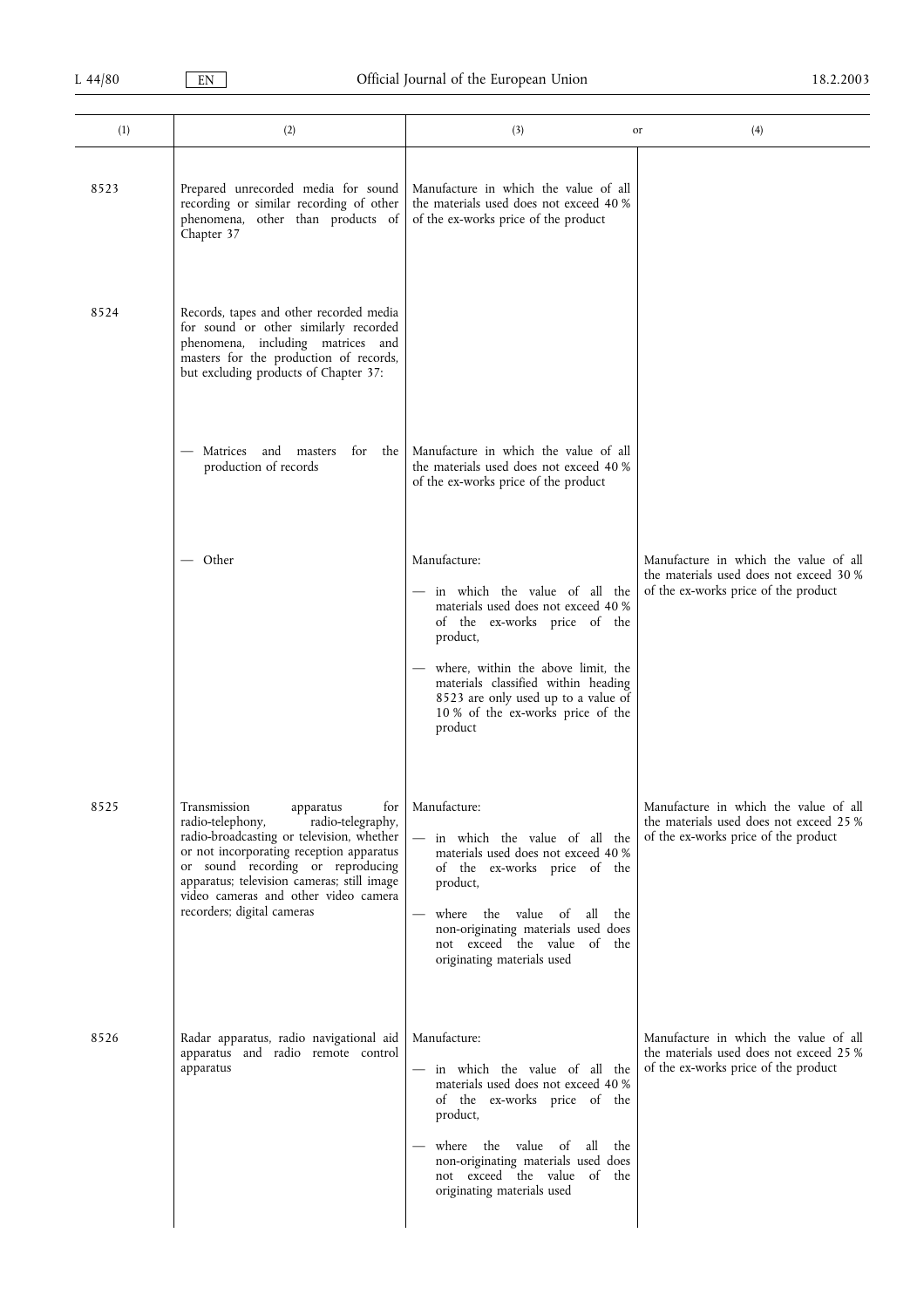| (1)  | (2)                                                                                                                                                                                                                                                                 | (3)                                                                                                                                                                                                                                                                  | (4)<br>or                                                                                                                |
|------|---------------------------------------------------------------------------------------------------------------------------------------------------------------------------------------------------------------------------------------------------------------------|----------------------------------------------------------------------------------------------------------------------------------------------------------------------------------------------------------------------------------------------------------------------|--------------------------------------------------------------------------------------------------------------------------|
| 8527 | Reception apparatus for radio-telephony,<br>radio-telegraphy or radio broadcasting,<br>whether or not combined, in the same<br>housing, with sound recording or<br>reproducing apparatus or a clock                                                                 |                                                                                                                                                                                                                                                                      |                                                                                                                          |
|      | Radio<br>broadcast<br>receivers<br>not<br>capable of operating without an<br>external source of power, of a kind<br>use in motor vehicles, including<br>apparatus capable of receiving also<br>radio-telephony or radio-telegraphy,<br>without laser reading system | Manufacture in which all the materials<br>used are classified within a heading<br>other than that of the product, except<br>for headings 8518 and 8529                                                                                                               | Manufacture in which the value of all<br>the materials used does not exceed 50 %<br>of the ex-works price of the product |
|      | — Other                                                                                                                                                                                                                                                             | Manufacture:                                                                                                                                                                                                                                                         | Manufacture in which the value of all                                                                                    |
|      |                                                                                                                                                                                                                                                                     | — in which the value of all the<br>materials used does not exceed 40 %<br>of the ex-works price of the<br>product,                                                                                                                                                   | the materials used does not exceed 25 %<br>of the ex-works price of the product                                          |
|      |                                                                                                                                                                                                                                                                     | where the value of<br>all<br>the<br>non-originating materials used does<br>not exceed the value of the<br>originating materials used                                                                                                                                 |                                                                                                                          |
| 8528 | Reception apparatus for television,<br>whether or not incorporating radio<br>broadcast receivers or sound or video<br>recording or reproducing apparatus;<br>video monitors and video projectors                                                                    | Manufacture:<br>- in which the value of all the<br>materials used does not exceed 40 %<br>of the ex-works price of the<br>product,<br>where the value of all the<br>non-originating materials used does<br>not exceed the value of the<br>originating materials used | Manufacture in which the value of all<br>the materials used does not exceed 25 %<br>of the ex-works price of the product |
| 8529 | Parts suitable for use solely<br><b>or</b><br>principally with the apparatus<br>of<br>headings 8525 to 8528                                                                                                                                                         |                                                                                                                                                                                                                                                                      |                                                                                                                          |
|      | - Suitable for use solely or principally<br>with video recording or reproducing<br>apparatus                                                                                                                                                                        | Manufacture in which the value of all<br>the materials used does not exceed 40 %<br>of the ex-works price of the product                                                                                                                                             |                                                                                                                          |
|      | — Other                                                                                                                                                                                                                                                             | Manufacture:<br>- in which the value of all the<br>materials used does not exceed 40 %<br>of the ex-works price of the<br>product,                                                                                                                                   | Manufacture in which the value of all<br>the materials used does not exceed 25 %<br>of the ex-works price of the product |
|      |                                                                                                                                                                                                                                                                     | where the value of<br>all<br>the<br>non-originating materials used does<br>not exceed the value of the<br>originating materials used                                                                                                                                 |                                                                                                                          |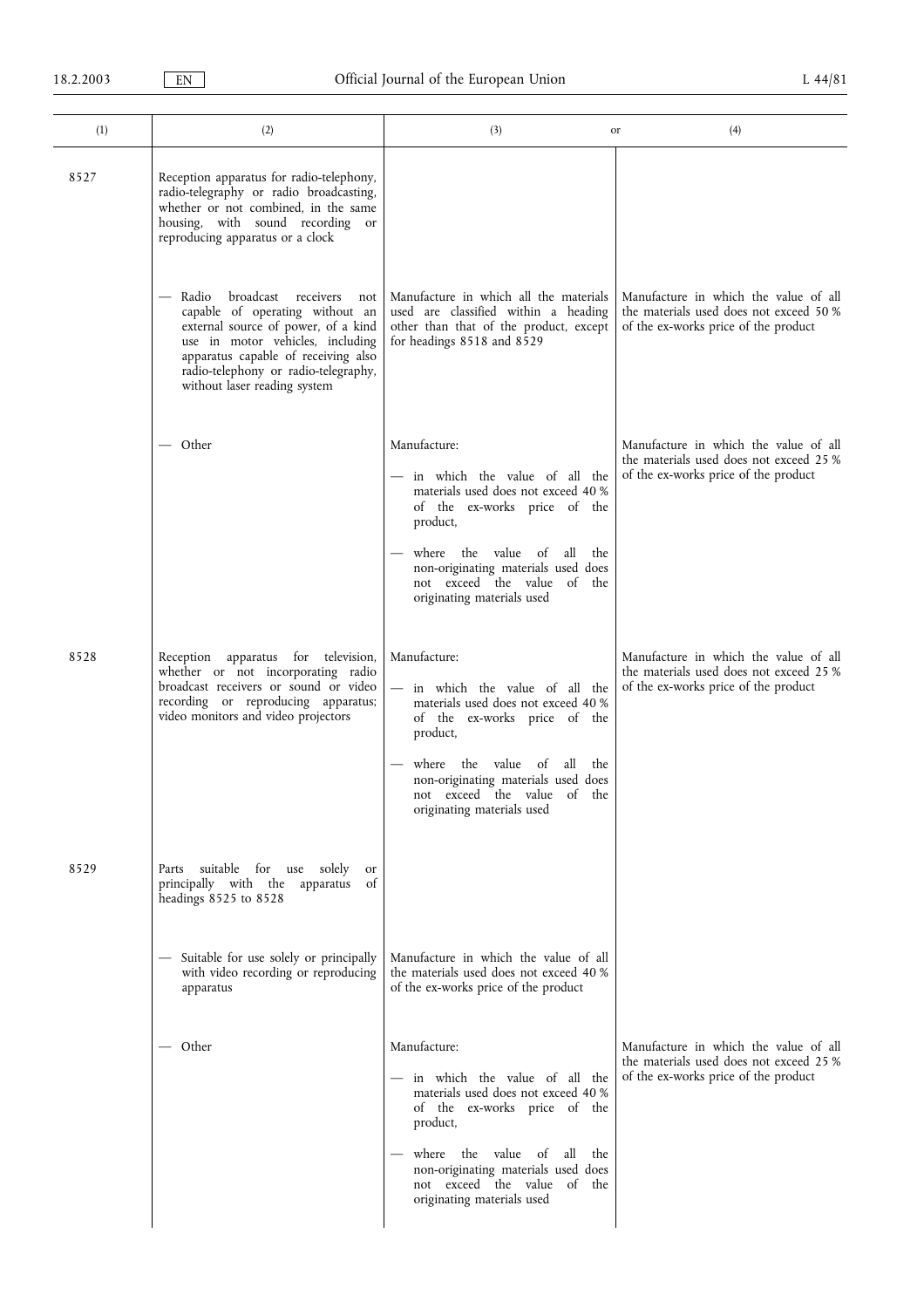| (1)              | (2)                                                                                                                                                                                                                                                                                                                                                                   | (3)                                                                                                                                                                                                                                                                                                                                                                | (4)<br>or                                                                                                                |
|------------------|-----------------------------------------------------------------------------------------------------------------------------------------------------------------------------------------------------------------------------------------------------------------------------------------------------------------------------------------------------------------------|--------------------------------------------------------------------------------------------------------------------------------------------------------------------------------------------------------------------------------------------------------------------------------------------------------------------------------------------------------------------|--------------------------------------------------------------------------------------------------------------------------|
|                  |                                                                                                                                                                                                                                                                                                                                                                       |                                                                                                                                                                                                                                                                                                                                                                    |                                                                                                                          |
| 8535 and<br>8536 | Electrical apparatus for switching or<br>protecting electrical circuits, or for<br>making connections to or in electrical<br>circuits                                                                                                                                                                                                                                 | Manufacture:<br>- in which the value of all the<br>materials used does not exceed 40 %<br>of the ex-works price of the<br>product,                                                                                                                                                                                                                                 | Manufacture in which the value of all<br>the materials used does not exceed 30 %<br>of the ex-works price of the product |
|                  |                                                                                                                                                                                                                                                                                                                                                                       | where, within the above limit, the<br>materials classified within heading<br>8538 are only used up to a value of<br>10 % of the ex-works price of the<br>product                                                                                                                                                                                                   |                                                                                                                          |
| 8537             | Boards, panels, consoles, desks, cabinets<br>and other bases, equipped with two or<br>more apparatus of heading 8535 or<br>8536, for electric control or the<br>distribution of electricity, including those<br>incorporating instruments or apparatus<br>of Chapter 90, and numerical control<br>other<br>apparatus,<br>than<br>switching                            | Manufacture:<br>in which the value of all the<br>materials used does not exceed 40 %<br>of the ex-works price of the<br>product,<br>where, within the above limit, the                                                                                                                                                                                             | Manufacture in which the value of all<br>the materials used does not exceed 30 %<br>of the ex-works price of the product |
|                  | apparatus of heading 8517                                                                                                                                                                                                                                                                                                                                             | materials classified within heading<br>8538 are only used up to a value of<br>10 % of the ex-works price of the<br>product                                                                                                                                                                                                                                         |                                                                                                                          |
| ex 8541          | Diodes.<br>transistors<br>similar<br>and<br>semi-conductor devices, except wafers<br>not yet cut into chips                                                                                                                                                                                                                                                           | Manufacture in which:<br>- all the materials used are classified<br>within a heading other than that of<br>the product,<br>the value of all the materials used<br>does not exceed 40% of the<br>ex-works price of the product                                                                                                                                      | Manufacture in which the value of all<br>the materials used does not exceed 25 %<br>of the ex-works price of the product |
| 8542             | Electronic<br>integrated<br>circuits<br>and<br>microassemblies                                                                                                                                                                                                                                                                                                        | Manufacture:<br>in which the value of all the of the ex-works price of the product<br>materials used does not exceed 40 %<br>of the ex-works price of the<br>product,<br>where, within the above limit, the<br>materials classified within heading<br>8541 or 8542, taken together, are<br>only used up to a value of 10 % of<br>the ex-works price of the product | Manufacture in which the value of all<br>the materials used does not exceed 25 %                                         |
| 8544             | Insulated<br><i>(including)</i><br>enamelled<br>or<br>anodised) wire, cable (including coaxial<br>cable) and other insulated electric<br>conductors, whether or not fitted with<br>connectors; optical fibre cables, made up<br>of individually sheathed fibres, whether<br>assembled<br>with<br>not<br>electric<br><b>or</b><br>conductors or fitted with connectors | Manufacture in which the value of all<br>the materials used does not exceed 50 %<br>of the ex-works price of the product                                                                                                                                                                                                                                           |                                                                                                                          |
| 8545             | Carbon electrodes, carbon brushes, lamp<br>carbons, battery carbons and other<br>articles of graphite or other carbon, with<br>or without metal, of a kind used for<br>electrical purposes                                                                                                                                                                            | Manufacture in which the value of all<br>the materials used does not exceed 40 %<br>of the ex-works price of the product                                                                                                                                                                                                                                           |                                                                                                                          |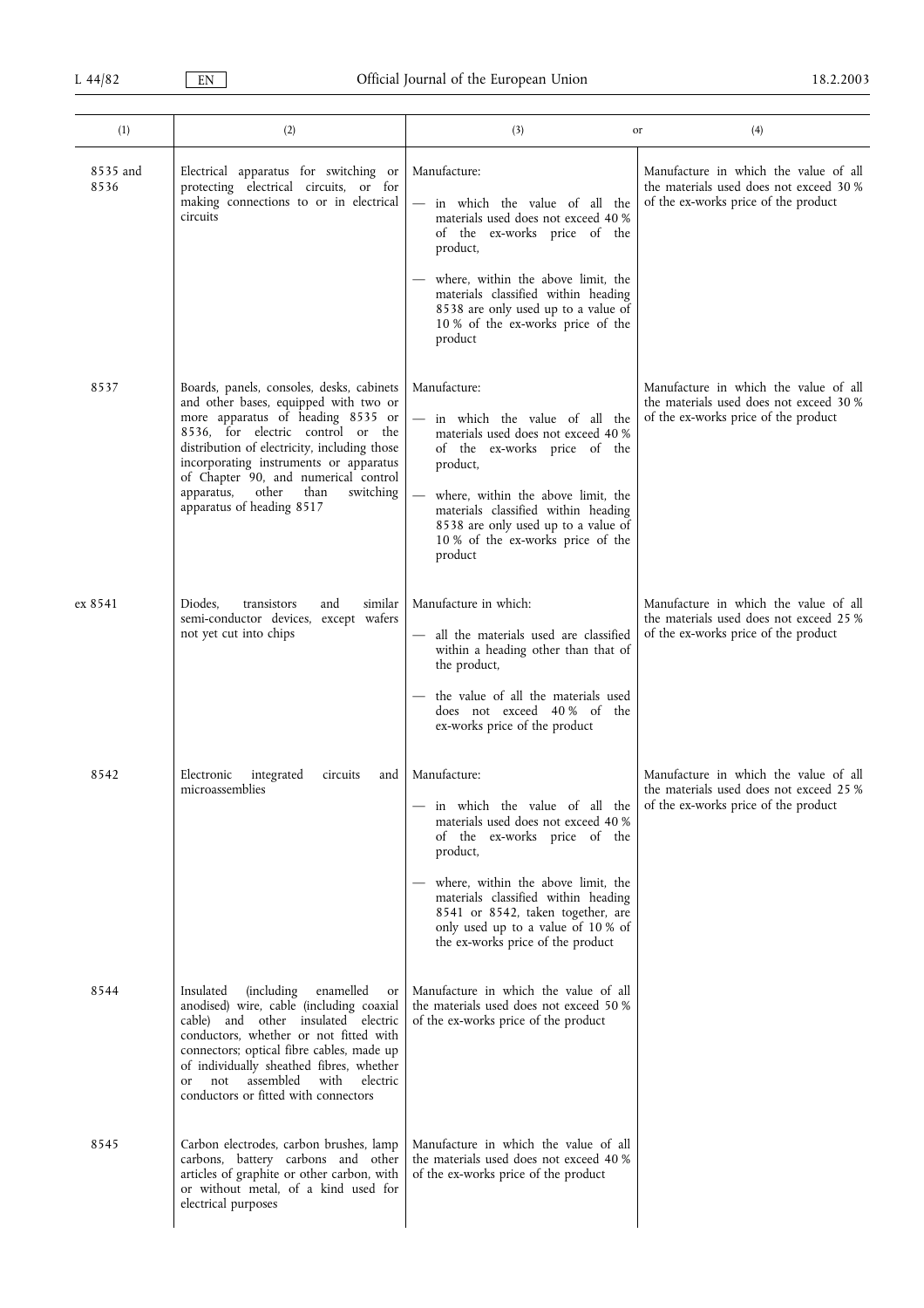| (1)                                | (2)                                                                                                                                                                                                                                                                                                                                                                                                                     | (3)<br>or                                                                                                                                                                                                                   | (4)                                                                                                                      |
|------------------------------------|-------------------------------------------------------------------------------------------------------------------------------------------------------------------------------------------------------------------------------------------------------------------------------------------------------------------------------------------------------------------------------------------------------------------------|-----------------------------------------------------------------------------------------------------------------------------------------------------------------------------------------------------------------------------|--------------------------------------------------------------------------------------------------------------------------|
| 8546                               | Electrical insulators of any material                                                                                                                                                                                                                                                                                                                                                                                   | Manufacture in which the value of all<br>the materials used does not exceed 40 %<br>of the ex-works price of the product                                                                                                    |                                                                                                                          |
| 8547                               | Insulating fittings for electrical machines,<br>appliances or equipment, being fittings<br>wholly of insulating materials apart from<br>any minor components of metal (for<br>example, threaded sockets) incorporated<br>during moulding solely for purposes of<br>assembly other than insulators of<br>heading 8546; electrical conduit tubing<br>and joints therefor, of base metal lined<br>with insulating material | Manufacture in which the value of all<br>the materials used does not exceed 40 %<br>of the ex-works price of the product                                                                                                    |                                                                                                                          |
| 8548                               | Waste and scrap of primary cells,<br>batteries<br>and<br>electric<br>primary<br>accumulators; spent primary cells, spent<br>primary batteries and spent electric<br>accumulators;<br>electrical<br>parts<br>of<br>machinery or apparatus, not specified or<br>included elsewhere in this Chapter                                                                                                                        | Manufacture in which the value of all<br>the materials used does not exceed 40 %<br>of the ex-works price of the product                                                                                                    |                                                                                                                          |
| ex Chapter 86                      | Railway or tramway locomotives, rolling<br>stock and parts thereof; railway or<br>tramway track fixtures and fittings and<br>parts thereof; mechanical<br><i>(including)</i><br>traffic<br>electro-mechanical)<br>signalling<br>equipment of all kinds; except for:                                                                                                                                                     | Manufacture in which the value of all<br>the materials used does not exceed 40 %<br>of the ex-works price of the product                                                                                                    |                                                                                                                          |
| 8608                               | Railway or tramway track fixtures and<br>mechanical<br>fittings;<br><i>(including)</i><br>electro-mechanical) signalling, safety or<br>traffic control equipment for railways,<br>tramways, roads, inland waterways,<br>parking facilities, port installations or<br>airfields; parts of the foregoing                                                                                                                  | Manufacture in which:<br>all the materials used are classified<br>within a heading other than that of<br>the product,<br>the value of all the materials used<br>does not exceed 40% of the<br>ex-works price of the product | Manufacture in which the value of all<br>the materials used does not exceed 30 %<br>of the ex-works price of the product |
| ex Chapter 87 $($ <sup>1</sup> $)$ | Vehicles other than railway or tramway<br>rolling stock, and parts and accessories<br>thereof; except for:                                                                                                                                                                                                                                                                                                              | Manufacture in which the value of all<br>the materials used does not exceed 40 %<br>of the ex-works price of the product                                                                                                    |                                                                                                                          |

<sup>(</sup> 1) See Note 12 Appendix II(a).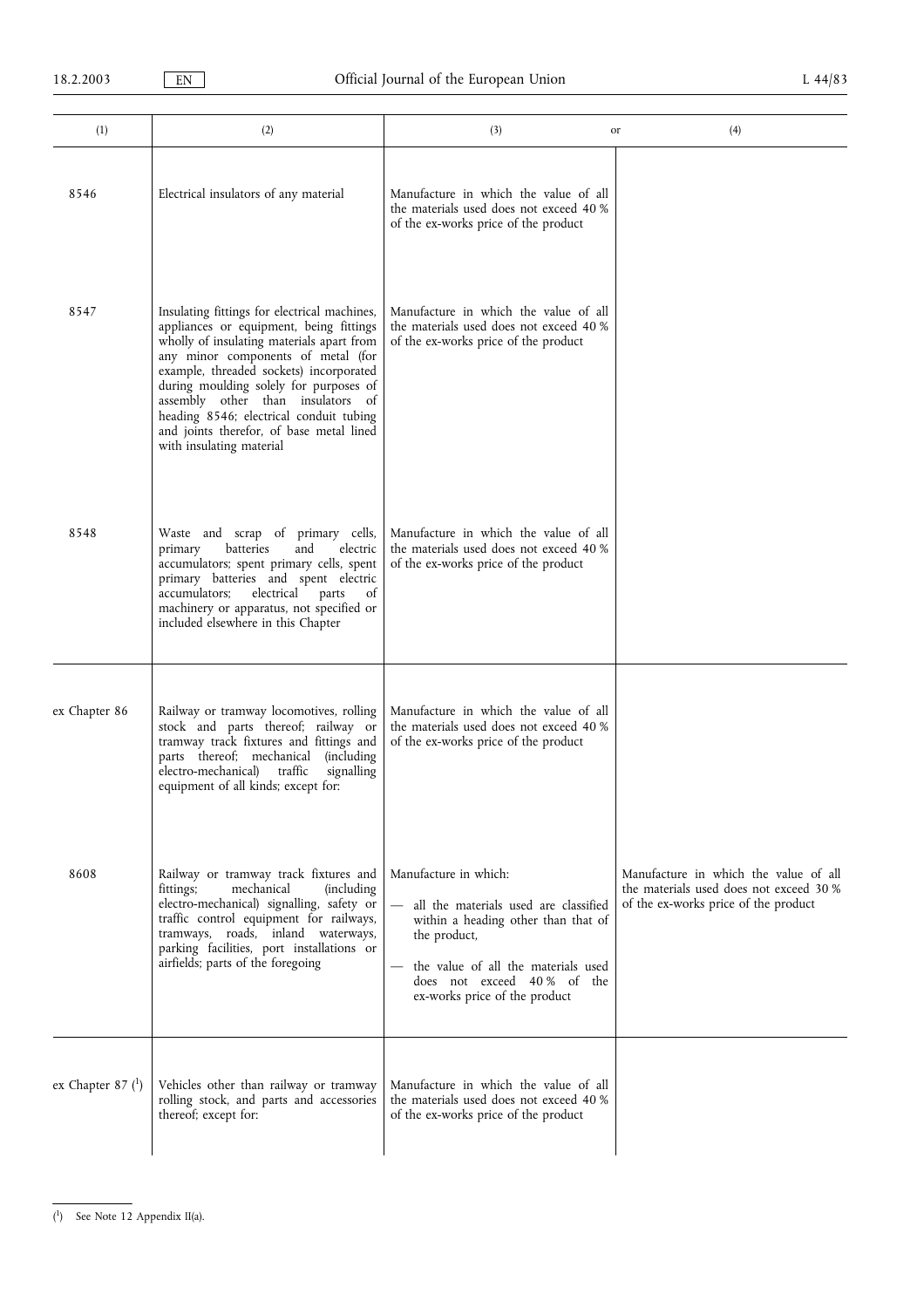| (1)  | (2)                                                                                                                                                                                                                                                                                            | (3)                                                                                                                                                                                                                           | (4)<br>or                                                                                                                |
|------|------------------------------------------------------------------------------------------------------------------------------------------------------------------------------------------------------------------------------------------------------------------------------------------------|-------------------------------------------------------------------------------------------------------------------------------------------------------------------------------------------------------------------------------|--------------------------------------------------------------------------------------------------------------------------|
| 8708 | Parts and accessories of the motor<br>vehicles of headings 8701 to 8705:                                                                                                                                                                                                                       |                                                                                                                                                                                                                               |                                                                                                                          |
|      | Safety seat belts                                                                                                                                                                                                                                                                              | Manufacture in which all the materials<br>used are classified within a heading<br>other than that of the product, except<br>for materials of headings 5806 and<br>6307 and Chapter 73                                         | Manufacture in which the value of all<br>the materials used does not exceed 40 %<br>of the ex-works price of the product |
|      | — Mounted brake linings                                                                                                                                                                                                                                                                        | Manufacture in which all the materials<br>used are classified within a heading<br>other than that of the product, except<br>for materials of heading 6813                                                                     | Manufacture in which the value of all<br>the materials used does not exceed 40 %<br>of the ex-works price of the product |
|      | — Drive-axles<br>with<br>differentials,<br>whether or not provided with other<br>components;<br>transmission<br>non-<br>driving axles and parts thereof                                                                                                                                        | Manufacture in which all the materials<br>used are classified within a heading<br>other than that of the product, except<br>for materials of heading 8482                                                                     | Manufacture in which the value of all<br>the materials used does not exceed 40 %<br>of the ex-works price of the product |
|      | Silencers and exhaust pipes                                                                                                                                                                                                                                                                    | Manufacture in which all the materials<br>used are classified within a heading<br>other than that of the product, except<br>for materials of Chapter 73 and catalytic<br>exhaust gas purifier of heading 8421                 | Manufacture in which the value of all<br>the materials used does not exceed 40 %<br>of the ex-works price of the product |
|      | Other                                                                                                                                                                                                                                                                                          | Manufacture in which all the materials<br>used are classified within a heading<br>other than that of the product, except<br>for materials of heading 4011                                                                     | Manufacture in which the value of all<br>the materials used does not exceed 40 %<br>of the ex-works price of the product |
| 8709 | Works trucks, self-propelled not fitted<br>with lifting or handling equipment, or<br>the type used in factories, warehouses,<br>dock areas or airports for short distance<br>transport of goods; tractors of the type<br>used in railway station platforms; parts<br>of the foregoing vehicles | Manufacture in which:<br>all the materials used are classified<br>within a heading other than that of<br>the product,<br>the value of all the materials used<br>does not exceed 40% of the<br>ex-works price of the product   | Manufacture in which the value of all<br>the materials used does not exceed 30 %<br>of the ex-works price of the product |
| 8710 | Tanks and other armoured fighting<br>vehicles, motorised, whether or not<br>fitted with weapons, and parts of such<br>vehicles                                                                                                                                                                 | Manufacture in which:<br>- all the materials used are classified<br>within a heading other than that of<br>the product,<br>the value of all the materials used<br>does not exceed 40% of the<br>ex-works price of the product | Manufacture in which the value of all<br>the materials used does not exceed 30 %<br>of the ex-works price of the product |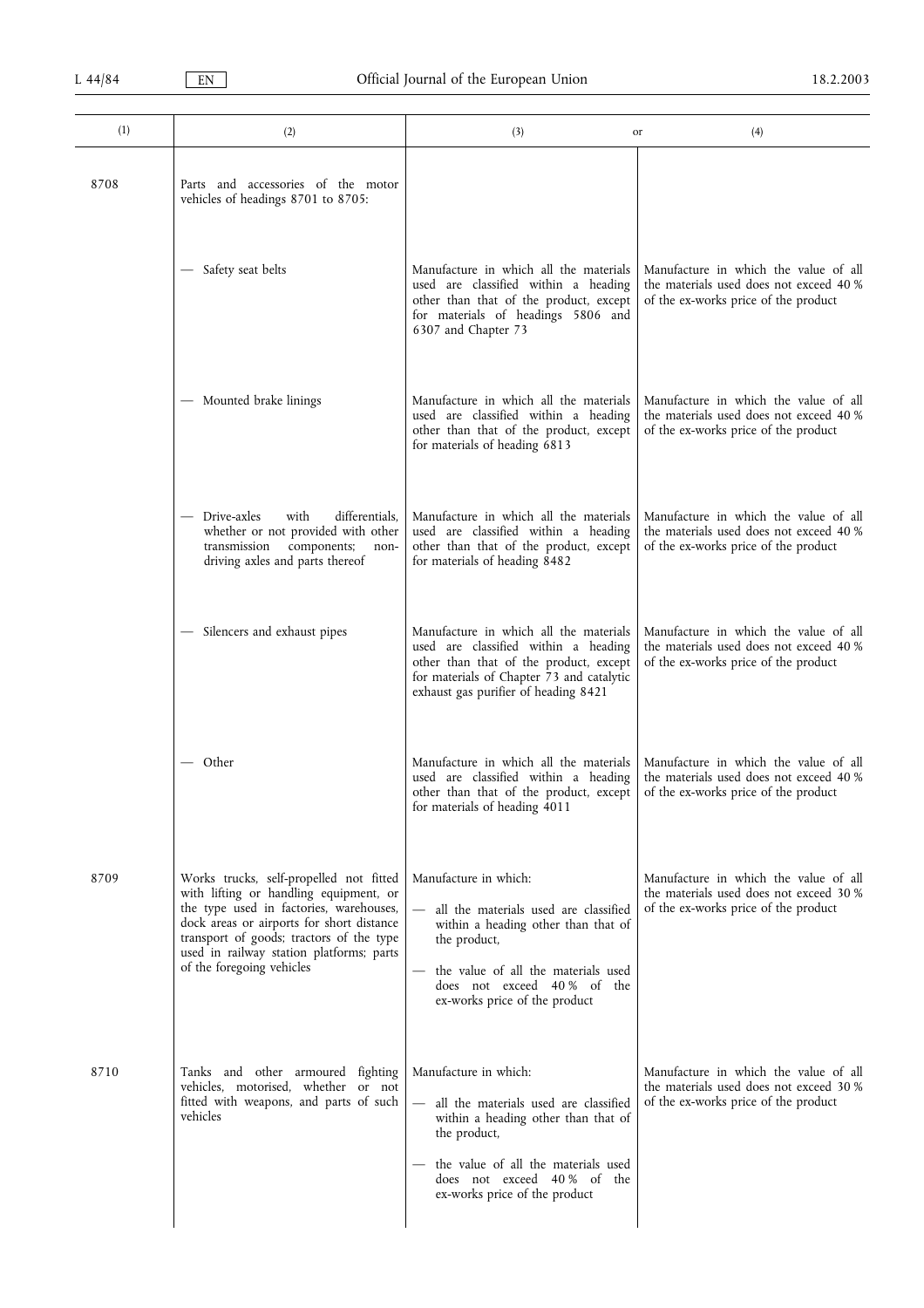| (1)     | (2)                                                                                                                   | (3)                                                                                                                                                                                                                                                                                                           | (4)<br>or                                                                                                                |
|---------|-----------------------------------------------------------------------------------------------------------------------|---------------------------------------------------------------------------------------------------------------------------------------------------------------------------------------------------------------------------------------------------------------------------------------------------------------|--------------------------------------------------------------------------------------------------------------------------|
| 8711    | Motorcycles (including mopeds) and<br>cycles fitted with an auxiliary motor,<br>with or without side-cars; side-cars: |                                                                                                                                                                                                                                                                                                               |                                                                                                                          |
|         | — With<br>reciprocating<br>internal<br>combustion piston engine of a<br>cylinder capacity:                            |                                                                                                                                                                                                                                                                                                               |                                                                                                                          |
|         | Not exceeding 50 cc                                                                                                   | Manufacture:<br>- in which the value of all the<br>materials used does not exceed 40 %<br>of the ex-works price of the<br>product,<br>where the value of<br>all<br>the<br>non-originating materials used does<br>not exceed the value of the<br>originating materials used                                    | Manufacture in which the value of all<br>the materials used does not exceed 20 %<br>of the ex-works price of the product |
|         | Exceeding 50 cc                                                                                                       | Manufacture:<br>- in which the value of all the<br>materials used does not exceed 40 %<br>of the ex-works price of the<br>product,<br>where the value of all<br>the<br>non-originating materials used does<br>not exceed the value of the<br>originating materials used                                       | Manufacture in which the value of all<br>the materials used does not exceed 25 %<br>of the ex-works price of the product |
|         | — Other                                                                                                               | Manufacture:<br>in which the value of all the of the ex-works price of the product<br>materials used does not exceed 40 %<br>of the ex-works price of the<br>product,<br>where the value of<br>all<br>the<br>non-originating materials used does<br>not exceed the value of the<br>originating materials used | Manufacture in which the value of all<br>the materials used does not exceed 30 %                                         |
| ex 8712 | Bicycles without ball bearings                                                                                        | Manufacture<br>from<br>materials<br>not<br>classified in heading 8714                                                                                                                                                                                                                                         | Manufacture in which the value of all<br>the materials used does not exceed 30 %<br>of the ex-works price of the product |
| 8715    | Baby carriages and parts thereof                                                                                      | Manufacture in which:<br>- all the materials used are classified<br>within a heading other than that of<br>the product,<br>the value of all the materials used<br>does not exceed 40% of the<br>ex-works price of the product                                                                                 | Manufacture in which the value of all<br>the materials used does not exceed 30 %<br>of the ex-works price of the product |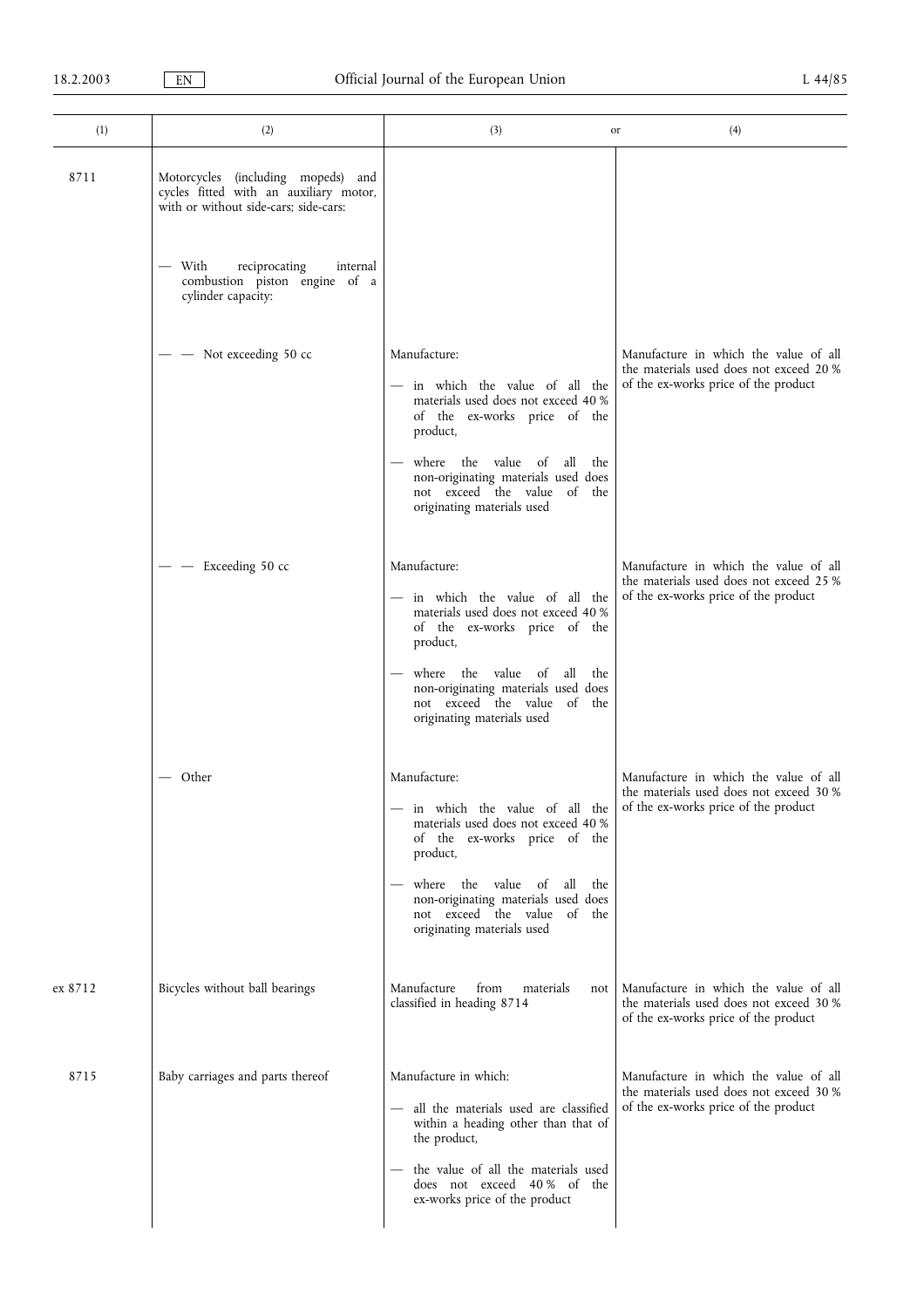| (1)           | (2)                                                                                                                                                                                                                                                                                                                               | (3)<br>or                                                                                                                                                                                                                                                | (4)                                                                                                                      |
|---------------|-----------------------------------------------------------------------------------------------------------------------------------------------------------------------------------------------------------------------------------------------------------------------------------------------------------------------------------|----------------------------------------------------------------------------------------------------------------------------------------------------------------------------------------------------------------------------------------------------------|--------------------------------------------------------------------------------------------------------------------------|
| 8716          | Trailers and semi-trailers; other vehicles,<br>not mechanically propelled; parts thereof                                                                                                                                                                                                                                          | Manufacture in which:<br>all the materials used are classified<br>within a heading other than that of<br>the product,<br>the value of all the materials used<br>does not exceed 40% of the<br>ex-works price of the product                              | Manufacture in which the value of all<br>the materials used does not exceed 30 %<br>of the ex-works price of the product |
| ex Chapter 88 | Aircraft, spacecraft, and parts thereof;<br>except for:                                                                                                                                                                                                                                                                           | Manufacture in which all the materials<br>used are classified within a heading<br>other than that of the product                                                                                                                                         | Manufacture in which the value of all<br>the materials used does not exceed 40 %<br>of the ex-works price of the product |
| ex 8804       | Rotochutes                                                                                                                                                                                                                                                                                                                        | Manufacture from materials of any<br>heading including other materials of<br>heading 8804                                                                                                                                                                | Manufacture in which the value of all<br>the materials used does not exceed 40 %<br>of the ex-works price of the product |
| 8805          | Aircraft launching gear; deck-arrestor or<br>similar gear; ground flying trainers; parts<br>of the foregoing articles                                                                                                                                                                                                             | Manufacture in which all the materials<br>used are classified within a heading<br>other than that of the product                                                                                                                                         | Manufacture in which the value of all<br>the materials used does not exceed 30 %<br>of the ex-works price of the product |
| Chapter 89    | Ships, boats and floating structures                                                                                                                                                                                                                                                                                              | Manufacture in which all the materials<br>used are classified within a heading<br>other than that of the product. However,<br>hulls of heading 8906 may not be used                                                                                      | Manufacture in which the value of all<br>the materials used does not exceed 40 %<br>of the ex-works price of the product |
| ex Chapter 90 | Optical, photographic, cinematographic,<br>measuring, checking, precision, medical<br>or surgical instruments and apparatus;<br>parts and accessories thereof; except for:                                                                                                                                                        | Manufacture in which:<br>$\overline{\phantom{0}}$<br>all the materials used are classified<br>within a heading other than that of<br>the product,<br>the value of all the materials used<br>does not exceed 40 % of the<br>ex-works price of the product | Manufacture in which the value of all<br>the materials used does not exceed 30 %<br>of the ex-works price of the product |
| 9001          | Optical fibres and optical fibre bundles;<br>optical fibre cables other than those of<br>heading 8544; sheets and plates of<br>polarising material; lenses (including<br>contact lenses), prisms, mirrors and<br>other optical elements, of any material,<br>unmounted, other than such elements of<br>glass not optically worked | Manufacture in which the value of all<br>the materials used does not exceed 40 %<br>of the ex-works price of the product                                                                                                                                 |                                                                                                                          |
| 9002          | Lenses, prisms, mirrors and other optical<br>elements, of any material, mounted,<br>being parts of or fittings for instruments<br>or apparatus, other than such elements<br>of glass not optically worked                                                                                                                         | Manufacture in which the value of all<br>the materials used does not exceed 40 %<br>of the ex-works price of the product                                                                                                                                 |                                                                                                                          |
| 9004          | Spectacles,<br>goggles and the<br>like,<br>corrective, protective or other                                                                                                                                                                                                                                                        | Manufacture in which the value of all<br>the materials used does not exceed 40 %<br>of the ex-works price of the product                                                                                                                                 |                                                                                                                          |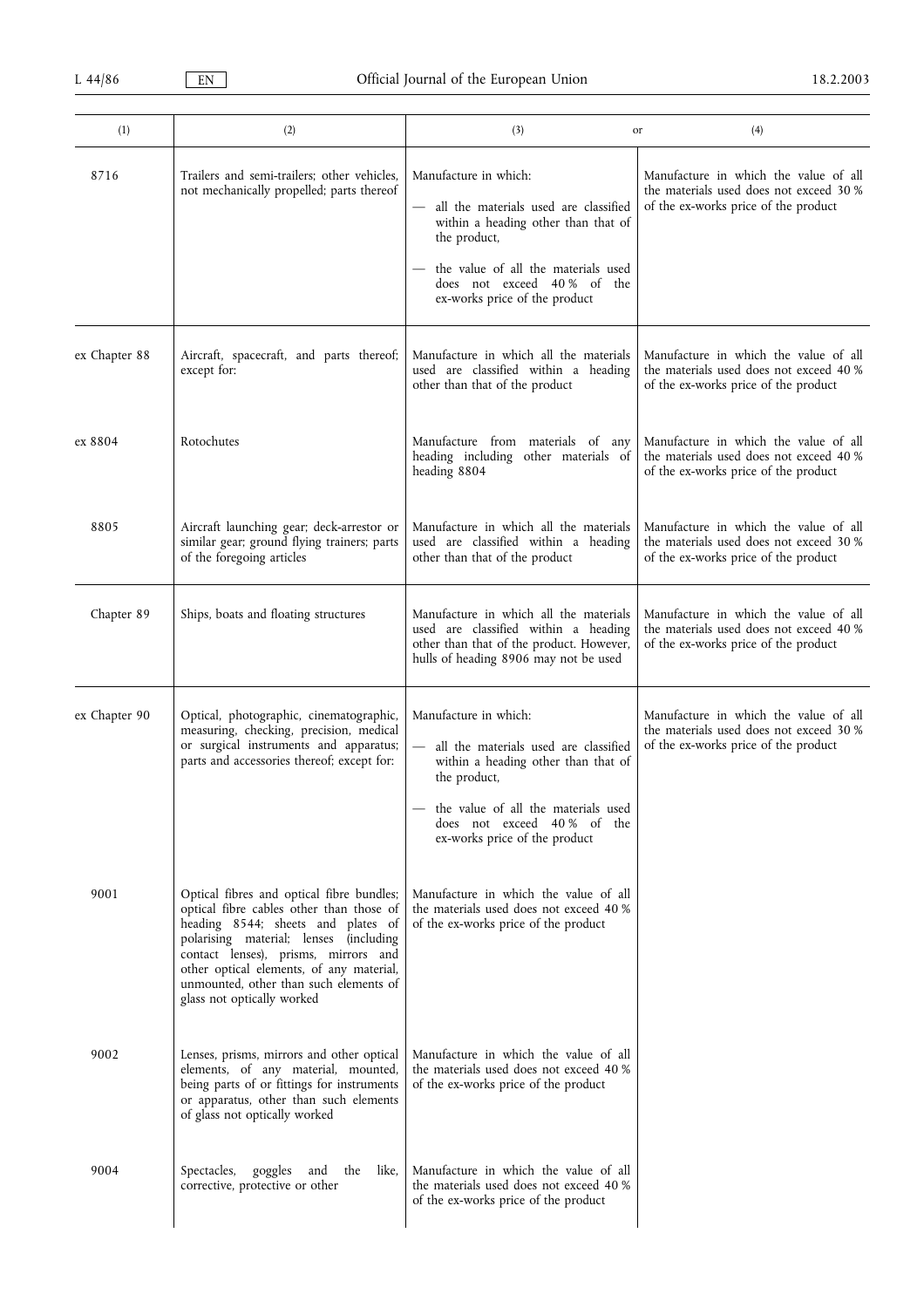| (1)     | (2)                                                                                                                                                                                                                         | (3)                                                                                                                                                                                                                                                                                                                                                          | (4)<br>or                                                                                                                |
|---------|-----------------------------------------------------------------------------------------------------------------------------------------------------------------------------------------------------------------------------|--------------------------------------------------------------------------------------------------------------------------------------------------------------------------------------------------------------------------------------------------------------------------------------------------------------------------------------------------------------|--------------------------------------------------------------------------------------------------------------------------|
| ex 9005 | Binoculars, monoculars, other optical<br>and mountings therefor,<br>telescopes,<br>except for astronomical refracting<br>telescopes and mountings therefor                                                                  | Manufacture in which:<br>- all the materials used are classified<br>within a heading other than that of<br>the product,<br>the value of all the materials used<br>does not exceed 40% of the<br>ex-works price of the product,<br>the value of all the non-originating<br>materials used does not exceed the<br>value of the originating materials<br>used   | Manufacture in which the value of all<br>the materials used does not exceed 30 %<br>of the ex-works price of the product |
| 9006    | Photographic<br>(other<br>cinema-<br>than<br>photographic<br>tographic)<br>cameras;<br>flashlight apparatus and flash bulbs<br>other than discharge lamps of heading<br>8539; parts and accessories thereof,<br>except for: |                                                                                                                                                                                                                                                                                                                                                              |                                                                                                                          |
|         | Instant print cameras, other cameras<br>for roll film of a width less than<br>35 mm, other cameras for roll film<br>of a width of 35 mm                                                                                     | Manufacture in which all the materials<br>used are classified within a heading<br>other than that of the product, except<br>for materials of headings 9002 and<br>9033                                                                                                                                                                                       | Manufacture in which the value of all<br>the materials used does not exceed 40 %<br>of the ex-works price of the product |
|         | - Parts for instant print cameras, other<br>cameras for roll film of a width less<br>than 35 mm, other cameras for roll<br>film of a width of 35 mm                                                                         | Manufacture in which all the materials<br>used are classified within a heading<br>other than that of the product, except<br>for materials of headings 9001, 9002<br>and 9033                                                                                                                                                                                 | Manufacture in which the value of all<br>the materials used does not exceed 40 %<br>of the ex-works price of the product |
|         | — Other                                                                                                                                                                                                                     | Manufacture in which:<br>- all the materials used are classified<br>within a heading other than that of<br>the product,<br>the value of all the materials used<br>does not exceed 40% of the<br>ex-works price of the product,<br>- the value of all the non-originating<br>materials used does not exceed the<br>value of the originating materials<br>used | Manufacture in which the value of all<br>the materials used does not exceed 30 %<br>of the ex-works price of the product |
| 9007    | Cinematographic<br>and<br>cameras<br>projectors, whether or not incorporating<br>reproducing<br>sound<br>recording<br>or<br>apparatus                                                                                       | Manufacture in which:<br>all the materials used are classified<br>within a heading other than that of<br>the product,<br>the value of all the materials used<br>does not exceed 40% of the<br>ex-works price of the product,<br>- the value of all the non-originating<br>materials used does not exceed the<br>value of the originating materials<br>used   | Manufacture in which the value of all<br>the materials used does not exceed 30 %<br>of the ex-works price of the product |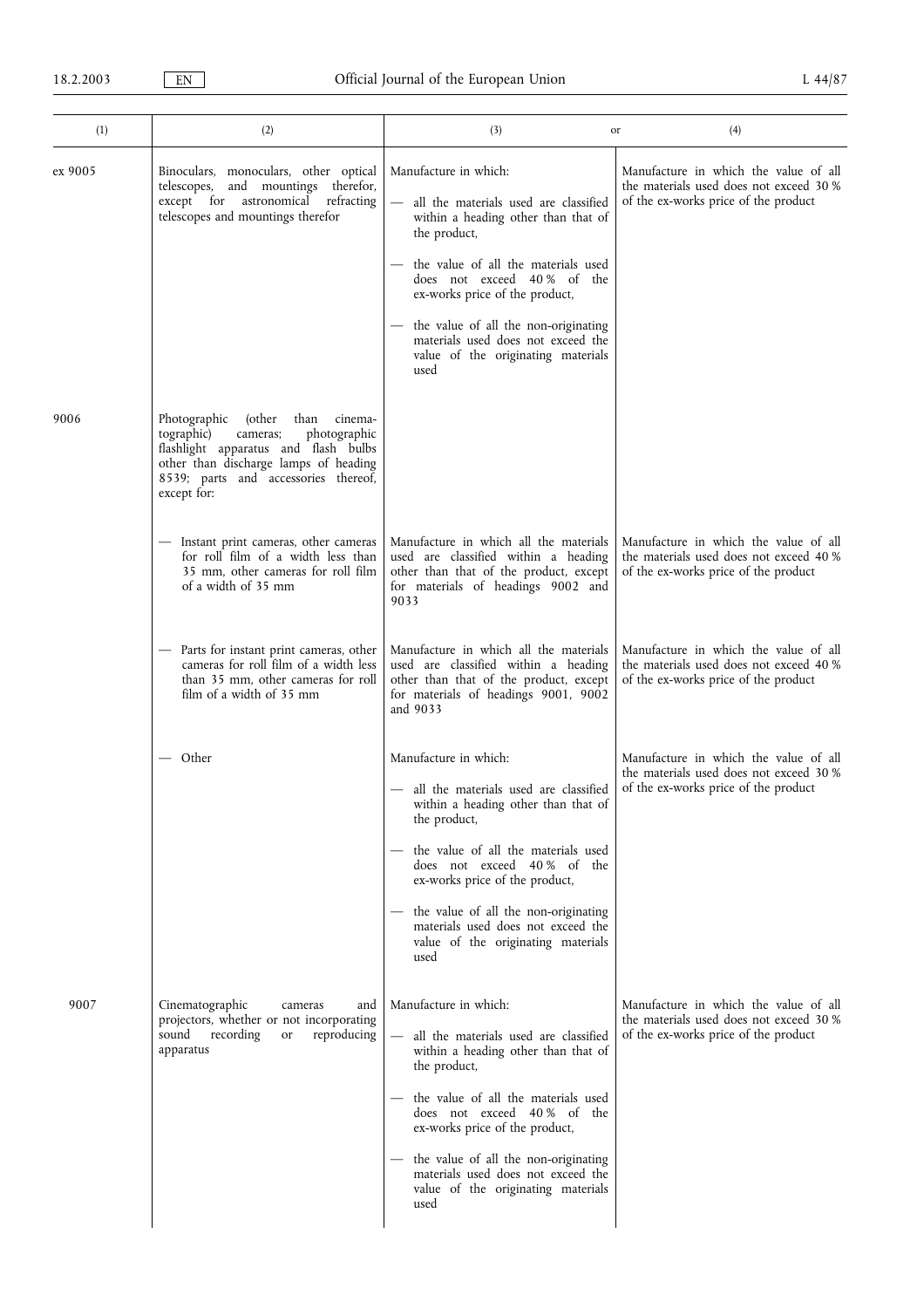| (1)     | (2)                                                                                                                                                                                                                                                                                                                                                                            | (3)                                                                                                                                                                                                                                                                                                                                                          | (4)<br>or                                                                                                                |
|---------|--------------------------------------------------------------------------------------------------------------------------------------------------------------------------------------------------------------------------------------------------------------------------------------------------------------------------------------------------------------------------------|--------------------------------------------------------------------------------------------------------------------------------------------------------------------------------------------------------------------------------------------------------------------------------------------------------------------------------------------------------------|--------------------------------------------------------------------------------------------------------------------------|
| ex 9009 | Electrostatic photocopying apparatus<br>operating by reproducing the<br>original image via an intermediate<br>onto the copy (indirect process)                                                                                                                                                                                                                                 | Manufacture in which:<br>- all the materials used are classified<br>within a heading other than that of<br>the product,<br>the value of all the materials used<br>does not exceed 50% of the<br>ex-works price of the product                                                                                                                                | Manufacture in which the value of all<br>the materials used does not exceed 40 %<br>of the ex-works price of the product |
|         | - Parts and accessories of electrostatic<br>photocopying apparatus operating<br>by reproducing the original image<br>via an intermediate onto the copy<br>(indirect process)                                                                                                                                                                                                   | Manufacture in which all the materials<br>used are classified within a heading<br>other than that of the product                                                                                                                                                                                                                                             | Manufacture in which the value of all<br>the materials used does not exceed 50 %<br>of the ex-works price of the product |
| 9011    | Compound<br>optical<br>microscopes,<br>including those for photomicrography,<br>cinephotomicrography<br>micro-<br><b>or</b><br>projection                                                                                                                                                                                                                                      | Manufacture in which:<br>- all the materials used are classified<br>within a heading other than that of<br>the product,<br>the value of all the materials used<br>does not exceed 40% of the<br>ex-works price of the product,<br>- the value of all the non-originating<br>materials used does not exceed the<br>value of the originating materials<br>used | Manufacture in which the value of all<br>the materials used does not exceed 30 %<br>of the ex-works price of the product |
| ex 9014 | Other navigational instruments<br>and<br>appliances                                                                                                                                                                                                                                                                                                                            | Manufacture in which the value of all<br>the materials used does not exceed 40 %<br>of the ex-works price of the product                                                                                                                                                                                                                                     |                                                                                                                          |
| 9015    | Surveying (including photogrammetrical<br>surveying), hydrographic, oceanographic,<br>hydrological,<br>meteorological<br>or<br>geophysical instruments and appliances,<br>excluding compasses; rangefinders                                                                                                                                                                    | Manufacture in which the value of all<br>the materials used does not exceed 40 %<br>of the ex-works price of the product                                                                                                                                                                                                                                     |                                                                                                                          |
| 9016    | Balances of a sensitivity of 5 cg or<br>better, with or without weights                                                                                                                                                                                                                                                                                                        | Manufacture in which the value of all<br>the materials used does not exceed 40 %<br>of the ex-works price of the product                                                                                                                                                                                                                                     |                                                                                                                          |
| 9017    | Drawing, marking-out or mathematical<br>calculating instruments (for example,<br>drafting<br>machines,<br>pantographs,<br>protractors, drawing sets, slide rules, disc<br>calculators); instruments for measuring<br>length, for use in the hand (for example,<br>measuring rods and tapes, micrometers,<br>callipers), not specified or included<br>elsewhere in this Chapter | Manufacture in which the value of all<br>the materials used does not exceed 40 %<br>of the ex-works price of the product                                                                                                                                                                                                                                     |                                                                                                                          |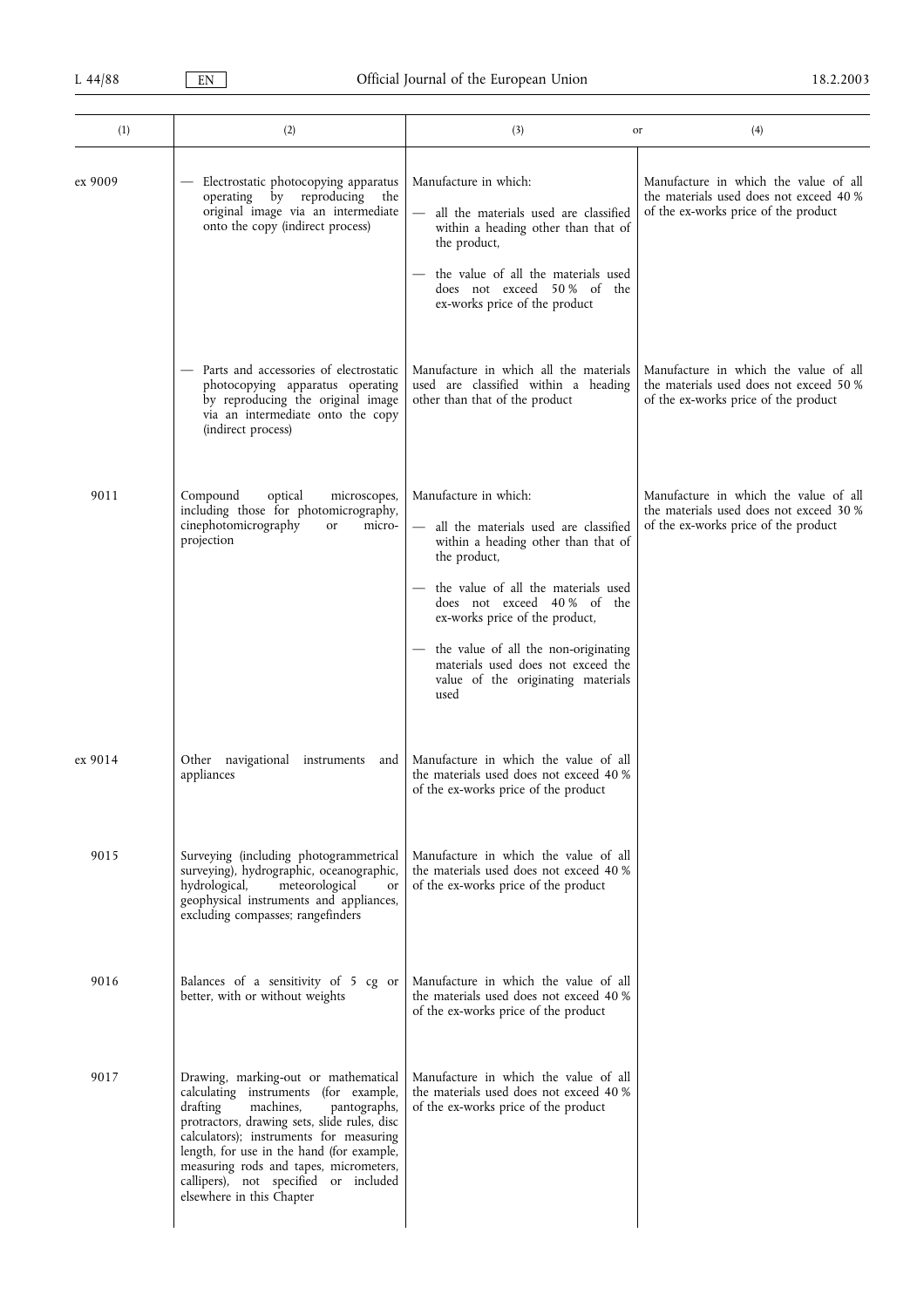| (1)     | (2)                                                                                                                                                                                                                                            | (3)<br>or                                                                                                                                                                                                                                        | (4)                                                                                                                      |
|---------|------------------------------------------------------------------------------------------------------------------------------------------------------------------------------------------------------------------------------------------------|--------------------------------------------------------------------------------------------------------------------------------------------------------------------------------------------------------------------------------------------------|--------------------------------------------------------------------------------------------------------------------------|
| 9018    | Instruments and appliances used in<br>medical, surgical, dental or veterinary<br>including<br>scintigraphic<br>sciences,<br>other<br>electro-medical<br>apparatus,<br>apparatus and sight-testing instruments:                                 |                                                                                                                                                                                                                                                  |                                                                                                                          |
|         | - Dentists' chairs incorporating dental<br>appliances or dentists' spittoons                                                                                                                                                                   | Manufacture from materials of any<br>heading including other materials of<br>heading 9018                                                                                                                                                        | Manufacture in which the value of all<br>the materials used does not exceed 40 %<br>of the ex-works price of the product |
|         | — Other                                                                                                                                                                                                                                        | Manufacture in which:<br>- all the materials used are classified<br>within a heading other than that of<br>the product,<br>the value of all the materials used<br>does not exceed 40% of the<br>ex-works price of the product                    | Manufacture in which the value of all<br>the materials used does not exceed 25 %<br>of the ex-works price of the product |
| 9019    | Mechano-therapy appliances; massage<br>apparatus; psychological aptitude-testing<br>apparatus; ozone therapy,<br>oxygen<br>therapy,<br>aerosol<br>artificial<br>therapy,<br>respiration<br>other<br>or<br>therapeutic<br>respiration apparatus | Manufacture in which:<br>$\qquad \qquad -$<br>all the materials used are classified<br>within a heading other than that of<br>the product,<br>the value of all the materials used<br>does not exceed 40% of the<br>ex-works price of the product | Manufacture in which the value of all<br>the materials used does not exceed 25 %<br>of the ex-works price of the product |
| 9020    | Other breathing appliances and gas<br>excluding protective masks<br>masks.<br>having neither mechanical parts nor<br>replaceable filters                                                                                                       | Manufacture in which:<br>- all the materials used are classified<br>within a heading other than that of<br>the product,<br>- the value of all the materials used<br>does not exceed 40% of the<br>ex-works price of the product                  | Manufacture in which the value of all<br>the materials used does not exceed 25 %<br>of the ex-works price of the product |
| ex 9022 | Apparatus based on the use alpha, beta<br>or gamma radiations, not for medical,<br>surgical, dental or veterinary uses,<br>including radiography or radiotherapy<br>apparatus; parts and accessories thereof                                   | Manufacture in which all the materials<br>used are classified within a heading<br>other than that of the product, except<br>for materials of heading 9033                                                                                        | Manufacture in which the value of all<br>the materials used does not exceed 40 %<br>of the ex-works price of the product |
| 9024    | Machines and appliances for testing the<br>compressibility,<br>hardness,<br>strength,<br>elasticity or other mechanical properties<br>of materials (for example, metals, wood,<br>textiles, paper, plastics)                                   | Manufacture in which the value of all<br>the materials used does not exceed 40 %<br>of the ex-works price of the product                                                                                                                         |                                                                                                                          |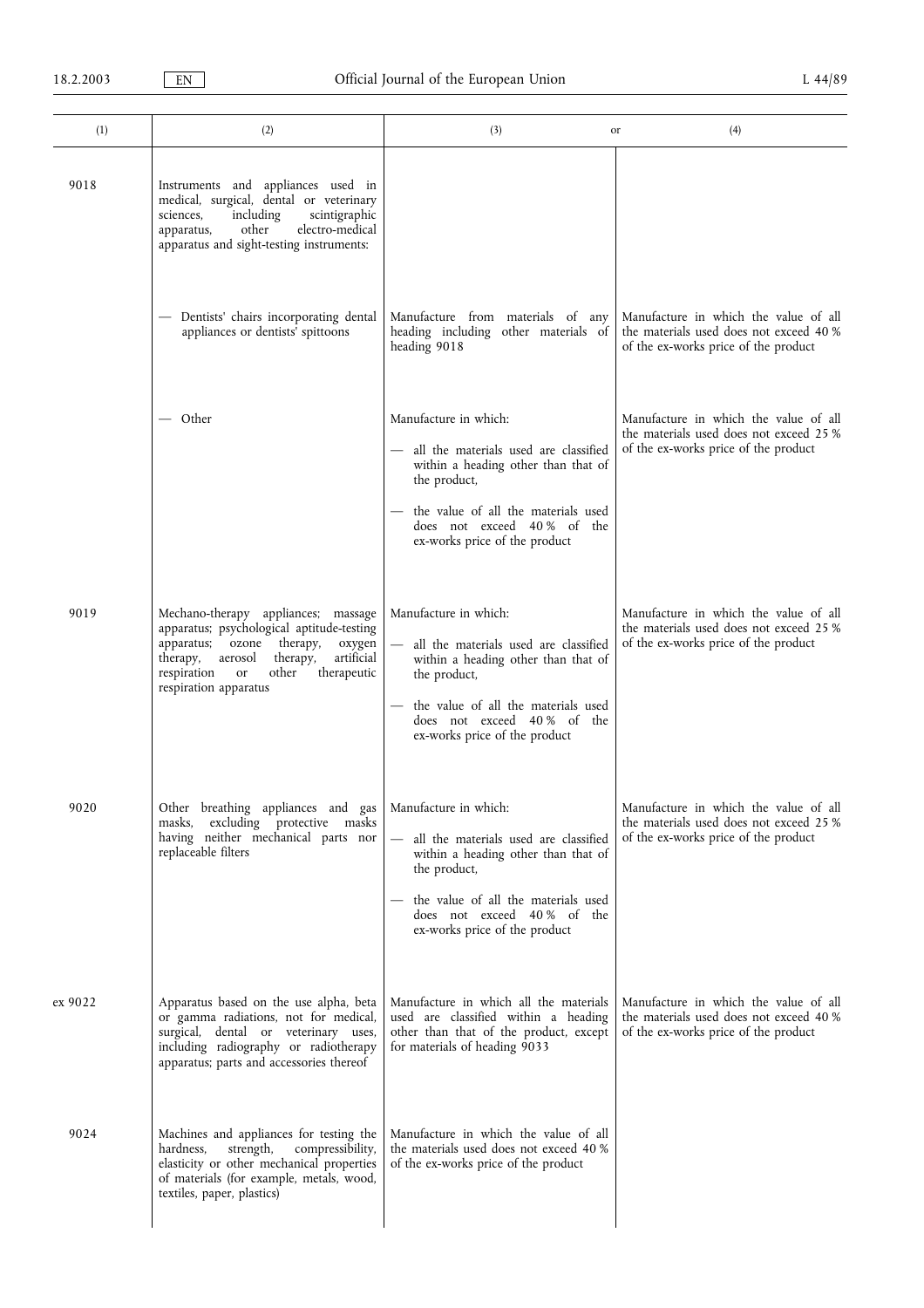| (1)  | (2)                                                                                                                                                                                                                                                                                                                                                                                                                                       | (3)                                                                                                                                                                                                                                                                  | (4)<br>or                                                                                                                |
|------|-------------------------------------------------------------------------------------------------------------------------------------------------------------------------------------------------------------------------------------------------------------------------------------------------------------------------------------------------------------------------------------------------------------------------------------------|----------------------------------------------------------------------------------------------------------------------------------------------------------------------------------------------------------------------------------------------------------------------|--------------------------------------------------------------------------------------------------------------------------|
| 9025 | similar<br>Hydrometers<br>and<br>floating<br>instruments, thermometers, pyrometers,<br>hygrometers<br>barometers,<br>and<br>psychrometers, recording or not, and<br>any combination of these instruments                                                                                                                                                                                                                                  | Manufacture in which the value of all<br>the materials used does not exceed 40 %<br>of the ex-works price of the product                                                                                                                                             |                                                                                                                          |
| 9026 | Instruments and apparatus for measuring<br>or checking the flow, level, pressure or<br>other variables of liquids or gases (for<br>example, flowmeters, level gauges,<br>manometers, heat meters), excluding<br>instruments and apparatus of heading<br>9014, 9015, 9028 or 9032                                                                                                                                                          | Manufacture in which all the materials<br>used are classified within a heading<br>other than that of the product                                                                                                                                                     | Manufacture in which the value of all<br>the materials used does not exceed 50 %<br>of the ex-works price of the product |
| 9027 | Instruments and apparatus for physical<br>or chemical analysis (for example,<br>polarimeters,<br>refractometers,<br>spectrometers, gas or smoke analysis<br>apparatus); instruments and apparatus<br>for measuring or checking viscosity,<br>porosity, expansion, surface tension or<br>the like; instruments and apparatus for<br>measuring or checking quantities of<br>heat, sound or light (including exposure<br>meters); microtomes | Manufacture in which the value of all<br>the materials used does not exceed 40 %<br>of the ex-works price of the product                                                                                                                                             |                                                                                                                          |
| 9028 | Gas, liquid or electricity supply or<br>production meters, including calibrating<br>meters therefor:                                                                                                                                                                                                                                                                                                                                      |                                                                                                                                                                                                                                                                      |                                                                                                                          |
|      | - Parts and accessories                                                                                                                                                                                                                                                                                                                                                                                                                   | Manufacture in which the value of all<br>the materials used does not exceed 40 %<br>of the ex-works price of the product                                                                                                                                             |                                                                                                                          |
|      | — Other                                                                                                                                                                                                                                                                                                                                                                                                                                   | Manufacture:<br>- in which the value of all the<br>materials used does not exceed 40 %<br>of the ex-works price of the<br>product,<br>where the value of all the<br>non-originating materials used does<br>not exceed the value of the<br>originating materials used | Manufacture in which the value of all<br>the materials used does not exceed 30 %<br>of the ex-works price of the product |
| 9029 | Revolution<br>production<br>counters,<br>mileometers,<br>counters,<br>taximeters,<br>and<br>like;<br>speed<br>pedometers<br>the<br>indicators and tachometers, other than<br>those of heading 9014 or 9015;<br>stroboscopes                                                                                                                                                                                                               | Manufacture in which the value of all<br>the materials used does not exceed 40 %<br>of the ex-works price of the product                                                                                                                                             |                                                                                                                          |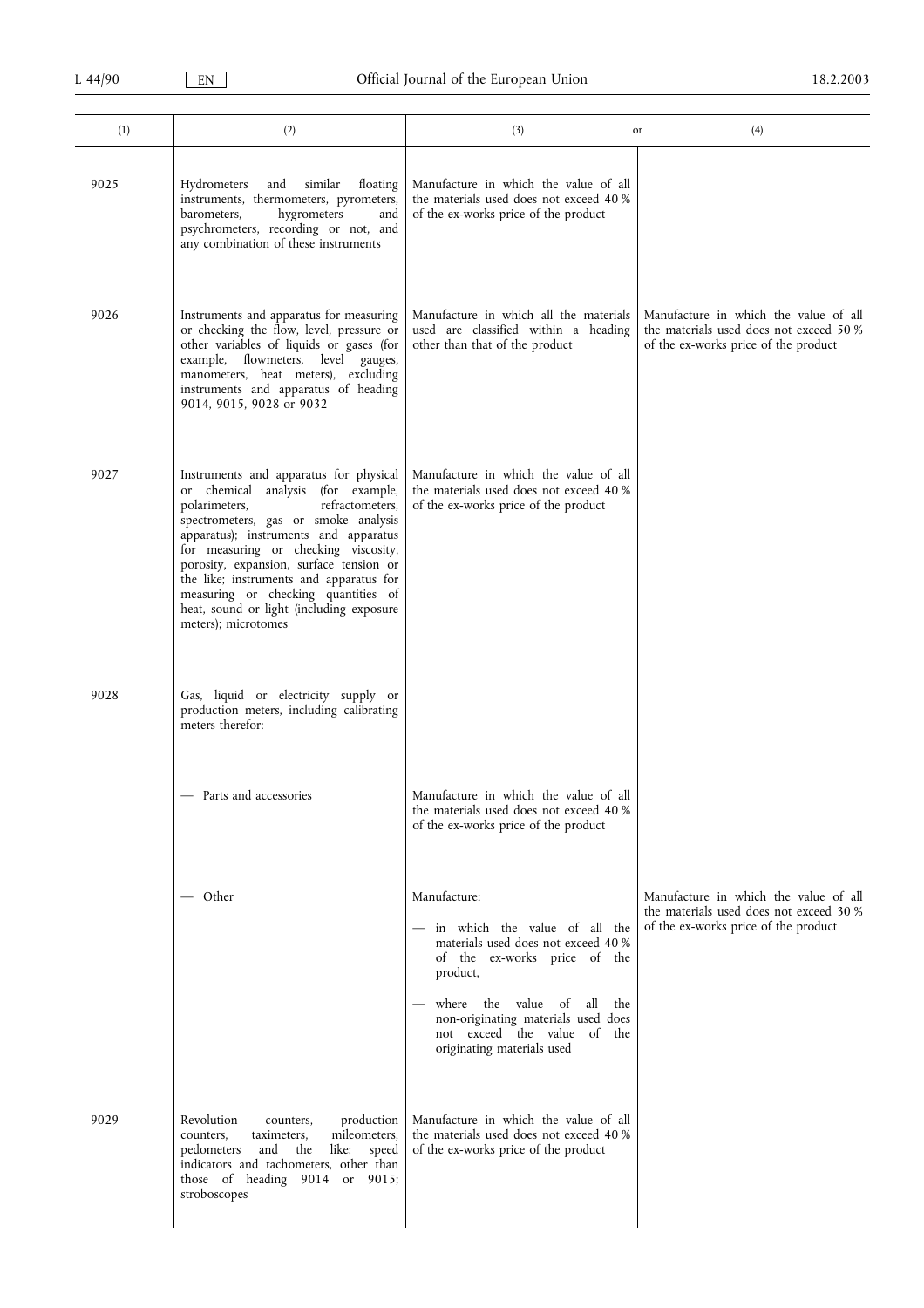| (1)           | (2)                                                                                                                                                                                                                                                                                                     | (3)                                                                                                                                                                                                                                                                     | (4)<br>or                                                                                                                |
|---------------|---------------------------------------------------------------------------------------------------------------------------------------------------------------------------------------------------------------------------------------------------------------------------------------------------------|-------------------------------------------------------------------------------------------------------------------------------------------------------------------------------------------------------------------------------------------------------------------------|--------------------------------------------------------------------------------------------------------------------------|
| 9030          | Oscilloscopes, spectrum analysers and<br>other instruments and apparatus for<br>or checking<br>electrical<br>measuring<br>quantities, excluding meters of heading<br>9028; instruments and apparatus for<br>measuring or detecting alpha, beta,<br>gamma, X-ray, cosmic or other ionising<br>radiations | Manufacture in which the value of all<br>the materials used does not exceed 40 %<br>of the ex-works price of the product                                                                                                                                                |                                                                                                                          |
| 9031          | Measuring or checking instruments,<br>appliances and machines, not specified<br>or included elsewhere in this Chapter;<br>profile projectors                                                                                                                                                            | Manufacture in which the value of all<br>the materials used does not exceed 40 %<br>of the ex-works price of the product                                                                                                                                                |                                                                                                                          |
| 9032          | Automatic regulating or<br>controlling<br>instruments and apparatus                                                                                                                                                                                                                                     | Manufacture in which the value of all<br>the materials used does not exceed 40 %<br>of the ex-works price of the product                                                                                                                                                |                                                                                                                          |
| 9033          | Parts and accessories (not specified or<br>included elsewhere in this Chapter) for<br>machines, appliances, instruments or<br>apparatus of Chapter 90                                                                                                                                                   | Manufacture in which the value of all<br>the materials used does not exceed 40 %<br>of the ex-works price of the product                                                                                                                                                |                                                                                                                          |
| ex Chapter 91 | Clocks and watches and parts thereof;<br>except for:                                                                                                                                                                                                                                                    | Manufacture in which the value of all<br>the materials used does not exceed 40 %<br>of the ex-works price of the product                                                                                                                                                |                                                                                                                          |
| 9105          | Other clocks                                                                                                                                                                                                                                                                                            | Manufacture:<br>- in which the value of all the<br>materials used does not exceed 40 %<br>of the ex-works price of the<br>product,<br>where the value of all<br>the<br>non-originating materials used does<br>not exceed the value of the<br>originating materials used | Manufacture in which the value of all<br>the materials used does not exceed 30 %<br>of the ex-works price of the product |
| 9109          | Clock<br>complete<br>movements,<br>and<br>assembled                                                                                                                                                                                                                                                     | Manufacture:<br>- in which the value of all the<br>materials used does not exceed 40 %<br>of the ex-works price of the<br>product,<br>- where the value of all the<br>non-originating materials used does<br>not exceed the value of the<br>originating materials used  | Manufacture in which the value of all<br>the materials used does not exceed 30 %<br>of the ex-works price of the product |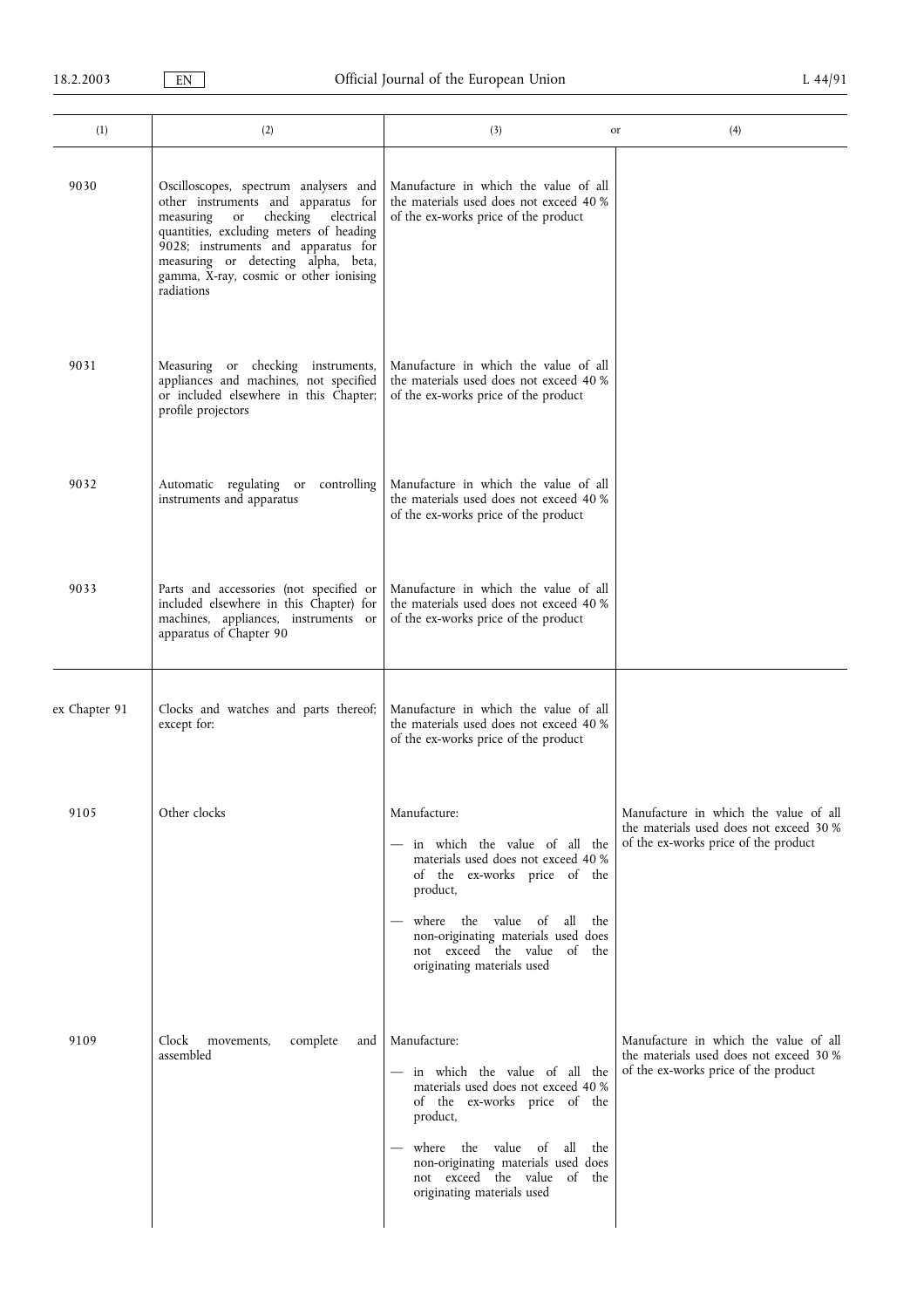| (1)        | (2)                                                                                                                                                                                     | (3)                                                                                                                                                                                                                                                                                                  | (4)<br>or                                                                                                                |
|------------|-----------------------------------------------------------------------------------------------------------------------------------------------------------------------------------------|------------------------------------------------------------------------------------------------------------------------------------------------------------------------------------------------------------------------------------------------------------------------------------------------------|--------------------------------------------------------------------------------------------------------------------------|
| 9110       | Complete watch or clock movements,<br>unassembled<br>partly<br>assembled<br>or<br>(movement sets); incomplete watch or<br>clock movements, assembled; rough<br>watch or clock movements | Manufacture:<br>in which the value of all the<br>materials used does not exceed 40 %<br>of the ex-works price of the<br>product,<br>where, within the above limit, the<br>materials classified within heading<br>9114 are only used up to a value of<br>10 % of the ex-works price of the<br>product | Manufacture in which the value of all<br>the materials used does not exceed 30 %<br>of the ex-works price of the product |
| 9111       | Watch cases and parts thereof                                                                                                                                                           | Manufacture in which:<br>- all the materials used are classified<br>within a heading other than that of<br>the product,<br>the value of all the materials used<br>does not exceed 40% of the<br>ex-works price of the product                                                                        | Manufacture in which the value of all<br>the materials used does not exceed 30 %<br>of the ex-works price of the product |
| 9112       | Clock cases and cases of a similar type<br>for other goods of this Chapter, and<br>parts thereof                                                                                        | Manufacture in which:<br>all the materials used are classified<br>within a heading other than that of<br>the product,<br>the value of all the materials used<br>does not exceed 40% of the<br>ex-works price of the product                                                                          | Manufacture in which the value of all<br>the materials used does not exceed 30 %<br>of the ex-works price of the product |
| 9113       | Watch straps, watch bands and watch<br>bracelets, and parts thereof:<br>Of base metal, whether or not gold-<br>or silver-plated, or of metal clad<br>with precious metal<br>— Other     | Manufacture in which the value of all<br>the materials used does not exceed 40 %<br>of the ex-works price of the product<br>Manufacture in which the value of all                                                                                                                                    |                                                                                                                          |
|            |                                                                                                                                                                                         | the materials used does not exceed 50 %<br>of the ex-works price of the product                                                                                                                                                                                                                      |                                                                                                                          |
| Chapter 92 | Musical<br>instruments;<br>and<br>parts<br>accessories of such articles                                                                                                                 | Manufacture in which the value of all<br>the materials used does not exceed 40 %<br>of the ex-works price of the product                                                                                                                                                                             |                                                                                                                          |
| Chapter 93 | ammunition; parts<br>Arms and<br>and<br>accessories thereof                                                                                                                             | Manufacture in which the value of all<br>the materials used does not exceed 50 %<br>of the ex-works price of the product                                                                                                                                                                             |                                                                                                                          |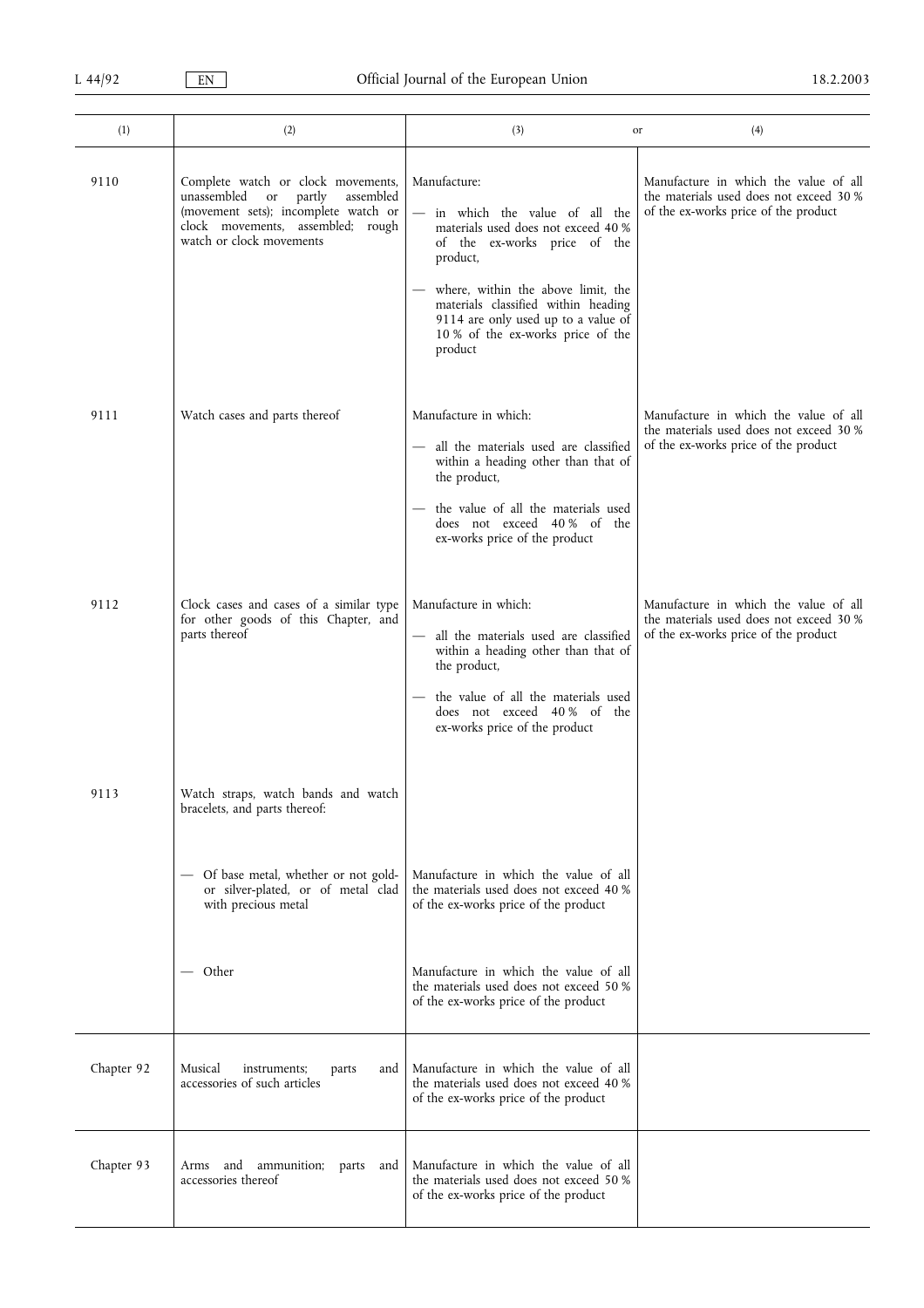| (1)                    | (2)                                                                                                                                                                                                                                                                                                   | (3)                                                                                                                                                                                                                           | (4)<br>or                                                                                                                |
|------------------------|-------------------------------------------------------------------------------------------------------------------------------------------------------------------------------------------------------------------------------------------------------------------------------------------------------|-------------------------------------------------------------------------------------------------------------------------------------------------------------------------------------------------------------------------------|--------------------------------------------------------------------------------------------------------------------------|
| ex Chapter 94          | Furniture; bedding, mattresses, mattress<br>supports, cushions and similar stuffed<br>furnishings; lamps and lighting fittings,<br>not elsewhere specified or included;<br>illuminated<br>illuminated<br>signs,<br>name-plates and the like; prefabricated<br>buildings; except for:                  | Manufacture in which all the materials<br>used are classified within a heading<br>other than that of the product                                                                                                              | Manufacture in which the value of all<br>the materials used does not exceed 40 %<br>of the ex-works price of the product |
| ex 9401 and<br>ex 9403 | Base metal furniture, incorporating<br>unstuffed cotton cloth of a weight of<br>300 $g/m^2$ or less                                                                                                                                                                                                   | Manufacture in which all the materials<br>used are classified in a heading other<br>than that of the product<br>or<br>Manufacture from cotton cloth already<br>made up in a form ready for use of                             | Manufacture in which the value of all<br>the materials used does not exceed 40 %<br>of the ex-works price of the product |
|                        |                                                                                                                                                                                                                                                                                                       | heading 9401 or 9403, provided:<br>- its value does not exceed 25 % of                                                                                                                                                        |                                                                                                                          |
|                        |                                                                                                                                                                                                                                                                                                       | the ex-works price of the product,<br>all the other materials used are<br>$\overline{\phantom{m}}$<br>already originating and are classified<br>in a heading other than heading<br>9401 or 9403                               |                                                                                                                          |
| 9405                   | Lamps and lighting fittings including<br>searchlights and spotlights and parts<br>thereof, not elsewhere specified or<br>included; illuminated signs, illuminated<br>nameplates and the like, having a<br>permanently fixed light source, and parts<br>thereof not elsewhere specified or<br>included | Manufacture in which the value of all<br>the materials used does not exceed 50 %<br>of the ex-works price of the product                                                                                                      |                                                                                                                          |
| 9406                   | Prefabricated buildings                                                                                                                                                                                                                                                                               | Manufacture in which the value of all<br>the materials used does not exceed 50 %<br>of the ex-works price of the product                                                                                                      |                                                                                                                          |
| ex Chapter 95          | Toys, games and sports requisites; parts<br>and accessories thereof; except for:                                                                                                                                                                                                                      | Manufacture in which all the materials<br>used are classified within a heading<br>other than that of the product                                                                                                              |                                                                                                                          |
| 9503                   | Other toys; reduced-size (scale) models<br>and similar recreational models, working<br>or not; puzzles of all kinds                                                                                                                                                                                   | Manufacture in which:<br>- all the materials used are classified<br>within a heading other than that of<br>the product,<br>the value of all the materials used<br>does not exceed 50% of the<br>ex-works price of the product |                                                                                                                          |
| ex 9506                | Golf clubs and parts thereof                                                                                                                                                                                                                                                                          | Manufacture in which all the materials<br>used are classified within a heading<br>other than that of the product. However,<br>roughly shaped blocks for making golf<br>club heads may be used                                 |                                                                                                                          |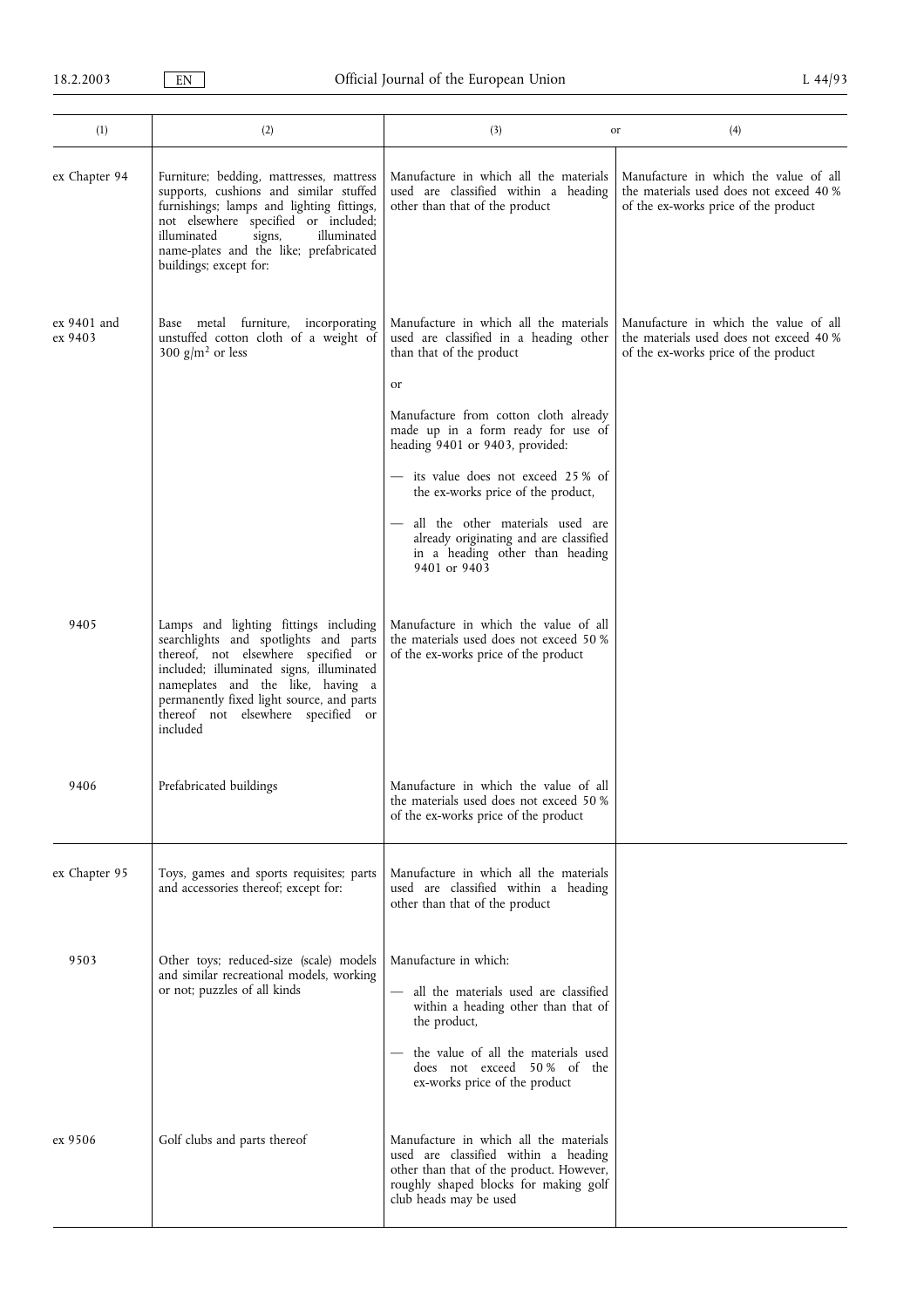| (1)                    | (2)                                                                                                                                                                                                                           | (3)                                                                                                                                                                                                                                                                       | (4)<br>or |
|------------------------|-------------------------------------------------------------------------------------------------------------------------------------------------------------------------------------------------------------------------------|---------------------------------------------------------------------------------------------------------------------------------------------------------------------------------------------------------------------------------------------------------------------------|-----------|
| ex Chapter 96          | manufactured<br>Miscellaneous<br>articles;<br>except for:                                                                                                                                                                     | Manufacture in which all the materials<br>used are classified within a heading<br>other than that of the product                                                                                                                                                          |           |
| ex 9601 and<br>ex 9602 | Articles of animal, vegetable or mineral<br>carving materials                                                                                                                                                                 | Manufacture from 'worked'<br>carving<br>materials of the same heading                                                                                                                                                                                                     |           |
| ex 9603                | Brooms and brushes (except for besoms<br>and the like and brushes made from<br>marten or squirrel hair), hand-operated<br>mechanical<br>floor<br>sweepers,<br>not<br>motorised, paint pads and rollers,<br>squeegees and mops | Manufacture in which the value of all<br>the materials used does not exceed 50 %<br>of the ex-works price of the product                                                                                                                                                  |           |
| 9605                   | Travel sets for personal toilet, sewing or<br>shoe or clothes cleaning                                                                                                                                                        | Each item in the set must satisfy the<br>rule, which would apply to it if it were<br>not included in the set. However,<br>articles<br>may<br>non-originating<br>be<br>incorporated, provided their total value<br>does not exceed 15% of the ex-works<br>price of the set |           |
| 9606                   | Buttons, press fasteners, snap-fasteners<br>and press studs, button moulds and<br>other parts of these articles; button<br>blanks                                                                                             | Manufacture in which:<br>all the materials used are classified<br>within a heading other than that of<br>the product,<br>the value of all the materials used<br>does not exceed 50% of the<br>ex-works price of the product                                               |           |
| 9612                   | Typewriter or similar ribbons, inked or<br>prepared<br>otherwise<br>for<br>giving<br>impressions, whether or not on spools<br>or in cartridges; ink-pads, whether or<br>not inked, with or without boxes                      | Manufacture in which:<br>all the materials used are classified<br>within a heading other than that of<br>the product,<br>the value of all the materials used<br>does not exceed 50% of the<br>ex-works price of the product                                               |           |
| ex 9613                | Lighters with piezo-igniter                                                                                                                                                                                                   | Manufacture in which the value of all<br>the materials of heading 9613 used does<br>not exceed 30% of the ex-works price<br>of the product                                                                                                                                |           |
| ex 9614                | Smoking pipes and pipe bowls                                                                                                                                                                                                  | Manufacture from roughly shaped blocks                                                                                                                                                                                                                                    |           |
| Chapter 97             | Works of art, collectors' pieces and<br>antiques                                                                                                                                                                              | Manufacture in which all the materials<br>used are classified within a heading<br>other than that of the product                                                                                                                                                          |           |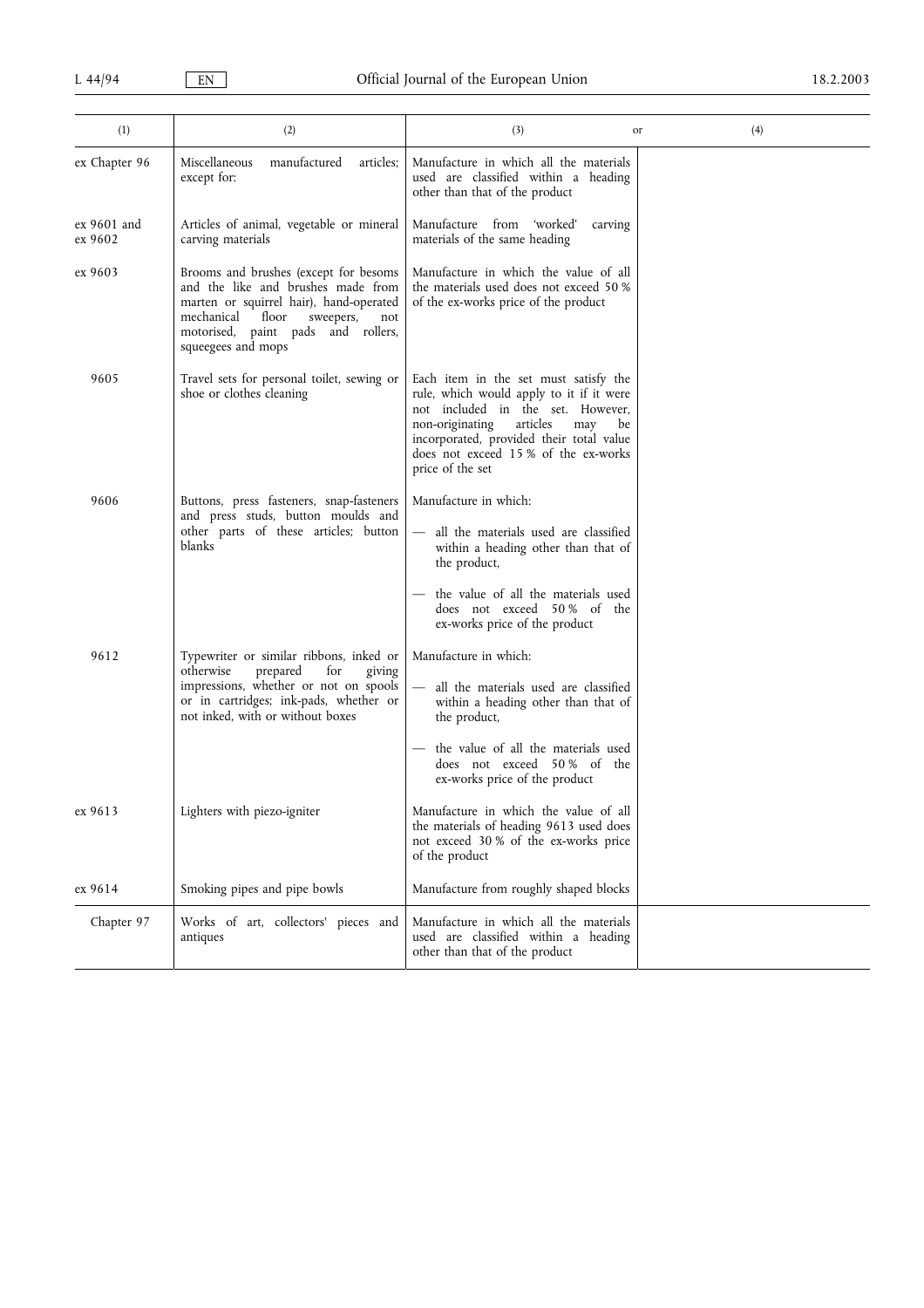## Appendix II(a)

## LIST OF WORKING OR PROCESSING REQUIRED TO BE CARRIED OUT ON NON-ORIGINATING MATERIALS FOR THE PRODUCT MANUFACTURED TO OBTAIN ORIGINATING STATUS

The products mentioned in the list may not all be covered by the Decision. It is therefore necessary to consult the other parts of the Decision

Note 4:

Until 31 December 2002, the following rule shall apply for the products described below instead of the rule set out in Appendix II:

| HS heading | Description of product                                                                                                                                                                                                             | Working or processing carried out on non-originating materials that confers originating status                                                                                                                                                                                                       |               |     |
|------------|------------------------------------------------------------------------------------------------------------------------------------------------------------------------------------------------------------------------------------|------------------------------------------------------------------------------------------------------------------------------------------------------------------------------------------------------------------------------------------------------------------------------------------------------|---------------|-----|
| (1)        | (2)                                                                                                                                                                                                                                | (3)                                                                                                                                                                                                                                                                                                  | <sub>or</sub> | (4) |
| 4104 $(1)$ | Tanned or crust hides and skins of<br>bovine (including buffalo) or equine<br>animals, without hair on, whether or not<br>split, but not further prepared                                                                          | Manufacture in which all the materials<br>used are classified within a heading<br>other than that of the product, except<br>for hides and skins which have<br>undergone a tanning (including<br>pre-tanning) process which is reversible<br>of heading 4101 $(2)$                                    |               |     |
| 4107 $(1)$ | Leather further prepared after tanning or<br>crusting, including parchment-dressed<br>leather, of bovine (including buffalo) or<br>equine animals, without hair on,<br>whether or not split, other than leather<br>of heading 4114 | Manufacture in which all the materials<br>used are classified within a heading<br>other than that of the product, except<br>for hides and skins of heading 4104 or<br>hides and skins which have undergone a<br>tanning (including pre-tanning) process<br>which is reversible of heading 4101 $(2)$ |               |     |

 $\binom{1}{2}$ <sup>1</sup>) See Joint Declaration VI.

 $\check{r}$ 2) The exception for hides and skins which have undergone a tanning (including pre-tanning) process which is reversible of heading 4101 does not apply to hides and skins which have undergone a wet white process.